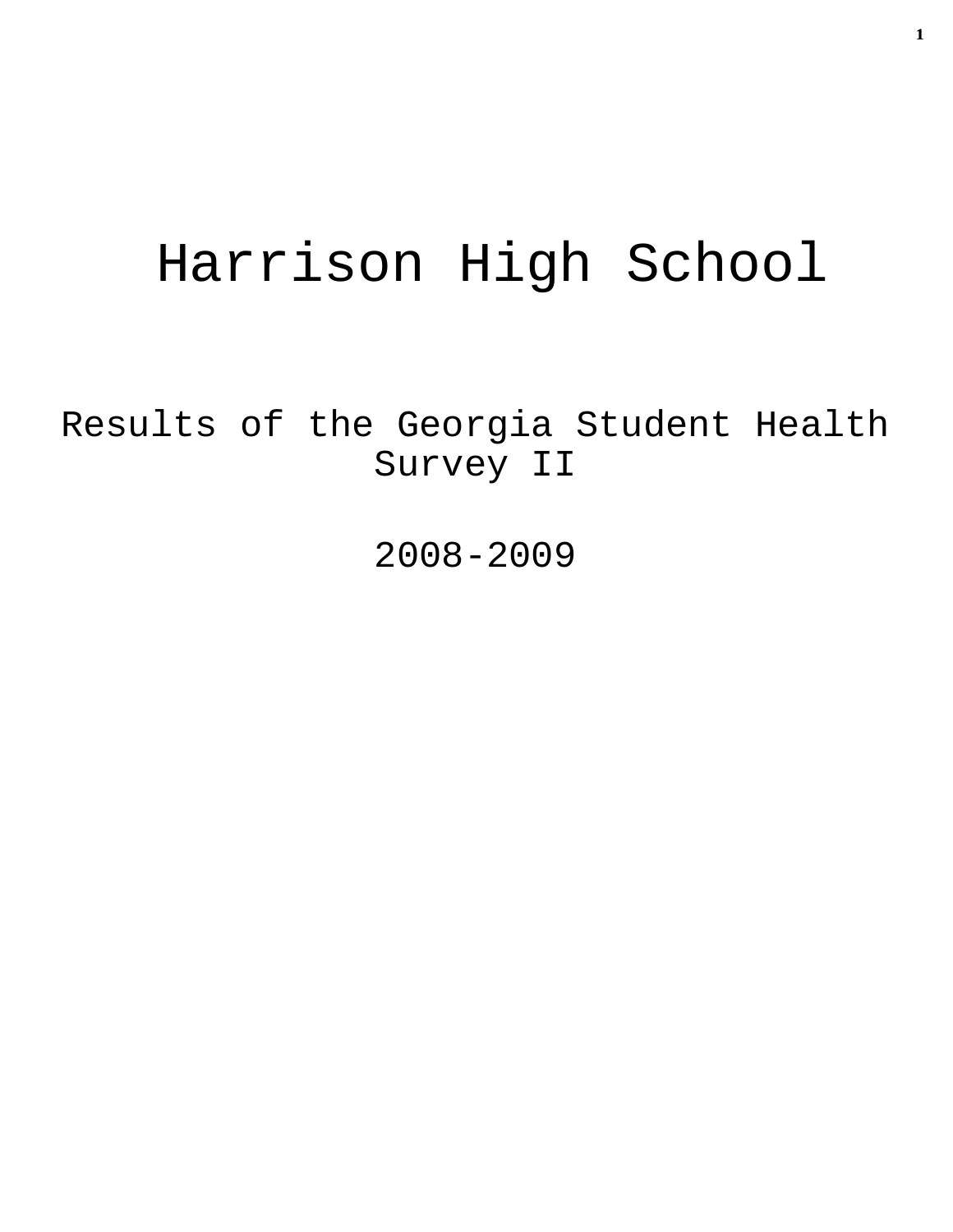# *Demographics* **2**

| Grade                    |     |  |  |  |
|--------------------------|-----|--|--|--|
| <b>Grade   Frequency</b> |     |  |  |  |
| 10                       | 140 |  |  |  |
| 12                       | 191 |  |  |  |

| Frequency      | <b>Table of Gender by Grade</b> |              |             |              |  |
|----------------|---------------------------------|--------------|-------------|--------------|--|
| <b>Col Pct</b> |                                 | Grade(Grade) |             |              |  |
|                | Gender(Gender)                  | 10           | 12          | <b>Total</b> |  |
|                | <b>Female</b>                   | 73<br>52.14  | 93<br>48.69 | 166          |  |
|                | <b>Male</b>                     | 67<br>47.86  | 98<br>51.31 | 165          |  |
|                | <b>Total</b>                    | 140          | 191         | 331          |  |

| Frequency      |
|----------------|
| <b>Col Pct</b> |

|                              | <b>Table of Ethnicity by Grade</b> |              |              |  |  |  |
|------------------------------|------------------------------------|--------------|--------------|--|--|--|
|                              |                                    | Grade(Grade) |              |  |  |  |
| <b>Ethnicity</b> (Ethnicity) | 10                                 | 12           | <b>Total</b> |  |  |  |
| <b>Black</b>                 | 12<br>8.57                         | 13<br>6.81   | 25           |  |  |  |
| <b>Hispanic</b>              | 7<br>5.00                          | 10<br>5.24   | 17           |  |  |  |
| White                        | 114<br>81.43                       | 156<br>81.68 | 270          |  |  |  |
| <b>Asian</b>                 | $\overline{2}$<br>1.43             | 4<br>2.09    | 6            |  |  |  |
| <b>Other</b>                 | 5<br>3.57                          | 8<br>4.19    | 13           |  |  |  |
| <b>Total</b>                 | 140                                | 191          | 331          |  |  |  |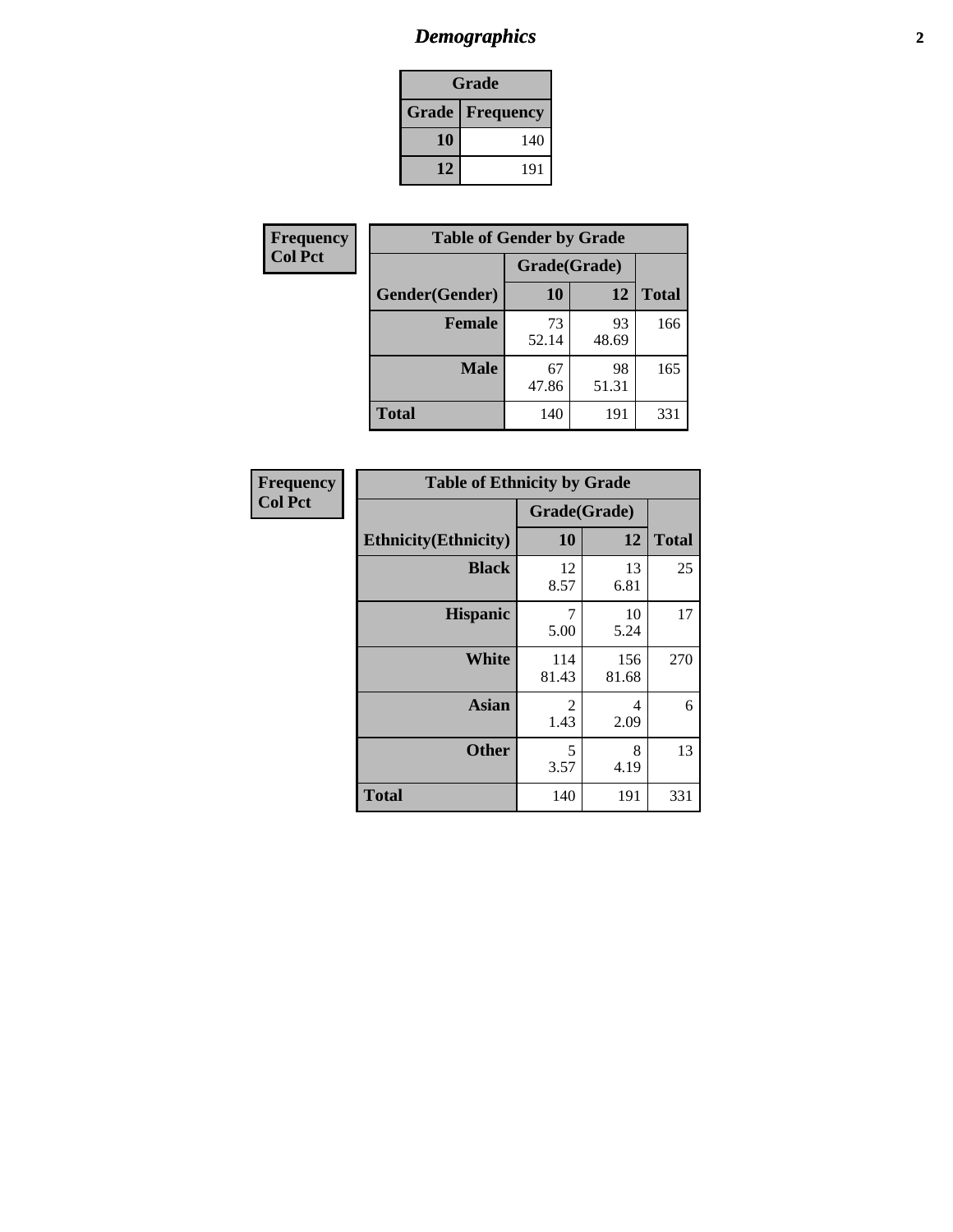### *Title IV, Part A, Schedule A* **3** *Goal 1: Ensure that all schools are drug-free Baseline Data: Year 2008-2009 Prevalence of Drug Use*

| Frequency<br><b>Col Pct</b> | <b>Table of AlcoholAlt by Grade</b> |              |              |              |  |
|-----------------------------|-------------------------------------|--------------|--------------|--------------|--|
|                             | AlcoholAlt(Alcohol                  | Grade(Grade) |              |              |  |
|                             | use, past 30 days)                  | <b>10</b>    | 12           | <b>Total</b> |  |
|                             | <b>Yes</b>                          | 32<br>22.86  | 89<br>46.60  | 121          |  |
|                             | N <sub>0</sub>                      | 108<br>77.14 | 102<br>53.40 | 210          |  |
|                             | Total                               | 140          | 191          | 331          |  |

| Frequency      | <b>Table of TobaccoAny by Grade</b> |              |              |              |  |
|----------------|-------------------------------------|--------------|--------------|--------------|--|
| <b>Col Pct</b> | <b>TobaccoAny(Tobacco</b>           | Grade(Grade) |              |              |  |
|                | use, past 30 days)                  | 10           | 12           | <b>Total</b> |  |
|                | Yes                                 | 21<br>15.00  | 73<br>38.22  | 94           |  |
|                | N <sub>0</sub>                      | 119<br>85.00 | 118<br>61.78 | 237          |  |
|                | <b>Total</b>                        | 140          | 191          | 331          |  |

| Frequency<br><b>Col Pct</b> | <b>Table of MarijuanaAlt by Grade</b> |              |              |              |  |
|-----------------------------|---------------------------------------|--------------|--------------|--------------|--|
|                             | MarijuanaAlt(Marijuana                | Grade(Grade) |              |              |  |
|                             | use, past 30 days)                    | 10           | 12           | <b>Total</b> |  |
|                             | Yes                                   | 13<br>9.29   | 55<br>28.80  | 68           |  |
|                             | N <sub>0</sub>                        | 127<br>90.71 | 136<br>71.20 | 263          |  |
|                             | <b>Total</b>                          | 140          | 191          | 331          |  |

| Frequency      | <b>Table of OtherDrugAny by Grade</b>  |              |              |              |  |
|----------------|----------------------------------------|--------------|--------------|--------------|--|
| <b>Col Pct</b> | <b>OtherDrugAny(Other</b><br>drug use, | Grade(Grade) |              |              |  |
|                | past 30 days)                          | 10           | 12           | <b>Total</b> |  |
|                | Yes                                    | 10<br>7.14   | 36<br>18.85  | 46           |  |
|                | N <sub>0</sub>                         | 130<br>92.86 | 155<br>81.15 | 285          |  |
|                | <b>Total</b>                           | 140          | 191          | 331          |  |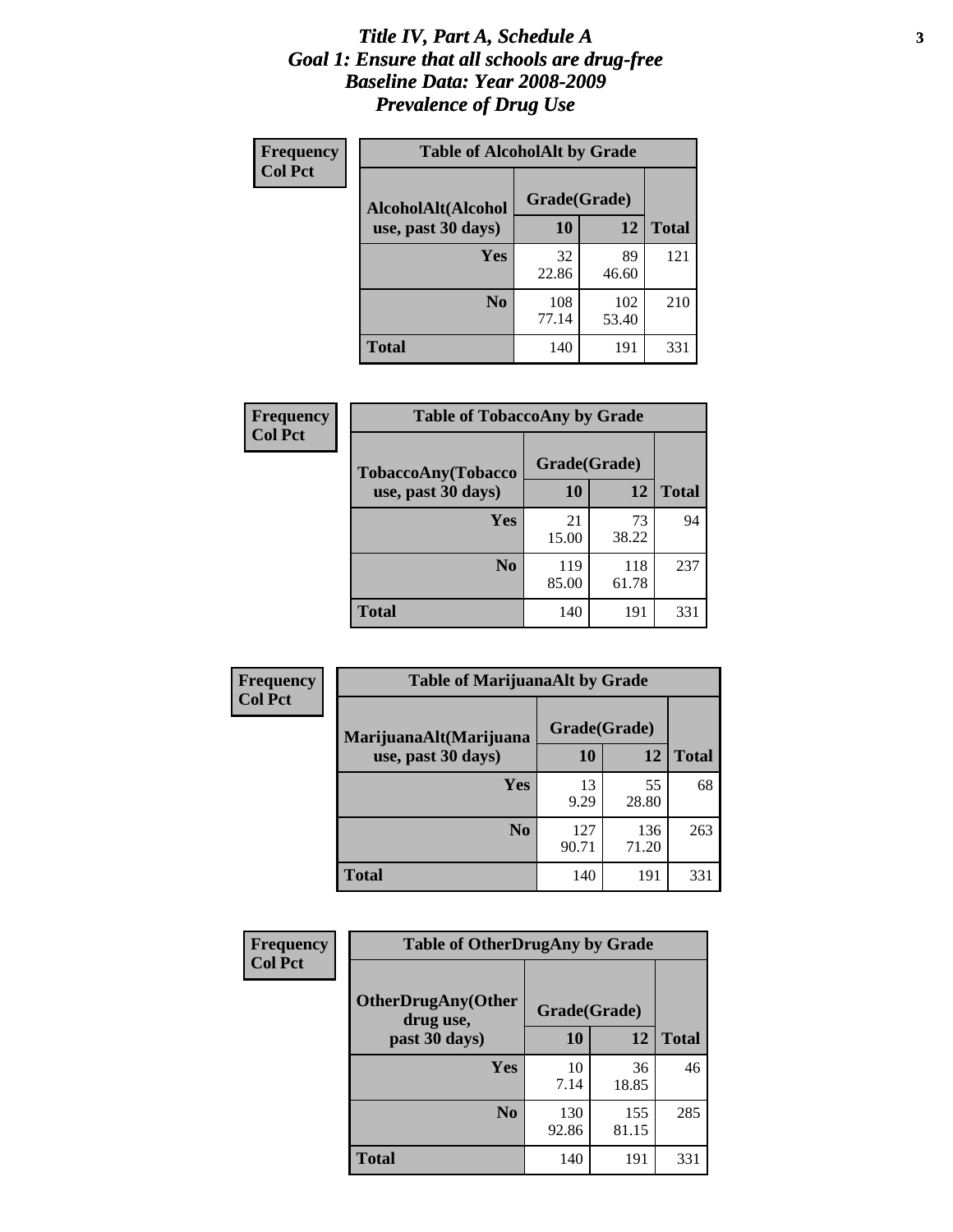### *Average Age of Onset of Use* **4** *Results for "Average Age of Onset of Use" questions exclude students who said they did not use that substance*

| <b>Variable</b>    | Label                                                              | <b>Mean</b> |
|--------------------|--------------------------------------------------------------------|-------------|
| Alcoholinit2       | I started using alcohol when I was                                 | 14.03       |
| Cigarettesinit2    | I started smoking tobacco when I was                               | 14.16       |
| Smokelessinit2     | I started chewing tobacco when I was                               | 14.07       |
| Marijuanainit2     | I started using marijuana when I was                               | 14.25       |
| Cocaineinit2       | I started using cocaine when I was                                 | 14.40       |
| Inhalantsinit2     | I started using inhalants when I was                               | 11.47       |
| Steroidsinit2      | I started using steroids when I was                                | 11.00       |
| Ecstasyinit2       | I started using ecstasy when I was                                 | 14.32       |
| Methinit2          | I started using methamphetamines when I was                        | 11.31       |
| Hallucinogensinit2 | I started using hallucinogens when I was                           | 14.18       |
| Prescriptioninit2  | I started using prescription drugs not prescribed to me when I was | 13.86       |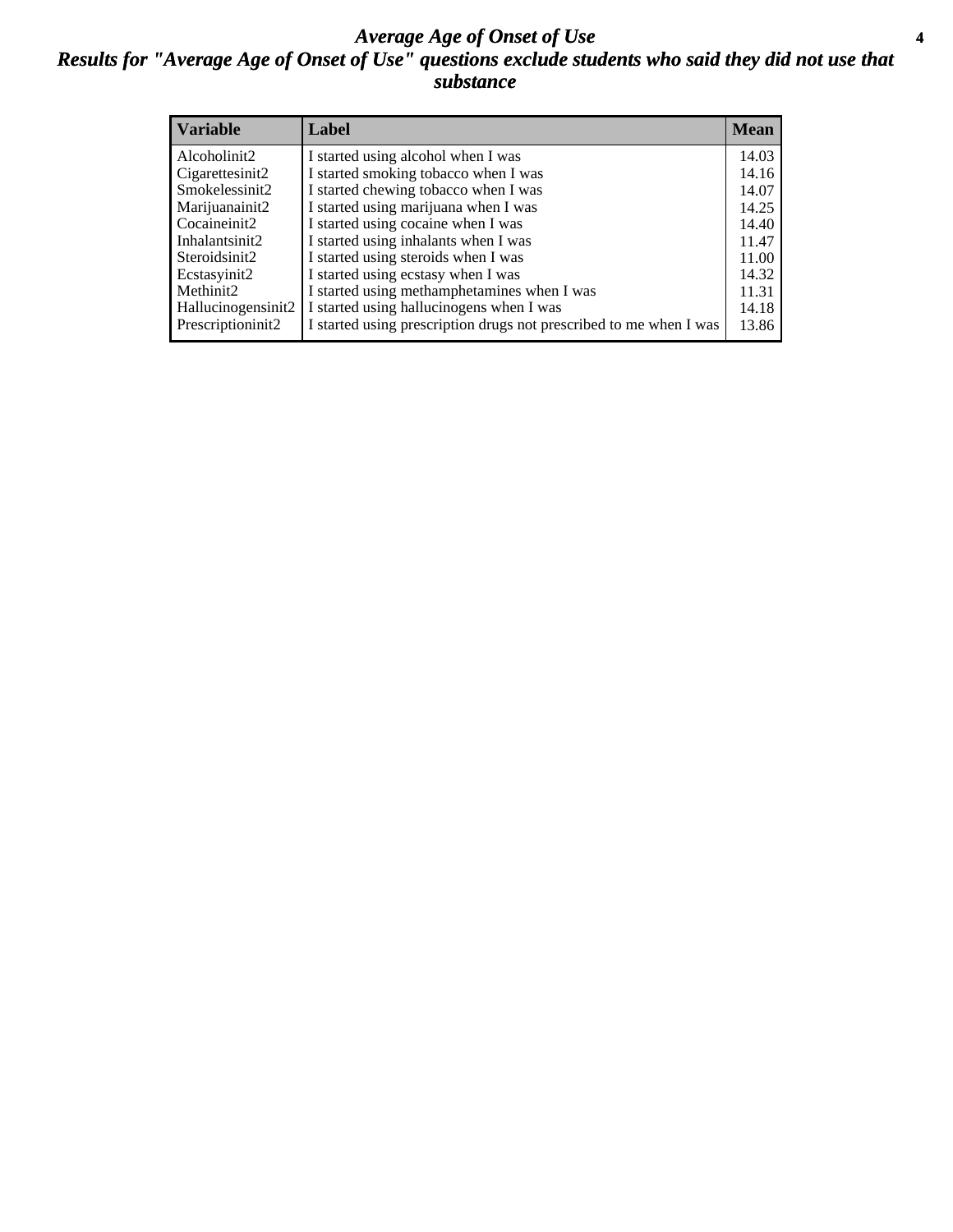# *Perception of Health Risk* **5**

| <b>Frequency</b> | <b>Table of Alcoholharmdich by Grade</b> |              |              |              |
|------------------|------------------------------------------|--------------|--------------|--------------|
| <b>Col Pct</b>   | Alcoholharmdich(I<br>think alcohol is    | Grade(Grade) |              |              |
|                  | harmful)                                 | 10           | 12           | <b>Total</b> |
|                  | <b>Yes</b>                               | 97<br>69.29  | 124<br>64.92 | 221          |
|                  | N <sub>0</sub>                           | 43<br>30.71  | 67<br>35.08  | 110          |
|                  | <b>Total</b>                             | 140          | 191          | 331          |

| Frequency      | <b>Table of Tobaccoharmdich by Grade</b> |              |              |              |  |
|----------------|------------------------------------------|--------------|--------------|--------------|--|
| <b>Col Pct</b> | Tobaccoharmdich(I<br>think tobacco is    | Grade(Grade) |              |              |  |
|                | harmful)                                 | 10           | 12           | <b>Total</b> |  |
|                | Yes                                      | 136<br>97.14 | 179<br>93.72 | 315          |  |
|                | N <sub>0</sub>                           | 4<br>2.86    | 12<br>6.28   | 16           |  |
|                | <b>Total</b>                             | 140          | 191          | 331          |  |

| Frequency      | <b>Table of Marijuanaharmdich by Grade</b> |              |              |              |  |
|----------------|--------------------------------------------|--------------|--------------|--------------|--|
| <b>Col Pct</b> | Marijuanaharmdich(I<br>think marijuana is  | Grade(Grade) |              |              |  |
|                | harmful)                                   | 10           | 12           | <b>Total</b> |  |
|                | <b>Yes</b>                                 | 89<br>63.57  | 90<br>47.12  | 179          |  |
|                | N <sub>0</sub>                             | 51<br>36.43  | 101<br>52.88 | 152          |  |
|                | <b>Total</b>                               | 140          | 191          | 331          |  |

| <b>Frequency</b> | <b>Table of Otherdrugharmdich by Grade</b>   |              |              |              |  |  |
|------------------|----------------------------------------------|--------------|--------------|--------------|--|--|
| <b>Col Pct</b>   | Otherdrugharmdich(I<br>think other drugs are | Grade(Grade) |              |              |  |  |
|                  | harmful)                                     | <b>10</b>    | 12           | <b>Total</b> |  |  |
|                  | <b>Yes</b>                                   | 137<br>97.86 | 184<br>96.34 | 321          |  |  |
|                  | N <sub>0</sub>                               | 2.14         | 3.66         | 10           |  |  |
|                  | <b>Total</b>                                 | 140          | 191          | 331          |  |  |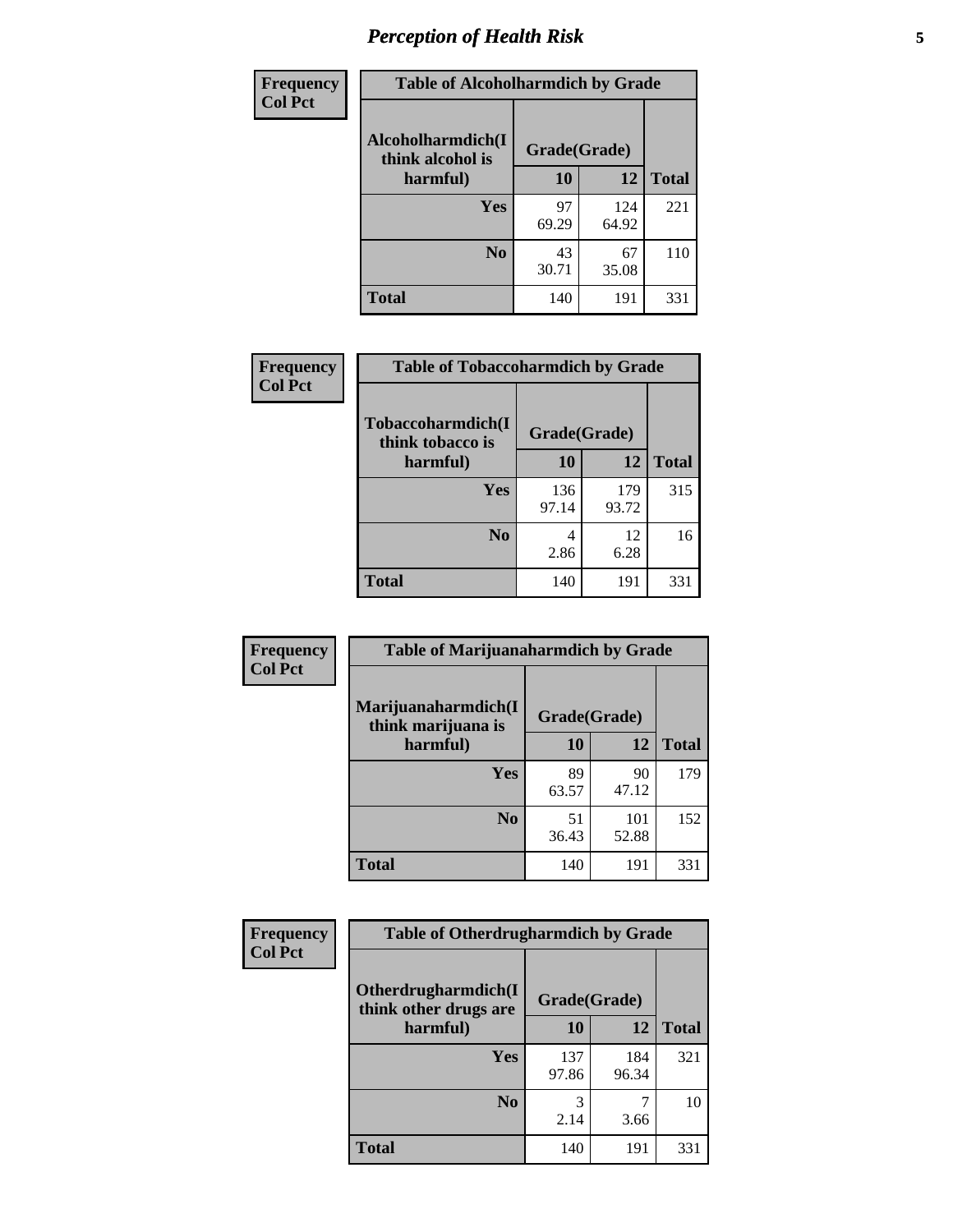# *Social Disapproval* **6**

| Frequency      | <b>Table of Alcoholpeerdich by Grade</b>                    |              |              |              |  |  |  |
|----------------|-------------------------------------------------------------|--------------|--------------|--------------|--|--|--|
| <b>Col Pct</b> | Alcoholpeerdich(My<br>friends would<br>disapprove if I used | Grade(Grade) |              |              |  |  |  |
|                | alcohol)                                                    | 10           | 12           | <b>Total</b> |  |  |  |
|                | <b>Yes</b>                                                  | 59<br>42.14  | 55<br>28.80  | 114          |  |  |  |
|                | N <sub>0</sub>                                              | 81<br>57.86  | 136<br>71.20 | 217          |  |  |  |
|                | <b>Total</b>                                                | 140          | 191          | 331          |  |  |  |

| <b>Frequency</b> |
|------------------|
| <b>Col Pct</b>   |

| <b>Table of Tobaccopeerdich by Grade</b>                    |              |              |              |  |  |
|-------------------------------------------------------------|--------------|--------------|--------------|--|--|
| Tobaccopeerdich(My<br>friends would<br>disapprove if I used | Grade(Grade) |              |              |  |  |
| tobacco)                                                    | 10           | 12           | <b>Total</b> |  |  |
| <b>Yes</b>                                                  | 78<br>55.71  | 81<br>42.41  | 159          |  |  |
| N <sub>0</sub>                                              | 62<br>44.29  | 110<br>57.59 | 172          |  |  |
| <b>Total</b>                                                | 140          | 191          | 331          |  |  |

| Frequency      | <b>Table of Marijuanapeerdich by Grade</b>                    |              |              |              |  |  |
|----------------|---------------------------------------------------------------|--------------|--------------|--------------|--|--|
| <b>Col Pct</b> | Marijuanapeerdich(My<br>friends would<br>disapprove if I used | Grade(Grade) |              |              |  |  |
|                | marijuana)                                                    | 10           | 12           | <b>Total</b> |  |  |
|                | <b>Yes</b>                                                    | 79<br>56.43  | 76<br>39.79  | 155          |  |  |
|                | N <sub>0</sub>                                                | 61<br>43.57  | 115<br>60.21 | 176          |  |  |
|                | <b>Total</b>                                                  | 140          | 191          | 331          |  |  |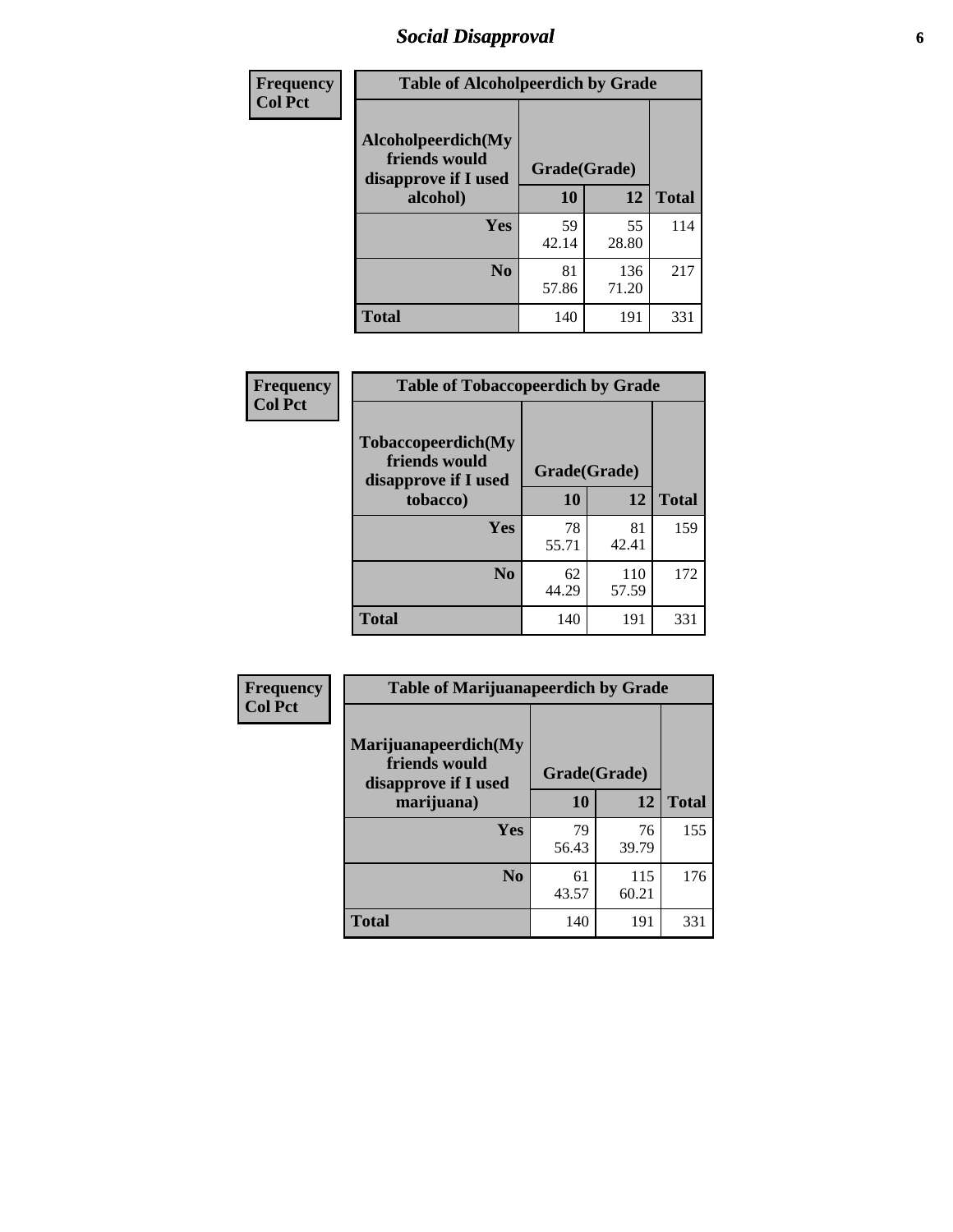# *Social Disapproval* **7**

| Frequency      | <b>Table of Otherdrugpeerdich by Grade</b>                    |              |              |              |  |  |
|----------------|---------------------------------------------------------------|--------------|--------------|--------------|--|--|
| <b>Col Pct</b> | Otherdrugpeerdich(My<br>friends would<br>disapprove if I used | Grade(Grade) |              |              |  |  |
|                | other drugs)                                                  | 10           | 12           | <b>Total</b> |  |  |
|                | Yes                                                           | 101<br>72.14 | 129<br>67.54 | 230          |  |  |
|                | N <sub>0</sub>                                                | 39<br>27.86  | 62<br>32.46  | 101          |  |  |
|                | <b>Total</b>                                                  | 140          | 191          | 331          |  |  |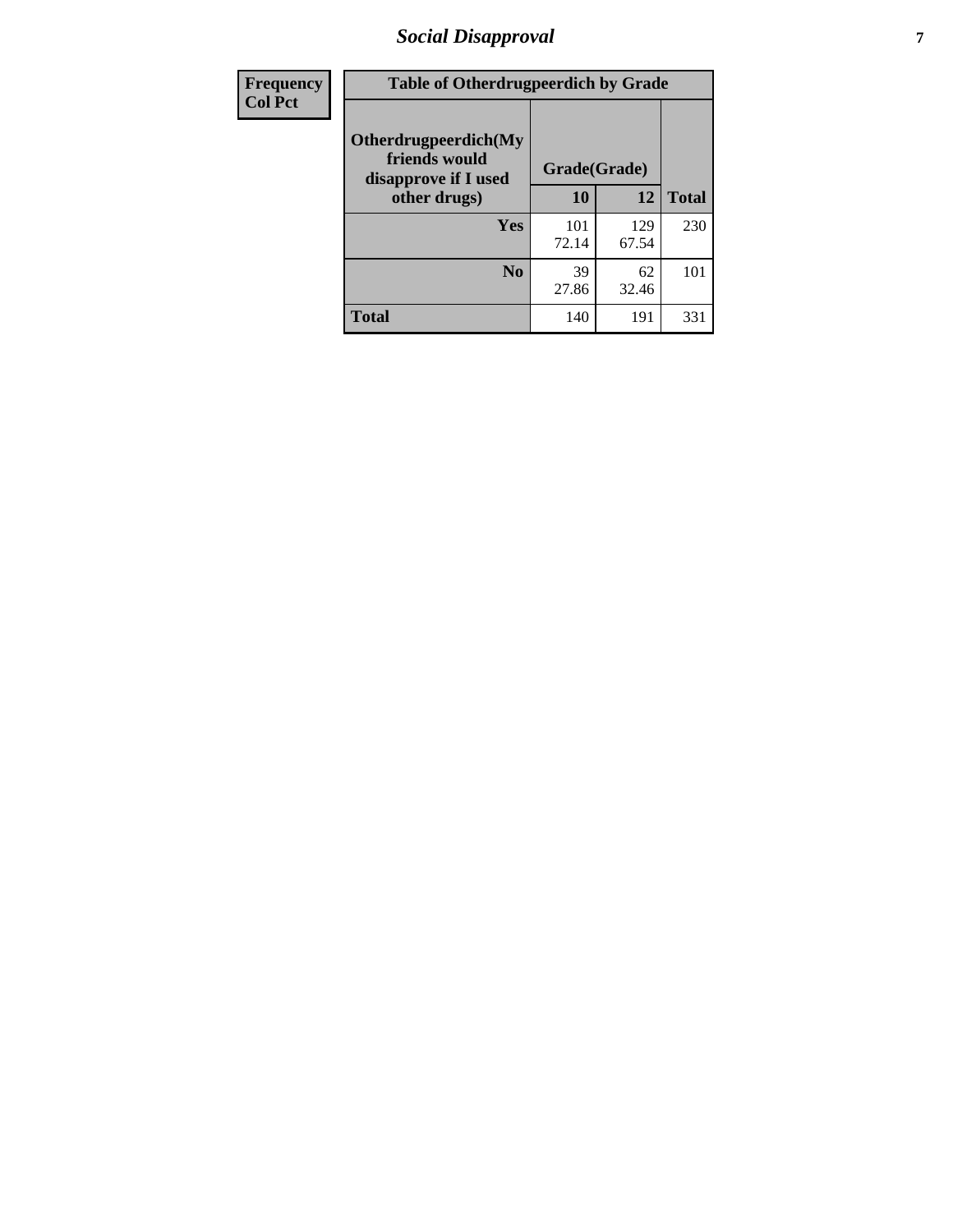### Title IV, Part A, Schedule A **8** *Goal 2: To help ensure that all schools are safe and disciplined Baseline Data: Year 2008-2009 Student Involvement in Gang Activity*

| Frequency      | <b>Table of Gangself by Grade</b>                                                                 |                    |              |              |  |
|----------------|---------------------------------------------------------------------------------------------------|--------------------|--------------|--------------|--|
| <b>Col Pct</b> | Gangself(I<br>have<br>participated<br>in illegal<br>gang<br>activities in<br>the past 30<br>days) | Grade(Grade)<br>10 | 12           | <b>Total</b> |  |
|                | Yes                                                                                               | 5<br>3.57          | 16<br>8.38   | 21           |  |
|                | N <sub>0</sub>                                                                                    | 135<br>96.43       | 175<br>91.62 | 310          |  |
|                | <b>Total</b>                                                                                      | 140                | 191          | 331          |  |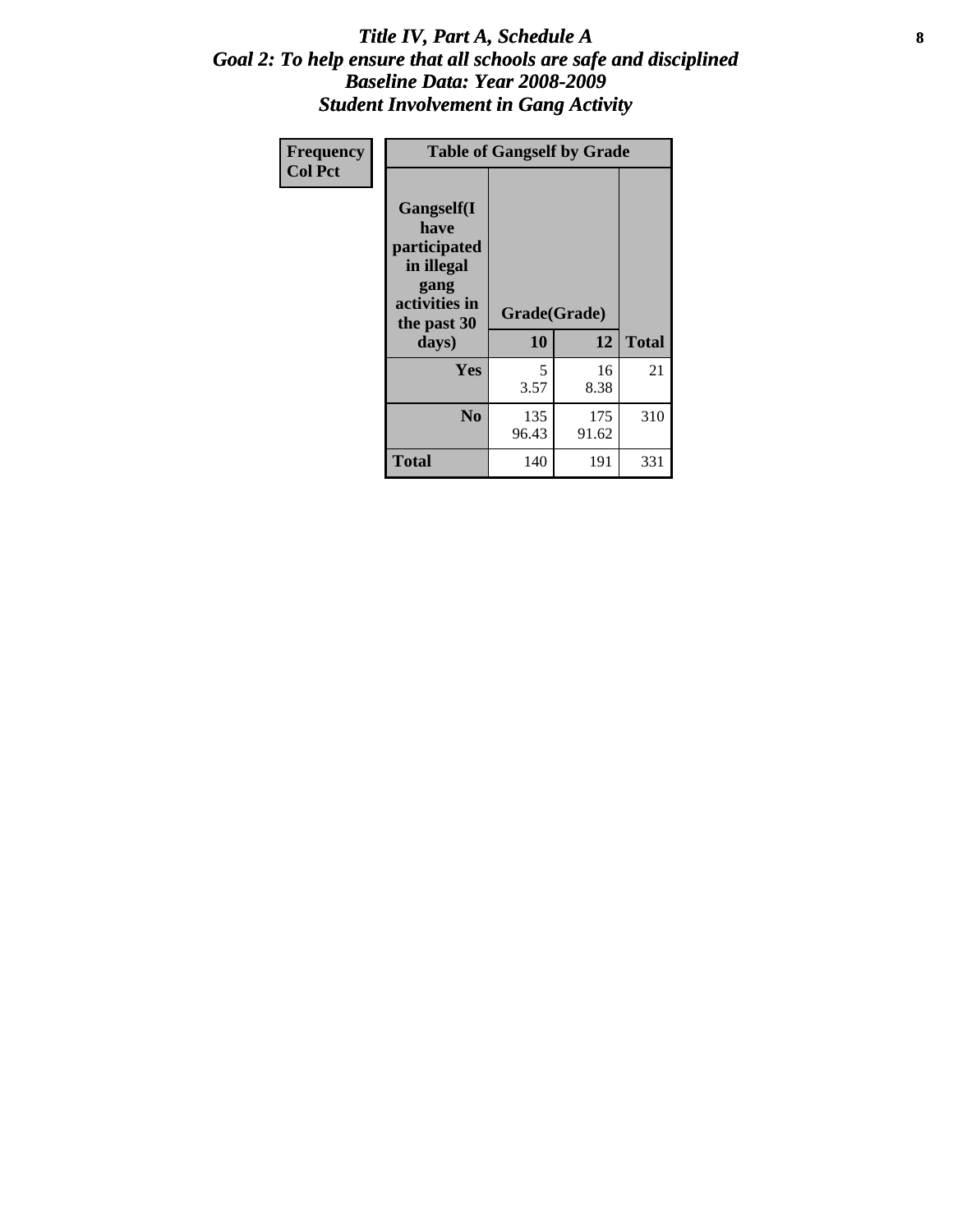# *Student Perception of School Safety* **9**

| <b>Frequency</b><br>Row Pct |
|-----------------------------|
|                             |

| <b>Table of Grade by Safeschool</b> |                                                                                                                                   |                                                        |             |            |     |  |
|-------------------------------------|-----------------------------------------------------------------------------------------------------------------------------------|--------------------------------------------------------|-------------|------------|-----|--|
|                                     |                                                                                                                                   | Safeschool (School is a place at which I feel<br>safe) |             |            |     |  |
| Grade(Grade)                        | <b>Somewhat   Somewhat</b><br><b>Strongly</b><br><b>Strongly</b><br><b>Disagree</b><br>Agree<br>Disagree<br><b>Total</b><br>Agree |                                                        |             |            |     |  |
| 10                                  | 26<br>18.57                                                                                                                       | 84<br>60.00                                            | 22<br>15.71 | 8<br>5.71  | 140 |  |
| 12                                  | 54<br>28.27                                                                                                                       | 97<br>50.79                                            | 25<br>13.09 | 15<br>7.85 | 191 |  |
| <b>Total</b>                        | 80                                                                                                                                | 181                                                    | 47          | 23         | 331 |  |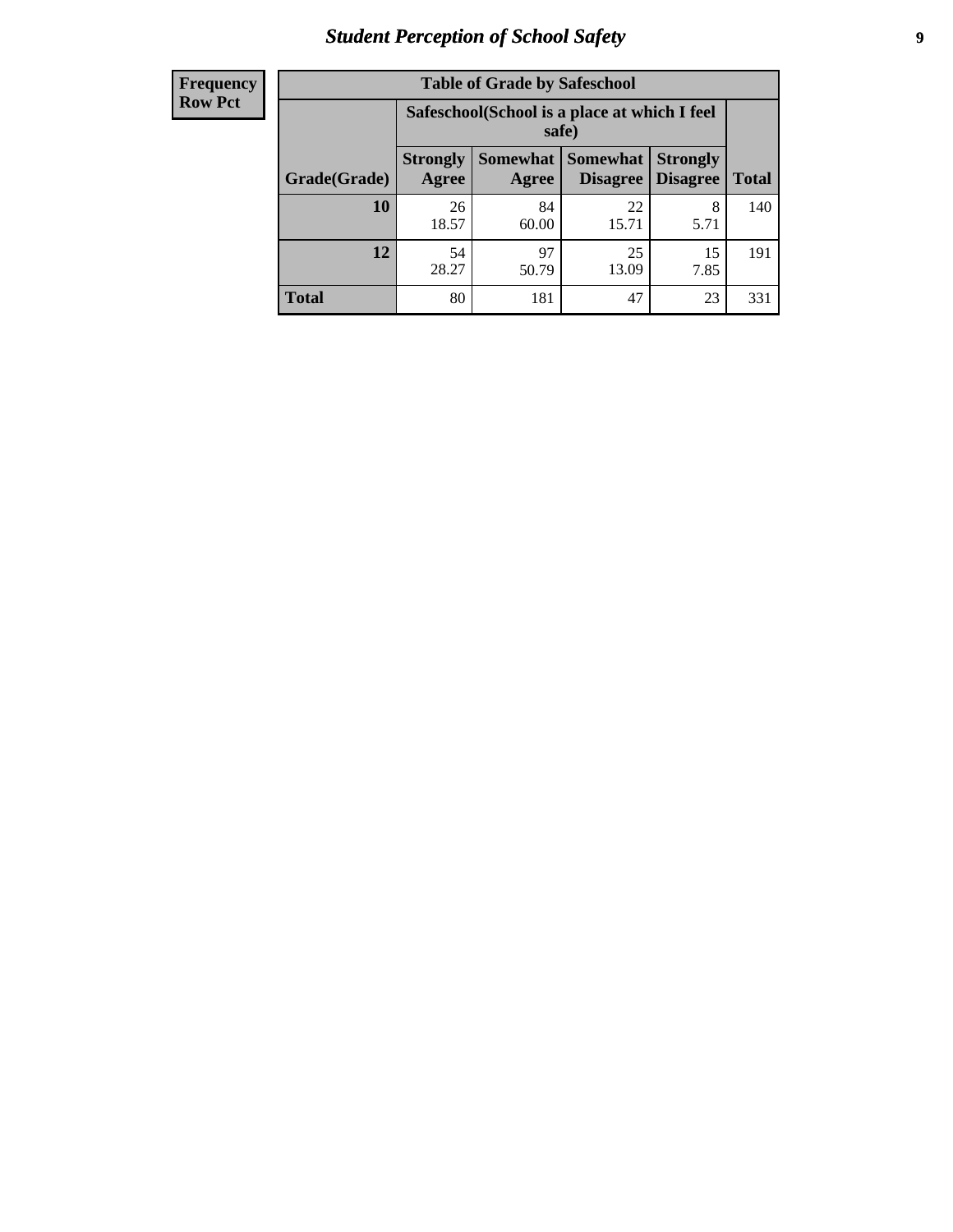### *Students Who Have Been Bullied* **10**

| <b>Frequency</b> | <b>Table of Grade by Bullied</b>                                              |              |           |                       |                        |                       |                  |              |
|------------------|-------------------------------------------------------------------------------|--------------|-----------|-----------------------|------------------------|-----------------------|------------------|--------------|
| <b>Row Pct</b>   | <b>Bullied</b> (I have been bullied by other<br>students in the past 30 days) |              |           |                       |                        |                       |                  |              |
|                  |                                                                               | $\mathbf{0}$ | 1 or<br>2 | 3 <sub>to</sub><br>5  | 10<br>to  <br>19       | <b>20</b><br>to<br>29 | All<br><b>30</b> |              |
|                  | Grade(Grade)                                                                  | <b>Days</b>  | days      | days                  | days                   | days                  | days             | <b>Total</b> |
|                  | 10                                                                            | 123<br>87.86 | 6<br>4.29 | $\mathcal{E}$<br>2.14 | 5<br>3.57              | 2<br>1.43             | 0.71             | 140          |
|                  | 12                                                                            | 167<br>87.43 | 9<br>4.71 | 5<br>2.62             | $\mathfrak{D}$<br>1.05 | 2<br>1.05             | 6<br>3.14        | 191          |
|                  | <b>Total</b>                                                                  | 290          | 15        | 8                     | 7                      | $\overline{4}$        | 7                | 331          |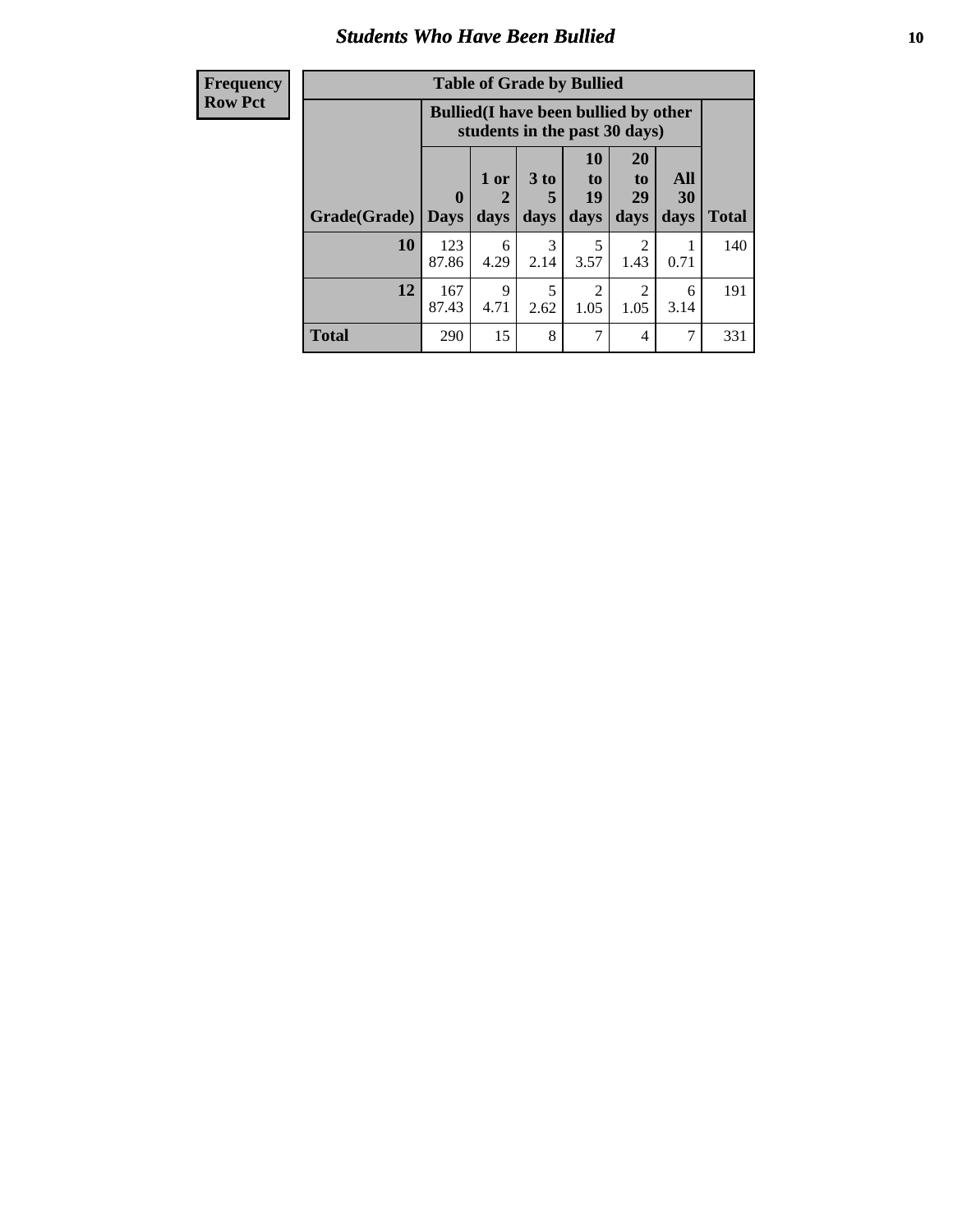### *School Climate* **11**

| Frequency      | <b>Table of SchoolClimate1 by Grade</b>                      |             |              |     |  |  |
|----------------|--------------------------------------------------------------|-------------|--------------|-----|--|--|
| <b>Col Pct</b> | Grade(Grade)<br>SchoolClimate1(I<br>10<br>12<br>like school) |             | <b>Total</b> |     |  |  |
|                | <b>Strongly Agree</b>                                        | 10<br>7.14  | 17<br>8.90   | 27  |  |  |
|                | <b>Somewhat Agree</b>                                        | 89<br>63.57 | 94<br>49.21  | 183 |  |  |
|                | <b>Somewhat Disagree</b>                                     | 22<br>15.71 | 35<br>18.32  | 57  |  |  |
|                | <b>Strongly Disagree</b>                                     | 19<br>13.57 | 45<br>23.56  | 64  |  |  |
|                | <b>Total</b>                                                 | 140         | 191          | 331 |  |  |

| <b>Frequency</b> |
|------------------|
| <b>Col Pct</b>   |

| <b>Table of SchoolClimate2 by Grade</b>           |                    |              |              |  |  |
|---------------------------------------------------|--------------------|--------------|--------------|--|--|
| SchoolClimate2(I<br>feel successful at<br>school) | Grade(Grade)<br>10 | 12           | <b>Total</b> |  |  |
| <b>Strongly Agree</b>                             | 33<br>23.57        | 50<br>26.18  | 83           |  |  |
| <b>Somewhat Agree</b>                             | 81<br>57.86        | 116<br>60.73 | 197          |  |  |
| <b>Somewhat Disagree</b>                          | 21<br>15.00        | 12<br>6.28   | 33           |  |  |
| <b>Strongly Disagree</b>                          | 5<br>3.57          | 13<br>6.81   | 18           |  |  |
| <b>Total</b>                                      | 140                | 191          | 331          |  |  |

| Frequency      | <b>Table of SchoolClimate3 by Grade</b>                                      |                    |             |              |
|----------------|------------------------------------------------------------------------------|--------------------|-------------|--------------|
| <b>Col Pct</b> | <b>SchoolClimate3(My</b><br>school has high<br>standards for<br>achievement) | Grade(Grade)<br>10 | 12          | <b>Total</b> |
|                | <b>Strongly Agree</b>                                                        | 65<br>46.43        | 67<br>35.08 | 132          |
|                | <b>Somewhat Agree</b>                                                        | 63<br>45.00        | 95<br>49.74 | 158          |
|                | <b>Somewhat Disagree</b>                                                     | 9<br>6.43          | 15<br>7.85  | 24           |
|                | <b>Strongly Disagree</b>                                                     | 3<br>2.14          | 14<br>7.33  | 17           |
|                | Total                                                                        | 140                | 191         | 331          |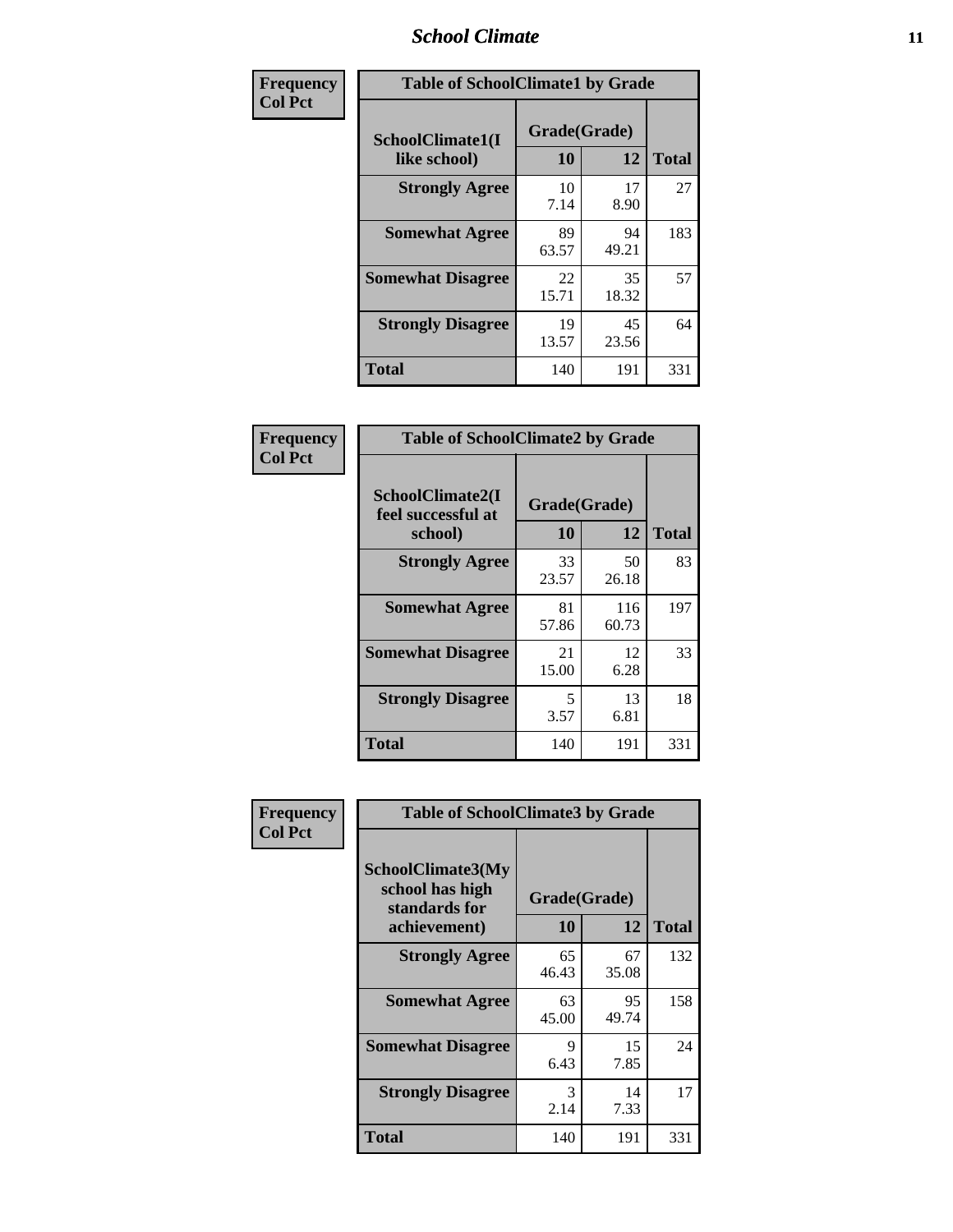### *School Climate* **12**

| Frequency      |                                                                      | <b>Table of SchoolClimate4 by Grade</b> |             |              |  |
|----------------|----------------------------------------------------------------------|-----------------------------------------|-------------|--------------|--|
| <b>Col Pct</b> | <b>SchoolClimate4(My</b><br>school sets clear<br>rules for behavior) | Grade(Grade)<br>10                      | 12          | <b>Total</b> |  |
|                | <b>Strongly Agree</b>                                                | 67<br>47.86                             | 89<br>46.60 | 156          |  |
|                | <b>Somewhat Agree</b>                                                | 57<br>40.71                             | 76<br>39.79 | 133          |  |
|                | <b>Somewhat Disagree</b>                                             | 8<br>5.71                               | 16<br>8.38  | 24           |  |
|                | <b>Strongly Disagree</b>                                             | 8<br>5.71                               | 10<br>5.24  | 18           |  |
|                | Total                                                                | 140                                     | 191         | 331          |  |

| <b>Table of SchoolClimate5 by Grade</b>                              |                    |             |              |  |
|----------------------------------------------------------------------|--------------------|-------------|--------------|--|
| SchoolClimate5(I<br>know what to do in<br>an emergency at<br>school) | Grade(Grade)<br>10 | 12          | <b>Total</b> |  |
| <b>Strongly Agree</b>                                                | 60<br>42.86        | 93<br>48.69 | 153          |  |
| <b>Somewhat Agree</b>                                                | 61<br>43.57        | 72<br>37.70 | 133          |  |
| <b>Somewhat Disagree</b>                                             | 15<br>10.71        | 18<br>9.42  | 33           |  |
| <b>Strongly Disagree</b>                                             | 4<br>2.86          | 8<br>4.19   | 12           |  |
| Total                                                                | 140                | 191         | 331          |  |

| Frequency      | <b>Table of SchoolClimate6 by Grade</b>                  |                    |             |              |
|----------------|----------------------------------------------------------|--------------------|-------------|--------------|
| <b>Col Pct</b> | <b>SchoolClimate6(Teachers</b><br>treat me with respect) | Grade(Grade)<br>10 | 12          | <b>Total</b> |
|                | <b>Strongly Agree</b>                                    | 45<br>32.14        | 41<br>21.47 | 86           |
|                | <b>Somewhat Agree</b>                                    | 57<br>40.71        | 89<br>46.60 | 146          |
|                | <b>Somewhat Disagree</b>                                 | 24<br>17.14        | 39<br>20.42 | 63           |
|                | <b>Strongly Disagree</b>                                 | 14<br>10.00        | 22<br>11.52 | 36           |
|                | <b>Total</b>                                             | 140                | 191         | 331          |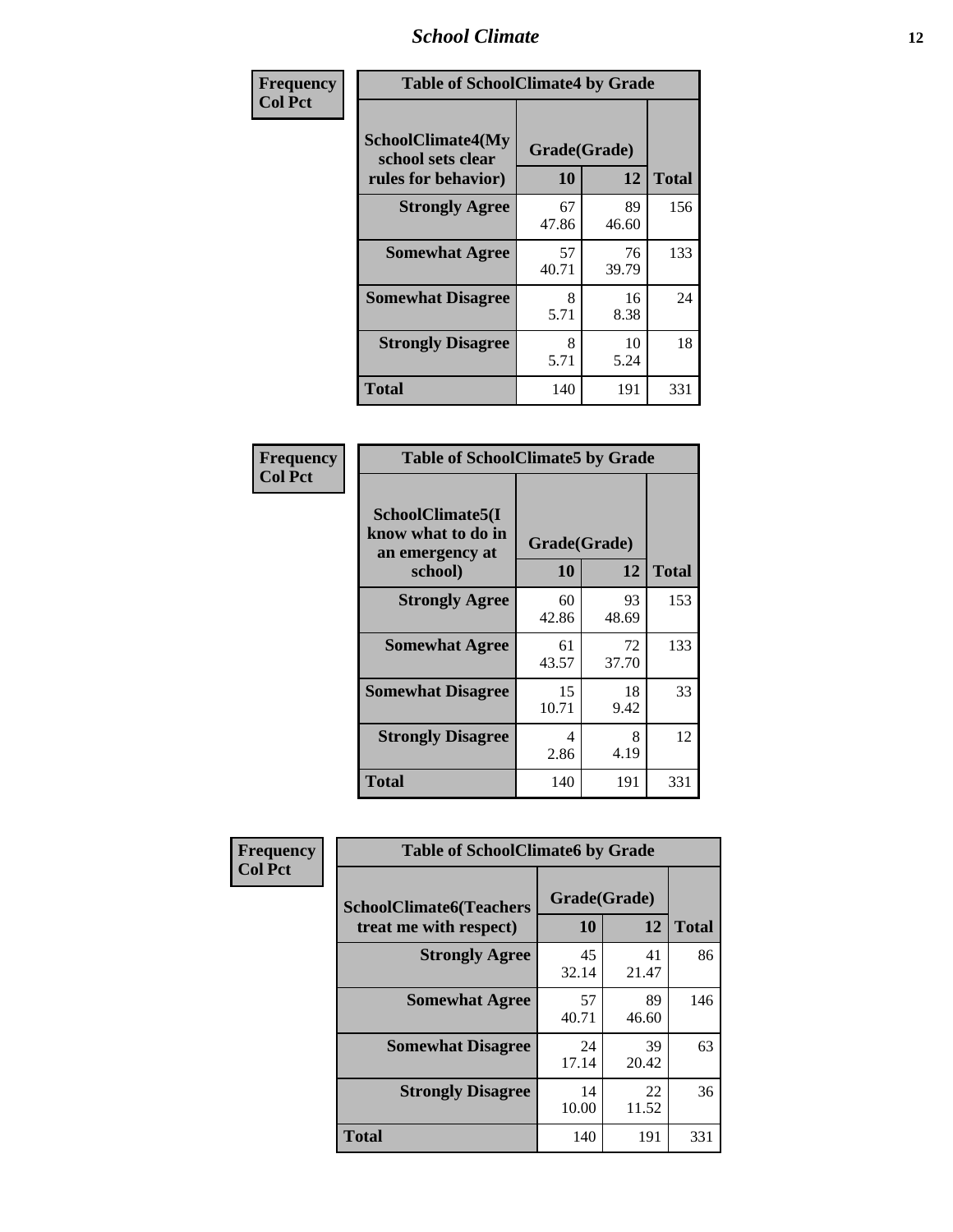### *School Climate* **13**

| Frequency      | <b>Table of SchoolClimate7 by Grade</b>                                       |                           |              |              |
|----------------|-------------------------------------------------------------------------------|---------------------------|--------------|--------------|
| <b>Col Pct</b> | <b>SchoolClimate7(Behaviors</b><br>in my class allow the<br>teacher to teach) | Grade(Grade)<br><b>10</b> | 12           | <b>Total</b> |
|                | <b>Strongly Agree</b>                                                         | 30<br>21.43               | 35<br>18.32  | 65           |
|                | <b>Somewhat Agree</b>                                                         | 77<br>55.00               | 101<br>52.88 | 178          |
|                | <b>Somewhat Disagree</b>                                                      | 27<br>19.29               | 38<br>19.90  | 65           |
|                | <b>Strongly Disagree</b>                                                      | 6<br>4.29                 | 17<br>8.90   | 23           |
|                | <b>Total</b>                                                                  | 140                       | 191          | 331          |

| Frequency      | <b>Table of SchoolClimate8 by Grade</b>                                              |                    |             |              |
|----------------|--------------------------------------------------------------------------------------|--------------------|-------------|--------------|
| <b>Col Pct</b> | <b>SchoolClimate8(Students</b><br>are frequently<br>recognized for good<br>behavior) | Grade(Grade)<br>10 | 12          | <b>Total</b> |
|                | <b>Strongly Agree</b>                                                                | 14<br>10.00        | 18<br>9.42  | 32           |
|                | <b>Somewhat Agree</b>                                                                | 56<br>40.00        | 67<br>35.08 | 123          |
|                | <b>Somewhat Disagree</b>                                                             | 47<br>33.57        | 70<br>36.65 | 117          |
|                | <b>Strongly Disagree</b>                                                             | 23<br>16.43        | 36<br>18.85 | 59           |
|                | <b>Total</b>                                                                         | 140                | 191         | 331          |

| Frequency      | <b>Table of SchoolClimate9 by Grade</b>                                           |                    |             |              |
|----------------|-----------------------------------------------------------------------------------|--------------------|-------------|--------------|
| <b>Col Pct</b> | SchoolClimate9(School<br>counselor would be<br>helpful if I needed<br>assistance) | Grade(Grade)<br>10 | 12          | <b>Total</b> |
|                | <b>Strongly Agree</b>                                                             | 54<br>38.57        | 94<br>49.21 | 148          |
|                | <b>Somewhat Agree</b>                                                             | 54<br>38.57        | 56<br>29.32 | 110          |
|                | <b>Somewhat Disagree</b>                                                          | 20<br>14.29        | 26<br>13.61 | 46           |
|                | <b>Strongly Disagree</b>                                                          | 12<br>8.57         | 15<br>7.85  | 27           |
|                | Total                                                                             | 140                | 191         | 331          |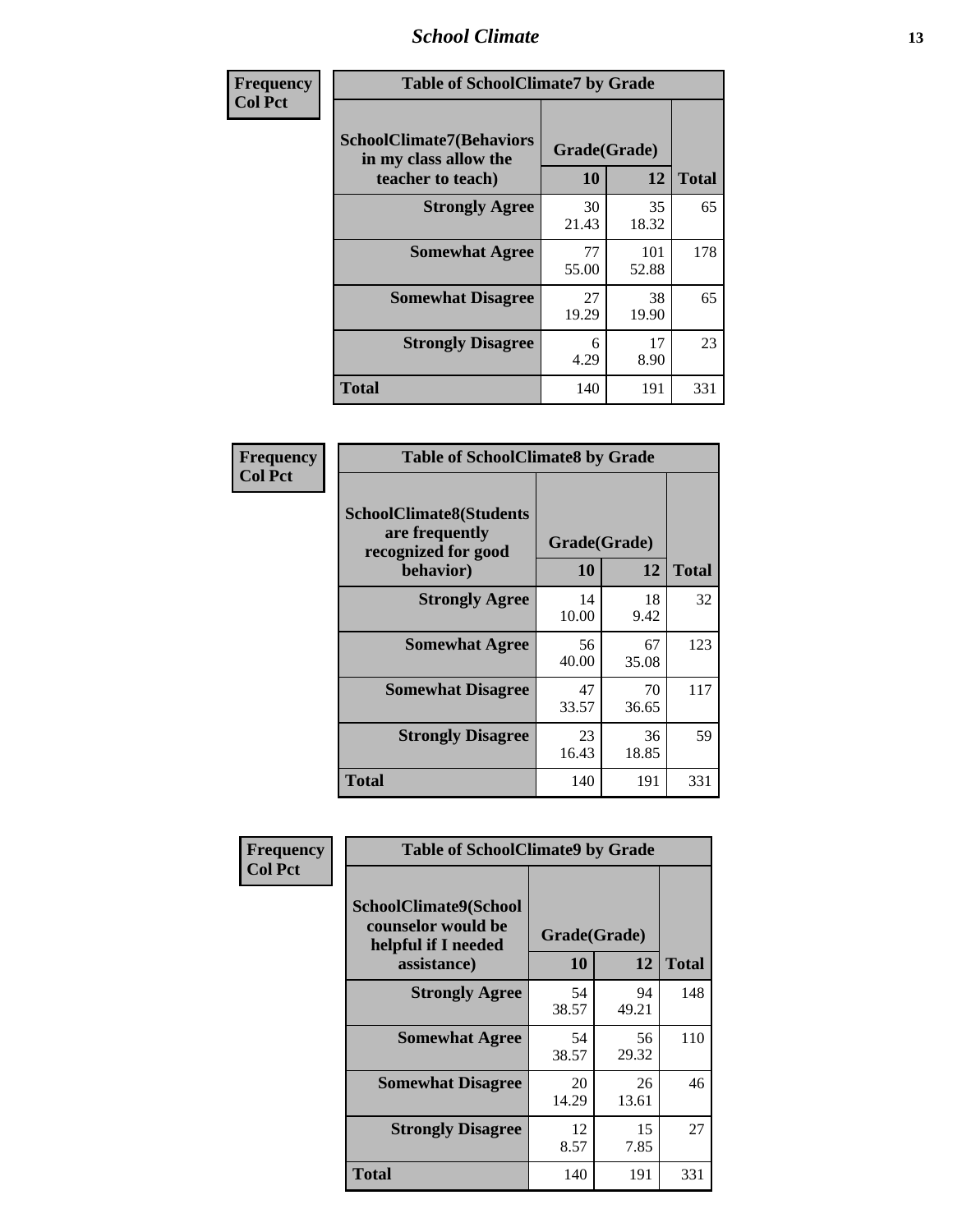### *Reasons for Dropping Out* **14**

| Frequency      | <b>Table of Dropoutreason by Grade</b>                                   |                    |              |              |
|----------------|--------------------------------------------------------------------------|--------------------|--------------|--------------|
| <b>Col Pct</b> | Dropoutreason(If<br>I dropped out the<br>reason would<br>most likely be) | Grade(Grade)<br>10 | 12           | <b>Total</b> |
|                | <b>Won't Drop out</b>                                                    | 83<br>59.29        | 127<br>66.49 | 210          |
|                | <b>Bored</b>                                                             | 28<br>20.00        | 28<br>14.66  | 56           |
|                | <b>Family Reasons</b>                                                    | 5<br>3.57          | 8<br>4.19    | 13           |
|                | <b>Being Bullied</b>                                                     | 3<br>2.14          | 3<br>1.57    | 6            |
|                | <b>Other</b>                                                             | 21<br>15.00        | 25<br>13.09  | 46           |
|                | <b>Total</b>                                                             | 140                | 191          | 331          |

| Frequency      | <b>Table of Dropout by Grade</b>                            |              |              |              |  |
|----------------|-------------------------------------------------------------|--------------|--------------|--------------|--|
| <b>Col Pct</b> | Dropout(I<br>have<br>thought<br>about<br>dropping<br>out of | Grade(Grade) |              |              |  |
|                | school)                                                     | 10           | 12           | <b>Total</b> |  |
|                | <b>Yes</b>                                                  | 32<br>22.86  | 35<br>18.32  | 67           |  |
|                | N <sub>0</sub>                                              | 108<br>77.14 | 156<br>81.68 | 264          |  |
|                | <b>Total</b>                                                | 140          | 191          | 331          |  |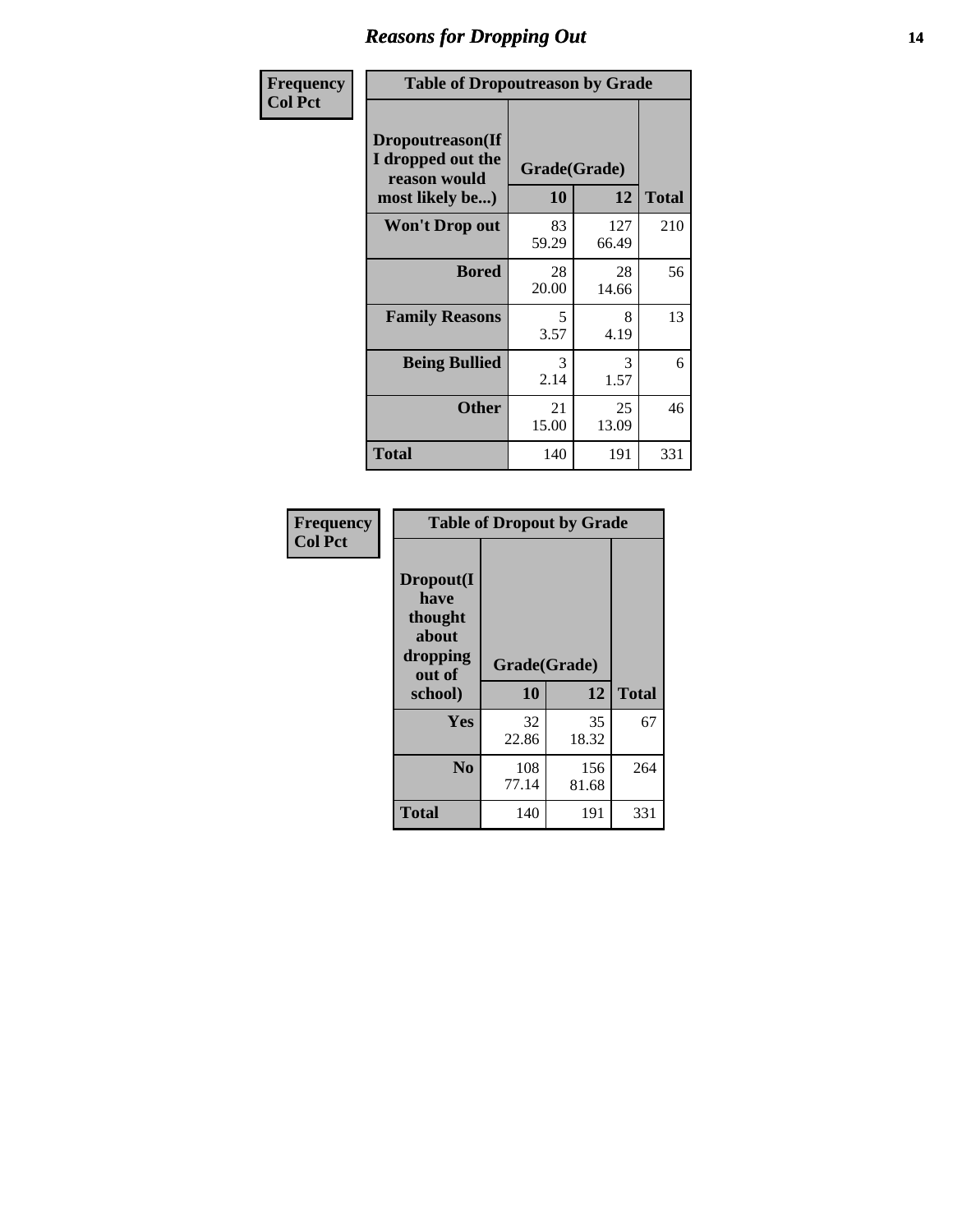*School Safety* **15**

| Frequency      | <b>Table of Gangself by Grade</b>                                                                 |                    |              |              |
|----------------|---------------------------------------------------------------------------------------------------|--------------------|--------------|--------------|
| <b>Col Pct</b> | Gangself(I<br>have<br>participated<br>in illegal<br>gang<br>activities in<br>the past 30<br>days) | Grade(Grade)<br>10 | 12           | <b>Total</b> |
|                | Yes                                                                                               | 5<br>3.57          | 16<br>8.38   | 21           |
|                | N <sub>0</sub>                                                                                    | 135<br>96.43       | 175<br>91.62 | 310          |
|                | <b>Total</b>                                                                                      | 140                | 191          | 331          |

| Frequency<br><b>Col Pct</b> | <b>Table of Gangpeers by Grade</b>                                                                                             |                    |              |              |
|-----------------------------|--------------------------------------------------------------------------------------------------------------------------------|--------------------|--------------|--------------|
|                             | <b>Gangpeers</b> (I<br>have friends<br>who have<br>participated<br>in illegal<br>gang<br>activities in<br>the past 30<br>days) | Grade(Grade)<br>10 | 12           | <b>Total</b> |
|                             | Yes                                                                                                                            | 27<br>19.29        | 37<br>19.37  | 64           |
|                             | N <sub>0</sub>                                                                                                                 | 113<br>80.71       | 154<br>80.63 | 267          |
|                             | <b>Total</b>                                                                                                                   | 140                | 191          | 331          |

| Frequency      |                                                                                         | <b>Table of Pickedon by Grade</b> |                  |    |  |  |  |  |  |
|----------------|-----------------------------------------------------------------------------------------|-----------------------------------|------------------|----|--|--|--|--|--|
| <b>Col Pct</b> | <b>Pickedon(I have</b><br>been picked on or<br>teased at school in<br>the past 30 days) | Grade(Grade)<br>10                | <b>Total</b>     |    |  |  |  |  |  |
|                | <b>Strongly Agree</b>                                                                   | 14<br>10.00                       | 12<br>19<br>9.95 | 33 |  |  |  |  |  |
|                | <b>Somewhat Agree</b>                                                                   | 22<br>15.71                       | 16<br>8.38       | 38 |  |  |  |  |  |
|                | <b>Somewhat Disagree</b>                                                                | 22<br>15.71                       | 40<br>20.94      | 62 |  |  |  |  |  |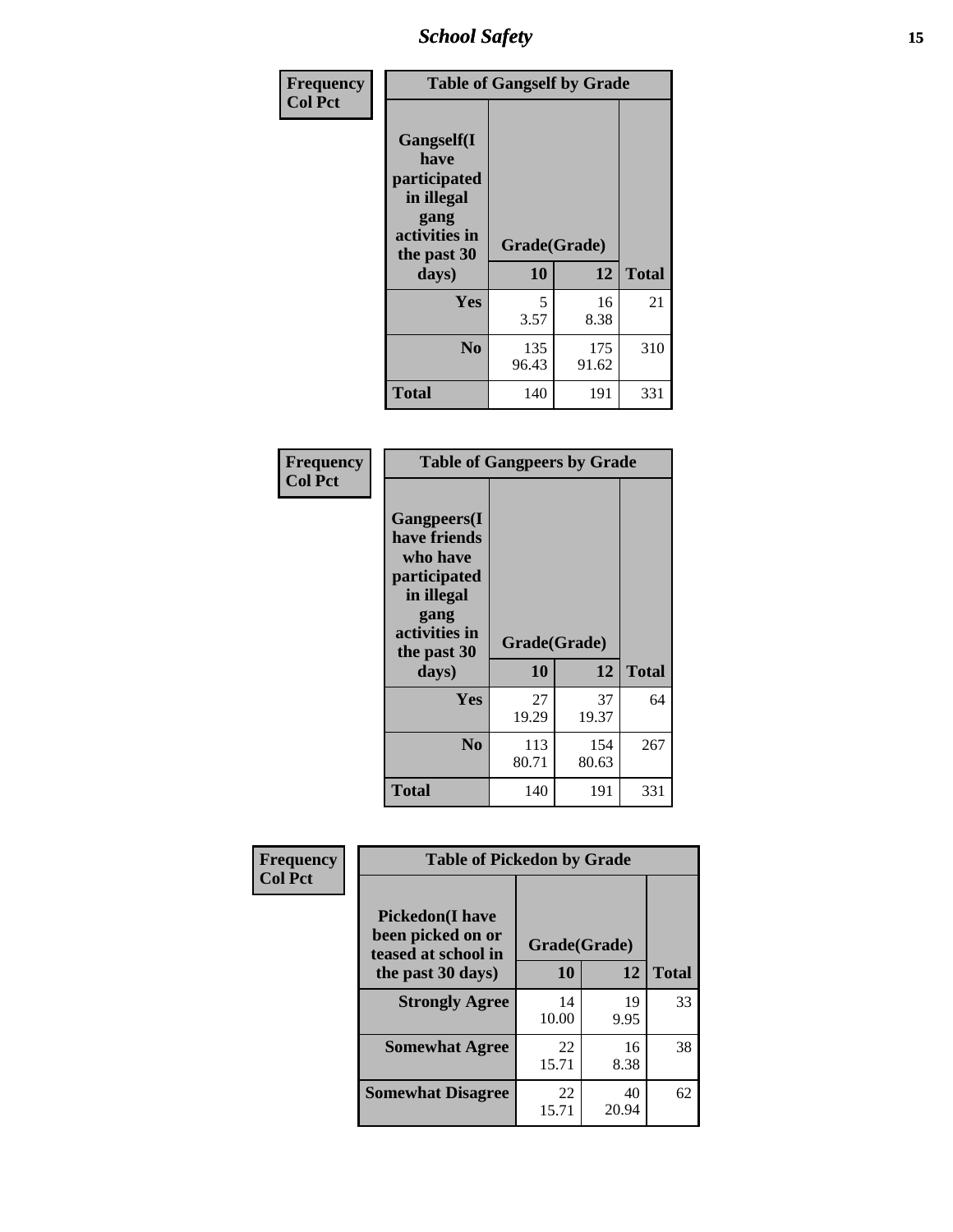# *School Safety* **16**

| <b>Frequency</b> |                                                                                          | <b>Table of Pickedon by Grade</b> |              |              |  |  |  |  |  |  |
|------------------|------------------------------------------------------------------------------------------|-----------------------------------|--------------|--------------|--|--|--|--|--|--|
| <b>Col Pct</b>   | <b>Pickedon</b> (I have<br>been picked on or<br>teased at school in<br>the past 30 days) | Grade(Grade)<br>10                | 12           | <b>Total</b> |  |  |  |  |  |  |
|                  | <b>Strongly Disagree</b>                                                                 | 82<br>58.57                       | 116<br>60.73 | 198          |  |  |  |  |  |  |
|                  | <b>Total</b>                                                                             | 140                               | 191          | 331          |  |  |  |  |  |  |

| Frequency      | <b>Table of Safeschool by Grade</b>                      |                    |              |     |
|----------------|----------------------------------------------------------|--------------------|--------------|-----|
| <b>Col Pct</b> | Safeschool(School<br>is a place at which I<br>feel safe) | Grade(Grade)<br>10 | <b>Total</b> |     |
|                | <b>Strongly Agree</b>                                    | 26<br>18.57        | 54<br>28.27  | 80  |
|                | <b>Somewhat Agree</b>                                    | 84<br>60.00        | 97<br>50.79  | 181 |
|                | <b>Somewhat Disagree</b>                                 | 22<br>15.71        | 25<br>13.09  | 47  |
|                | <b>Strongly Disagree</b>                                 | 8<br>5.71          | 15<br>7.85   | 23  |
|                | <b>Total</b>                                             | 140                | 191          | 331 |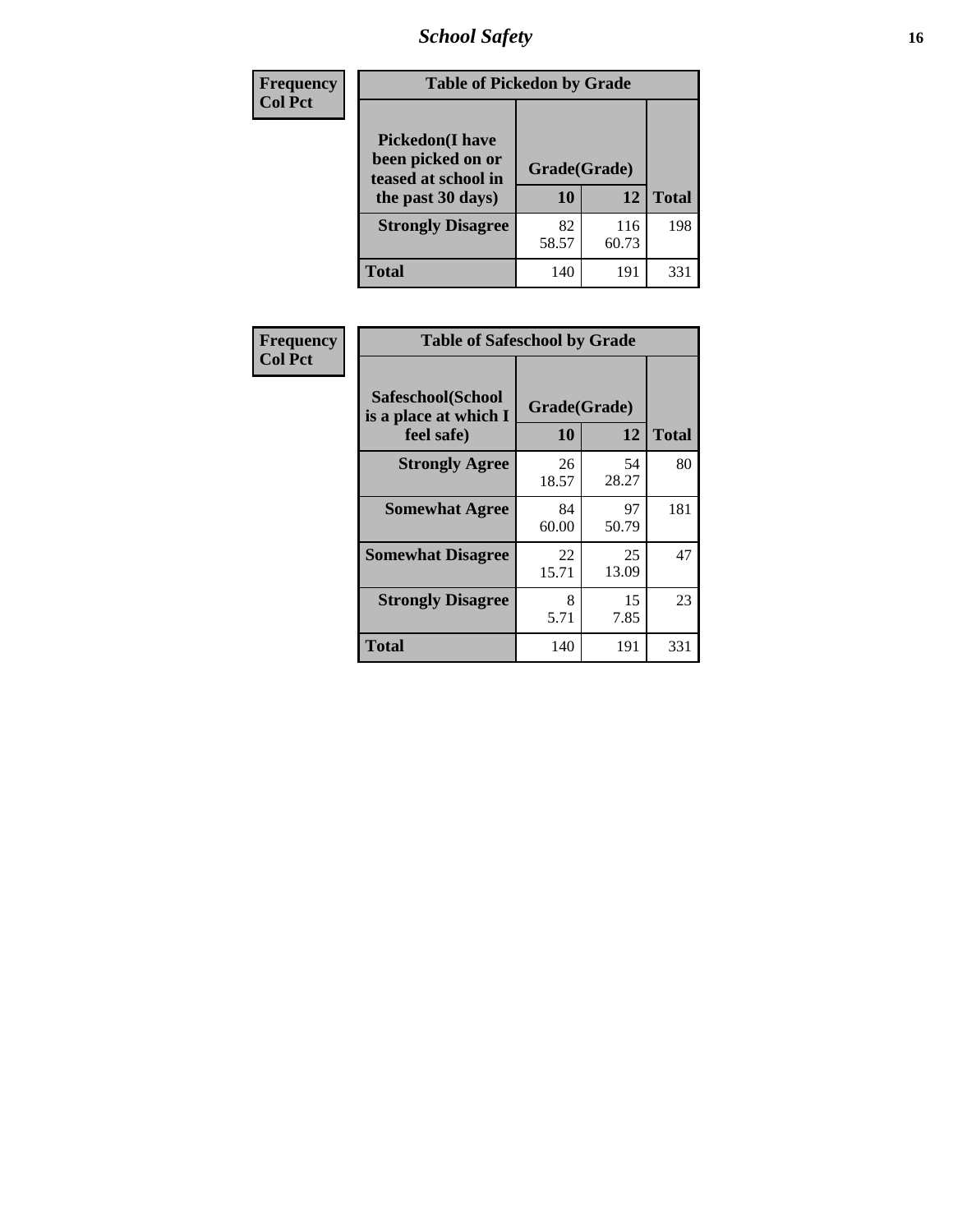*School Safety* **17**

| <b>Frequency</b> |              |                            | <b>Table of Grade by Bullied</b>                                              |                              |                                  |                               |                          |              |  |  |
|------------------|--------------|----------------------------|-------------------------------------------------------------------------------|------------------------------|----------------------------------|-------------------------------|--------------------------|--------------|--|--|
| <b>Row Pct</b>   |              |                            | <b>Bullied</b> (I have been bullied by other<br>students in the past 30 days) |                              |                                  |                               |                          |              |  |  |
|                  | Grade(Grade) | $\mathbf 0$<br><b>Days</b> | 1 or<br>days                                                                  | 3 <sub>to</sub><br>5<br>days | 10<br>$\mathbf{t}$<br>19<br>days | <b>20</b><br>to<br>29<br>days | All<br><b>30</b><br>days | <b>Total</b> |  |  |
|                  |              |                            |                                                                               |                              |                                  |                               |                          |              |  |  |
|                  | 10           | 123<br>87.86               | 6<br>4.29                                                                     | $\mathcal{R}$<br>2.14        | 5<br>3.57                        | 2<br>1.43                     | 0.71                     | 140          |  |  |
|                  | 12           | 167<br>87.43               | $\mathbf Q$<br>4.71                                                           | 2.62                         | 2<br>1.05                        | 2<br>1.05                     | 6<br>3.14                | 191          |  |  |
|                  | <b>Total</b> | 290                        | 15                                                                            | 8                            | 7                                | 4                             | 7                        | 331          |  |  |

| <b>Frequency</b> |                     | <b>Table of Grade by Bulliedothers</b> |                                                                |                              |                               |                        |              |  |  |
|------------------|---------------------|----------------------------------------|----------------------------------------------------------------|------------------------------|-------------------------------|------------------------|--------------|--|--|
| <b>Row Pct</b>   |                     |                                        | <b>Bulliedothers</b> (I bullied others<br>in the past 30 days) |                              |                               |                        |              |  |  |
|                  | Grade(Grade)   Days | $\mathbf{0}$                           | 1 or<br>days                                                   | 3 <sub>to</sub><br>5<br>days | <b>10</b><br>to<br>19<br>days | All<br>30<br>days      | <b>Total</b> |  |  |
|                  | 10                  | 126<br>90.00                           | 5<br>3.57                                                      | 5<br>3.57                    | $\mathfrak{D}$<br>1.43        | 2<br>1.43              | 140          |  |  |
|                  | 12                  | 163<br>85.34                           | 13<br>6.81                                                     | 10<br>5.24                   | 3<br>1.57                     | $\mathfrak{D}$<br>1.05 | 191          |  |  |
|                  | <b>Total</b>        | 289                                    | 18                                                             | 15                           | 5                             | 4                      | 331          |  |  |

| <b>Frequency</b> |              | <b>Table of Grade by Weaponschool</b>                     |                   |                        |                        |                        |              |
|------------------|--------------|-----------------------------------------------------------|-------------------|------------------------|------------------------|------------------------|--------------|
| <b>Row Pct</b>   |              | Weaponschool (I brought a<br>weapon to school in the past |                   |                        |                        |                        |              |
|                  | Grade(Grade) | $\bf{0}$<br><b>Days</b>                                   | 1 or<br>2<br>days | 3 to<br>5<br>days      | 10<br>to<br>19<br>days | All<br>30<br>days      | <b>Total</b> |
|                  | 10           | 134<br>95.71                                              | 0.71              | $\overline{2}$<br>1.43 | 0.71                   | $\mathfrak{D}$<br>1.43 | 140          |
|                  | 12           | 176<br>92.15                                              | 8<br>4.19         | 2<br>1.05              | $\Omega$<br>0.00       | 5<br>2.62              | 191          |
|                  | <b>Total</b> | 310                                                       | 9                 | 4                      |                        | 7                      | 331          |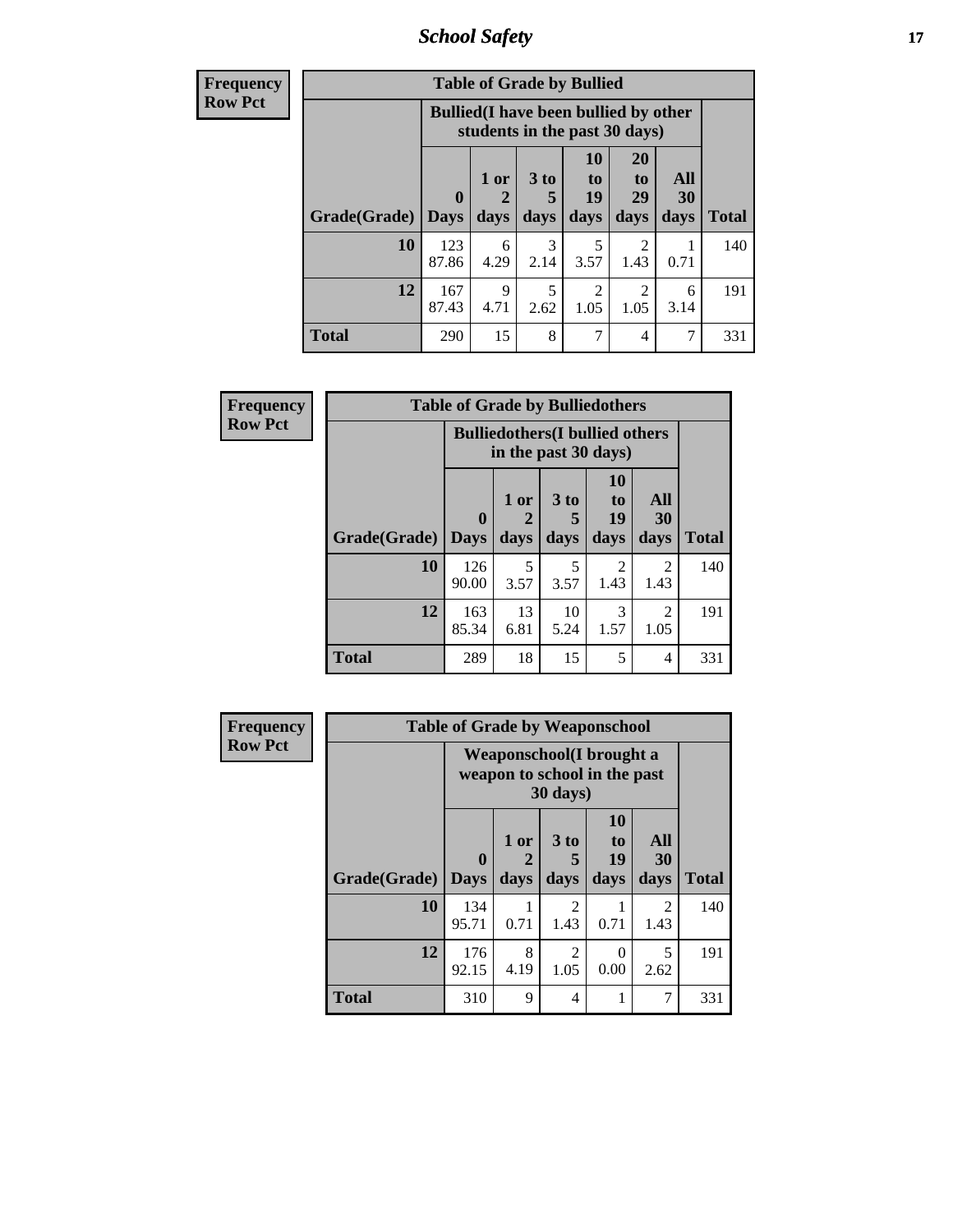*School Safety* **18**

| Frequency      | <b>Table of Grade by Absentunsafe</b> |                                                                |                   |              |                        |                   |              |  |  |  |
|----------------|---------------------------------------|----------------------------------------------------------------|-------------------|--------------|------------------------|-------------------|--------------|--|--|--|
| <b>Row Pct</b> |                                       | Absentunsafe (I have missed<br>school because I felt unsafe in |                   |              |                        |                   |              |  |  |  |
|                | Grade(Grade)                          | $\mathbf{0}$<br><b>Days</b>                                    | 1 or<br>2<br>days | 3 to<br>days | 10<br>to<br>19<br>days | All<br>30<br>days | <b>Total</b> |  |  |  |
|                | 10                                    | 136<br>97.14                                                   | 1<br>0.71         | 0<br>0.00    | $\mathfrak{D}$<br>1.43 | 0.71              | 140          |  |  |  |
|                | 12                                    | 181<br>94.76                                                   | 4<br>2.09         | 3<br>1.57    | 0.00                   | 3<br>1.57         | 191          |  |  |  |
|                | <b>Total</b>                          | 317                                                            | 5                 | 3            | $\overline{2}$         | 4                 | 331          |  |  |  |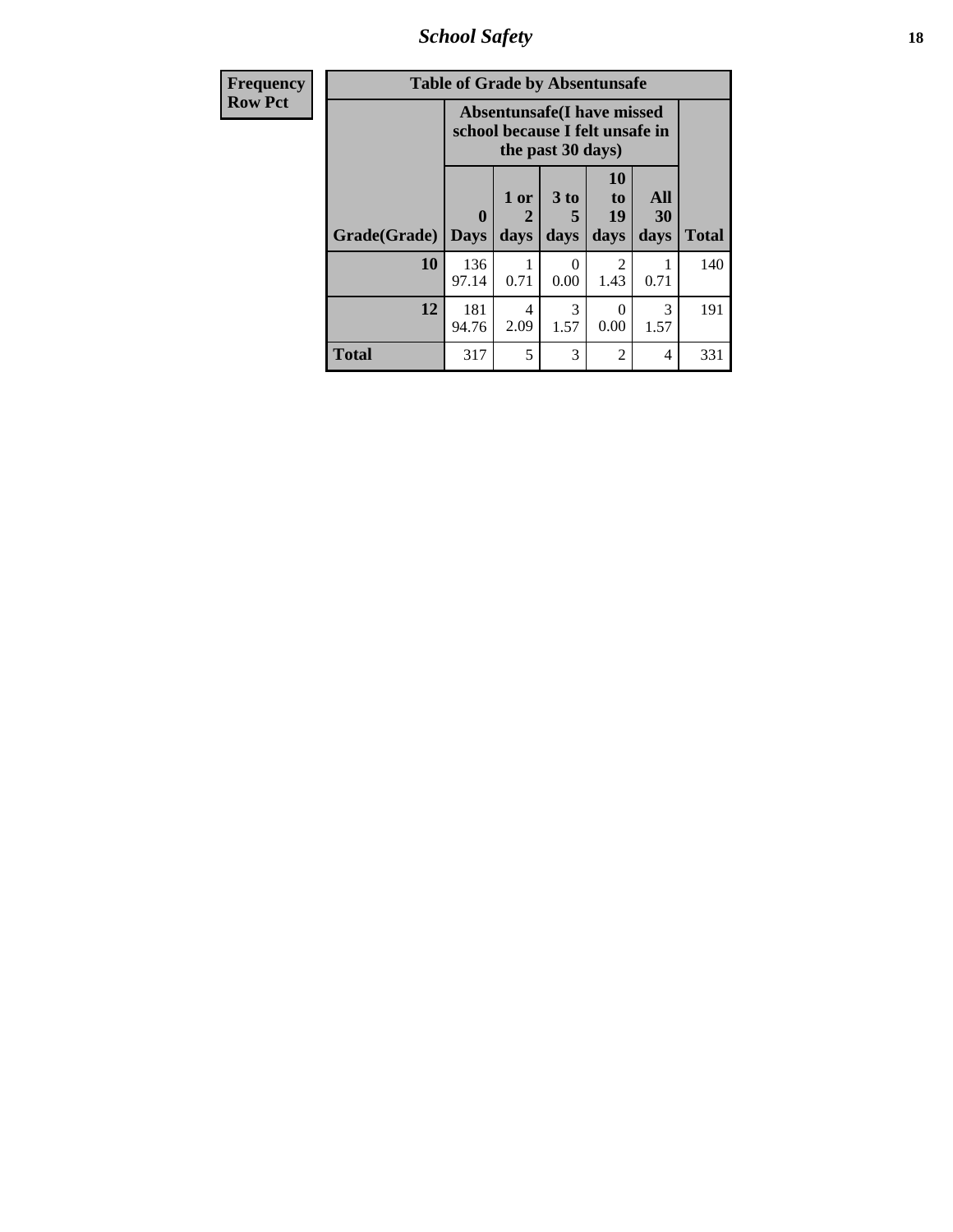### *Drug Use During Last 30 Days* **19**

#### **Frequency Row Pct**

| <b>Table of Grade by Alcohol</b> |                                 |                 |                 |               |                 |                                    |                     |       |  |  |  |
|----------------------------------|---------------------------------|-----------------|-----------------|---------------|-----------------|------------------------------------|---------------------|-------|--|--|--|
|                                  |                                 |                 |                 |               |                 | Alcohol(Alcohol use, past 30 days) |                     |       |  |  |  |
| Grade(Grade)                     | <b>Did</b><br>not<br><b>use</b> | $1 - 2$<br>days | $3 - 5$<br>days | $6-9$<br>days | $10-19$<br>days | $20 - 29$<br>days                  | <b>Every</b><br>day | Total |  |  |  |
| 10                               | 108<br>77.14                    | 7<br>5.00       | 11<br>7.86      | 5<br>3.57     | 4<br>2.86       | 3<br>2.14                          | 2<br>1.43           | 140   |  |  |  |
| 12                               | 102<br>53.40                    | 22<br>11.52     | 30<br>15.71     | 11<br>5.76    | 12<br>6.28      | 7<br>3.66                          | 7<br>3.66           | 191   |  |  |  |
| <b>Total</b>                     | 210                             | 29              | 41              | 16            | 16              | 10                                 | 9                   | 331   |  |  |  |

#### **Frequency Row Pct**

| <b>Table of Grade by Cigarettes</b> |                          |                                                |                 |                 |               |               |                     |              |  |  |  |  |
|-------------------------------------|--------------------------|------------------------------------------------|-----------------|-----------------|---------------|---------------|---------------------|--------------|--|--|--|--|
|                                     |                          | Cigarettes (Smoking tobacco use, past 30 days) |                 |                 |               |               |                     |              |  |  |  |  |
| Grade(Grade)                        | Did<br>not<br><b>use</b> | $1 - 2$<br>days                                | $3 - 5$<br>days | $6 - 9$<br>days | 10-19<br>days | 20-29<br>days | <b>Every</b><br>day | <b>Total</b> |  |  |  |  |
| 10                                  | 121<br>86.43             | 6<br>4.29                                      | 4<br>2.86       | 0.71            | 1.43          | 2.14          | 3<br>2.14           | 140          |  |  |  |  |
| 12                                  | 125<br>65.45             | 20<br>10.47                                    | 14<br>7.33      | 0.52            | 11<br>5.76    | 6<br>3.14     | 14<br>7.33          | 191          |  |  |  |  |
| <b>Total</b>                        | 246                      | 26                                             | 18              | $\overline{c}$  | 13            | 9             | 17                  | 331          |  |  |  |  |

**Frequency Row Pct**

| <b>Table of Grade by Smokeless</b> |                                 |                                                         |                 |               |                 |                        |              |       |  |  |
|------------------------------------|---------------------------------|---------------------------------------------------------|-----------------|---------------|-----------------|------------------------|--------------|-------|--|--|
|                                    |                                 | <b>Smokeless</b> (Chewing tobacco use,<br>past 30 days) |                 |               |                 |                        |              |       |  |  |
| Grade(Grade)                       | <b>Did</b><br>not<br><b>use</b> | $1 - 2$<br>days                                         | $3 - 5$<br>days | $6-9$<br>days | $10-19$<br>days | 20-29<br>days          | Every<br>day | Total |  |  |
| 10                                 | 131<br>93.57                    | 4<br>2.86                                               | 0.71            | 0<br>0.00     | 0.71            | $\mathfrak{D}$<br>1.43 | 0.71         | 140   |  |  |
| 12                                 | 160<br>83.77                    | 7<br>3.66                                               | 5<br>2.62       | 4<br>2.09     | 0.52            | 4<br>2.09              | 10<br>5.24   | 191   |  |  |
| <b>Total</b>                       | 291                             | 11                                                      | 6               | 4             | $\overline{2}$  | 6                      | 11           | 331   |  |  |

**Frequency Row Pct**

| <b>Table of Grade by Marijuana</b> |                                 |                 |                 |               |                                         |                   |                     |              |  |  |
|------------------------------------|---------------------------------|-----------------|-----------------|---------------|-----------------------------------------|-------------------|---------------------|--------------|--|--|
|                                    |                                 |                 |                 |               | Marijuana (Marijuana use, past 30 days) |                   |                     |              |  |  |
| Grade(Grade)                       | <b>Did</b><br>not<br><b>use</b> | $1 - 2$<br>days | $3 - 5$<br>days | $6-9$<br>days | $10-19$<br>days                         | $20 - 29$<br>days | <b>Every</b><br>day | <b>Total</b> |  |  |
| 10                                 | 127<br>90.71                    | 3<br>2.14       | 3<br>2.14       | 0.71          | 2<br>1.43                               | 0.71              | 3<br>2.14           | 140          |  |  |
| 12                                 | 136<br>71.20                    | 11<br>5.76      | 10<br>5.24      | 5<br>2.62     | 9<br>4.71                               | 6<br>3.14         | 14<br>7.33          | 191          |  |  |
| <b>Total</b>                       | 263                             | 14              | 13              | 6             | 11                                      | 7                 | 17                  | 331          |  |  |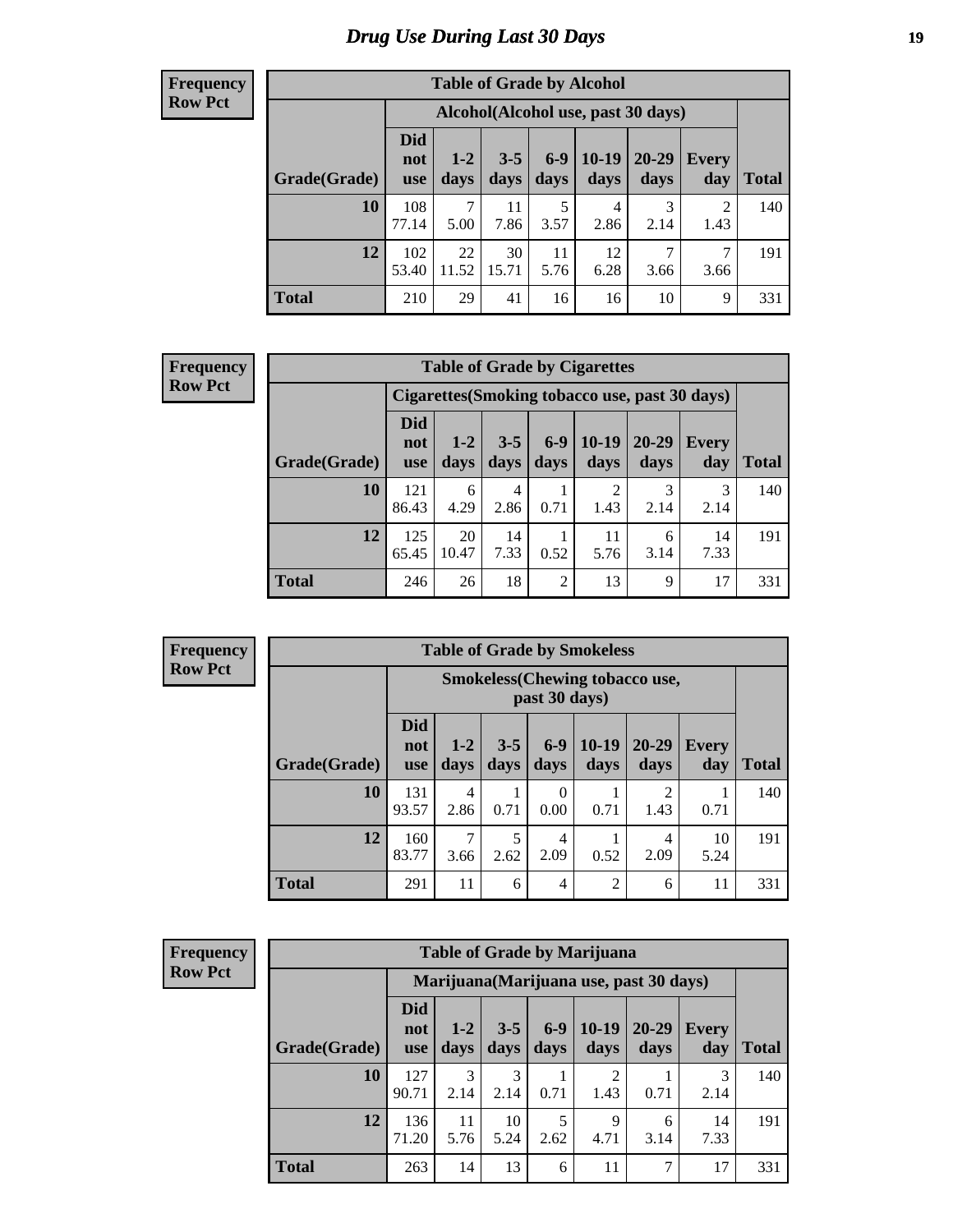#### **Frequency Row Pct**

| <b>Table of Grade by Cocaine</b> |                                 |                        |                 |                 |                                     |                     |              |  |  |  |  |
|----------------------------------|---------------------------------|------------------------|-----------------|-----------------|-------------------------------------|---------------------|--------------|--|--|--|--|
|                                  |                                 |                        |                 |                 | Cocaine (Cocaine use, past 30 days) |                     |              |  |  |  |  |
| Grade(Grade)                     | <b>Did</b><br>not<br><b>use</b> | $1 - 2$<br>days        | $3 - 5$<br>days | $6 - 9$<br>days | $10-19$<br>days                     | <b>Every</b><br>day | <b>Total</b> |  |  |  |  |
| 10                               | 137<br>97.86                    | 0.71                   | 0<br>0.00       | 0.00            | 0.71                                | 0.71                | 140          |  |  |  |  |
| 12                               | 176<br>92.15                    | $\overline{2}$<br>1.05 | 3<br>1.57       | 4<br>2.09       | 2<br>1.05                           | 4<br>2.09           | 191          |  |  |  |  |
| <b>Total</b>                     | 313                             | 3                      | 3               | 4               | 3                                   | 5                   | 331          |  |  |  |  |

| Frequency      | <b>Table of Grade by Inhalants</b>     |                                 |                 |                 |               |                  |                        |              |  |  |
|----------------|----------------------------------------|---------------------------------|-----------------|-----------------|---------------|------------------|------------------------|--------------|--|--|
| <b>Row Pct</b> | Inhalants (Inhalant use, past 30 days) |                                 |                 |                 |               |                  |                        |              |  |  |
|                | Grade(Grade)                           | <b>Did</b><br>not<br><b>use</b> | $1 - 2$<br>days | $3 - 5$<br>days | $6-9$<br>days | $10-19$<br>days  | <b>Every</b><br>day    | <b>Total</b> |  |  |
|                | 10                                     | 136<br>97.14                    | 0.71            | 0.71            | 0.71          | $\theta$<br>0.00 | 0.71                   | 140          |  |  |
|                | 12                                     | 187<br>97.91                    | 0.52            | 0<br>0.00       | 0.00          | 0.52             | $\overline{2}$<br>1.05 | 191          |  |  |
|                | <b>Total</b>                           | 323                             | $\overline{2}$  |                 |               |                  | 3                      | 331          |  |  |

| Frequency      | <b>Table of Grade by Steroids</b> |                                 |                                         |                       |              |              |  |
|----------------|-----------------------------------|---------------------------------|-----------------------------------------|-----------------------|--------------|--------------|--|
| <b>Row Pct</b> |                                   |                                 | Steroids (Steroid use,<br>past 30 days) |                       |              |              |  |
|                | Grade(Grade)                      | <b>Did</b><br>not<br><b>use</b> | $1 - 2$<br>days                         | $6-9$<br>days         | Every<br>day | <b>Total</b> |  |
|                | 10                                | 137<br>97.86                    | 0<br>0.00                               | $\mathcal{D}$<br>1.43 | 0.71         | 140          |  |
|                | 12                                | 187<br>97.91                    | 0.52                                    | 0.00                  | 3<br>1.57    | 191          |  |
|                | <b>Total</b>                      | 324                             |                                         | $\overline{2}$        | 4            | 331          |  |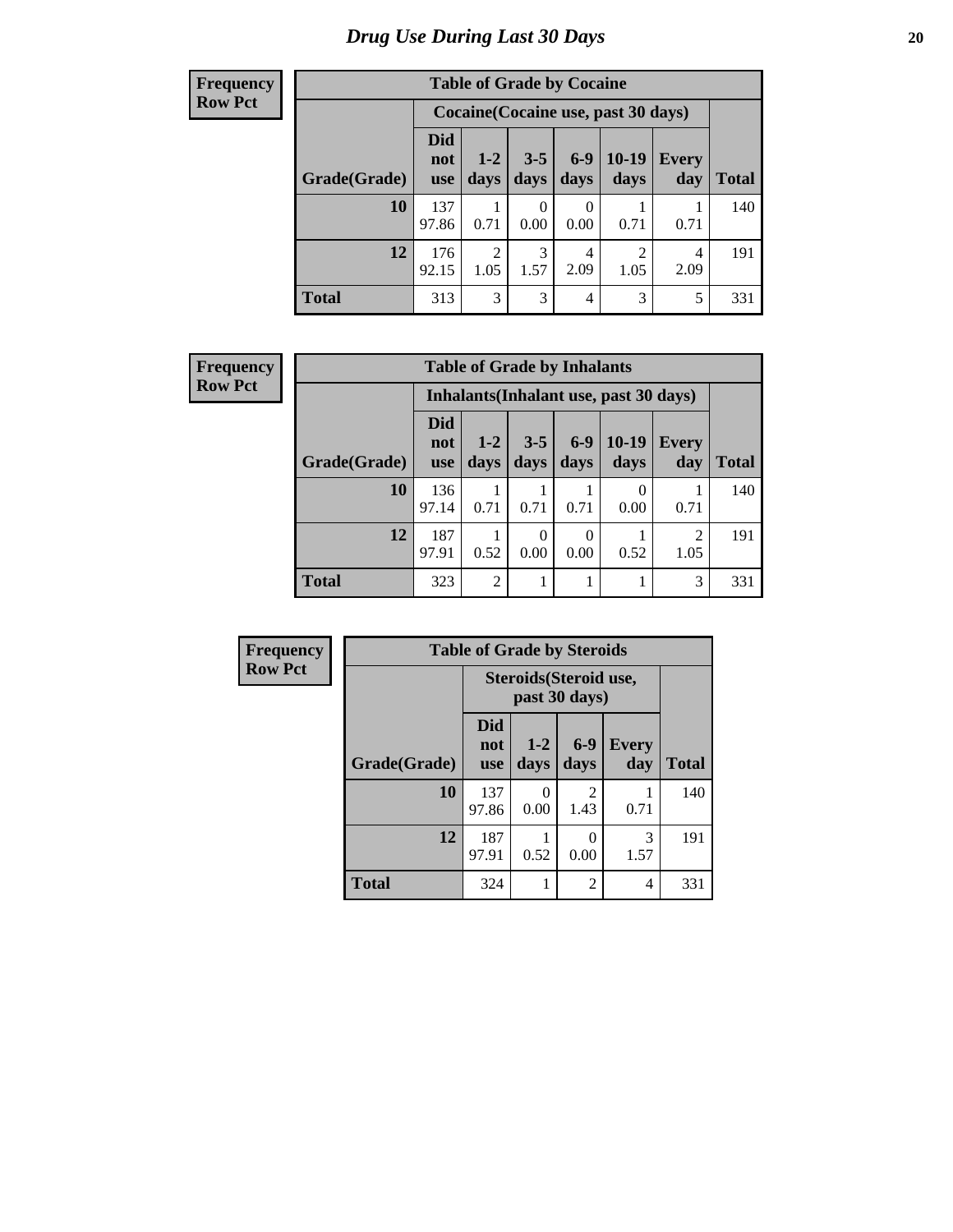# *Drug Use During Last 30 Days* **21**

| <b>Frequency</b> | <b>Table of Grade by Ecstasy</b> |                                 |                                        |                   |              |              |  |
|------------------|----------------------------------|---------------------------------|----------------------------------------|-------------------|--------------|--------------|--|
| <b>Row Pct</b>   |                                  |                                 | Ecstasy (Ecstasy use,<br>past 30 days) |                   |              |              |  |
|                  | Grade(Grade)                     | <b>Did</b><br>not<br><b>use</b> | $1 - 2$<br>days                        | $20 - 29$<br>days | Every<br>day | <b>Total</b> |  |
|                  | 10                               | 138<br>98.57                    | 0.71                                   | 0<br>0.00         | 0.71         | 140          |  |
|                  | 12                               | 178<br>93.19                    | ┑<br>3.66                              | 0.52              | 5<br>2.62    | 191          |  |
|                  | <b>Total</b>                     | 316                             | 8                                      |                   | 6            | 331          |  |

| Frequency      |              |                                                    | <b>Table of Grade by Meth</b> |                     |              |
|----------------|--------------|----------------------------------------------------|-------------------------------|---------------------|--------------|
| <b>Row Pct</b> |              | <b>Meth</b> (Methamphetamine<br>use, past 30 days) |                               |                     |              |
|                | Grade(Grade) | Did not<br>use                                     | $1-2$ days                    | <b>Every</b><br>day | <b>Total</b> |
|                | 10           | 137<br>97.86                                       | 1.43                          | 0.71                | 140          |
|                | 12           | 186<br>97.38                                       | 2<br>1.05                     | 3<br>1.57           | 191          |
|                | <b>Total</b> | 323                                                | 4                             | 4                   | 331          |

| Frequency      | <b>Table of Grade by Hallucinogens</b> |                                 |                 |                 |               |                                  |                     |              |
|----------------|----------------------------------------|---------------------------------|-----------------|-----------------|---------------|----------------------------------|---------------------|--------------|
| <b>Row Pct</b> |                                        |                                 |                 |                 | past 30 days) | Hallucinogens (Hallucinogen use, |                     |              |
|                | Grade(Grade)                           | <b>Did</b><br>not<br><b>use</b> | $1 - 2$<br>days | $3 - 5$<br>days | $6-9$<br>days | $20 - 29$<br>days                | <b>Every</b><br>day | <b>Total</b> |
|                | 10                                     | 137<br>97.86                    | 0.71            | 0<br>0.00       | 0.71          | 0<br>0.00                        | 0.71                | 140          |
|                | 12                                     | 178<br>93.19                    | 4<br>2.09       | 4<br>2.09       | 0<br>0.00     | 0.52                             | 4<br>2.09           | 191          |
|                | <b>Total</b>                           | 315                             | 5               | 4               |               |                                  | 5                   | 331          |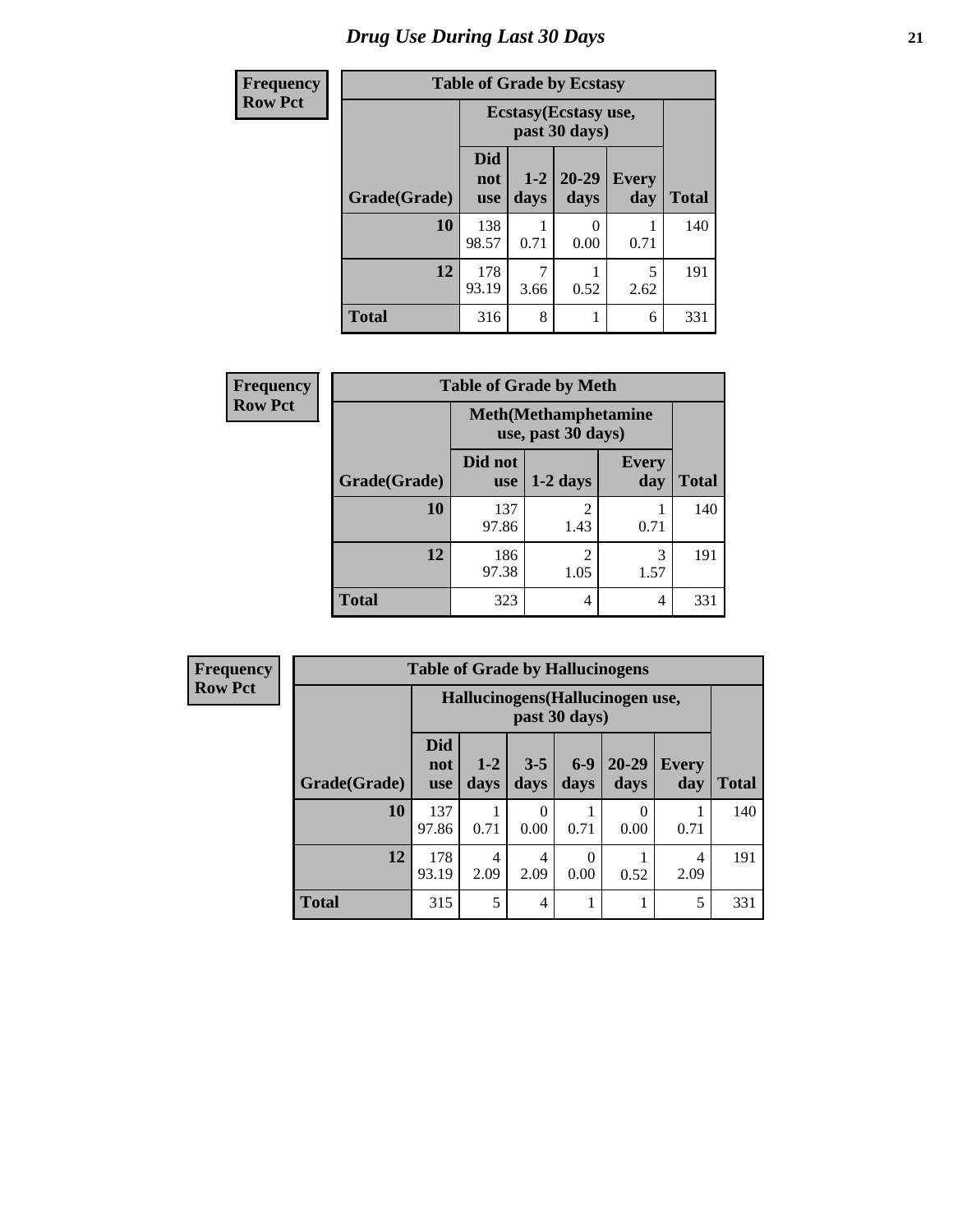#### **Frequency Row Pct**

| <b>Table of Grade by Prescription</b> |                                 |                                                                                |                 |                 |                 |                     |              |  |  |
|---------------------------------------|---------------------------------|--------------------------------------------------------------------------------|-----------------|-----------------|-----------------|---------------------|--------------|--|--|
|                                       |                                 | <b>Prescription</b> (Prescription drugs not<br>prescribed to me, past 30 days) |                 |                 |                 |                     |              |  |  |
| Grade(Grade)                          | <b>Did</b><br>not<br><b>use</b> | $1 - 2$<br>days                                                                | $3 - 5$<br>days | $6 - 9$<br>days | $10-19$<br>days | <b>Every</b><br>day | <b>Total</b> |  |  |
| 10                                    | 130<br>92.86                    | 5<br>3.57                                                                      | 2<br>1.43       | 0.71            | 0.71            | 0.71                | 140          |  |  |
| 12                                    | 164<br>85.86                    | 10<br>5.24                                                                     | 6<br>3.14       | 3<br>1.57       | 3<br>1.57       | 5<br>2.62           | 191          |  |  |
| <b>Total</b>                          | 294                             | 15                                                                             | 8               | 4               | 4               | 6                   | 331          |  |  |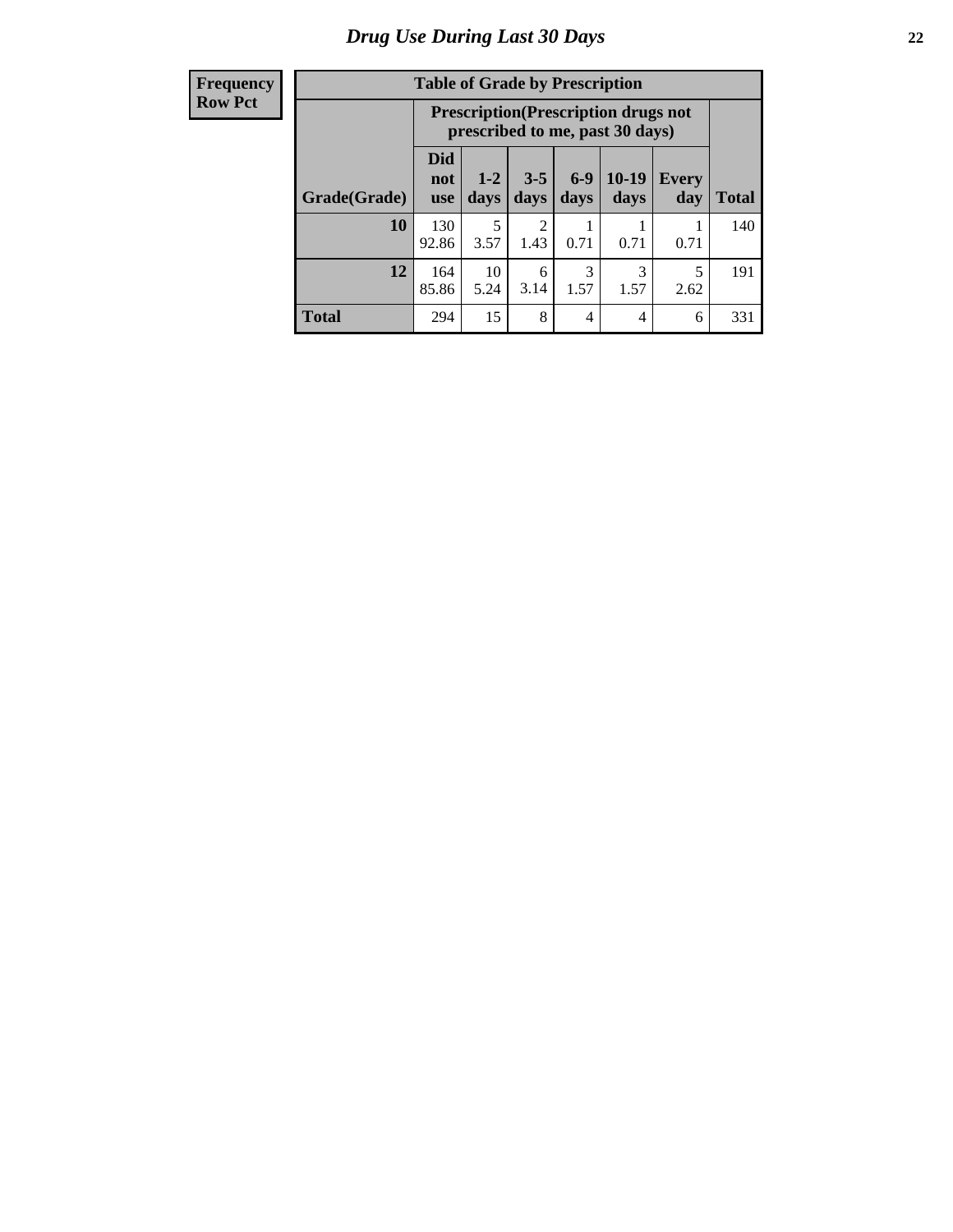| Frequency      | <b>Table of Alcoholease by Grade</b>              |                    |              |              |  |  |
|----------------|---------------------------------------------------|--------------------|--------------|--------------|--|--|
| <b>Col Pct</b> | <b>Alcoholease</b> (It is<br>easy to get alcohol) | Grade(Grade)<br>10 | 12           | <b>Total</b> |  |  |
|                | <b>Strongly Agree</b>                             | 65<br>46.43        | 109<br>57.07 | 174          |  |  |
|                | <b>Somewhat Agree</b>                             | 41<br>29.29        | 57<br>29.84  | 98           |  |  |
|                | <b>Somewhat Disagree</b>                          | 20<br>14.29        | 14<br>7.33   | 34           |  |  |
|                | <b>Strongly Disagree</b>                          | 14<br>10.00        | 11<br>5.76   | 25           |  |  |
|                | <b>Total</b>                                      | 140                | 191          | 331          |  |  |

| <b>Frequency</b> |  |
|------------------|--|
| <b>Col Pct</b>   |  |

| <b>Table of Cigarettesease by Grade</b>                  |                    |              |              |  |  |  |
|----------------------------------------------------------|--------------------|--------------|--------------|--|--|--|
| Cigarettesease (It is<br>easy to get smoking<br>tobacco) | Grade(Grade)<br>10 | 12           | <b>Total</b> |  |  |  |
| <b>Strongly Agree</b>                                    | 60<br>42.86        | 134<br>70.16 | 194          |  |  |  |
| <b>Somewhat Agree</b>                                    | 41<br>29.29        | 35<br>18.32  | 76           |  |  |  |
| <b>Somewhat Disagree</b>                                 | 15<br>10.71        | 10<br>5.24   | 25           |  |  |  |
| <b>Strongly Disagree</b>                                 | 24<br>17.14        | 12<br>6.28   | 36           |  |  |  |
| <b>Total</b>                                             | 140                | 191          | 331          |  |  |  |

| Frequency      | <b>Table of Smokelessease by Grade</b>                         |                          |              |              |
|----------------|----------------------------------------------------------------|--------------------------|--------------|--------------|
| <b>Col Pct</b> | <b>Smokelessease</b> (It is<br>easy to get chewing<br>tobacco) | Grade(Grade)<br>10<br>12 |              | <b>Total</b> |
|                | <b>Strongly Agree</b>                                          | 42<br>30.00              | 125<br>65.45 | 167          |
|                | <b>Somewhat Agree</b>                                          | 44<br>31.43              | 38<br>19.90  | 82           |
|                | <b>Somewhat Disagree</b>                                       | 29<br>20.71              | 13<br>6.81   | 42           |
|                | <b>Strongly Disagree</b>                                       | 25<br>17.86              | 15<br>7.85   | 40           |
|                | <b>Total</b>                                                   | 140                      | 191          | 331          |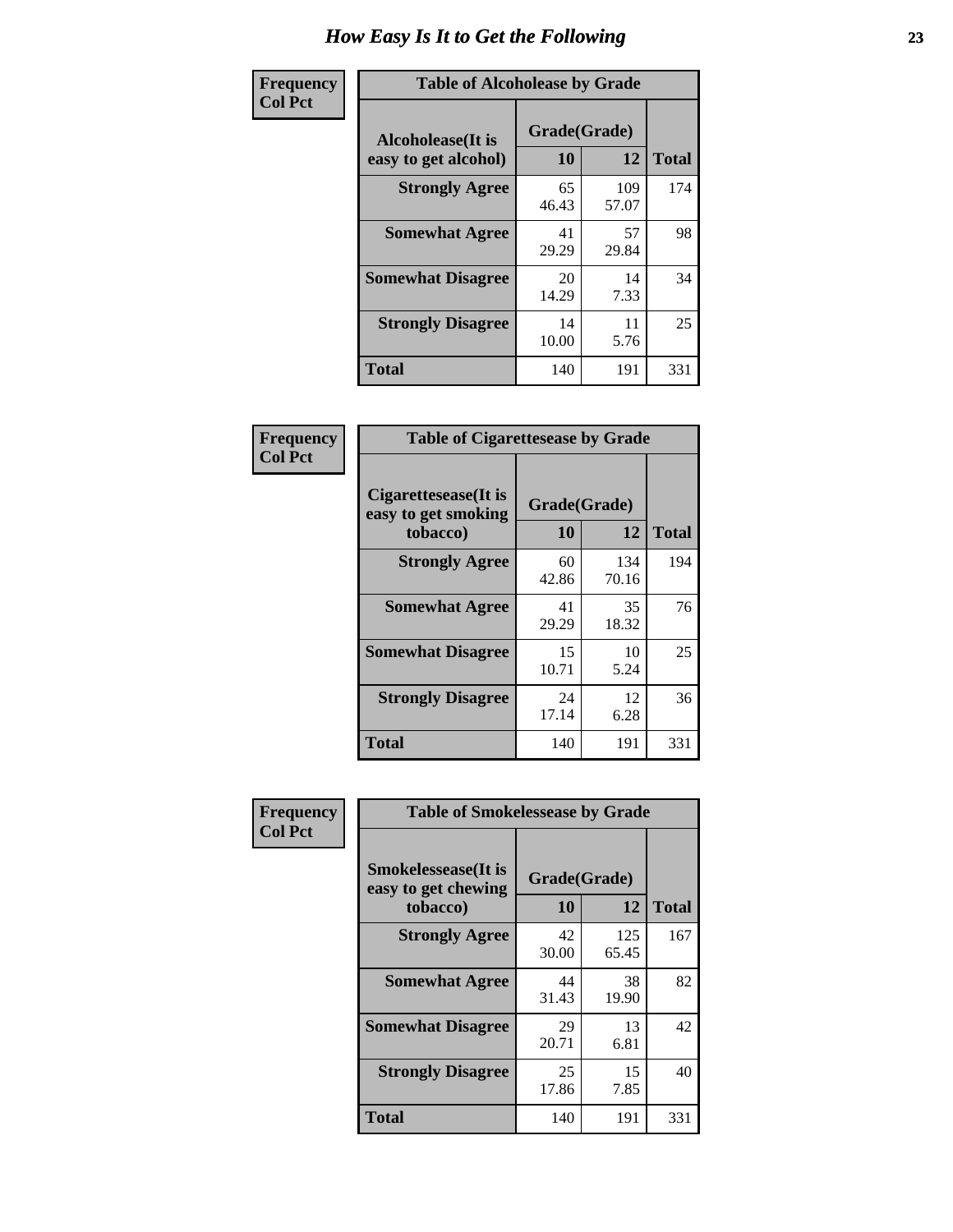| Frequency      | <b>Table of Marijuanaease by Grade</b>            |                           |             |              |  |  |
|----------------|---------------------------------------------------|---------------------------|-------------|--------------|--|--|
| <b>Col Pct</b> | Marijuanaease (It is<br>easy to get<br>marijuana) | Grade(Grade)<br><b>10</b> | 12          | <b>Total</b> |  |  |
|                | <b>Strongly Agree</b>                             | 58<br>41.43               | 98<br>51.31 | 156          |  |  |
|                | <b>Somewhat Agree</b>                             | 32<br>22.86               | 58<br>30.37 | 90           |  |  |
|                | <b>Somewhat Disagree</b>                          | 25<br>17.86               | 19<br>9.95  | 44           |  |  |
|                | <b>Strongly Disagree</b>                          | 25<br>17.86               | 16<br>8.38  | 41           |  |  |
|                | <b>Total</b>                                      | 140                       | 191         | 331          |  |  |

| <b>Table of Cocaineease by Grade</b>              |                    |             |              |  |  |  |  |
|---------------------------------------------------|--------------------|-------------|--------------|--|--|--|--|
| <b>Cocaineease</b> (It is<br>easy to get cocaine) | Grade(Grade)<br>10 | 12          | <b>Total</b> |  |  |  |  |
| <b>Strongly Agree</b>                             | 19<br>13.57        | 33<br>17.28 | 52           |  |  |  |  |
| <b>Somewhat Agree</b>                             | 23<br>16.43        | 41<br>21.47 | 64           |  |  |  |  |
| <b>Somewhat Disagree</b>                          | 44<br>31.43        | 64<br>33.51 | 108          |  |  |  |  |
| <b>Strongly Disagree</b>                          | 54<br>38.57        | 53<br>27.75 | 107          |  |  |  |  |
| <b>Total</b>                                      | 140                | 191         | 331          |  |  |  |  |

| Frequency      | <b>Table of Inhalantsease by Grade</b>                   |                    |             |              |
|----------------|----------------------------------------------------------|--------------------|-------------|--------------|
| <b>Col Pct</b> | <b>Inhalantsease</b> (It is<br>easy to get<br>inhalants) | Grade(Grade)<br>10 | 12          | <b>Total</b> |
|                | <b>Strongly Agree</b>                                    | 46<br>32.86        | 75<br>39.27 | 121          |
|                | <b>Somewhat Agree</b>                                    | 35<br>25.00        | 47<br>24.61 | 82           |
|                | <b>Somewhat Disagree</b>                                 | 32<br>22.86        | 39<br>20.42 | 71           |
|                | <b>Strongly Disagree</b>                                 | 27<br>19.29        | 30<br>15.71 | 57           |
|                | <b>Total</b>                                             | 140                | 191         | 331          |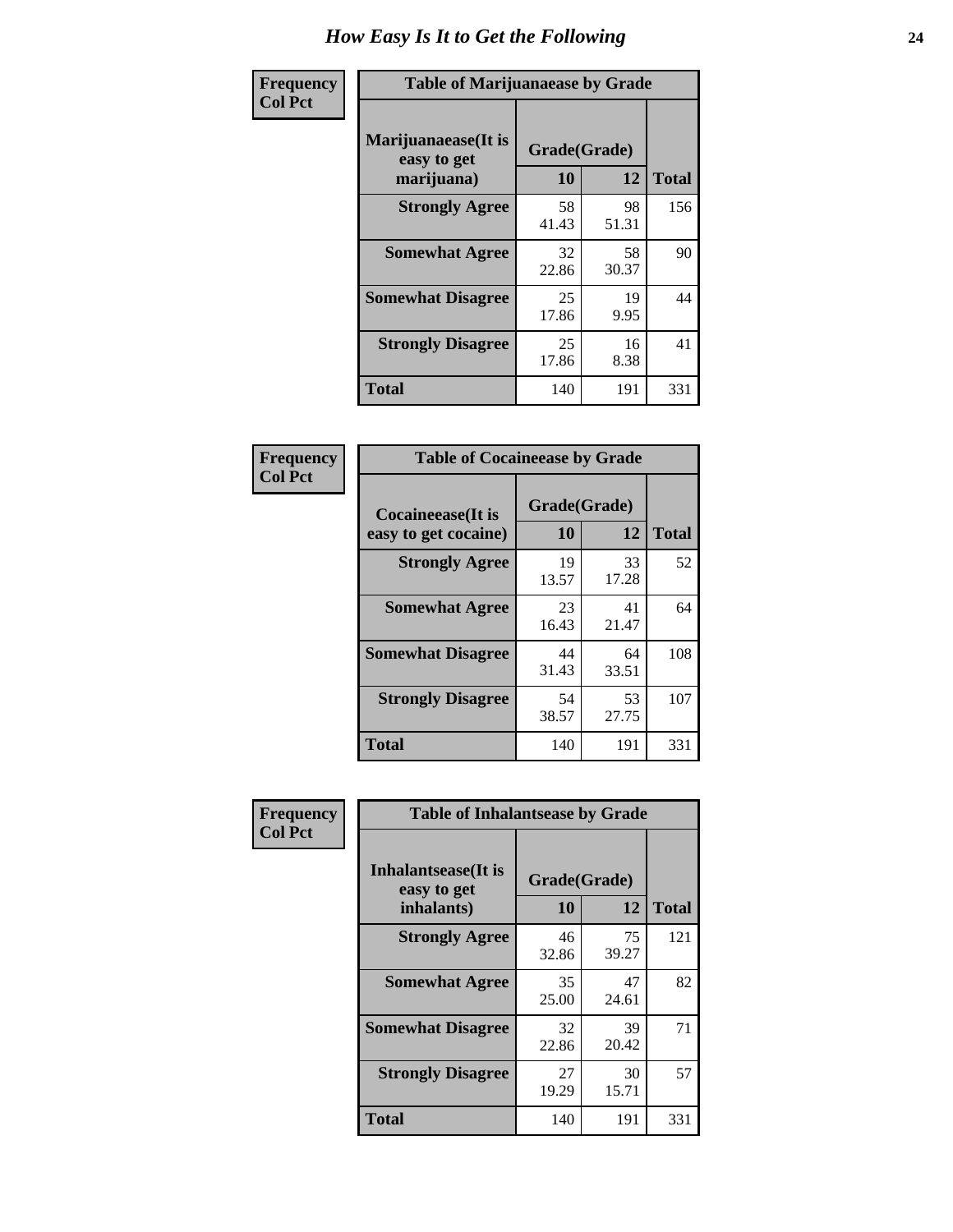| Frequency      |                                                     | <b>Table of Steroidsease by Grade</b> |             |              |  |  |  |  |  |  |  |  |
|----------------|-----------------------------------------------------|---------------------------------------|-------------|--------------|--|--|--|--|--|--|--|--|
| <b>Col Pct</b> | <b>Steroidsease</b> (It is<br>easy to get steroids) | Grade(Grade)<br>10                    | 12          | <b>Total</b> |  |  |  |  |  |  |  |  |
|                | <b>Strongly Agree</b>                               | 13<br>9.29                            | 26<br>13.61 | 39           |  |  |  |  |  |  |  |  |
|                | <b>Somewhat Agree</b>                               | 31<br>22.14                           | 62<br>32.46 | 93           |  |  |  |  |  |  |  |  |
|                | <b>Somewhat Disagree</b>                            | 37<br>26.43                           | 54<br>28.27 | 91           |  |  |  |  |  |  |  |  |
|                | <b>Strongly Disagree</b>                            | 59<br>42.14                           | 49<br>25.65 | 108          |  |  |  |  |  |  |  |  |
|                | <b>Total</b>                                        | 140                                   | 191         | 331          |  |  |  |  |  |  |  |  |

| Frequency      | <b>Table of Ecstasyease by Grade</b>              |                    |             |              |
|----------------|---------------------------------------------------|--------------------|-------------|--------------|
| <b>Col Pct</b> | <b>Ecstasyease</b> (It is<br>easy to get ecstasy) | Grade(Grade)<br>10 | 12          | <b>Total</b> |
|                | <b>Strongly Agree</b>                             | 18<br>12.86        | 38<br>19.90 | 56           |
|                | <b>Somewhat Agree</b>                             | 18<br>12.86        | 49<br>25.65 | 67           |
|                | <b>Somewhat Disagree</b>                          | 42<br>30.00        | 49<br>25.65 | 91           |
|                | <b>Strongly Disagree</b>                          | 62<br>44.29        | 55<br>28.80 | 117          |
|                | <b>Total</b>                                      | 140                | 191         | 331          |

| Frequency      | <b>Table of Methease by Grade</b>                          |                    |             |              |
|----------------|------------------------------------------------------------|--------------------|-------------|--------------|
| <b>Col Pct</b> | <b>Methease</b> (It is easy<br>to get<br>methamphetamines) | Grade(Grade)<br>10 | 12          | <b>Total</b> |
|                | <b>Strongly Agree</b>                                      | 14<br>10.00        | 23<br>12.04 | 37           |
|                | <b>Somewhat Agree</b>                                      | 21<br>15.00        | 34<br>17.80 | 55           |
|                | <b>Somewhat Disagree</b>                                   | 36<br>25.71        | 64<br>33.51 | 100          |
|                | <b>Strongly Disagree</b>                                   | 69<br>49.29        | 70<br>36.65 | 139          |
|                | <b>Total</b>                                               | 140                | 191         | 331          |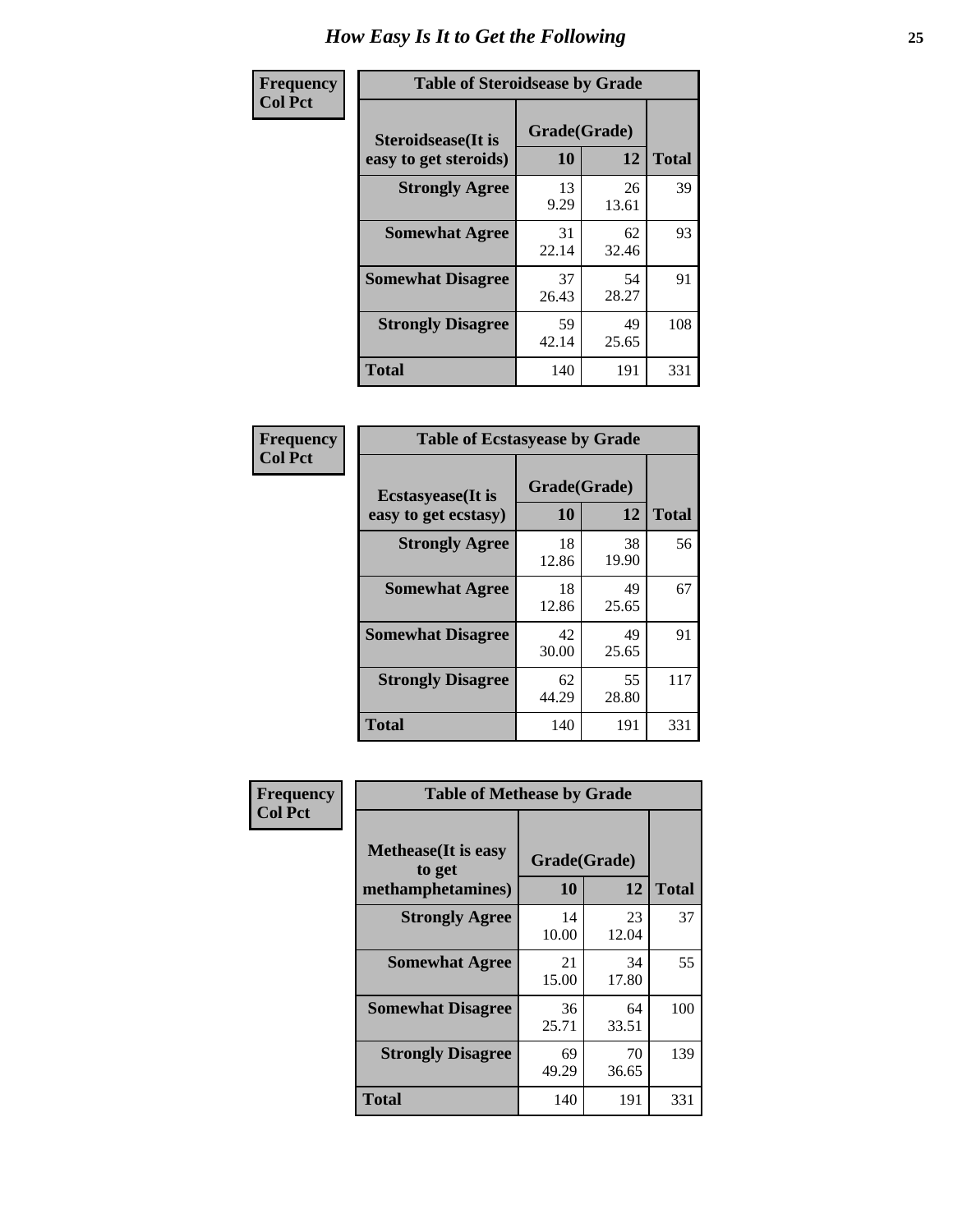| <b>Frequency</b> | <b>Table of Hallucinogensease by Grade</b>               |                    |             |              |
|------------------|----------------------------------------------------------|--------------------|-------------|--------------|
| <b>Col Pct</b>   | Hallucinogensease(It<br>is easy to get<br>hallucinogens) | Grade(Grade)<br>10 | 12          | <b>Total</b> |
|                  | <b>Strongly Agree</b>                                    | 18<br>12.86        | 33<br>17.28 | 51           |
|                  | <b>Somewhat Agree</b>                                    | 28<br>20.00        | 41<br>21.47 | 69           |
|                  | <b>Somewhat Disagree</b>                                 | 31<br>22.14        | 57<br>29.84 | 88           |
|                  | <b>Strongly Disagree</b>                                 | 63<br>45.00        | 60<br>31.41 | 123          |
|                  | <b>Total</b>                                             | 140                | 191         | 331          |

| Frequency<br>  Col Pct |
|------------------------|

| <b>Table of Prescriptionease by Grade</b>                                                |             |              |              |  |  |  |  |  |  |  |
|------------------------------------------------------------------------------------------|-------------|--------------|--------------|--|--|--|--|--|--|--|
| <b>Prescriptionease</b> (It<br>is easy to get<br>prescription drugs<br>not prescribed to |             | Grade(Grade) |              |  |  |  |  |  |  |  |
| me)                                                                                      | 10          | 12           | <b>Total</b> |  |  |  |  |  |  |  |
| <b>Strongly Agree</b>                                                                    | 62<br>44.29 | 103<br>53.93 | 165          |  |  |  |  |  |  |  |
| <b>Somewhat Agree</b>                                                                    | 28<br>20.00 | 43<br>22.51  | 71           |  |  |  |  |  |  |  |
| <b>Somewhat Disagree</b>                                                                 | 23<br>16.43 | 22<br>11.52  | 45           |  |  |  |  |  |  |  |
| <b>Strongly Disagree</b>                                                                 | 27<br>19.29 | 23<br>12.04  | 50           |  |  |  |  |  |  |  |
| <b>Total</b>                                                                             | 140         | 191          | 331          |  |  |  |  |  |  |  |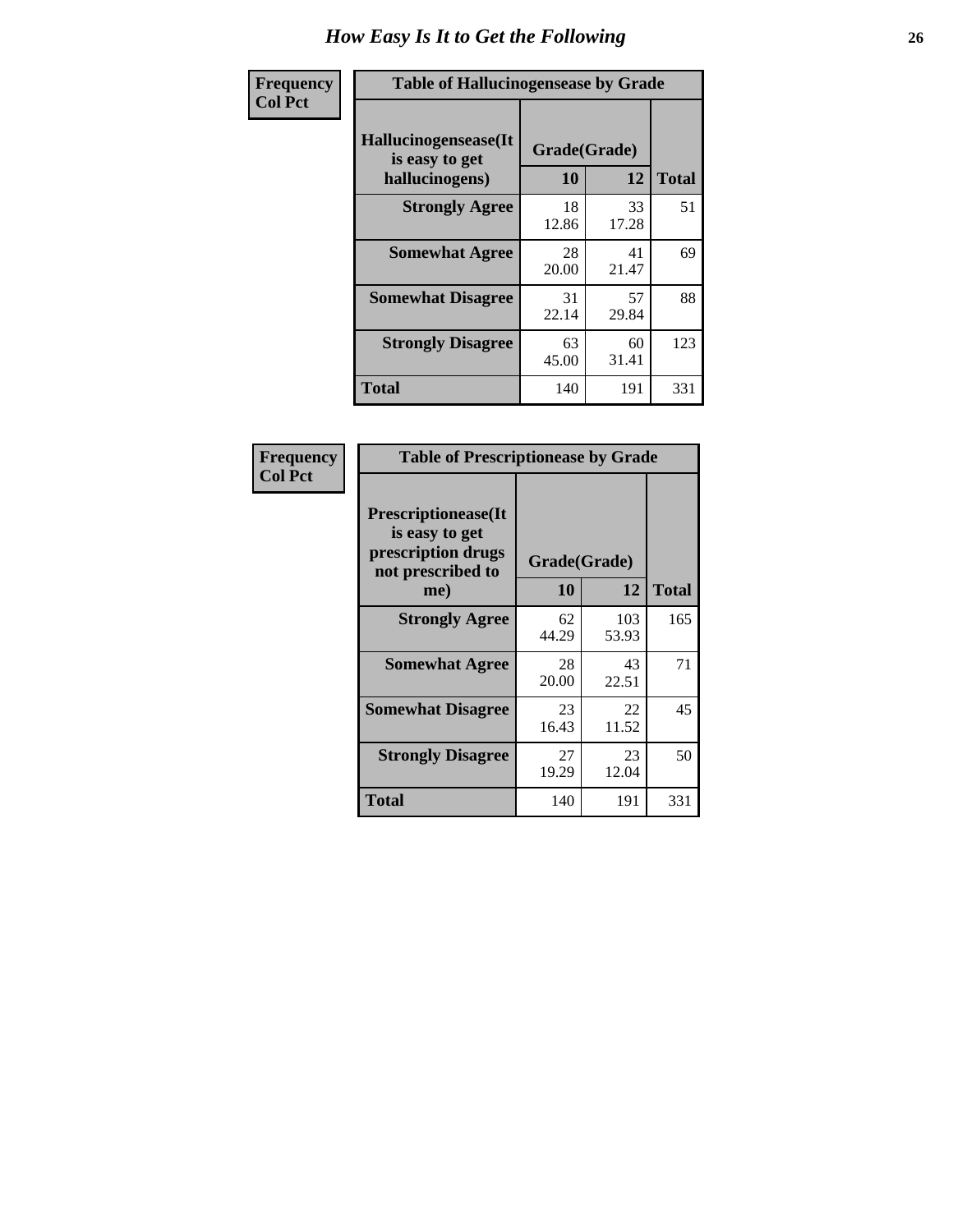*Age at Onset of Use* **27** *Results for "Age at Onset of Use" questions exclude students who said they did not use that substance*

| Frequency      | <b>Table of Grade by Alcoholinit</b> |                        |                               |           |                  |            |                                                  |             |             |             |                      |                       |              |
|----------------|--------------------------------------|------------------------|-------------------------------|-----------|------------------|------------|--------------------------------------------------|-------------|-------------|-------------|----------------------|-----------------------|--------------|
| <b>Row Pct</b> |                                      |                        |                               |           |                  |            | Alcoholinit (I started using alcohol when I was) |             |             |             |                      |                       |              |
|                | Grade(Grade)                         | <b>8 or</b><br>younger | 9                             | 10        | 11               | <b>12</b>  | 13                                               | 14          | 15          | 16          | 17                   | <b>18 or</b><br>older | <b>Total</b> |
|                | 10                                   | 3<br>5.56              | 2<br>3.70                     | 3.70 1.85 |                  | 8<br>14.81 | 8<br>14.81                                       | 16<br>29.63 | 12<br>22.22 | 2<br>3.70   | $\mathbf{0}$<br>0.00 | $\theta$<br>0.00      | 54           |
|                | 12                                   | 9<br>7.63              | $\Omega$<br>0.00 <sub>l</sub> | 0.85      | $\theta$<br>0.00 | 3<br>2.54  | 8<br>6.78                                        | 24<br>20.34 | 33<br>27.97 | 29<br>24.58 | 10<br>8.47           | 0.85                  | 118          |
|                | <b>Total</b>                         | 12                     | 2                             | 3         |                  | 11         | 16                                               | 40          | 45          | 31          | 10                   |                       | 172          |
|                |                                      |                        |                               |           |                  |            | Frequency Missing $= 159$                        |             |             |             |                      |                       |              |

#### **Frequency Row Pct**

| <b>Table of Grade by Cigarettesinit</b> |                        |                                                      |      |                      |                           |            |             |             |                  |            |                       |              |
|-----------------------------------------|------------------------|------------------------------------------------------|------|----------------------|---------------------------|------------|-------------|-------------|------------------|------------|-----------------------|--------------|
|                                         |                        | Cigarettesinit(I started smoking tobacco when I was) |      |                      |                           |            |             |             |                  |            |                       |              |
| Grade(Grade)                            | <b>8 or</b><br>younger | 9                                                    | 10   | 11                   | 12                        | 13         | 14          | 15          | 16               | <b>17</b>  | <b>18 or</b><br>older | <b>Total</b> |
| 10                                      | 5<br>16.67             | $\theta$<br>0.00                                     | 3.33 | $\mathbf{0}$<br>0.00 | 3<br>10.00                | 5<br>16.67 | 11<br>36.67 | 16.67       | $\theta$<br>0.00 | 0<br>0.00  | 0<br>0.00             | 30           |
| 12                                      | 4<br>4.88              | 1.22                                                 | 2.44 | 2<br>2.44            | 3<br>3.66                 | 3<br>3.66  | 10<br>12.20 | 17<br>20.73 | 29<br>35.37      | 9<br>10.98 | 2<br>2.44             | 82           |
| <b>Total</b>                            | 9                      |                                                      | 3    | $\overline{2}$       | 6                         | 8          | 21          | 22          | 29               | 9          | 2                     | 112          |
|                                         |                        |                                                      |      |                      | Frequency Missing $= 219$ |            |             |             |                  |            |                       |              |

| Frequency      |              |                                                 |                  |                  |            | <b>Table of Grade by Smokelessinit</b> |             |                  |           |              |
|----------------|--------------|-------------------------------------------------|------------------|------------------|------------|----------------------------------------|-------------|------------------|-----------|--------------|
| <b>Row Pct</b> |              | Smokelessinit (I started chewing tobacco when I |                  |                  | was)       |                                        |             |                  |           |              |
|                | Grade(Grade) | 8 or<br>vounger                                 | <b>10</b>        | 12               | <b>13</b>  | 14                                     | 15          | <b>16</b>        | 17        | <b>Total</b> |
|                | 10           | 3<br>23.08                                      | $\Omega$<br>0.00 | $\Omega$<br>0.00 | 4<br>30.77 | $\mathfrak{D}$<br>15.38                | 4<br>30.77  | $\Omega$<br>0.00 | 0<br>0.00 | 13           |
|                | 12           | 4<br>9.30                                       | $2.33 \mid 2.33$ |                  | 2<br>4.65  | 3<br>6.98                              | 15<br>34.88 | 12<br>27.91      | 11.63     | 43           |
|                | <b>Total</b> | ⇁                                               |                  | 1                | 6          | 5                                      | 19          | 12               | 5         | 56           |
|                |              |                                                 |                  |                  |            | Frequency Missing $= 275$              |             |                  |           |              |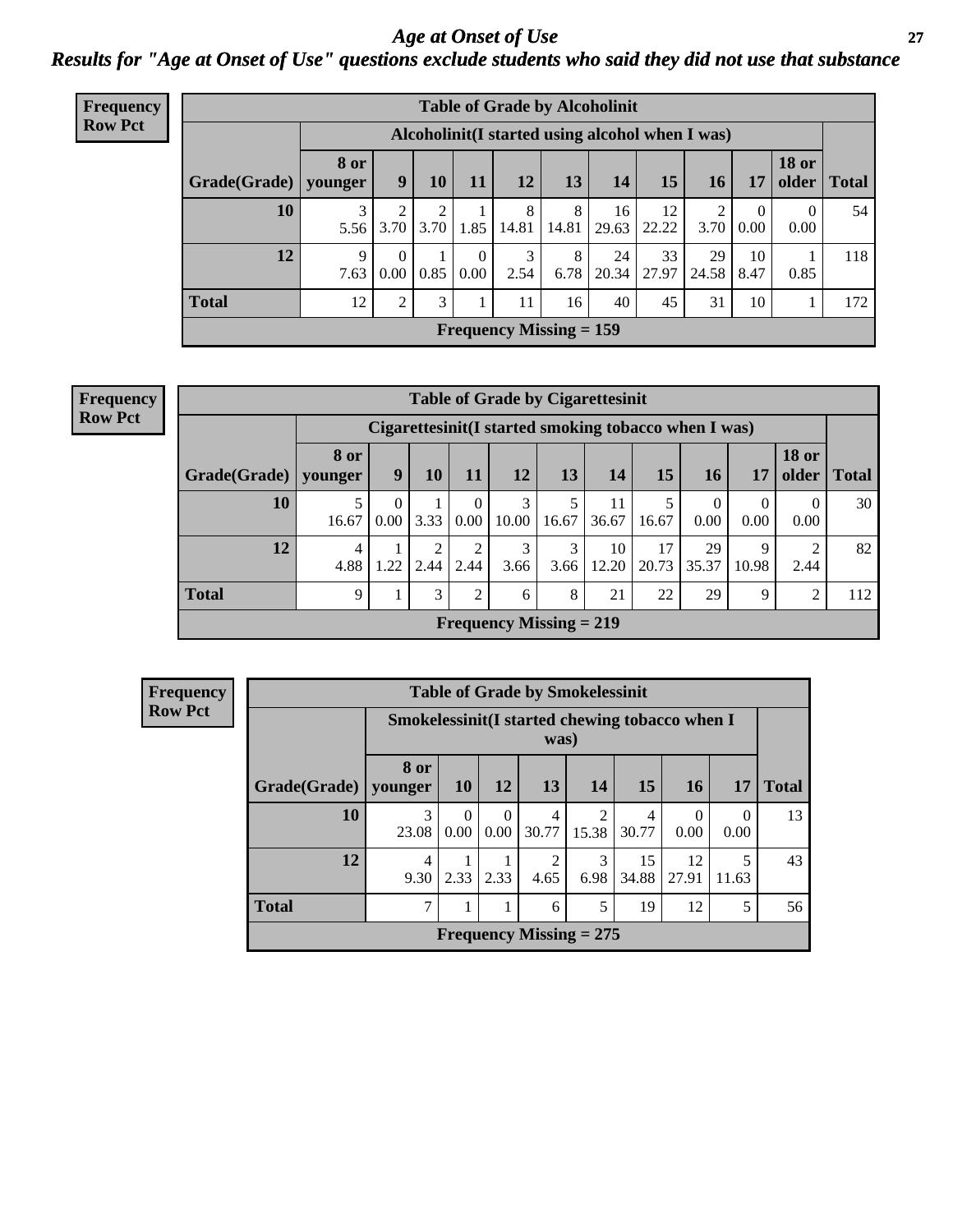#### *Age at Onset of Use* **28**

*Results for "Age at Onset of Use" questions exclude students who said they did not use that substance*

| <b>Frequency</b> | <b>Table of Grade by Marijuanainit</b> |                                                      |                      |           |           |                                |                         |             |             |            |              |  |
|------------------|----------------------------------------|------------------------------------------------------|----------------------|-----------|-----------|--------------------------------|-------------------------|-------------|-------------|------------|--------------|--|
| <b>Row Pct</b>   |                                        | Marijuanainit (I started using marijuana when I was) |                      |           |           |                                |                         |             |             |            |              |  |
|                  | Grade(Grade)   younger                 | 8 or                                                 | <b>10</b>            | <b>11</b> | 12        | <b>13</b>                      | 14                      | 15          | 16          | 17         | <b>Total</b> |  |
|                  | 10                                     | 2<br>8.33                                            | 4.17                 | 4.17      | 4.17      | $\mathcal{F}$<br>12.50         | $\overline{4}$<br>16.67 | 9<br>37.50  | 8.33        | 4.17       | 24           |  |
|                  | 12                                     | 7<br>8.86                                            | $\Omega$<br>$0.00\,$ | 1.27      | 3<br>3.80 | $\overline{4}$<br>5.06         | 13<br>16.46             | 21<br>26.58 | 22<br>27.85 | 8<br>10.13 | 79           |  |
|                  | <b>Total</b>                           | 9                                                    |                      | 2         | 4         | ℸ                              | 17                      | 30          | 24          | 9          | 103          |  |
|                  |                                        |                                                      |                      |           |           | <b>Frequency Missing = 228</b> |                         |             |             |            |              |  |

| Frequency      |              | <b>Table of Grade by Cocaineinit</b>  |           |                           |                  |            |                  |              |
|----------------|--------------|---------------------------------------|-----------|---------------------------|------------------|------------|------------------|--------------|
| <b>Row Pct</b> |              | Cocaine init (I started using cocaine |           | when I was)               |                  |            |                  |              |
|                | Grade(Grade) | 8 or<br>younger                       | <b>12</b> | <b>13</b>                 | 15               | <b>16</b>  | <b>17</b>        | <b>Total</b> |
|                | 10           | 2<br>50.00                            | 0<br>0.00 | 25.00                     | $\theta$<br>0.00 | 25.00      | $\left($<br>0.00 | 4            |
|                | 12           | 3<br>14.29                            | 4.76      | $\theta$<br>0.00          | 3<br>14.29       | 4<br>19.05 | 10<br>47.62      | 21           |
|                | <b>Total</b> | 5                                     |           |                           | 3                | 5          | 10               | 25           |
|                |              |                                       |           | Frequency Missing $= 306$ |                  |            |                  |              |

| <b>Frequency</b> |              | <b>Table of Grade by Inhalantsinit</b>   |                  |             |                                |            |                         |              |  |
|------------------|--------------|------------------------------------------|------------------|-------------|--------------------------------|------------|-------------------------|--------------|--|
| <b>Row Pct</b>   |              | Inhalantsinit (I started using inhalants |                  | when I was) |                                |            |                         |              |  |
|                  | Grade(Grade) | 8 or<br>vounger                          | 10 <sup>1</sup>  | <b>11</b>   | <b>13</b>                      | 15         | <b>16</b>               | <b>Total</b> |  |
|                  | 10           | $\overline{c}$<br>50.00                  | $\Omega$<br>0.00 | 25.00       | 25.00                          | 0<br>0.00  | 0<br>0.00               | 4            |  |
|                  | 12           | 4<br>36.36                               | 9.09             | 0.00        | 9.09                           | 3<br>27.27 | $\overline{c}$<br>18.18 | 11           |  |
|                  | <b>Total</b> | 3<br>$\overline{2}$<br>2<br>6            |                  |             |                                |            |                         | 15           |  |
|                  |              |                                          |                  |             | <b>Frequency Missing = 316</b> |            |                         |              |  |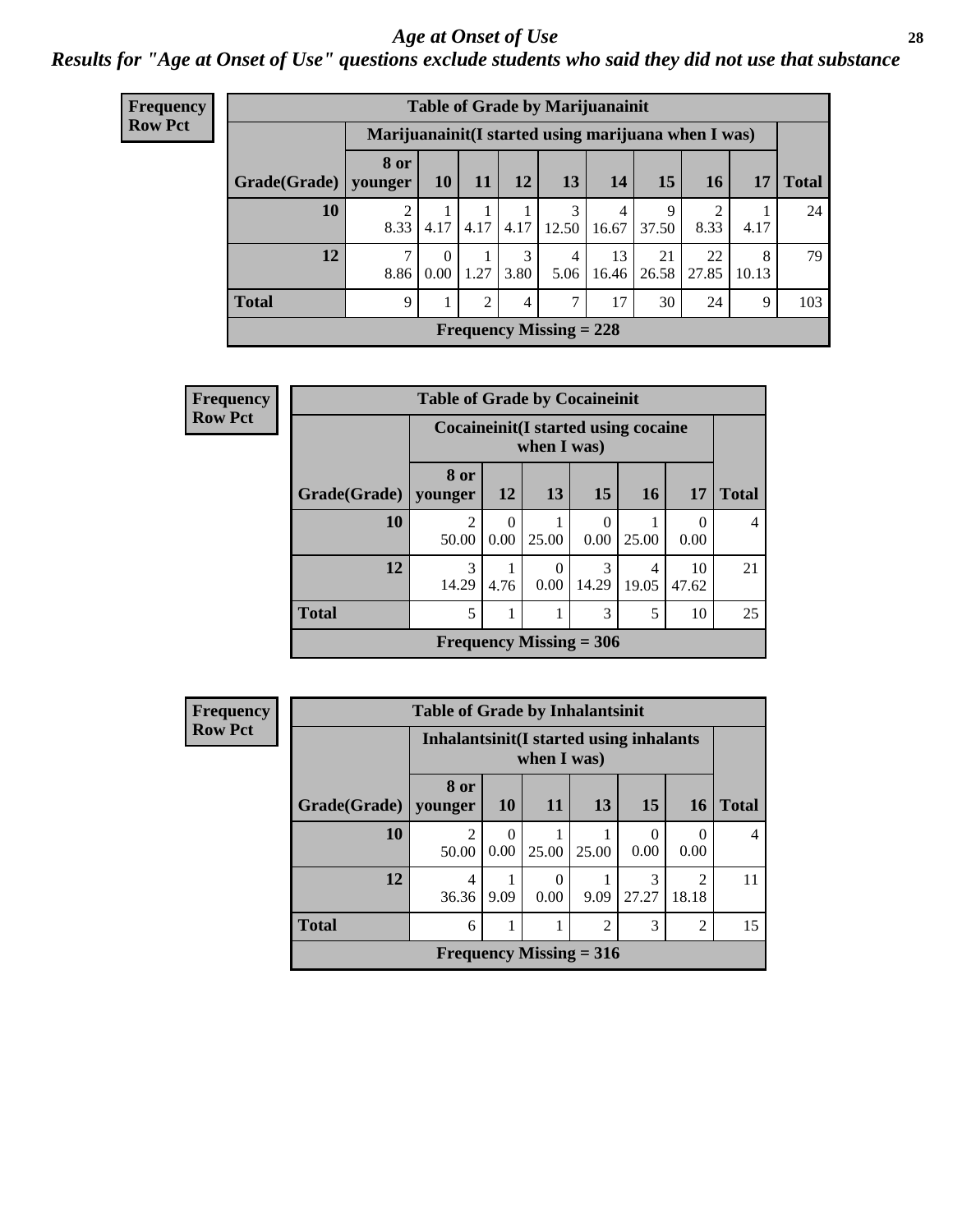#### *Age at Onset of Use* **29**

### *Results for "Age at Onset of Use" questions exclude students who said they did not use that substance*

| <b>Frequency</b> | <b>Table of Grade by Steroidsinit</b> |                           |                                                             |                  |       |           |               |
|------------------|---------------------------------------|---------------------------|-------------------------------------------------------------|------------------|-------|-----------|---------------|
| <b>Row Pct</b>   |                                       |                           | <b>Steroidsinit(I started using</b><br>steroids when I was) |                  |       |           |               |
|                  | Grade(Grade)                          | 8 or<br>younger           | 13                                                          | 14               | 15    | 17        | <b>Total</b>  |
|                  | 10                                    | $\mathfrak{D}$<br>66.67   | 33.33                                                       | $\Omega$<br>0.00 | 0.00  | 0<br>0.00 | $\mathcal{R}$ |
|                  | 12                                    | 3<br>50.00                | 0<br>0.00                                                   | 16.67            | 16.67 | 16.67     | 6             |
|                  | <b>Total</b>                          | 5                         | 1                                                           |                  |       |           | 9             |
|                  |                                       | Frequency Missing $= 322$ |                                                             |                  |       |           |               |

| <b>Frequency</b> | <b>Table of Grade by Ecstasyinit</b> |                                                  |                  |                           |                |            |            |                       |              |
|------------------|--------------------------------------|--------------------------------------------------|------------------|---------------------------|----------------|------------|------------|-----------------------|--------------|
| <b>Row Pct</b>   |                                      | Ecstasyinit (I started using ecstasy when I was) |                  |                           |                |            |            |                       |              |
|                  | Grade(Grade)                         | 8 or<br>younger                                  | 11               | 13                        | <b>14</b>      | <b>16</b>  | 17         | <b>18 or</b><br>older | <b>Total</b> |
|                  | 10                                   | 50.00                                            | 25.00            | 25.00                     | 0<br>0.00      | 0<br>0.00  | 0.00       | 0.00                  | 4            |
|                  | 12                                   | 3<br>14.29                                       | $\Omega$<br>0.00 | $\Omega$<br>0.00          | 2<br>9.52      | ┑<br>33.33 | 8<br>38.10 | 4.76                  | 21           |
|                  | <b>Total</b>                         |                                                  |                  |                           | $\mathfrak{D}$ | ⇁          | 8          |                       | 25           |
|                  |                                      |                                                  |                  | Frequency Missing $=$ 306 |                |            |            |                       |              |

| <b>Frequency</b> | <b>Table of Grade by Methinit</b> |                           |                                                                 |           |                  |            |              |  |
|------------------|-----------------------------------|---------------------------|-----------------------------------------------------------------|-----------|------------------|------------|--------------|--|
| <b>Row Pct</b>   |                                   |                           | <b>Methinit(I started using</b><br>methamphetamines when I was) |           |                  |            |              |  |
|                  | Grade(Grade)                      | 8 or<br>younger           | <b>11</b>                                                       | 14        | 15               | <b>16</b>  | <b>Total</b> |  |
|                  | 10                                | $\mathfrak{D}$<br>50.00   | 25.00                                                           | 25.00     | $\theta$<br>0.00 | 0.00       | 4            |  |
|                  | 12                                | 4<br>44.44                | 11.11                                                           | 0<br>0.00 | 11.11            | 3<br>33.33 | $\mathbf Q$  |  |
|                  | <b>Total</b>                      | 6                         | 2                                                               | 1         |                  | 3          | 13           |  |
|                  |                                   | Frequency Missing $=$ 318 |                                                                 |           |                  |            |              |  |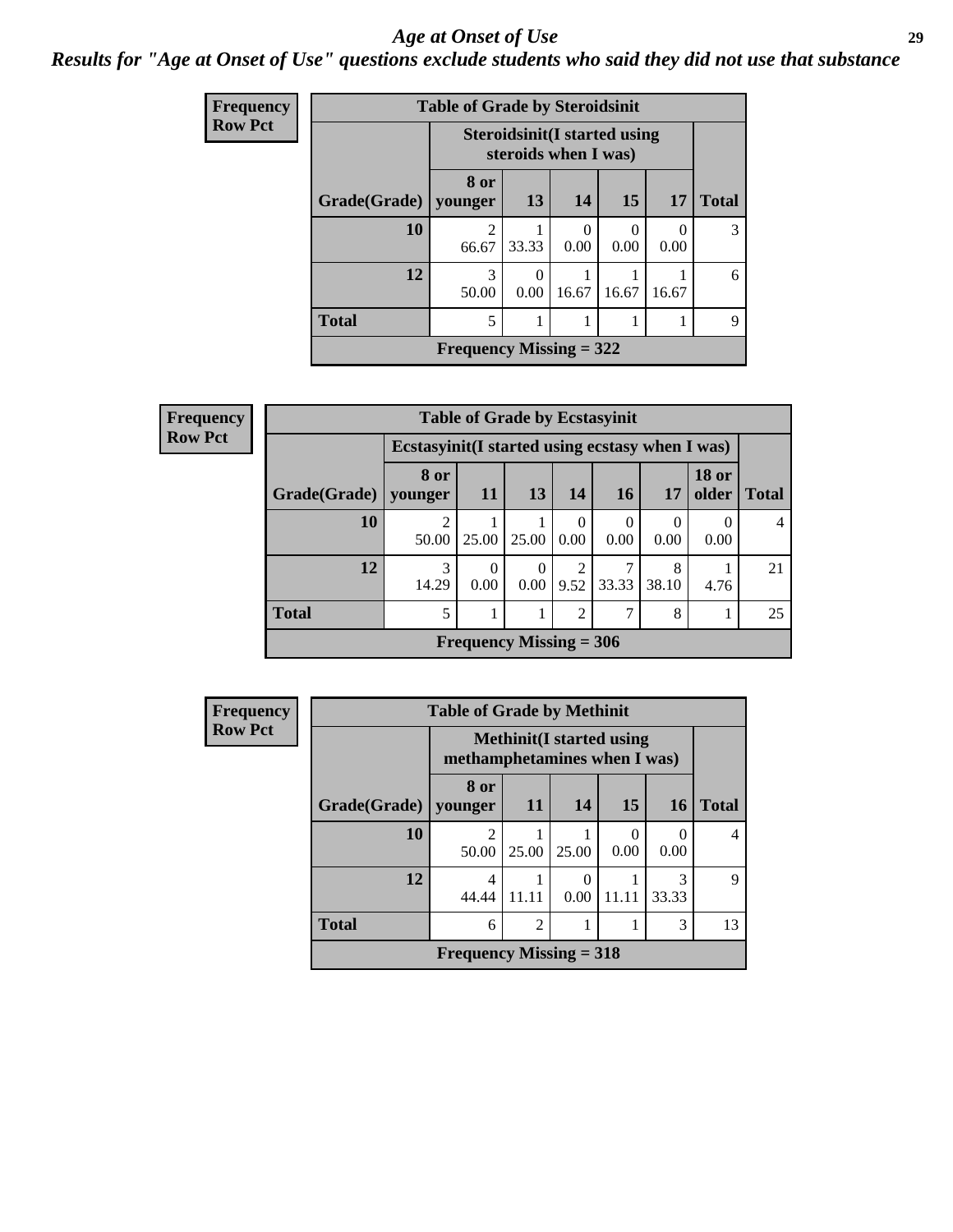#### Age at Onset of Use **30**

### *Results for "Age at Onset of Use" questions exclude students who said they did not use that substance*

| Frequency      |              | <b>Table of Grade by Hallucinogensinit</b> |                           |           |             |                  |              |
|----------------|--------------|--------------------------------------------|---------------------------|-----------|-------------|------------------|--------------|
| <b>Row Pct</b> |              | Hallucinogensinit (I started using         | hallucinogens when I was) |           |             |                  |              |
|                | Grade(Grade) | 8 or<br>vounger                            | 13                        | <b>15</b> | 16          | 17               | <b>Total</b> |
|                | 10           | $\mathfrak{D}$<br>40.00                    | $\mathfrak{D}$<br>40.00   | 20.00     | 0.00        | $\Omega$<br>0.00 | 5            |
|                | 12           | 4<br>17.39                                 | $\Omega$<br>0.00          | 2<br>8.70 | 11<br>47.83 | 6<br>26.09       | 23           |
|                | <b>Total</b> | 6                                          | $\overline{2}$            | 3         | 11          | 6                | 28           |
|                |              | Frequency Missing $=$ 303                  |                           |           |             |                  |              |

| <b>Frequency</b> |                                                                                          |                        |            |                  |           | <b>Table of Grade by Prescriptioninit</b> |            |             |                  |                  |                       |              |
|------------------|------------------------------------------------------------------------------------------|------------------------|------------|------------------|-----------|-------------------------------------------|------------|-------------|------------------|------------------|-----------------------|--------------|
| <b>Row Pct</b>   | Prescriptioninit (I started using prescription drugs not<br>prescribed to me when I was) |                        |            |                  |           |                                           |            |             |                  |                  |                       |              |
|                  | Grade(Grade)                                                                             | <b>8 or</b><br>younger | <b>10</b>  | 11               | 12        | 13                                        | 14         | 15          | 16               | 17               | <b>18 or</b><br>older | <b>Total</b> |
|                  | 10                                                                                       | 15.38                  | 2<br>15.38 | $\theta$<br>0.00 | 7.69      | 3<br>23.08                                | 2<br>15.38 | 3<br>23.08  | $\Omega$<br>0.00 | $\Omega$<br>0.00 | 0<br>0.00             | 13           |
|                  | 12                                                                                       | 3<br>8.11              | 2.70       | 2.70             | 2<br>5.41 | $\overline{2}$<br>5.41                    | 2.70       | 13<br>35.14 | 10<br>27.03      | 3<br>8.11        | 2.70                  | 37           |
|                  | <b>Total</b>                                                                             | 5                      | 3          |                  | 3         |                                           | 3          | 16          | 10               | 3                |                       | 50           |
|                  |                                                                                          |                        |            |                  |           | Frequency Missing $= 281$                 |            |             |                  |                  |                       |              |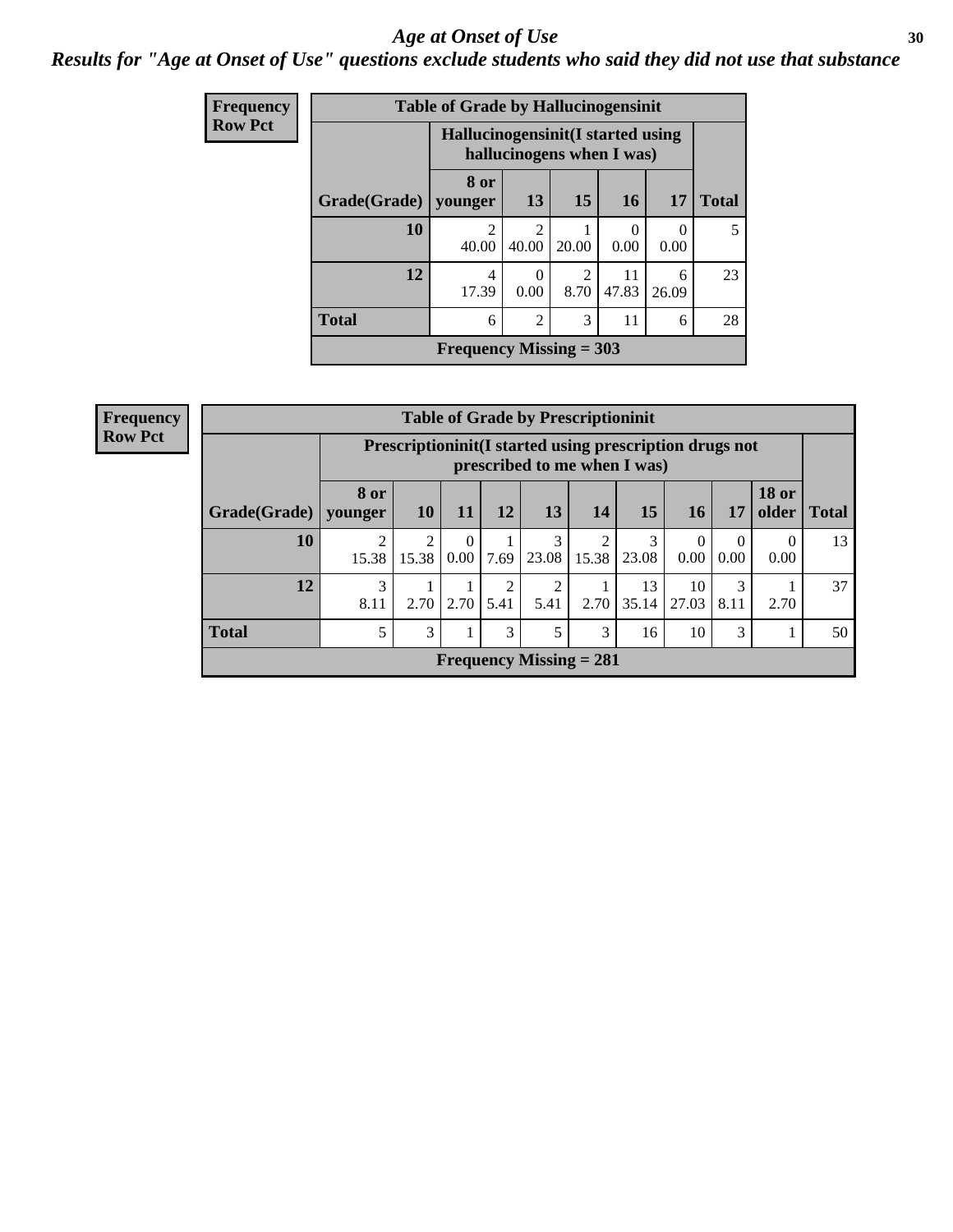| Frequency      | <b>Table of Alcoholharm by Grade</b>          |                    |             |              |  |  |
|----------------|-----------------------------------------------|--------------------|-------------|--------------|--|--|
| <b>Col Pct</b> | Alcoholharm(I<br>think alcohol is<br>harmful) | Grade(Grade)<br>10 | 12          | <b>Total</b> |  |  |
|                | <b>Strongly Agree</b>                         | 39<br>27.86        | 65<br>34.03 | 104          |  |  |
|                | <b>Somewhat Agree</b>                         | 58<br>41.43        | 59<br>30.89 | 117          |  |  |
|                | <b>Somewhat Disagree</b>                      | 33<br>23.57        | 44<br>23.04 | 77           |  |  |
|                | <b>Strongly Disagree</b>                      | 10<br>7.14         | 23<br>12.04 | 33           |  |  |
|                | <b>Total</b>                                  | 140                | 191         | 331          |  |  |

| <b>Table of Cigarettesharm by Grade</b>                  |             |                    |     |  |  |  |  |  |
|----------------------------------------------------------|-------------|--------------------|-----|--|--|--|--|--|
| Cigarettesharm(I<br>think smoking<br>tobacco is harmful) | 10          | Grade(Grade)<br>12 |     |  |  |  |  |  |
| <b>Strongly Agree</b>                                    | 97<br>69.29 | 143<br>74.87       | 240 |  |  |  |  |  |
| <b>Somewhat Agree</b>                                    | 32<br>22.86 | 32<br>16.75        | 64  |  |  |  |  |  |
| <b>Somewhat Disagree</b>                                 | 8<br>5.71   | 6<br>3.14          | 14  |  |  |  |  |  |
| <b>Strongly Disagree</b>                                 | 3<br>2.14   | 10<br>5.24         | 13  |  |  |  |  |  |
| <b>Total</b>                                             | 140         | 191                | 331 |  |  |  |  |  |

| Frequency      | <b>Table of Smokelessharm by Grade</b>                  |                    |              |              |
|----------------|---------------------------------------------------------|--------------------|--------------|--------------|
| <b>Col Pct</b> | Smokelessharm(I<br>think chewing<br>tobacco is harmful) | Grade(Grade)<br>10 | <b>12</b>    | <b>Total</b> |
|                | <b>Strongly Agree</b>                                   | 98<br>70.00        | 141<br>73.82 | 239          |
|                | <b>Somewhat Agree</b>                                   | 29<br>20.71        | 31<br>16.23  | 60           |
|                | <b>Somewhat Disagree</b>                                | 8<br>5.71          | 10<br>5.24   | 18           |
|                | <b>Strongly Disagree</b>                                | 5<br>3.57          | 9<br>4.71    | 14           |
|                | Total                                                   | 140                | 191          | 331          |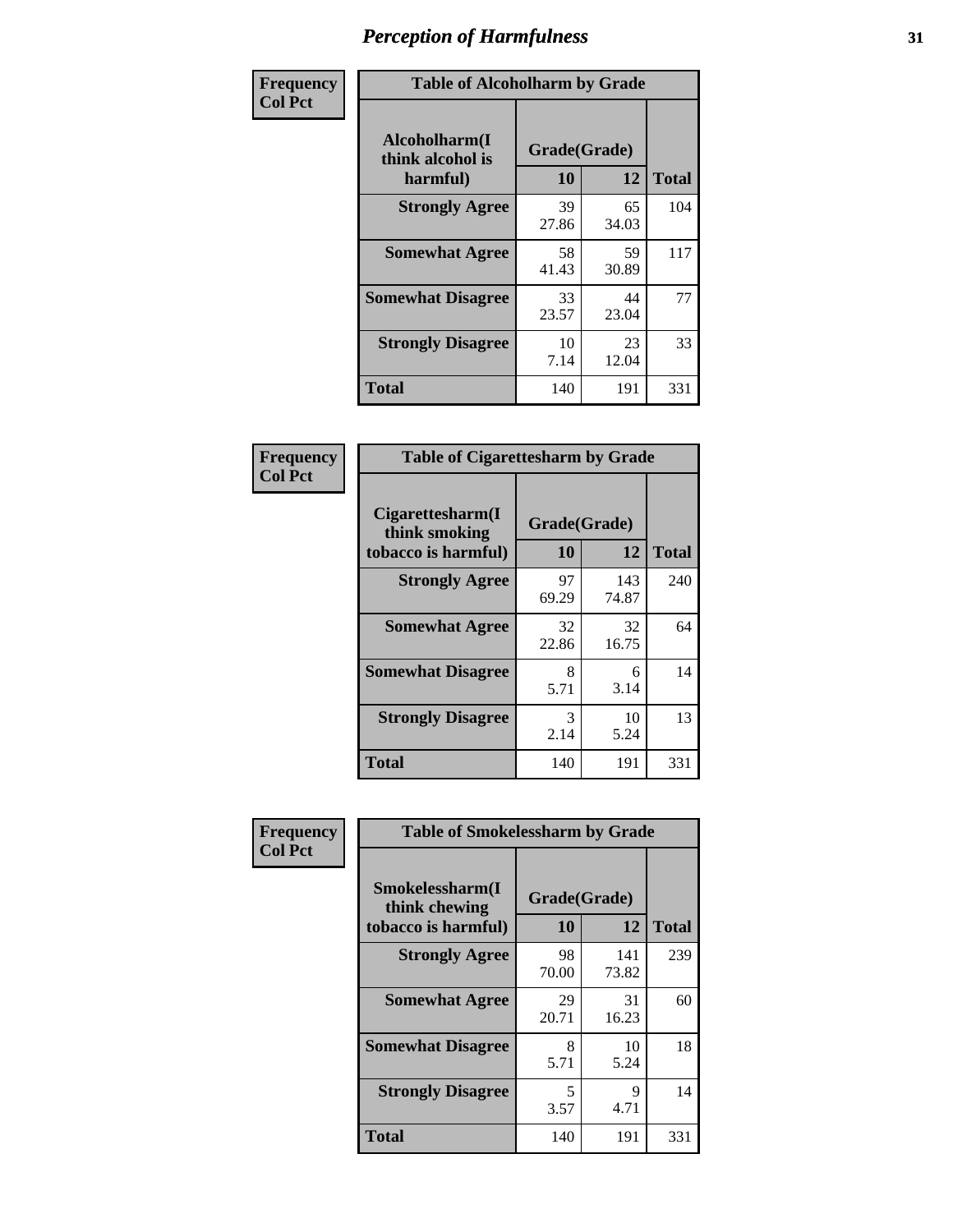| Frequency      | <b>Table of Marijuanaharm by Grade</b>            |                    |             |              |  |  |
|----------------|---------------------------------------------------|--------------------|-------------|--------------|--|--|
| <b>Col Pct</b> | Marijuanaharm(I<br>think marijuana is<br>harmful) | Grade(Grade)<br>10 | 12          | <b>Total</b> |  |  |
|                | <b>Strongly Agree</b>                             | 59<br>42.14        | 62<br>32.46 | 121          |  |  |
|                | <b>Somewhat Agree</b>                             | 30<br>21.43        | 28<br>14.66 | 58           |  |  |
|                | <b>Somewhat Disagree</b>                          | 23<br>16.43        | 43<br>22.51 | 66           |  |  |
|                | <b>Strongly Disagree</b>                          | 28<br>20.00        | 58<br>30.37 | 86           |  |  |
|                | <b>Total</b>                                      | 140                | 191         | 331          |  |  |

| <b>Table of Cocaineharm by Grade</b>          |                    |              |     |  |  |  |  |  |
|-----------------------------------------------|--------------------|--------------|-----|--|--|--|--|--|
| Cocaineharm(I<br>think cocaine is<br>harmful) | Grade(Grade)<br>10 | <b>Total</b> |     |  |  |  |  |  |
| <b>Strongly Agree</b>                         | 126<br>90.00       | 157<br>82.20 | 283 |  |  |  |  |  |
| <b>Somewhat Agree</b>                         | 8<br>5.71          | 19<br>9.95   | 27  |  |  |  |  |  |
| <b>Somewhat Disagree</b>                      | 2<br>1.43          | 6<br>3.14    | 8   |  |  |  |  |  |
| <b>Strongly Disagree</b>                      | 4<br>2.86          | 9<br>4.71    | 13  |  |  |  |  |  |
| Total                                         | 140                | 191          | 331 |  |  |  |  |  |

| Frequency      | <b>Table of Inhalantsharm by Grade</b>             |                           |              |              |  |  |  |
|----------------|----------------------------------------------------|---------------------------|--------------|--------------|--|--|--|
| <b>Col Pct</b> | Inhalantsharm(I<br>think inhalants are<br>harmful) | Grade(Grade)<br><b>10</b> | 12           | <b>Total</b> |  |  |  |
|                | <b>Strongly Agree</b>                              | 122<br>87.14              | 161<br>84.29 | 283          |  |  |  |
|                | <b>Somewhat Agree</b>                              | 12<br>8.57                | 15<br>7.85   | 27           |  |  |  |
|                | <b>Somewhat Disagree</b>                           | $\mathfrak{D}$<br>1.43    | 5<br>2.62    | 7            |  |  |  |
|                | <b>Strongly Disagree</b>                           | 4<br>2.86                 | 10<br>5.24   | 14           |  |  |  |
|                | Total                                              | 140                       | 191          | 331          |  |  |  |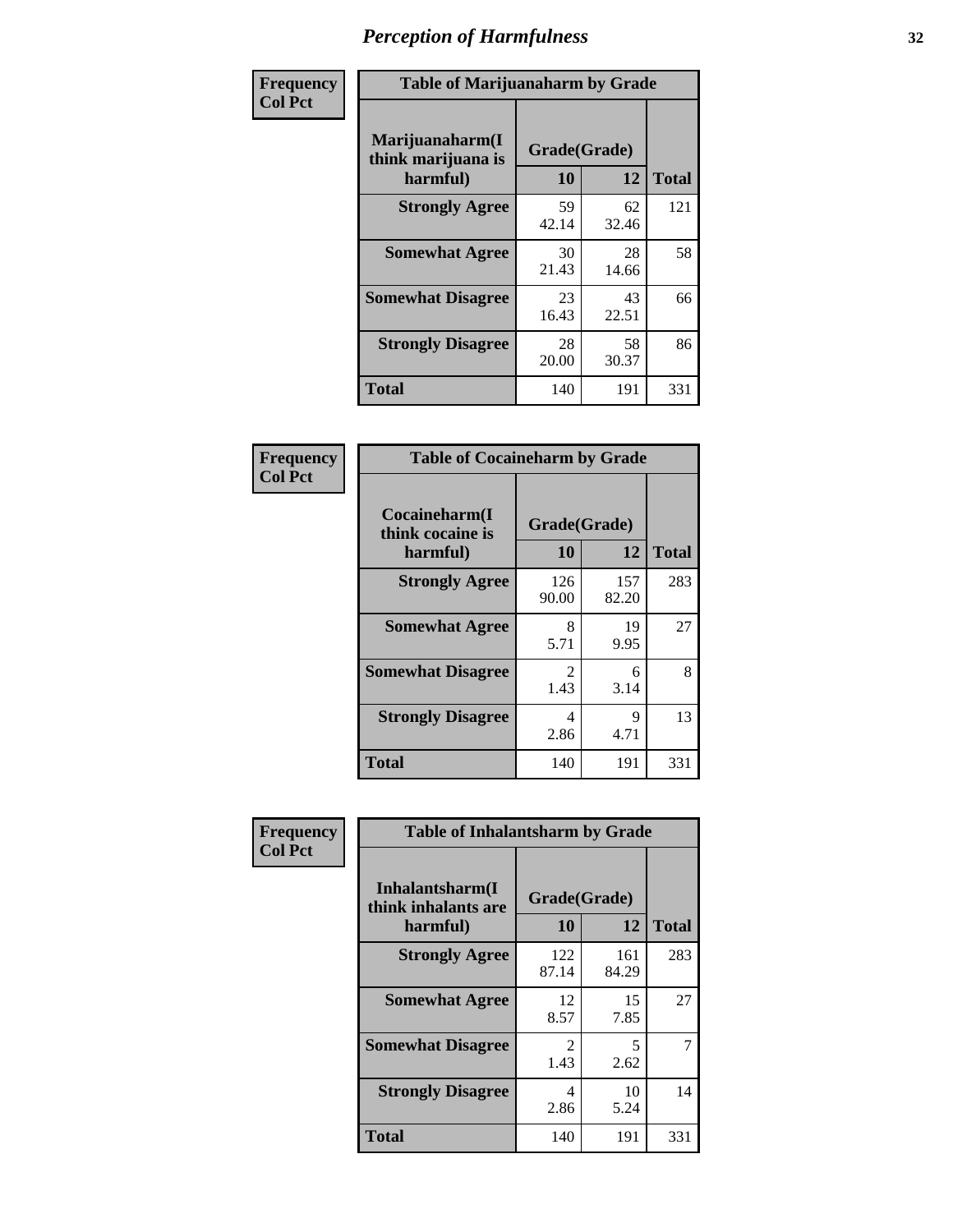| Frequency      | <b>Table of Steroidsharm by Grade</b>            |                    |              |              |
|----------------|--------------------------------------------------|--------------------|--------------|--------------|
| <b>Col Pct</b> | Steroidsharm(I<br>think steroids are<br>harmful) | Grade(Grade)<br>10 | 12           | <b>Total</b> |
|                | <b>Strongly Agree</b>                            | 109<br>77.86       | 158<br>82.72 | 267          |
|                | <b>Somewhat Agree</b>                            | 19<br>13.57        | 19<br>9.95   | 38           |
|                | <b>Somewhat Disagree</b>                         | 6<br>4.29          | 5<br>2.62    | 11           |
|                | <b>Strongly Disagree</b>                         | 6<br>4.29          | 9<br>4.71    | 15           |
|                | <b>Total</b>                                     | 140                | 191          | 331          |

| <b>Table of Ecstasyharm by Grade</b>          |                    |              |     |  |  |
|-----------------------------------------------|--------------------|--------------|-----|--|--|
| Ecstasyharm(I<br>think ecstasy is<br>harmful) | Grade(Grade)<br>10 | <b>Total</b> |     |  |  |
| <b>Strongly Agree</b>                         | 117<br>83.57       | 157<br>82.20 | 274 |  |  |
| <b>Somewhat Agree</b>                         | 12<br>8.57         | 20<br>10.47  | 32  |  |  |
| <b>Somewhat Disagree</b>                      | 6<br>4.29          | 6<br>3.14    | 12  |  |  |
| <b>Strongly Disagree</b>                      | 5<br>3.57          | 8<br>4.19    | 13  |  |  |
| Total                                         | 140                | 191          | 331 |  |  |

| Frequency      | <b>Table of Methharm by Grade</b>                            |                    |              |              |
|----------------|--------------------------------------------------------------|--------------------|--------------|--------------|
| <b>Col Pct</b> | <b>Methharm</b> (I think<br>methamphetamines<br>are harmful) | Grade(Grade)<br>10 | 12           | <b>Total</b> |
|                | <b>Strongly Agree</b>                                        | 126<br>90.00       | 170<br>89.01 | 296          |
|                | <b>Somewhat Agree</b>                                        | 8<br>5.71          | 9<br>4.71    | 17           |
|                | <b>Somewhat Disagree</b>                                     | 2<br>1.43          | 5<br>2.62    | 7            |
|                | <b>Strongly Disagree</b>                                     | 4<br>2.86          | 3.66         | 11           |
|                | <b>Total</b>                                                 | 140                | 191          | 331          |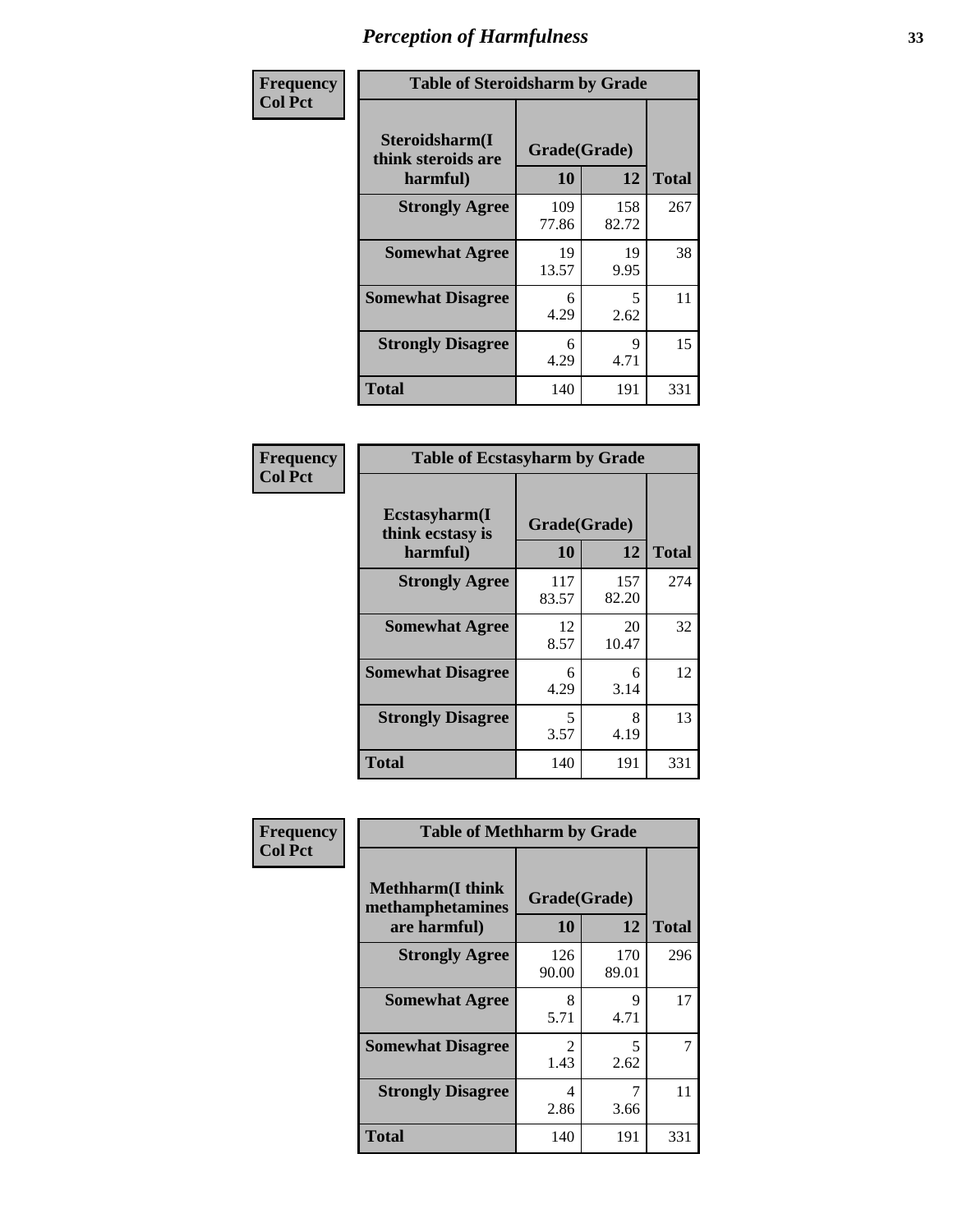| Frequency      | <b>Table of Hallucinogensharm by Grade</b>                 |                    |              |              |
|----------------|------------------------------------------------------------|--------------------|--------------|--------------|
| <b>Col Pct</b> | Hallucinogensharm(I<br>think hallucinogens<br>are harmful) | Grade(Grade)<br>10 | 12           | <b>Total</b> |
|                | <b>Strongly Agree</b>                                      | 118<br>84.29       | 153<br>80.10 | 271          |
|                | <b>Somewhat Agree</b>                                      | 14<br>10.00        | 14<br>7.33   | 28           |
|                | <b>Somewhat Disagree</b>                                   | 3<br>2.14          | 12<br>6.28   | 15           |
|                | <b>Strongly Disagree</b>                                   | 5<br>3.57          | 12<br>6.28   | 17           |
|                | <b>Total</b>                                               | 140                | 191          | 331          |

| <b>Table of Prescriptionharm by Grade</b>                                         |              |              |              |  |
|-----------------------------------------------------------------------------------|--------------|--------------|--------------|--|
| <b>Prescriptionharm</b> (I<br>think prescription<br>drugs not<br>prescribed to me | Grade(Grade) |              |              |  |
| are harmful)                                                                      | 10           | 12           | <b>Total</b> |  |
| <b>Strongly Agree</b>                                                             | 83<br>59.29  | 116<br>60.73 | 199          |  |
| <b>Somewhat Agree</b>                                                             | 38<br>27.14  | 41<br>21.47  | 79           |  |
| <b>Somewhat Disagree</b>                                                          | 13<br>9.29   | 22<br>11.52  | 35           |  |
| <b>Strongly Disagree</b>                                                          | 6<br>4.29    | 12<br>6.28   | 18           |  |
| Total                                                                             | 140          | 191          | 331          |  |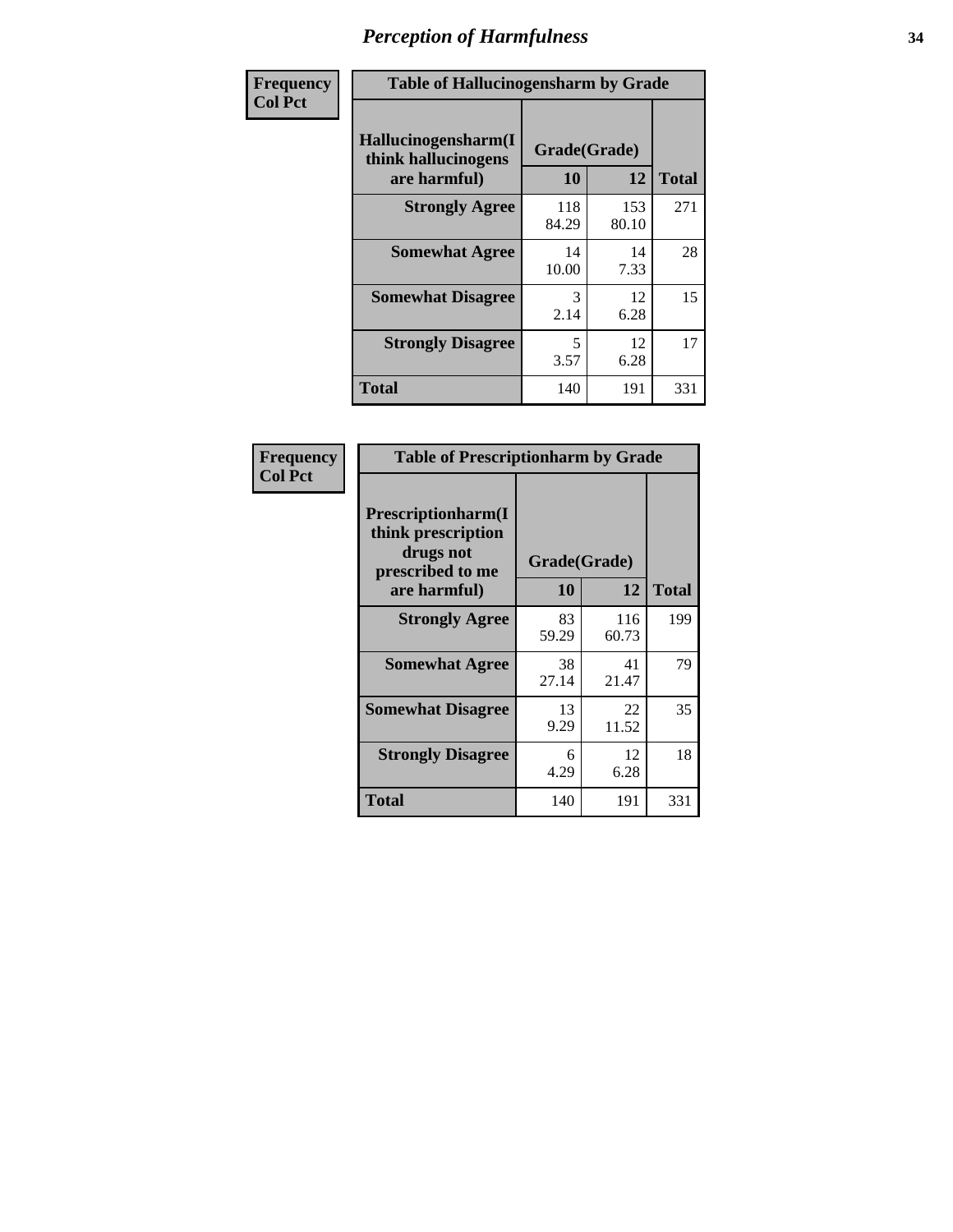# *Disapproval by Adults* **35**

| Frequency      | <b>Table of Alcoholadult by Grade</b>                                 |                    |             |              |
|----------------|-----------------------------------------------------------------------|--------------------|-------------|--------------|
| <b>Col Pct</b> | <b>Alcoholadult</b> (Adults<br>would disapprove if<br>I used alcohol) | Grade(Grade)<br>10 | 12          | <b>Total</b> |
|                | <b>Strongly Agree</b>                                                 | 69<br>49.29        | 77<br>40.31 | 146          |
|                | <b>Somewhat Agree</b>                                                 | 47<br>33.57        | 42<br>21.99 | 89           |
|                | <b>Somewhat Disagree</b>                                              | 14<br>10.00        | 50<br>26.18 | 64           |
|                | <b>Strongly Disagree</b>                                              | 10<br>7.14         | 22<br>11.52 | 32           |
|                | <b>Total</b>                                                          | 140                | 191         | 331          |

| <b>Table of Tobaccoadult by Grade</b>                                 |                          |              |     |  |  |
|-----------------------------------------------------------------------|--------------------------|--------------|-----|--|--|
| <b>Tobaccoadult</b> (Adults<br>would disapprove if<br>I used tobacco) | Grade(Grade)<br>10<br>12 |              |     |  |  |
| <b>Strongly Agree</b>                                                 | 104<br>74.29             | 120<br>62.83 | 224 |  |  |
| <b>Somewhat Agree</b>                                                 | 23<br>16.43              | 36<br>18.85  | 59  |  |  |
| <b>Somewhat Disagree</b>                                              | 10<br>7.14               | 26<br>13.61  | 36  |  |  |
| <b>Strongly Disagree</b>                                              | 3<br>2.14                | 9<br>4.71    | 12  |  |  |
| Total                                                                 | 140                      | 191          | 331 |  |  |

| Frequency      | <b>Table of Marijuanaadult by Grade</b>                           |                    |              |              |
|----------------|-------------------------------------------------------------------|--------------------|--------------|--------------|
| <b>Col Pct</b> | Marijuanaadult(Adults<br>would disapprove if I<br>used marijuana) | Grade(Grade)<br>10 | 12           | <b>Total</b> |
|                | <b>Strongly Agree</b>                                             | 116<br>82.86       | 129<br>67.54 | 245          |
|                | <b>Somewhat Agree</b>                                             | 16<br>11.43        | 35<br>18.32  | 51           |
|                | <b>Somewhat Disagree</b>                                          | 3<br>2.14          | 16<br>8.38   | 19           |
|                | <b>Strongly Disagree</b>                                          | 5<br>3.57          | 11<br>5.76   | 16           |
|                | <b>Total</b>                                                      | 140                | 191          | 331          |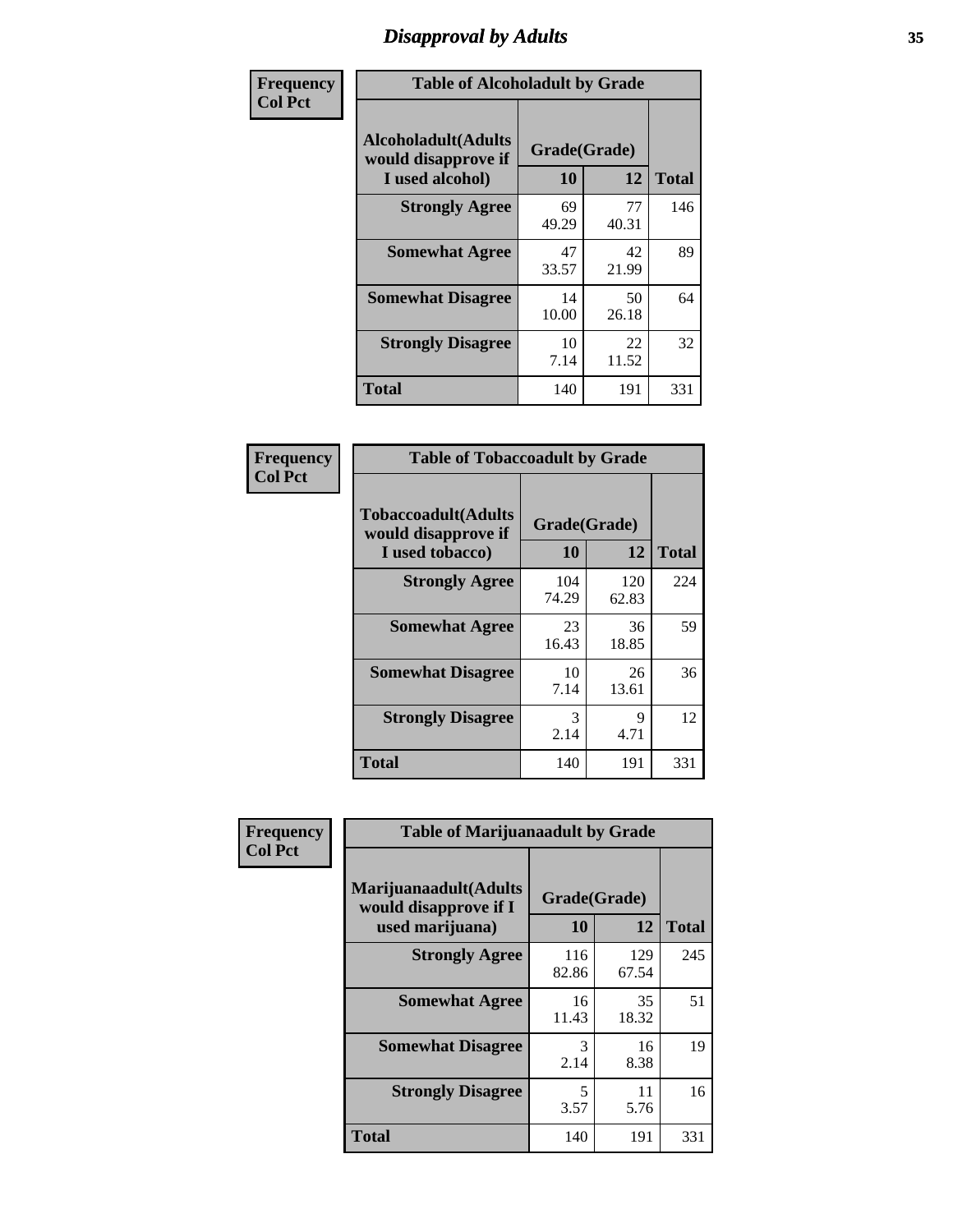# *Disapproval by Adults* **36**

| <b>Frequency</b> | <b>Table of Otherdrugadult by Grade</b>                                     |                    |              |              |
|------------------|-----------------------------------------------------------------------------|--------------------|--------------|--------------|
| <b>Col Pct</b>   | <b>Otherdrugadult</b> (Adults<br>would disapprove if I<br>used other drugs) | Grade(Grade)<br>10 | 12           | <b>Total</b> |
|                  | <b>Strongly Agree</b>                                                       | 128<br>91.43       | 165<br>86.39 | 293          |
|                  | <b>Somewhat Agree</b>                                                       | 6<br>4.29          | 11<br>5.76   | 17           |
|                  | <b>Somewhat Disagree</b>                                                    | 0.71               | 5<br>2.62    | 6            |
|                  | <b>Strongly Disagree</b>                                                    | 5<br>3.57          | 10<br>5.24   | 15           |
|                  | <b>Total</b>                                                                | 140                | 191          | 331          |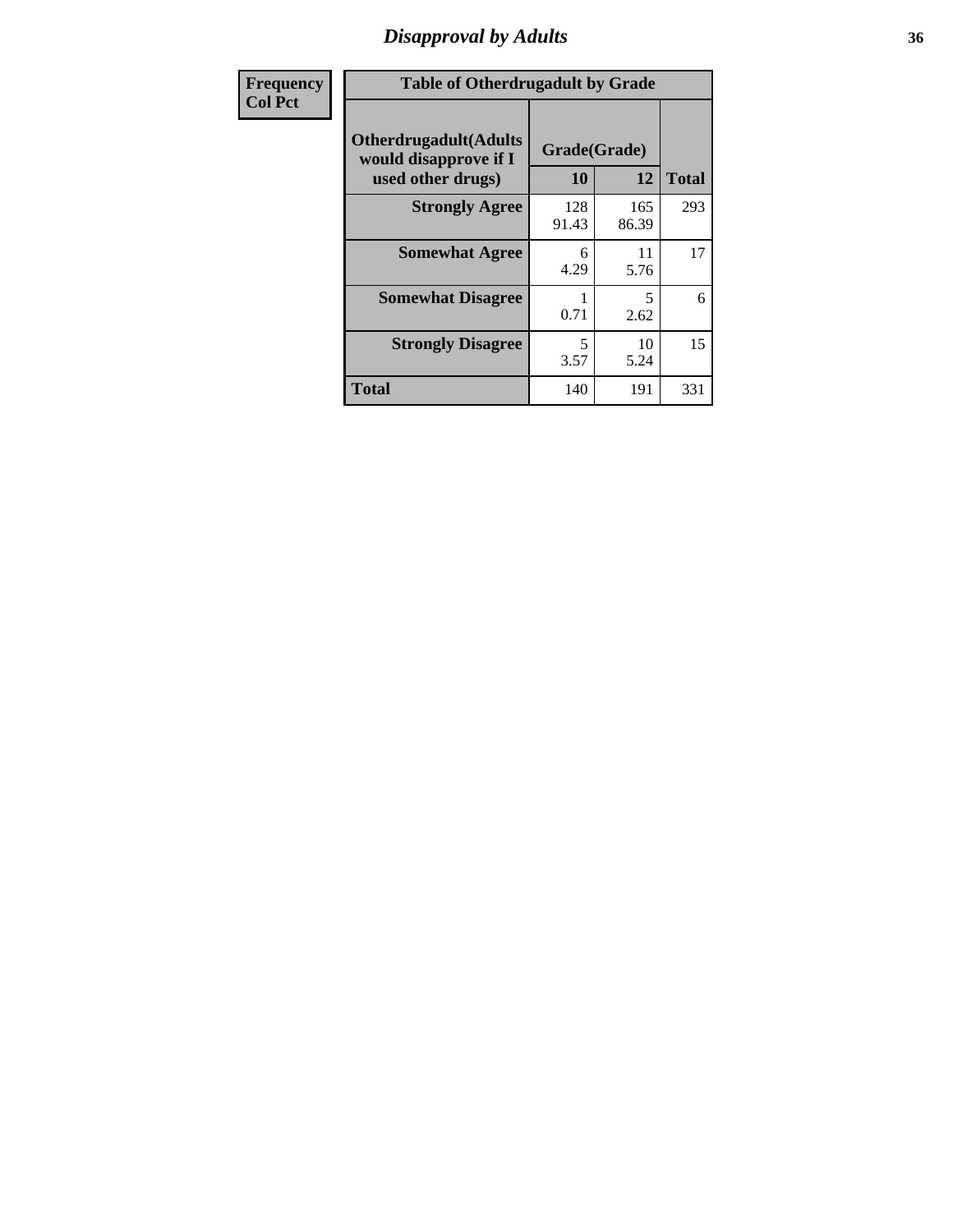# *Disapproval by Peers* **37**

| Frequency      | <b>Table of Alcoholpeer by Grade</b>                    |              |             |              |  |
|----------------|---------------------------------------------------------|--------------|-------------|--------------|--|
| <b>Col Pct</b> | Alcoholpeer(My<br>friends would<br>disapprove if I used | Grade(Grade) |             |              |  |
|                | alcohol)                                                | 10           | 12          | <b>Total</b> |  |
|                | <b>Strongly Agree</b>                                   | 27<br>19.29  | 25<br>13.09 | 52           |  |
|                | <b>Somewhat Agree</b>                                   | 32<br>22.86  | 30<br>15.71 | 62           |  |
|                | <b>Somewhat Disagree</b>                                | 36<br>25.71  | 51<br>26.70 | 87           |  |
|                | <b>Strongly Disagree</b>                                | 45<br>32.14  | 85<br>44.50 | 130          |  |
|                | Total                                                   | 140          | 191         | 331          |  |

| Frequency      | <b>Table of Tobaccopeer by Grade</b>                                |                    |             |              |
|----------------|---------------------------------------------------------------------|--------------------|-------------|--------------|
| <b>Col Pct</b> | Tobaccopeer(My<br>friends would<br>disapprove if I used<br>tobacco) | Grade(Grade)<br>10 | 12          | <b>Total</b> |
|                | <b>Strongly Agree</b>                                               | 53<br>37.86        | 48<br>25.13 | 101          |
|                | <b>Somewhat Agree</b>                                               | 25<br>17.86        | 33<br>17.28 | 58           |
|                | <b>Somewhat Disagree</b>                                            | 24<br>17.14        | 49<br>25.65 | 73           |
|                | <b>Strongly Disagree</b>                                            | 38<br>27.14        | 61<br>31.94 | 99           |
|                | Total                                                               | 140                | 191         | 331          |

| Frequency      | <b>Table of Marijuanapeer by Grade</b>                    |              |             |              |
|----------------|-----------------------------------------------------------|--------------|-------------|--------------|
| <b>Col Pct</b> | Marijuanapeer(My<br>friends would<br>disapprove if I used | Grade(Grade) |             |              |
|                | marijuana)                                                | 10           | 12          | <b>Total</b> |
|                | <b>Strongly Agree</b>                                     | 55<br>39.29  | 51<br>26.70 | 106          |
|                | <b>Somewhat Agree</b>                                     | 24<br>17.14  | 25<br>13.09 | 49           |
|                | <b>Somewhat Disagree</b>                                  | 25<br>17.86  | 47<br>24.61 | 72           |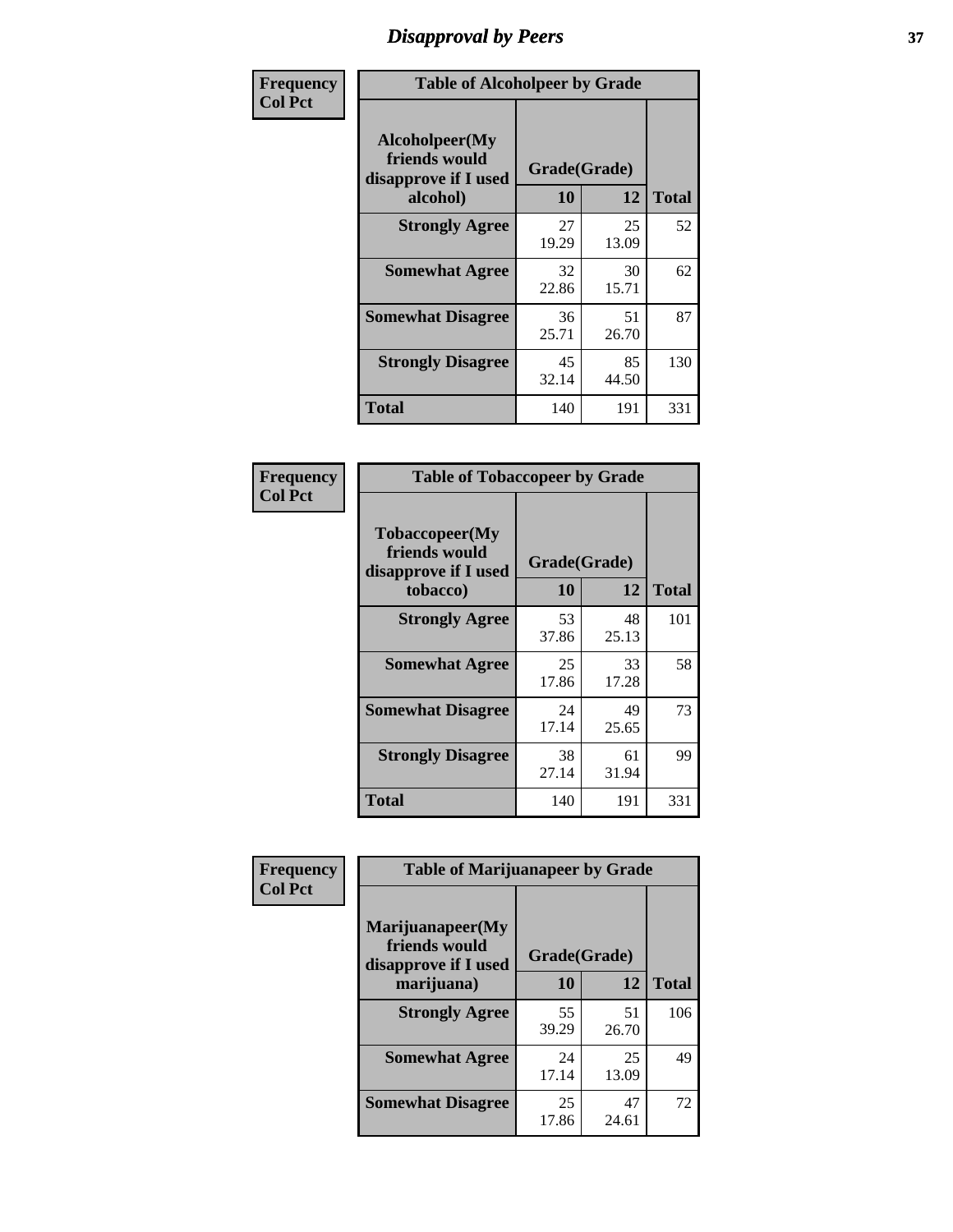# *Disapproval by Peers* **38**

| <b>Frequency</b> | <b>Table of Marijuanapeer by Grade</b>                                  |                           |             |              |  |
|------------------|-------------------------------------------------------------------------|---------------------------|-------------|--------------|--|
| <b>Col Pct</b>   | Marijuanapeer(My<br>friends would<br>disapprove if I used<br>marijuana) | Grade(Grade)<br><b>10</b> | 12          | <b>Total</b> |  |
|                  | <b>Strongly Disagree</b>                                                | 36<br>25.71               | 68<br>35.60 | 104          |  |
|                  | <b>Total</b>                                                            | 140                       | 191         | 33.          |  |

| <b>Frequency</b> | <b>Table of Otherdrugpeer by Grade</b>                                    |                    |             |              |
|------------------|---------------------------------------------------------------------------|--------------------|-------------|--------------|
| <b>Col Pct</b>   | Otherdrugpeer(My<br>friends would<br>disapprove if I used<br>other drugs) | Grade(Grade)<br>10 | 12          | <b>Total</b> |
|                  |                                                                           |                    |             |              |
|                  | <b>Strongly Agree</b>                                                     | 74<br>52.86        | 98<br>51.31 | 172          |
|                  | <b>Somewhat Agree</b>                                                     | 27<br>19.29        | 31<br>16.23 | 58           |
|                  | <b>Somewhat Disagree</b>                                                  | 14<br>10.00        | 21<br>10.99 | 35           |
|                  | <b>Strongly Disagree</b>                                                  | 25<br>17.86        | 41<br>21.47 | 66           |
|                  | Total                                                                     | 140                | 191         | 331          |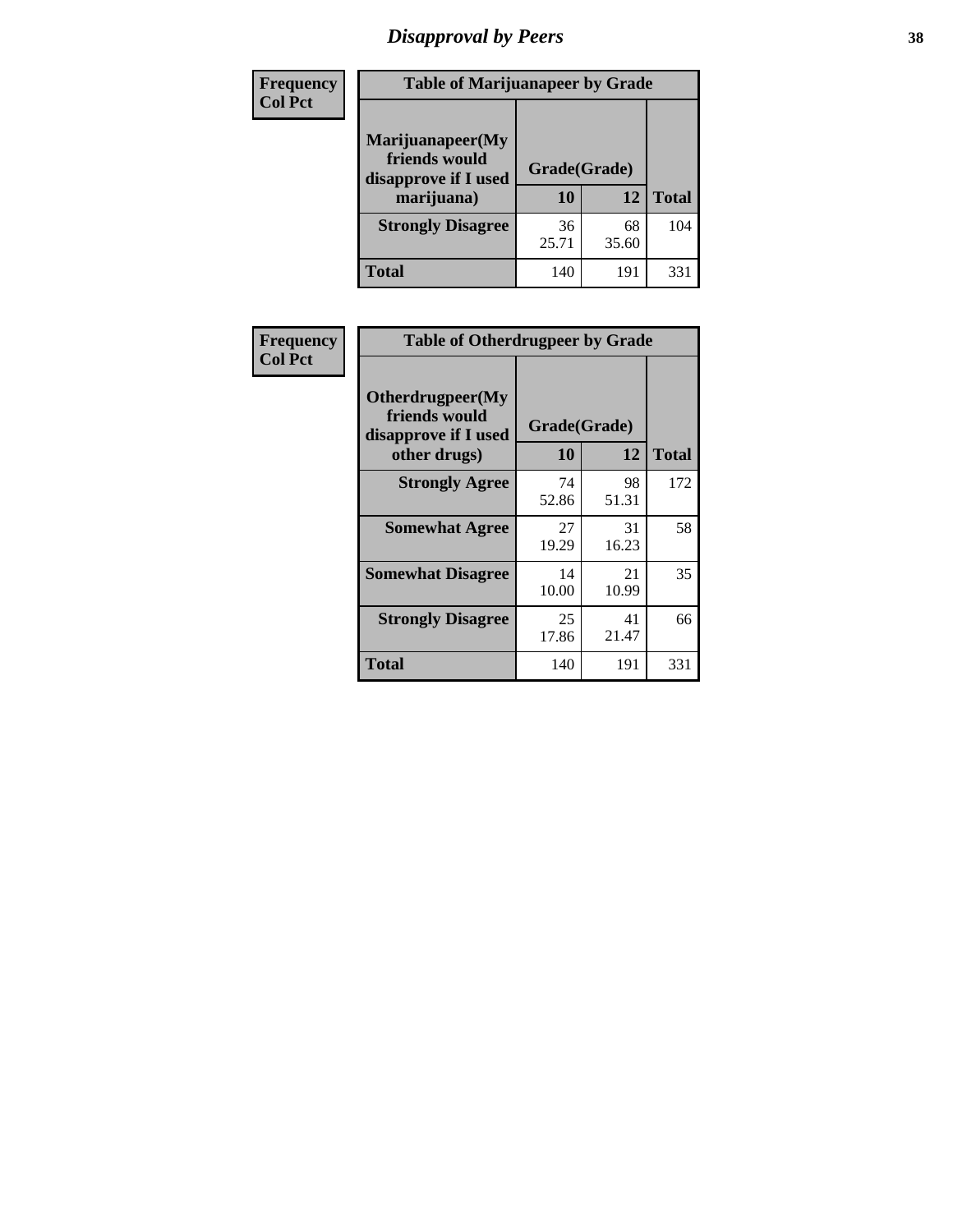| Frequency      | <b>Table of Alcohollocation1 by Grade</b> |              |              |              |
|----------------|-------------------------------------------|--------------|--------------|--------------|
| <b>Col Pct</b> | <b>Alcohollocation1(Places</b>            | Grade(Grade) |              |              |
|                | <b>Friends Use Alcohol)</b>               | 10           | 12           | <b>Total</b> |
|                |                                           | 87<br>62.14  | 148<br>77.49 | 235          |
|                | Do Not Use                                | 53<br>37.86  | 43<br>22.51  | 96           |
|                | <b>Total</b>                              | 140          | 191          | 331          |

| <b>Frequency</b> |                                | <b>Table of Alcohollocation2 by Grade</b> |              |              |
|------------------|--------------------------------|-------------------------------------------|--------------|--------------|
| <b>Col Pct</b>   | <b>Alcohollocation2(Places</b> | Grade(Grade)                              |              |              |
|                  | <b>Friends Use Alcohol)</b>    | 10                                        | 12           | <b>Total</b> |
|                  |                                | 73<br>52.14                               | 74<br>38.74  | 147          |
|                  | Home                           | 67<br>47.86                               | 117<br>61.26 | 184          |
|                  | <b>Total</b>                   | 140                                       | 191          | 331          |

| Frequency<br><b>Col Pct</b> | <b>Table of Alcohollocation 3 by Grade</b>                    |                    |              |              |  |
|-----------------------------|---------------------------------------------------------------|--------------------|--------------|--------------|--|
|                             | <b>Alcohollocation3(Places</b><br><b>Friends Use Alcohol)</b> | Grade(Grade)<br>10 | 12           | <b>Total</b> |  |
|                             |                                                               | 123<br>87.86       | 170<br>89.01 | 293          |  |
|                             | <b>School</b>                                                 | 17<br>12.14        | 21<br>10.99  | 38           |  |
|                             | Total                                                         | 140                | 191          | 331          |  |

| Frequency      | <b>Table of Alcohollocation4 by Grade</b> |              |              |              |  |
|----------------|-------------------------------------------|--------------|--------------|--------------|--|
| <b>Col Pct</b> | <b>Alcohollocation4(Places</b>            | Grade(Grade) |              |              |  |
|                | <b>Friends Use Alcohol)</b>               | 10           | 12           | <b>Total</b> |  |
|                |                                           | 124<br>88.57 | 145<br>75.92 | 269          |  |
|                | Car                                       | 16<br>11.43  | 46<br>24.08  | 62           |  |
|                | <b>Total</b>                              | 140          | 191          | 331          |  |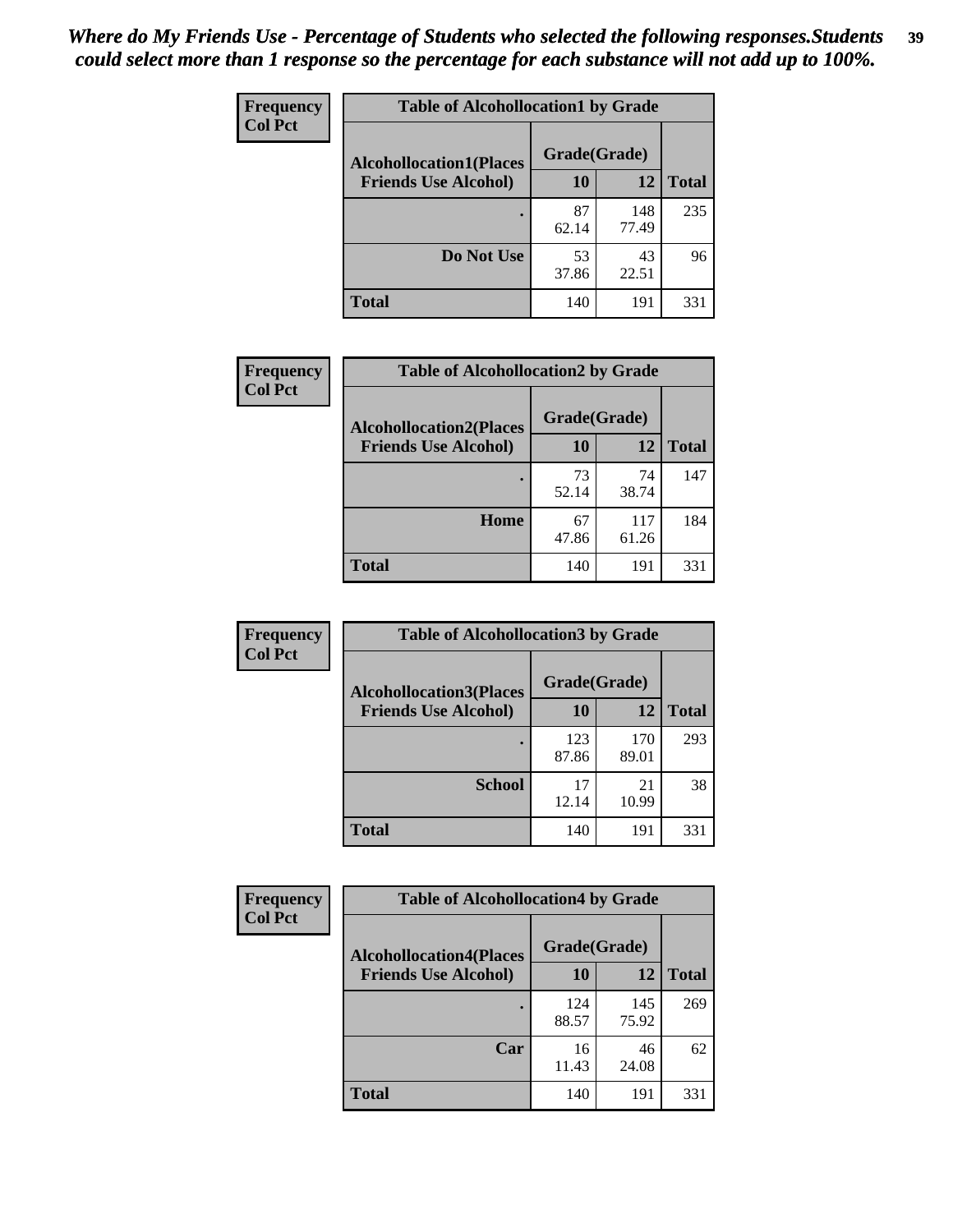| Frequency<br><b>Col Pct</b> | <b>Table of Alcohollocation5 by Grade</b>      |             |              |              |  |
|-----------------------------|------------------------------------------------|-------------|--------------|--------------|--|
|                             | Grade(Grade)<br><b>Alcohollocation5(Places</b> |             |              |              |  |
|                             | <b>Friends Use Alcohol)</b>                    | 10          | 12           | <b>Total</b> |  |
|                             |                                                | 60<br>42.86 | 42<br>21.99  | 102          |  |
|                             | <b>Friend's House</b>                          | 80<br>57.14 | 149<br>78.01 | 229          |  |
|                             | <b>Total</b>                                   | 140         | 191          | 331          |  |

| Frequency      | <b>Table of Alcohollocation6 by Grade</b>                     |                           |              |              |
|----------------|---------------------------------------------------------------|---------------------------|--------------|--------------|
| <b>Col Pct</b> | <b>Alcohollocation6(Places</b><br><b>Friends Use Alcohol)</b> | Grade(Grade)<br><b>10</b> | <b>12</b>    | <b>Total</b> |
|                |                                                               | 100<br>71.43              | 118<br>61.78 | 218          |
|                | <b>Other</b>                                                  | 40<br>28.57               | 73<br>38.22  | 113          |
|                | <b>Total</b>                                                  | 140                       | 191          | 331          |

| <b>Frequency</b> | <b>Table of Tobaccolocation1 by Grade</b> |              |              |              |
|------------------|-------------------------------------------|--------------|--------------|--------------|
| <b>Col Pct</b>   | <b>Tobaccolocation1(Places</b>            | Grade(Grade) |              |              |
|                  | <b>Friends Use Tobacco)</b>               | 10           | 12           | <b>Total</b> |
|                  |                                           | 73<br>52.14  | 129<br>67.54 | 202          |
|                  | Do Not Use                                | 67<br>47.86  | 62<br>32.46  | 129          |
|                  | <b>Total</b>                              | 140          | 191          | 331          |

| <b>Frequency</b> | <b>Table of Tobaccolocation2 by Grade</b> |              |              |              |  |
|------------------|-------------------------------------------|--------------|--------------|--------------|--|
| <b>Col Pct</b>   | <b>Tobaccolocation2(Places</b>            | Grade(Grade) |              |              |  |
|                  | <b>Friends Use Tobacco)</b>               | 10           | 12           | <b>Total</b> |  |
|                  |                                           | 85<br>60.71  | 80<br>41.88  | 165          |  |
|                  | Home                                      | 55<br>39.29  | 111<br>58.12 | 166          |  |
|                  | <b>Total</b>                              | 140          | 191          | 331          |  |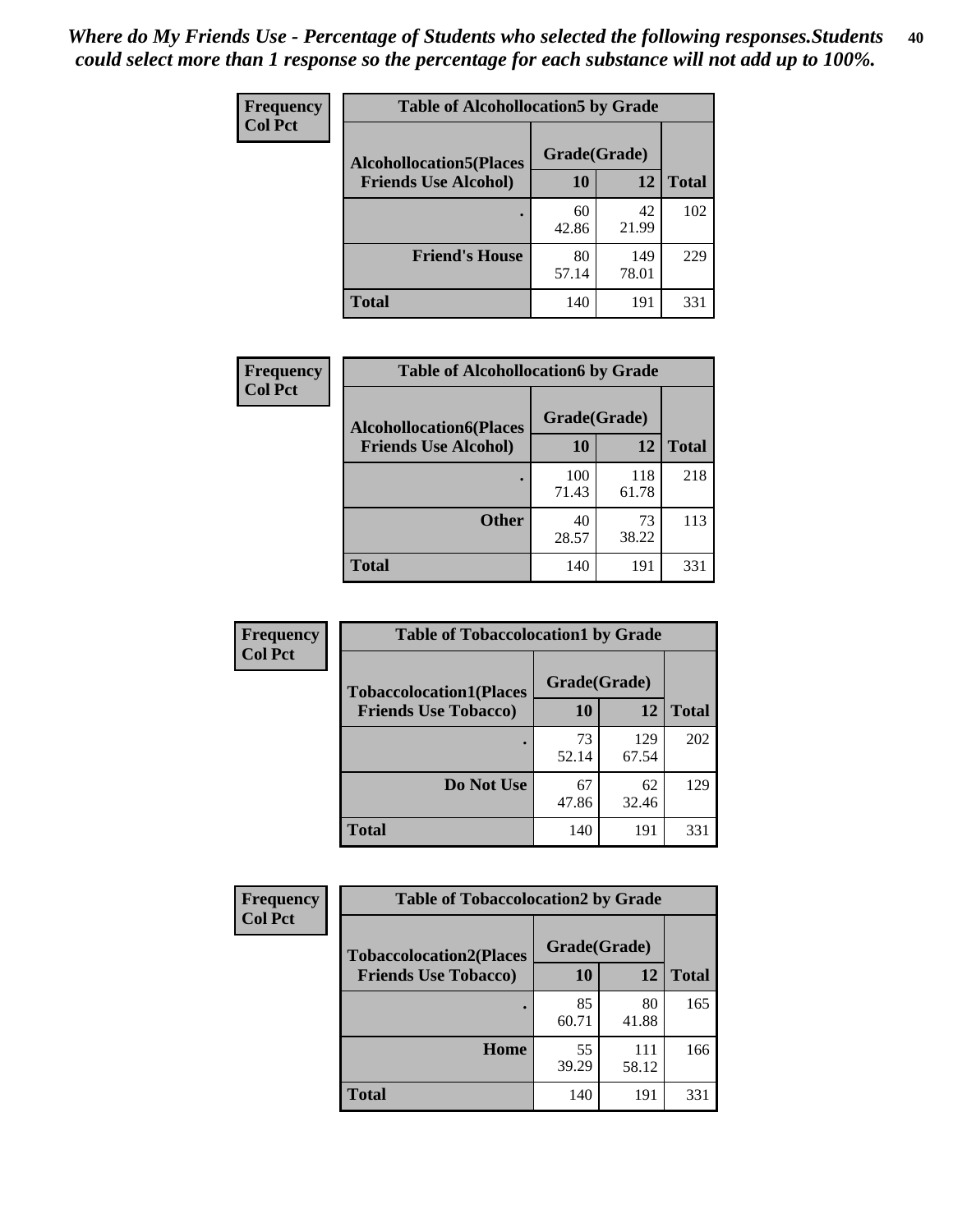| Frequency      | <b>Table of Tobaccolocation 3 by Grade</b> |              |              |              |  |
|----------------|--------------------------------------------|--------------|--------------|--------------|--|
| <b>Col Pct</b> | <b>Tobaccolocation3(Places</b>             | Grade(Grade) |              |              |  |
|                | <b>Friends Use Tobacco)</b>                | 10           | <b>12</b>    | <b>Total</b> |  |
|                |                                            | 105<br>75.00 | 141<br>73.82 | 246          |  |
|                | <b>School</b>                              | 35<br>25.00  | 50<br>26.18  | 85           |  |
|                | <b>Total</b>                               | 140          | 191          | 331          |  |

| Frequency<br><b>Col Pct</b> | <b>Table of Tobaccolocation4 by Grade</b> |              |              |              |
|-----------------------------|-------------------------------------------|--------------|--------------|--------------|
|                             | <b>Tobaccolocation4(Places</b>            | Grade(Grade) |              |              |
|                             | <b>Friends Use Tobacco)</b>               | 10           | 12           | <b>Total</b> |
|                             |                                           | 96<br>68.57  | 80<br>41.88  | 176          |
|                             | Car                                       | 44<br>31.43  | 111<br>58.12 | 155          |
|                             | <b>Total</b>                              | 140          | 191          | 331          |

| Frequency      | <b>Table of Tobaccolocation5 by Grade</b> |              |              |              |
|----------------|-------------------------------------------|--------------|--------------|--------------|
| <b>Col Pct</b> | <b>Tobaccolocation5(Places</b>            | Grade(Grade) |              |              |
|                | <b>Friends Use Tobacco)</b>               | 10           | <b>12</b>    | <b>Total</b> |
|                |                                           | 82<br>58.57  | 66<br>34.55  | 148          |
|                | <b>Friend's House</b>                     | 58<br>41.43  | 125<br>65.45 | 183          |
|                | <b>Total</b>                              | 140          | 191          | 331          |

| <b>Frequency</b> | <b>Table of Tobaccolocation6 by Grade</b> |              |              |              |  |
|------------------|-------------------------------------------|--------------|--------------|--------------|--|
| <b>Col Pct</b>   | <b>Tobaccolocation6(Places</b>            | Grade(Grade) |              |              |  |
|                  | <b>Friends Use Tobacco)</b>               | 10           | 12           | <b>Total</b> |  |
|                  |                                           | 93<br>66.43  | 105<br>54.97 | 198          |  |
|                  | <b>Other</b>                              | 47<br>33.57  | 86<br>45.03  | 133          |  |
|                  | <b>Total</b>                              | 140          | 191          | 331          |  |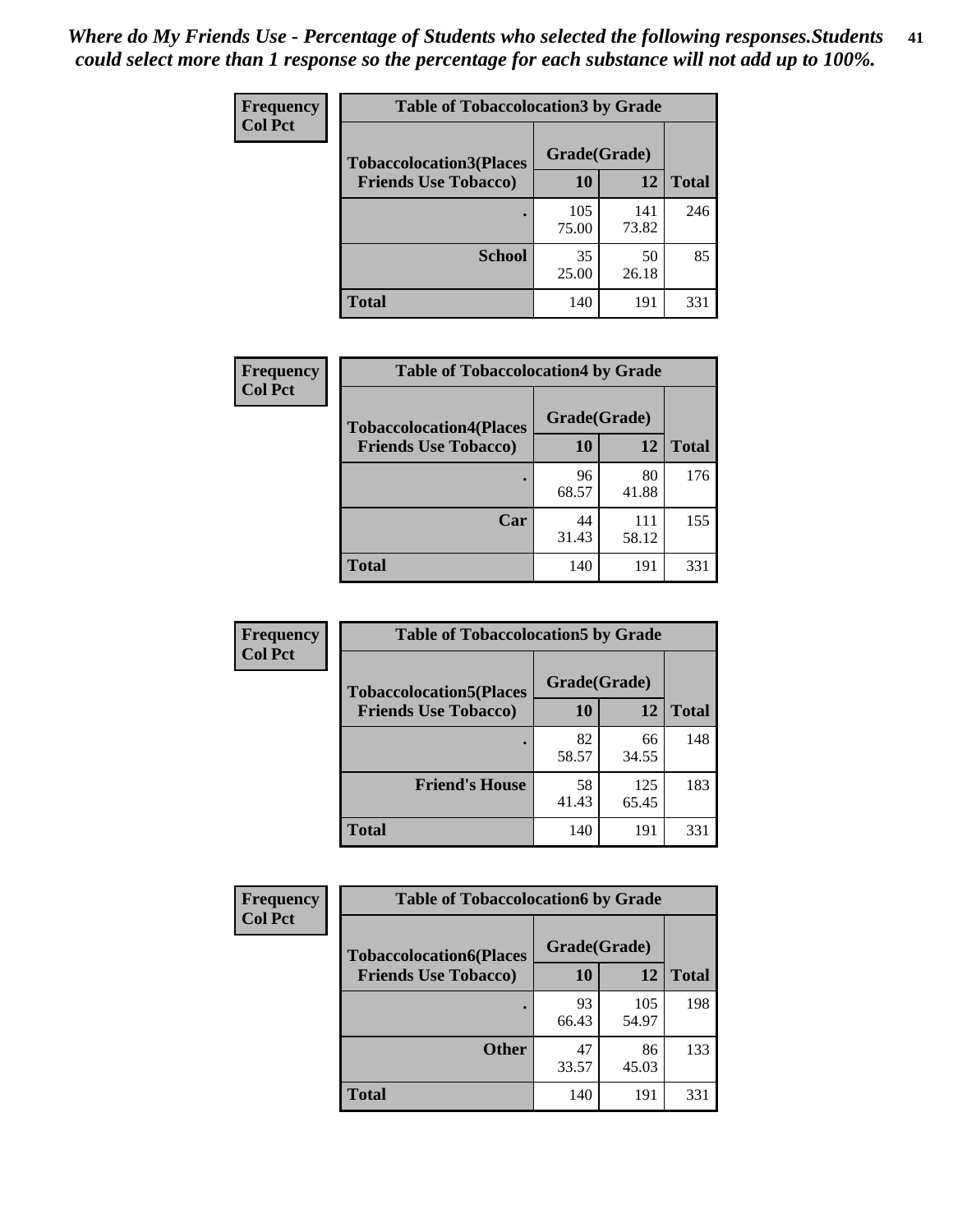| <b>Frequency</b> | <b>Table of Marijuanalocation1 by Grade</b> |              |              |              |
|------------------|---------------------------------------------|--------------|--------------|--------------|
| <b>Col Pct</b>   | <b>Marijuanalocation1(Places</b>            | Grade(Grade) |              |              |
|                  | <b>Friends Use Marijuana</b> )              | 10           | 12           | <b>Total</b> |
|                  |                                             | 71<br>50.71  | 133<br>69.63 | 204          |
|                  | Do Not Use                                  | 69<br>49.29  | 58<br>30.37  | 127          |
|                  | <b>Total</b>                                | 140          | 191          | 331          |

| <b>Frequency</b> | <b>Table of Marijuanalocation2 by Grade</b>                        |                    |              |              |
|------------------|--------------------------------------------------------------------|--------------------|--------------|--------------|
| <b>Col Pct</b>   | <b>Marijuanalocation2(Places</b><br><b>Friends Use Marijuana</b> ) | Grade(Grade)<br>10 | 12           | <b>Total</b> |
|                  |                                                                    |                    |              |              |
|                  |                                                                    | 87<br>62.14        | 84<br>43.98  | 171          |
|                  | Home                                                               | 53<br>37.86        | 107<br>56.02 | 160          |
|                  | <b>Total</b>                                                       | 140                | 191          | 331          |

| Frequency<br><b>Col Pct</b> | <b>Table of Marijuanalocation3 by Grade</b> |              |              |              |
|-----------------------------|---------------------------------------------|--------------|--------------|--------------|
|                             | <b>Marijuanalocation3(Places</b>            | Grade(Grade) |              |              |
|                             | <b>Friends Use Marijuana</b> )              | 10           | 12           | <b>Total</b> |
|                             |                                             | 110<br>78.57 | 154<br>80.63 | 264          |
|                             | <b>School</b>                               | 30<br>21.43  | 37<br>19.37  | 67           |
|                             | <b>Total</b>                                | 140          | 191          | 331          |

| <b>Frequency</b> | <b>Table of Marijuanalocation4 by Grade</b> |              |              |              |  |
|------------------|---------------------------------------------|--------------|--------------|--------------|--|
| <b>Col Pct</b>   | <b>Marijuanalocation4(Places</b>            | Grade(Grade) |              |              |  |
|                  | <b>Friends Use Marijuana</b> )              | <b>10</b>    | 12           | <b>Total</b> |  |
|                  |                                             | 103<br>73.57 | 100<br>52.36 | 203          |  |
|                  | Car                                         | 37<br>26.43  | 91<br>47.64  | 128          |  |
|                  | <b>Total</b>                                | 140          | 191          | 331          |  |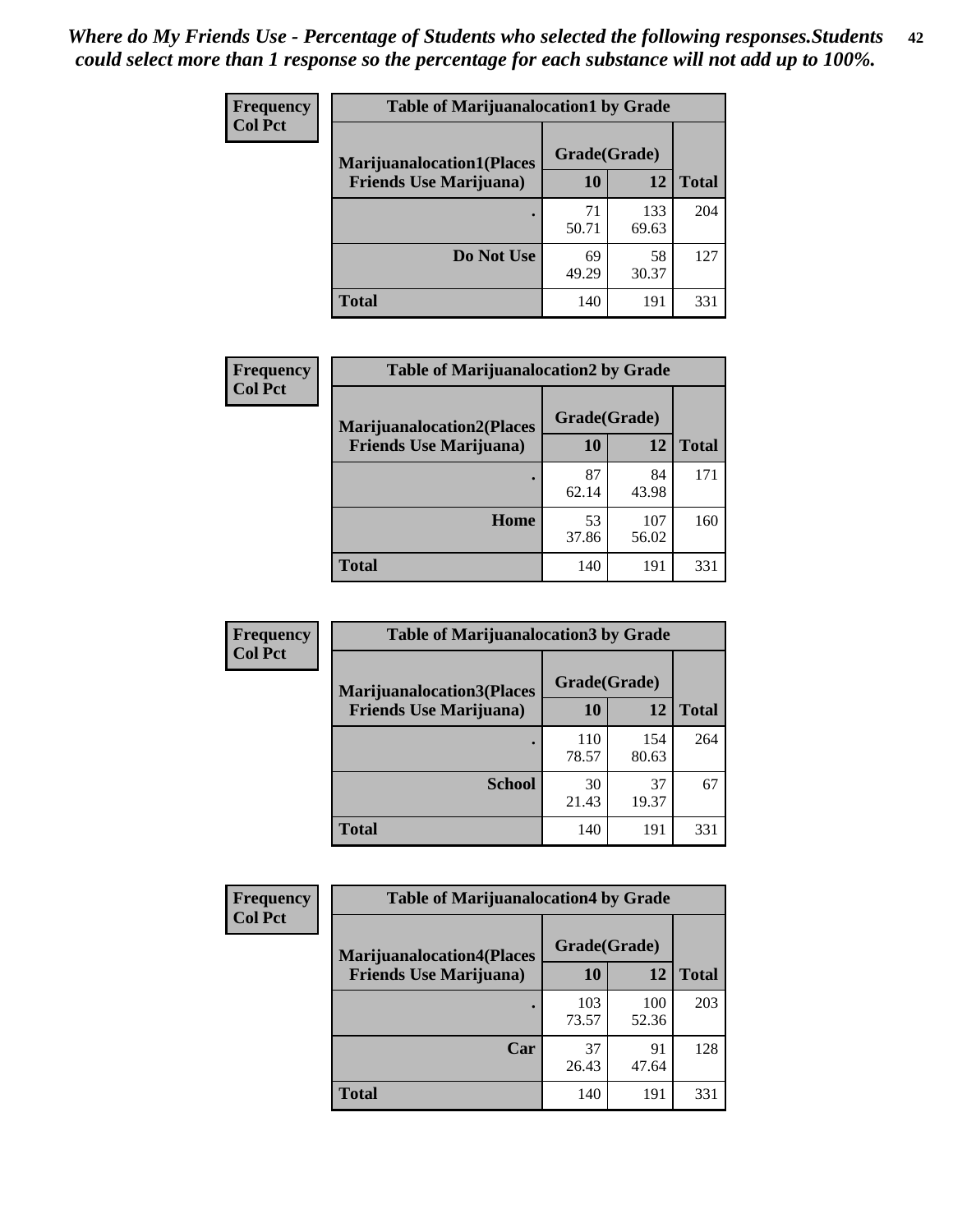| <b>Frequency</b> | <b>Table of Marijuanalocation5 by Grade</b> |              |              |              |
|------------------|---------------------------------------------|--------------|--------------|--------------|
| <b>Col Pct</b>   | <b>Marijuanalocation5</b> (Places           | Grade(Grade) |              |              |
|                  | <b>Friends Use Marijuana</b> )              | 10           | 12           | <b>Total</b> |
|                  |                                             | 79<br>56.43  | 67<br>35.08  | 146          |
|                  | <b>Friend's House</b>                       | 61<br>43.57  | 124<br>64.92 | 185          |
|                  | <b>Total</b>                                | 140          | 191          | 331          |

| <b>Frequency</b> | <b>Table of Marijuanalocation6 by Grade</b>                        |                           |              |       |
|------------------|--------------------------------------------------------------------|---------------------------|--------------|-------|
| <b>Col Pct</b>   | <b>Marijuanalocation6(Places</b><br><b>Friends Use Marijuana</b> ) | Grade(Grade)<br><b>10</b> | 12           | Total |
|                  |                                                                    | 93<br>66.43               | 118<br>61.78 | 211   |
|                  | <b>Other</b>                                                       | 47<br>33.57               | 73<br>38.22  | 120   |
|                  | <b>Total</b>                                                       | 140                       | 191          | 331   |

| <b>Frequency</b> | <b>Table of Otherdruglocation1 by Grade</b>                          |              |              |              |
|------------------|----------------------------------------------------------------------|--------------|--------------|--------------|
| <b>Col Pct</b>   | <b>Otherdruglocation1(Places</b><br><b>Friends Use Other Illegal</b> | Grade(Grade) |              |              |
|                  | Drugs)                                                               | 10           | 12           | <b>Total</b> |
|                  |                                                                      | 48<br>34.29  | 81<br>42.41  | 129          |
|                  | Do Not Use                                                           | 92<br>65.71  | 110<br>57.59 | 202          |
|                  | <b>Total</b>                                                         | 140          | 191          | 331          |

| Frequency      | <b>Table of Otherdruglocation2 by Grade</b>                          |              |              |              |
|----------------|----------------------------------------------------------------------|--------------|--------------|--------------|
| <b>Col Pct</b> | <b>Otherdruglocation2(Places</b><br><b>Friends Use Other Illegal</b> | Grade(Grade) |              |              |
|                | Drugs)                                                               | 10           | 12           | <b>Total</b> |
|                |                                                                      | 109<br>77.86 | 123<br>64.40 | 232          |
|                | Home                                                                 | 31<br>22.14  | 68<br>35.60  | 99           |
|                | Total                                                                | 140          | 191          | 331          |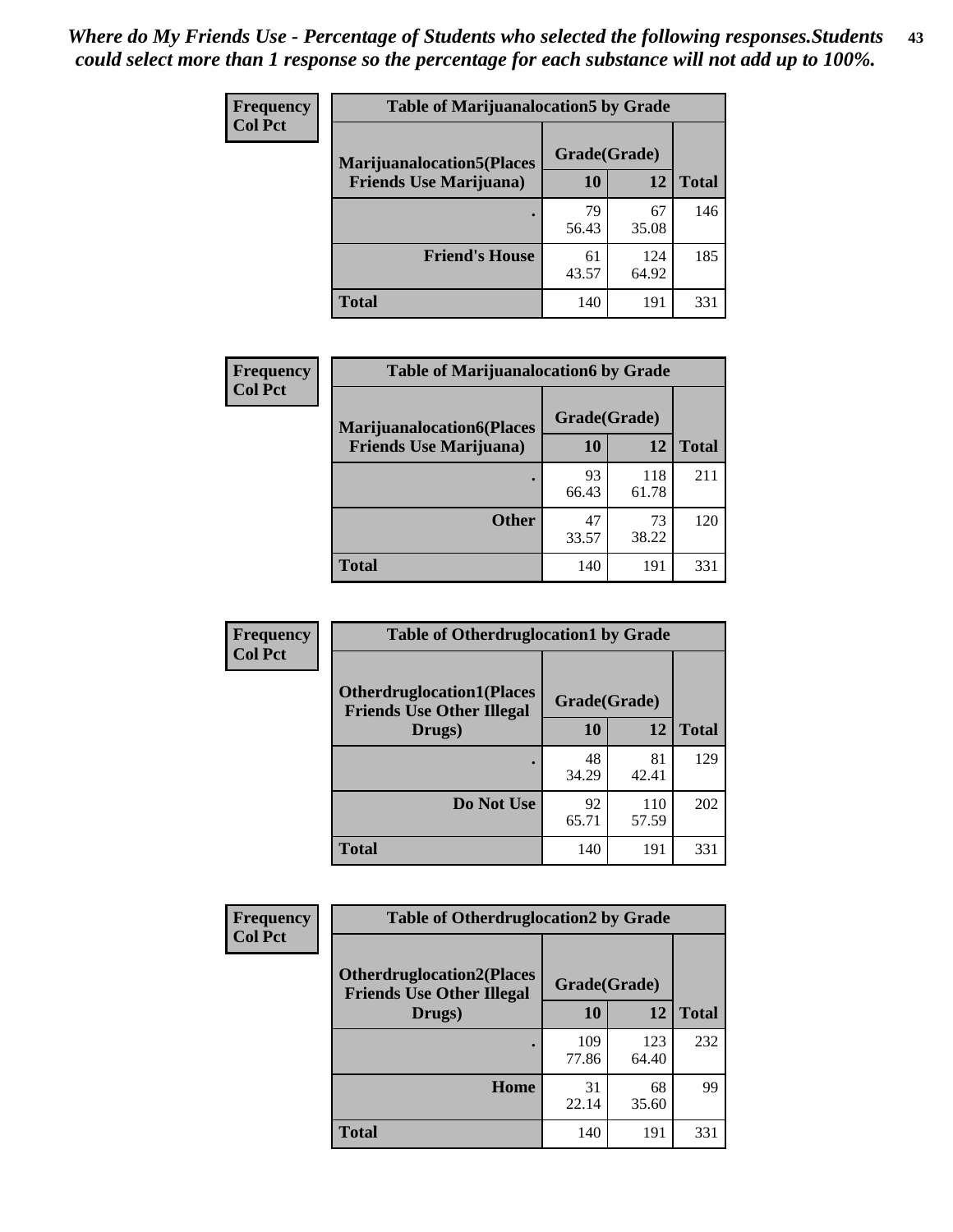| <b>Frequency</b> | <b>Table of Otherdruglocation 3 by Grade</b>                         |              |              |              |
|------------------|----------------------------------------------------------------------|--------------|--------------|--------------|
| <b>Col Pct</b>   | <b>Otherdruglocation3(Places</b><br><b>Friends Use Other Illegal</b> | Grade(Grade) |              |              |
|                  | Drugs)                                                               | 10           | 12           | <b>Total</b> |
|                  | $\bullet$                                                            | 124<br>88.57 | 159<br>83.25 | 283          |
|                  | <b>School</b>                                                        | 16<br>11.43  | 32<br>16.75  | 48           |
|                  | <b>Total</b>                                                         | 140          | 191          | 331          |

| Frequency      | <b>Table of Otherdruglocation4 by Grade</b>                          |              |              |              |
|----------------|----------------------------------------------------------------------|--------------|--------------|--------------|
| <b>Col Pct</b> | <b>Otherdruglocation4(Places</b><br><b>Friends Use Other Illegal</b> |              | Grade(Grade) |              |
|                | Drugs)                                                               | 10           | 12           | <b>Total</b> |
|                |                                                                      | 123<br>87.86 | 135<br>70.68 | 258          |
|                | Car                                                                  | 17<br>12.14  | 56<br>29.32  | 73           |
|                | <b>Total</b>                                                         | 140          | 191          | 331          |

| Frequency      | <b>Table of Otherdruglocation5 by Grade</b>                          |              |              |              |
|----------------|----------------------------------------------------------------------|--------------|--------------|--------------|
| <b>Col Pct</b> | <b>Otherdruglocation5(Places</b><br><b>Friends Use Other Illegal</b> | Grade(Grade) |              |              |
|                | Drugs)                                                               | 10           | 12           | <b>Total</b> |
|                |                                                                      | 99<br>70.71  | 110<br>57.59 | 209          |
|                | <b>Friend's House</b>                                                | 41<br>29.29  | 81<br>42.41  | 122          |
|                | <b>Total</b>                                                         | 140          | 191          | 331          |

| <b>Frequency</b> | <b>Table of Otherdruglocation6 by Grade</b>                          |              |              |              |
|------------------|----------------------------------------------------------------------|--------------|--------------|--------------|
| <b>Col Pct</b>   | <b>Otherdruglocation6(Places</b><br><b>Friends Use Other Illegal</b> | Grade(Grade) |              |              |
|                  | Drugs)                                                               | 10           | 12           | <b>Total</b> |
|                  |                                                                      | 109<br>77.86 | 142<br>74.35 | 251          |
|                  | <b>Other</b>                                                         | 31<br>22.14  | 49<br>25.65  | 80           |
|                  | <b>Total</b>                                                         | 140          | 191          | 331          |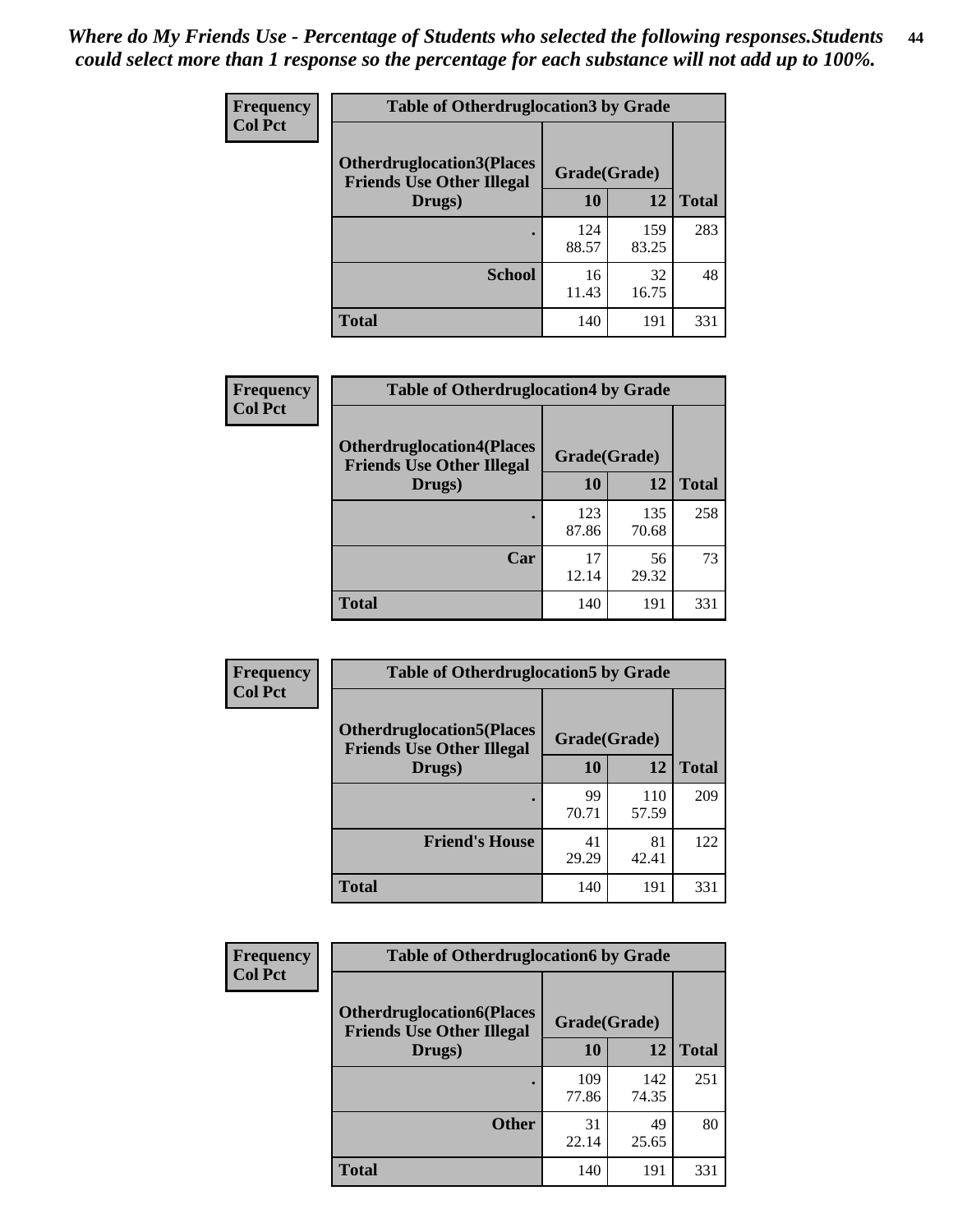| Frequency      | <b>Table of Alcoholtime1 by Grade</b>                           |             |              |              |
|----------------|-----------------------------------------------------------------|-------------|--------------|--------------|
| <b>Col Pct</b> | <b>Alcoholtime1(Times</b><br>Grade(Grade)<br><b>Friends Use</b> |             |              |              |
|                | Alcohol)                                                        | <b>10</b>   | 12           | <b>Total</b> |
|                |                                                                 | 86<br>61.43 | 145<br>75.92 | 231          |
|                | Do Not Use                                                      | 54<br>38.57 | 46<br>24.08  | 100          |
|                | <b>Total</b>                                                    | 140         | 191          | 331          |

| Frequency      | <b>Table of Alcoholtime2 by Grade</b>           |              |              |              |
|----------------|-------------------------------------------------|--------------|--------------|--------------|
| <b>Col Pct</b> | <b>Alcoholtime2(Times</b><br><b>Friends Use</b> | Grade(Grade) |              |              |
|                | Alcohol)                                        | 10           | 12           | <b>Total</b> |
|                |                                                 | 129<br>92.14 | 175<br>91.62 | 304          |
|                | <b>On Way to School</b>                         | 11<br>7.86   | 16<br>8.38   | 27           |
|                | <b>Total</b>                                    | 140          | 191          | 331          |

| Frequency | <b>Table of Alcoholtime3 by Grade</b>           |              |              |              |
|-----------|-------------------------------------------------|--------------|--------------|--------------|
| Col Pct   | <b>Alcoholtime3(Times</b><br><b>Friends Use</b> | Grade(Grade) |              |              |
|           | Alcohol)                                        | 10           | 12           | <b>Total</b> |
|           |                                                 | 121<br>86.43 | 176<br>92.15 | 297          |
|           | <b>During School</b>                            | 19<br>13.57  | 15<br>7.85   | 34           |
|           | Total                                           | 140          | 191          | 331          |

| <b>Frequency</b><br><b>Col Pct</b> | <b>Table of Alcoholtime4 by Grade</b> |              |              |              |
|------------------------------------|---------------------------------------|--------------|--------------|--------------|
|                                    | <b>Alcoholtime4(Times</b>             | Grade(Grade) |              |              |
|                                    | <b>Friends Use Alcohol)</b>           | <b>10</b>    | 12           | <b>Total</b> |
|                                    |                                       | 125<br>89.29 | 173<br>90.58 | 298          |
|                                    | <b>On Way Home From School</b>        | 15<br>10.71  | 18<br>9.42   | 33           |
|                                    | <b>Total</b>                          | 140          | 191          | 331          |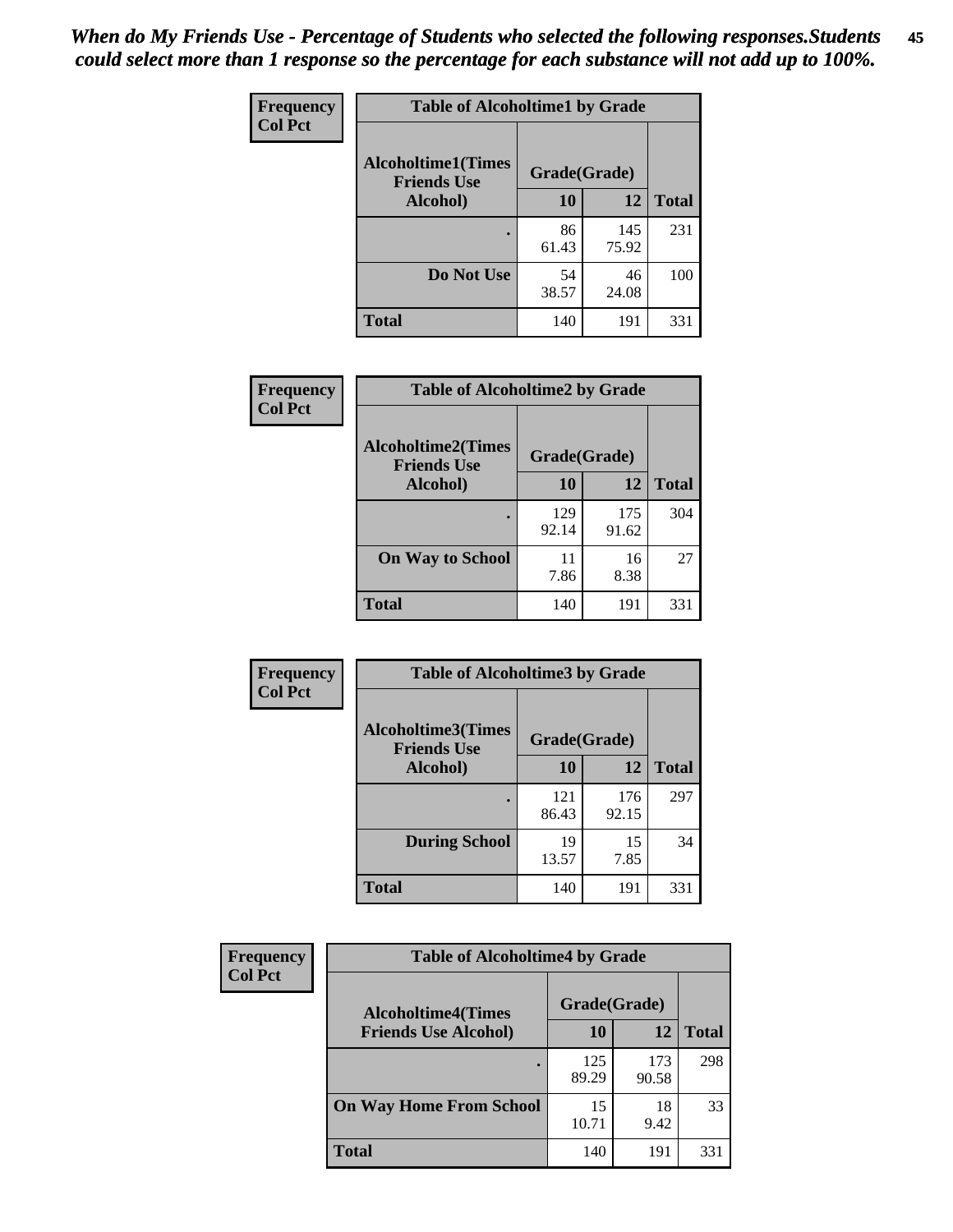*When do My Friends Use - Percentage of Students who selected the following responses.Students could select more than 1 response so the percentage for each substance will not add up to 100%.* **46**

| Frequency      | <b>Table of Alcoholtime5 by Grade</b>           |              |              |              |
|----------------|-------------------------------------------------|--------------|--------------|--------------|
| <b>Col Pct</b> | <b>Alcoholtime5(Times</b><br><b>Friends Use</b> | Grade(Grade) |              |              |
|                | Alcohol)                                        | 10           | 12           | <b>Total</b> |
|                |                                                 | 104<br>74.29 | 132<br>69.11 | 236          |
|                | Weeknights                                      | 36<br>25.71  | 59<br>30.89  | 95           |
|                | <b>Total</b>                                    | 140          | 191          | 331          |

| Frequency      | <b>Table of Alcoholtime6 by Grade</b>           |              |              |              |
|----------------|-------------------------------------------------|--------------|--------------|--------------|
| <b>Col Pct</b> | <b>Alcoholtime6(Times</b><br><b>Friends Use</b> | Grade(Grade) |              |              |
|                | Alcohol)                                        | 10           | 12           | <b>Total</b> |
|                |                                                 | 46<br>32.86  | 36<br>18.85  | 82           |
|                | Weekends                                        | 94<br>67.14  | 155<br>81.15 | 249          |
|                | <b>Total</b>                                    | 140          | 191          | 331          |

| Frequency      | <b>Table of Tobaccotime1 by Grade</b>           |              |              |              |
|----------------|-------------------------------------------------|--------------|--------------|--------------|
| <b>Col Pct</b> | <b>Tobaccotime1(Times</b><br><b>Friends Use</b> | Grade(Grade) |              |              |
|                | <b>Tobacco</b> )                                | 10           | 12           | <b>Total</b> |
|                | $\bullet$                                       | 75<br>53.57  | 127<br>66.49 | 202          |
|                | Do Not Use                                      | 65<br>46.43  | 64<br>33.51  | 129          |
|                | <b>Total</b>                                    | 140          | 191          | 331          |

| <b>Frequency</b> | <b>Table of Tobaccotime2 by Grade</b>           |              |              |              |
|------------------|-------------------------------------------------|--------------|--------------|--------------|
| <b>Col Pct</b>   | <b>Tobaccotime2(Times</b><br><b>Friends Use</b> | Grade(Grade) |              |              |
|                  | <b>Tobacco</b> )                                | 10           | 12           | <b>Total</b> |
|                  |                                                 | 102<br>72.86 | 102<br>53.40 | 204          |
|                  | <b>On Way to School</b>                         | 38<br>27.14  | 89<br>46.60  | 127          |
|                  | <b>Total</b>                                    | 140          | 191          | 331          |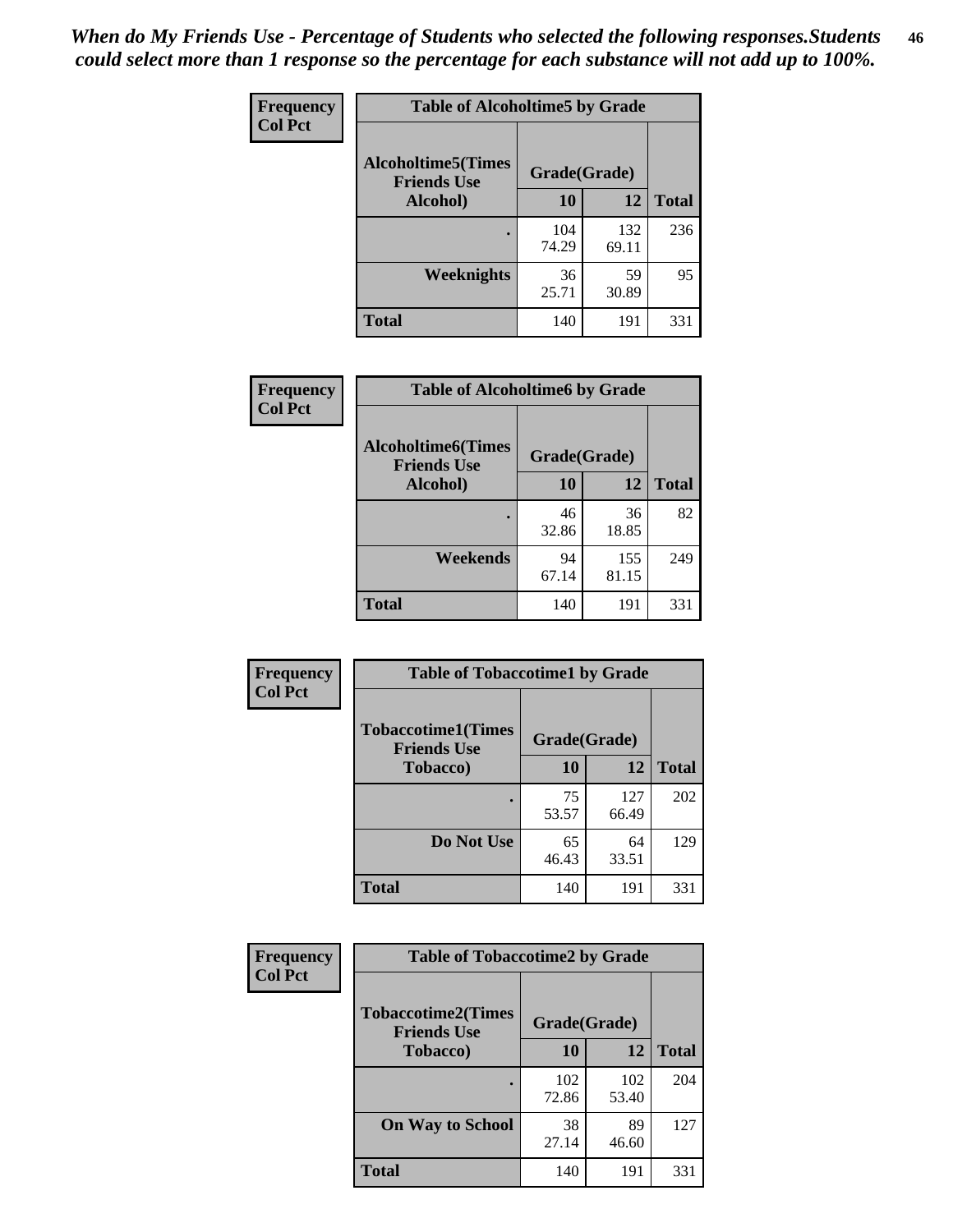*When do My Friends Use - Percentage of Students who selected the following responses.Students could select more than 1 response so the percentage for each substance will not add up to 100%.* **47**

| <b>Frequency</b> | <b>Table of Tobaccotime3 by Grade</b>           |              |              |              |  |
|------------------|-------------------------------------------------|--------------|--------------|--------------|--|
| <b>Col Pct</b>   | <b>Tobaccotime3(Times</b><br><b>Friends Use</b> | Grade(Grade) |              |              |  |
|                  | <b>Tobacco</b> )                                | 10           | 12           | <b>Total</b> |  |
|                  |                                                 | 108<br>77.14 | 142<br>74.35 | 250          |  |
|                  | <b>During School</b>                            | 32<br>22.86  | 49<br>25.65  | 81           |  |
|                  | <b>Total</b>                                    | 140          | 191          | 331          |  |

| Frequency<br><b>Col Pct</b> | <b>Table of Tobaccotime4 by Grade</b> |              |              |              |
|-----------------------------|---------------------------------------|--------------|--------------|--------------|
|                             | <b>Tobaccotime4(Times</b>             | Grade(Grade) |              |              |
|                             | <b>Friends Use Tobacco)</b>           | 10           | 12           | <b>Total</b> |
|                             |                                       | 125<br>89.29 | 173<br>90.58 | 298          |
|                             | <b>On Way Home From School</b>        | 15<br>10.71  | 18<br>9.42   | 33           |
|                             | <b>Total</b>                          | 140          | 191          | 331          |

| Frequency      | <b>Table of Tobaccotime5 by Grade</b>                           |             |              |              |
|----------------|-----------------------------------------------------------------|-------------|--------------|--------------|
| <b>Col Pct</b> | <b>Tobaccotime5(Times</b><br>Grade(Grade)<br><b>Friends Use</b> |             |              |              |
|                | <b>Tobacco</b> )                                                | 10          | 12           | <b>Total</b> |
|                |                                                                 | 85<br>60.71 | 71<br>37.17  | 156          |
|                | Weeknights                                                      | 55<br>39.29 | 120<br>62.83 | 175          |
|                | <b>Total</b>                                                    | 140         | 191          | 331          |

| <b>Frequency</b> | <b>Table of Tobaccotime6 by Grade</b>                           |             |              |              |
|------------------|-----------------------------------------------------------------|-------------|--------------|--------------|
| <b>Col Pct</b>   | <b>Tobaccotime6(Times</b><br>Grade(Grade)<br><b>Friends Use</b> |             |              |              |
|                  | <b>Tobacco</b> )                                                | 10          | 12           | <b>Total</b> |
|                  | ٠                                                               | 67<br>47.86 | 61<br>31.94  | 128          |
|                  | Weekends                                                        | 73<br>52.14 | 130<br>68.06 | 203          |
|                  | <b>Total</b>                                                    | 140         | 191          | 331          |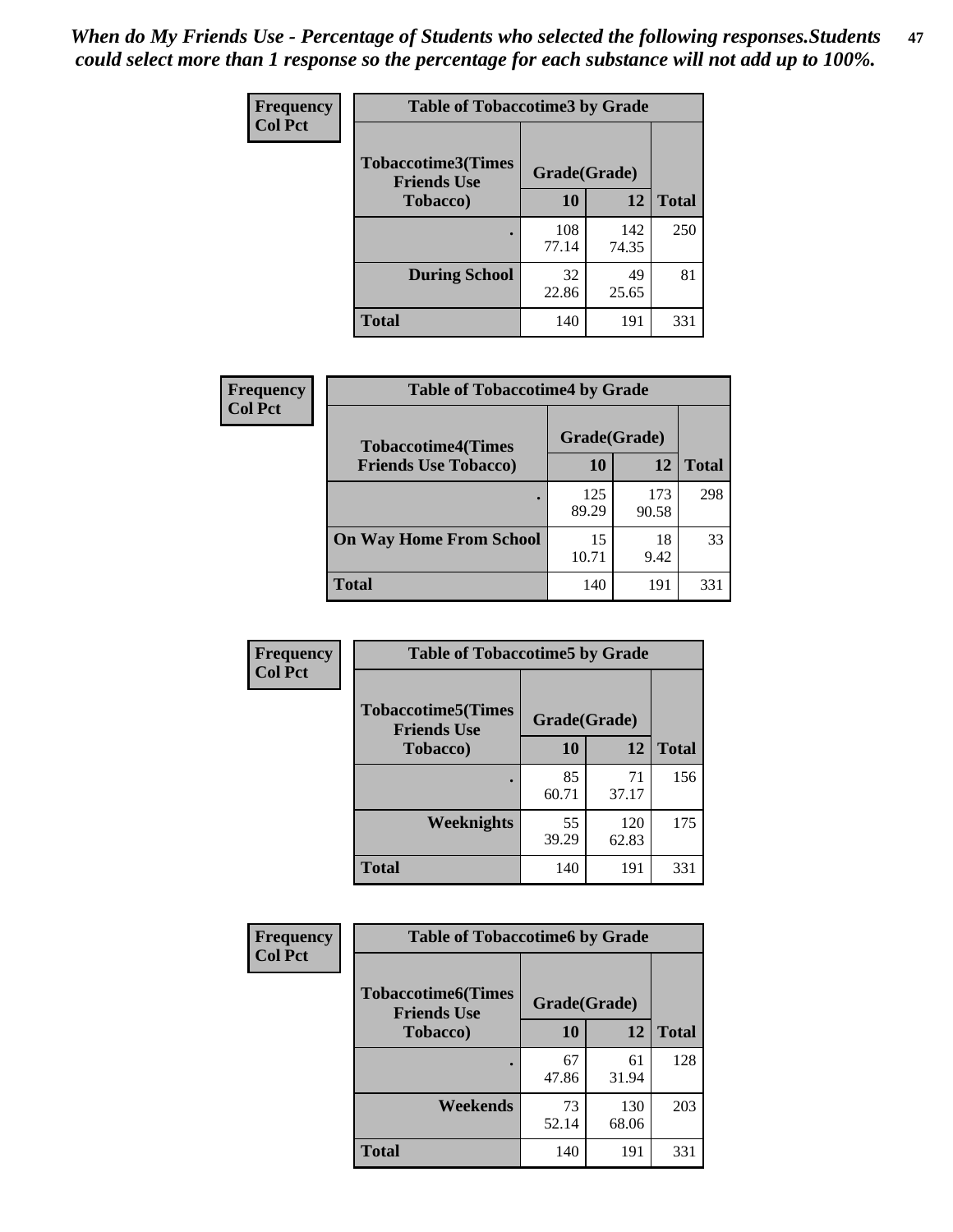| Frequency      | <b>Table of Marijuanatime1 by Grade</b>           |              |              |              |  |
|----------------|---------------------------------------------------|--------------|--------------|--------------|--|
| <b>Col Pct</b> | <b>Marijuanatime1(Times</b><br><b>Friends Use</b> | Grade(Grade) |              |              |  |
|                | Marijuana)                                        | 10           | 12           | <b>Total</b> |  |
|                |                                                   | 68<br>48.57  | 132<br>69.11 | 200          |  |
|                | Do Not Use                                        | 72<br>51.43  | 59<br>30.89  | 131          |  |
|                | <b>Total</b>                                      | 140          | 191          | 331          |  |

| <b>Frequency</b> | <b>Table of Marijuanatime2 by Grade</b>           |              |              |              |
|------------------|---------------------------------------------------|--------------|--------------|--------------|
| <b>Col Pct</b>   | <b>Marijuanatime2(Times</b><br><b>Friends Use</b> | Grade(Grade) |              |              |
|                  | Marijuana)                                        | 10           | 12           | <b>Total</b> |
|                  |                                                   | 107<br>76.43 | 125<br>65.45 | 232          |
|                  | <b>On Way to School</b>                           | 33<br>23.57  | 66<br>34.55  | 99           |
|                  | <b>Total</b>                                      | 140          | 191          | 331          |

| Frequency<br><b>Col Pct</b> | <b>Table of Marijuanatime3 by Grade</b>    |              |              |              |  |
|-----------------------------|--------------------------------------------|--------------|--------------|--------------|--|
|                             | Marijuanatime3(Times<br><b>Friends Use</b> | Grade(Grade) |              |              |  |
|                             | Marijuana)                                 | 10           | 12           | <b>Total</b> |  |
|                             |                                            | 112<br>80.00 | 163<br>85.34 | 275          |  |
|                             | <b>During School</b>                       | 28<br>20.00  | 28<br>14.66  | 56           |  |
|                             | Total                                      | 140          | 191          | 331          |  |

| <b>Frequency</b><br><b>Col Pct</b> | <b>Table of Marijuanatime4 by Grade</b> |              |              |              |
|------------------------------------|-----------------------------------------|--------------|--------------|--------------|
|                                    | <b>Marijuanatime4(Times</b>             | Grade(Grade) |              |              |
|                                    | <b>Friends Use Marijuana</b> )          | 10           | 12           | <b>Total</b> |
|                                    |                                         | 108<br>77.14 | 128<br>67.02 | 236          |
|                                    | <b>On Way Home From School</b>          | 32<br>22.86  | 63<br>32.98  | 95           |
|                                    | <b>Total</b>                            | 140          | 191          | 331          |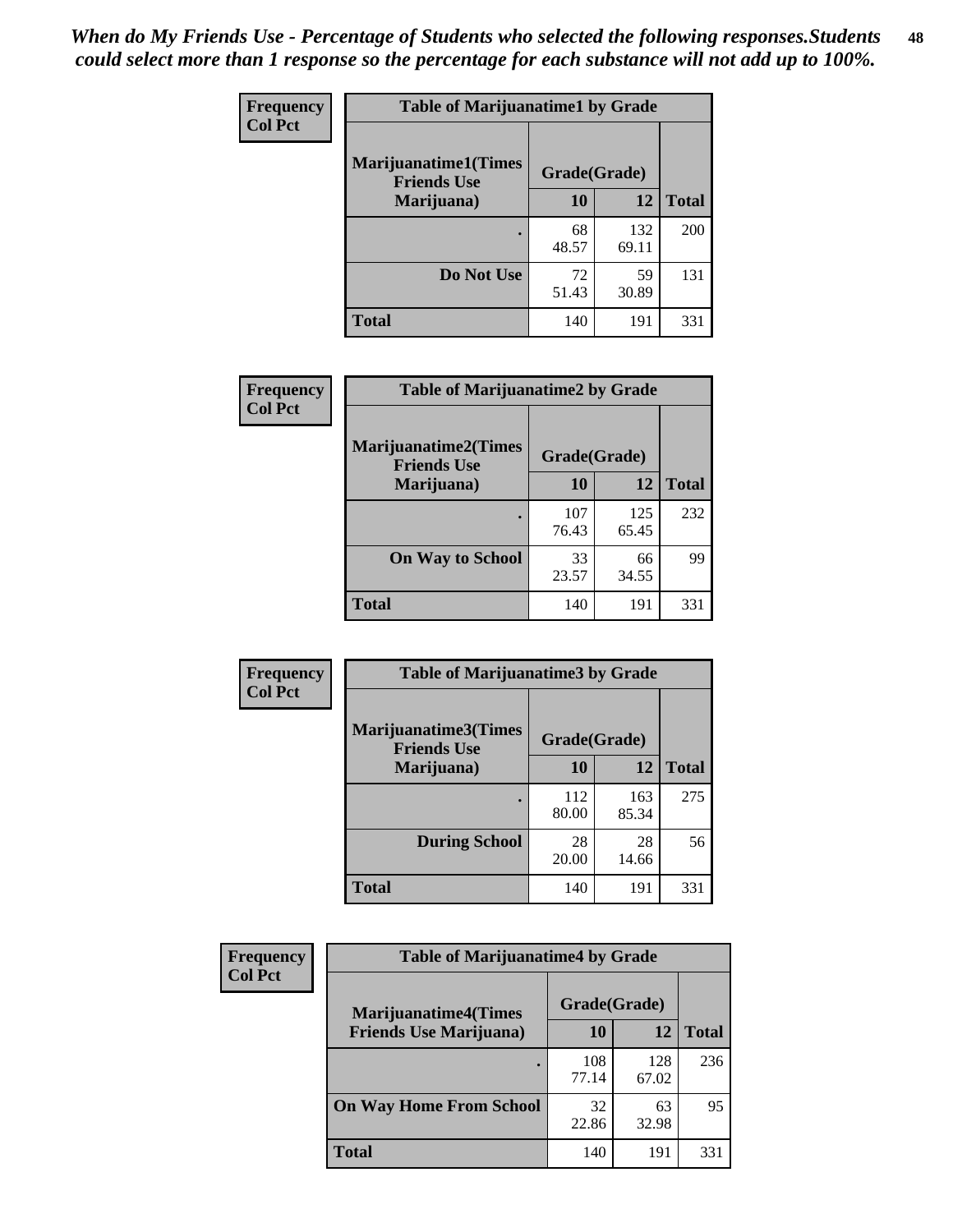| Frequency      | <b>Table of Marijuanatime5 by Grade</b>            |              |              |              |  |
|----------------|----------------------------------------------------|--------------|--------------|--------------|--|
| <b>Col Pct</b> | <b>Marijuanatime5</b> (Times<br><b>Friends Use</b> | Grade(Grade) |              |              |  |
|                | Marijuana)                                         | 10           | 12           | <b>Total</b> |  |
|                |                                                    | 93<br>66.43  | 82<br>42.93  | 175          |  |
|                | Weeknights                                         | 47<br>33.57  | 109<br>57.07 | 156          |  |
|                | <b>Total</b>                                       | 140          | 191          | 331          |  |

| Frequency      | <b>Table of Marijuanatime6 by Grade</b>            |              |              |              |
|----------------|----------------------------------------------------|--------------|--------------|--------------|
| <b>Col Pct</b> | <b>Marijuanatime6</b> (Times<br><b>Friends Use</b> | Grade(Grade) |              |              |
|                | Marijuana)                                         | 10           | 12           | <b>Total</b> |
|                |                                                    | 68<br>48.57  | 51<br>26.70  | 119          |
|                | Weekends                                           | 72<br>51.43  | 140<br>73.30 | 212          |
|                | <b>Total</b>                                       | 140          | 191          | 331          |

| <b>Frequency</b> | <b>Table of Otherdrugtime1 by Grade</b>                  |              |              |              |
|------------------|----------------------------------------------------------|--------------|--------------|--------------|
| <b>Col Pct</b>   | <b>Otherdrugtime1</b> (Times<br><b>Friends Use Other</b> | Grade(Grade) |              |              |
|                  | <b>Illegal Drugs</b> )                                   | 10           | 12           | <b>Total</b> |
|                  |                                                          | 41<br>29.29  | 74<br>38.74  | 115          |
|                  | Do Not Use                                               | 99<br>70.71  | 117<br>61.26 | 216          |
|                  | <b>Total</b>                                             | 140          | 191          | 331          |

| <b>Frequency</b><br><b>Col Pct</b> | <b>Table of Otherdrugtime2 by Grade</b>                 |              |              |              |
|------------------------------------|---------------------------------------------------------|--------------|--------------|--------------|
|                                    | <b>Otherdrugtime2(Times</b><br><b>Friends Use Other</b> | Grade(Grade) |              |              |
|                                    | <b>Illegal Drugs</b> )                                  | 10           | 12           | <b>Total</b> |
|                                    |                                                         | 124<br>88.57 | 164<br>85.86 | 288          |
|                                    | <b>On Way to School</b>                                 | 16<br>11.43  | 27<br>14.14  | 43           |
|                                    | <b>Total</b>                                            | 140          | 191          | 331          |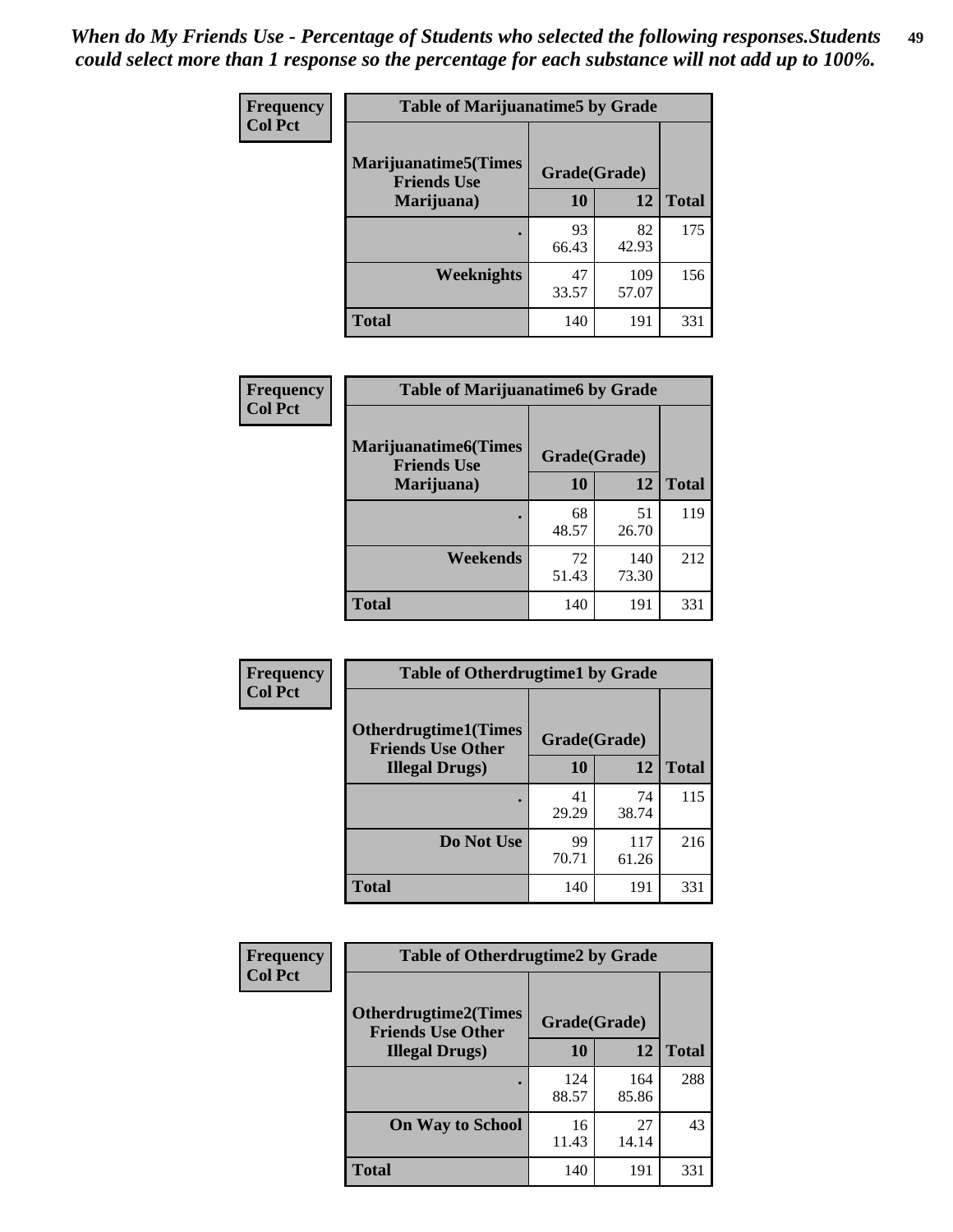| <b>Frequency</b> | <b>Table of Otherdrugtime3 by Grade</b>          |              |              |              |
|------------------|--------------------------------------------------|--------------|--------------|--------------|
| <b>Col Pct</b>   | Otherdrugtime3(Times<br><b>Friends Use Other</b> | Grade(Grade) |              |              |
|                  | <b>Illegal Drugs</b> )                           | 10           | 12           | <b>Total</b> |
|                  |                                                  | 125<br>89.29 | 168<br>87.96 | 293          |
|                  | <b>During School</b>                             | 15<br>10.71  | 23<br>12.04  | 38           |
|                  | Total                                            | 140          | 191          | 331          |

| Frequency      | <b>Table of Otherdrugtime4 by Grade</b>                         |              |              |              |
|----------------|-----------------------------------------------------------------|--------------|--------------|--------------|
| <b>Col Pct</b> | <b>Otherdrugtime4(Times</b><br><b>Friends Use Other Illegal</b> | Grade(Grade) |              |              |
|                | Drugs)                                                          | 10           | 12           | <b>Total</b> |
|                | $\bullet$                                                       | 126<br>90.00 | 161<br>84.29 | 287          |
|                | <b>On Way Home From School</b>                                  | 14<br>10.00  | 30<br>15.71  | 44           |
|                | <b>Total</b>                                                    | 140          | 191          | 331          |

| <b>Frequency</b> | <b>Table of Otherdrugtime5 by Grade</b>                  |              |              |              |
|------------------|----------------------------------------------------------|--------------|--------------|--------------|
| <b>Col Pct</b>   | <b>Otherdrugtime5</b> (Times<br><b>Friends Use Other</b> | Grade(Grade) |              |              |
|                  | <b>Illegal Drugs</b> )                                   | 10           | 12           | <b>Total</b> |
|                  |                                                          | 116<br>82.86 | 135<br>70.68 | 251          |
|                  | Weeknights                                               | 24<br>17.14  | 56<br>29.32  | 80           |
|                  | Total                                                    | 140          | 191          | 331          |

| <b>Frequency</b> | <b>Table of Otherdrugtime6 by Grade</b>                  |              |              |              |
|------------------|----------------------------------------------------------|--------------|--------------|--------------|
| <b>Col Pct</b>   | <b>Otherdrugtime6</b> (Times<br><b>Friends Use Other</b> | Grade(Grade) |              |              |
|                  | <b>Illegal Drugs</b> )                                   | 10           | 12           | <b>Total</b> |
|                  |                                                          | 95<br>67.86  | 111<br>58.12 | 206          |
|                  | Weekends                                                 | 45<br>32.14  | 80<br>41.88  | 125          |
|                  | <b>Total</b>                                             | 140          | 191          | 331          |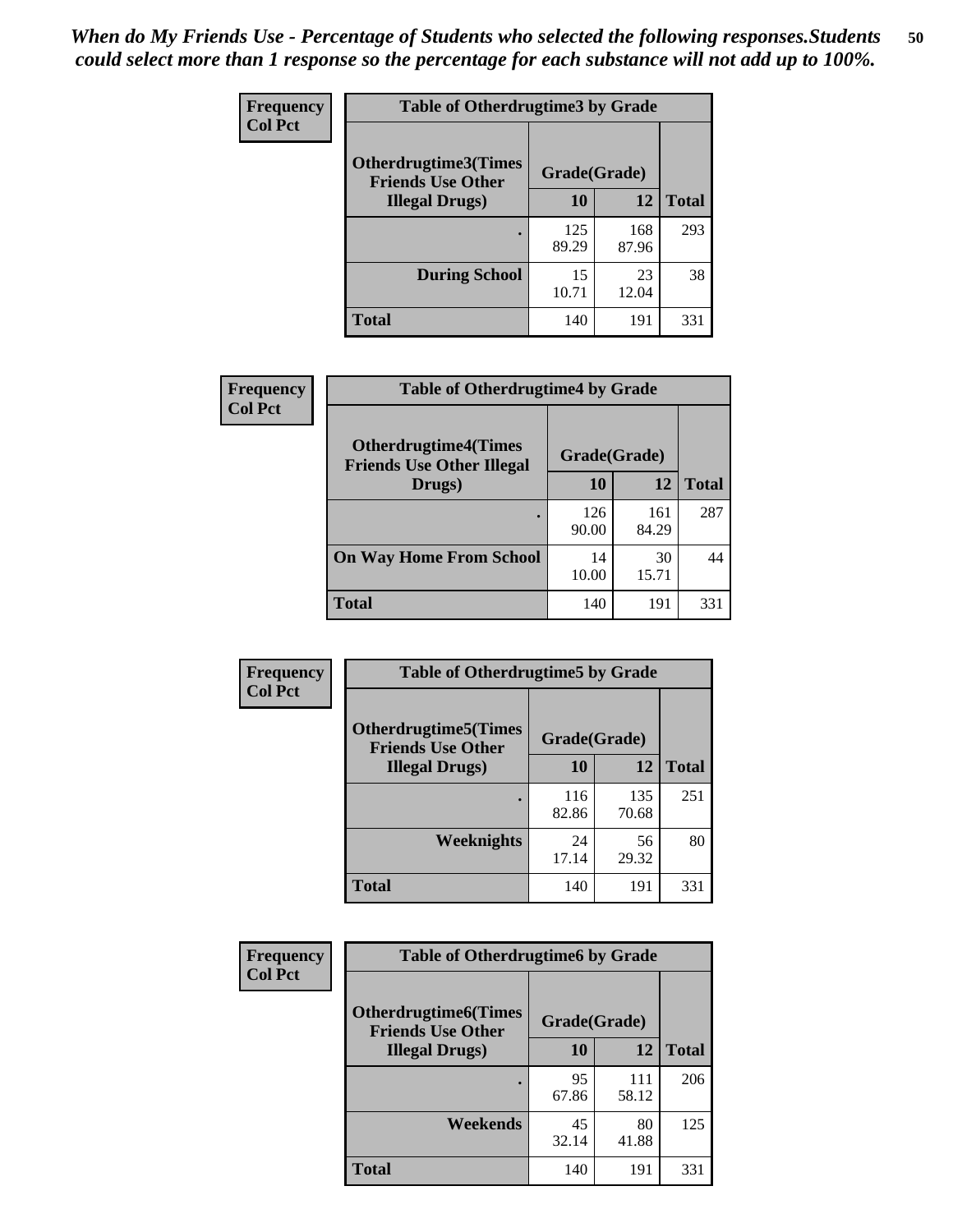| Frequency      |                                                                                                            | <b>Table of Educationalcohol by Grade</b> |              |              |
|----------------|------------------------------------------------------------------------------------------------------------|-------------------------------------------|--------------|--------------|
| <b>Col Pct</b> | Educationalcohol(I<br>have been taught<br>about alcohol,<br>tobacco,<br>and other drugs<br>within the last | Grade(Grade)                              |              |              |
|                | year at school)                                                                                            | 10                                        | 12           | <b>Total</b> |
|                | <b>Yes</b>                                                                                                 | 118<br>84.29                              | 123<br>64.40 | 241          |
|                | N <sub>0</sub>                                                                                             | 22<br>15.71                               | 68<br>35.60  | 90           |
|                | <b>Total</b>                                                                                               | 140                                       | 191          | 331          |

| Frequency      | <b>Table of Eversmoked by Grade</b> |              |              |              |
|----------------|-------------------------------------|--------------|--------------|--------------|
| <b>Col Pct</b> | Eversmoked(I<br>have smoked         | Grade(Grade) |              |              |
|                | a cigarette)                        | 10           | 12           | <b>Total</b> |
|                | <b>Yes</b>                          | 34<br>24.29  | 104<br>54.45 | 138          |
|                | N <sub>0</sub>                      | 106<br>75.71 | 87<br>45.55  | 193          |
|                | <b>Total</b>                        | 140          | 191          | 331          |

| Frequency      | <b>Table of Drovedrinking by Grade</b>                                                                              |                    |              |              |
|----------------|---------------------------------------------------------------------------------------------------------------------|--------------------|--------------|--------------|
| <b>Col Pct</b> | Drovedrinking(In<br>the past 30 days I<br>have driven a car<br>or other vehicle<br>while I was<br>drinking alcohol) | Grade(Grade)<br>10 | 12           | <b>Total</b> |
|                | Yes                                                                                                                 | 6<br>4.29          | 28<br>14.66  | 34           |
|                | N <sub>0</sub>                                                                                                      | 134<br>95.71       | 163<br>85.34 | 297          |
|                | <b>Total</b>                                                                                                        | 140                | 191          | 331          |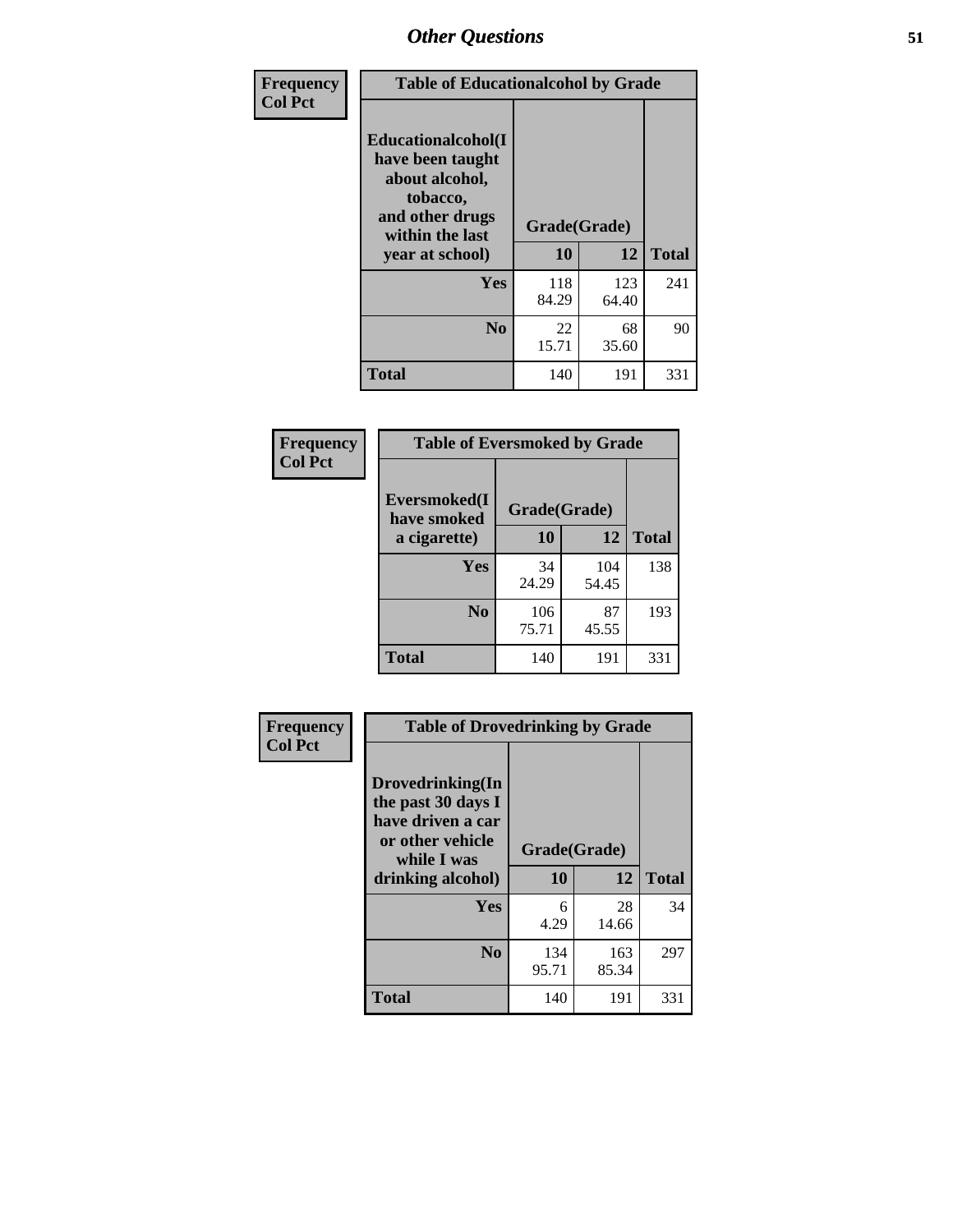| Frequency<br><b>Col Pct</b> | <b>Table of Rodedrinking by Grade</b>                                                                      |              |              |              |
|-----------------------------|------------------------------------------------------------------------------------------------------------|--------------|--------------|--------------|
|                             | Rodedrinking(In<br>the past 30 days<br>I have ridden in<br>a car with a<br>driver who had<br>been drinking | Grade(Grade) |              |              |
|                             | alcohol)                                                                                                   | 10           | 12           | <b>Total</b> |
|                             | Yes                                                                                                        | 27<br>19.29  | 37<br>19.37  | 64           |
|                             | N <sub>0</sub>                                                                                             | 113<br>80.71 | 154<br>80.63 | 267          |
|                             | <b>Total</b>                                                                                               | 140          | 191          | 331          |

#### **Frequency Col Pct**

| <b>Table of Drugsschool by Grade</b>                                                                                      |              |              |              |  |
|---------------------------------------------------------------------------------------------------------------------------|--------------|--------------|--------------|--|
| <b>Drugsschool</b> (During<br>the past 12 months,<br>I have been offered,<br>sold,<br>or given illegal<br>drugs on school | Grade(Grade) |              |              |  |
| property)                                                                                                                 | 10           | 12           | <b>Total</b> |  |
| Yes                                                                                                                       | 33<br>23.57  | 54<br>28.27  | 87           |  |
| N <sub>0</sub>                                                                                                            | 107<br>76.43 | 137<br>71.73 | 244          |  |
| Total                                                                                                                     | 140          | 191          | 331          |  |

| Frequency      | <b>Table of Helpbullied by Grade</b>                                   |                           |              |              |
|----------------|------------------------------------------------------------------------|---------------------------|--------------|--------------|
| <b>Col Pct</b> | $Helpb$ ullied $(I$<br>would help<br>someone who was<br>being bullied) | Grade(Grade)<br><b>10</b> | 12           | <b>Total</b> |
|                |                                                                        |                           |              |              |
|                | <b>Strongly Agree</b>                                                  | 57<br>40.71               | 107<br>56.02 | 164          |
|                | <b>Somewhat Agree</b>                                                  | 62<br>44.29               | 66<br>34.55  | 128          |
|                | <b>Somewhat Disagree</b>                                               | 16<br>11.43               | 12<br>6.28   | 28           |
|                | <b>Strongly Disagree</b>                                               | 5<br>3.57                 | 6<br>3.14    | 11.          |
|                | <b>Total</b>                                                           | 140                       | 191          | 331          |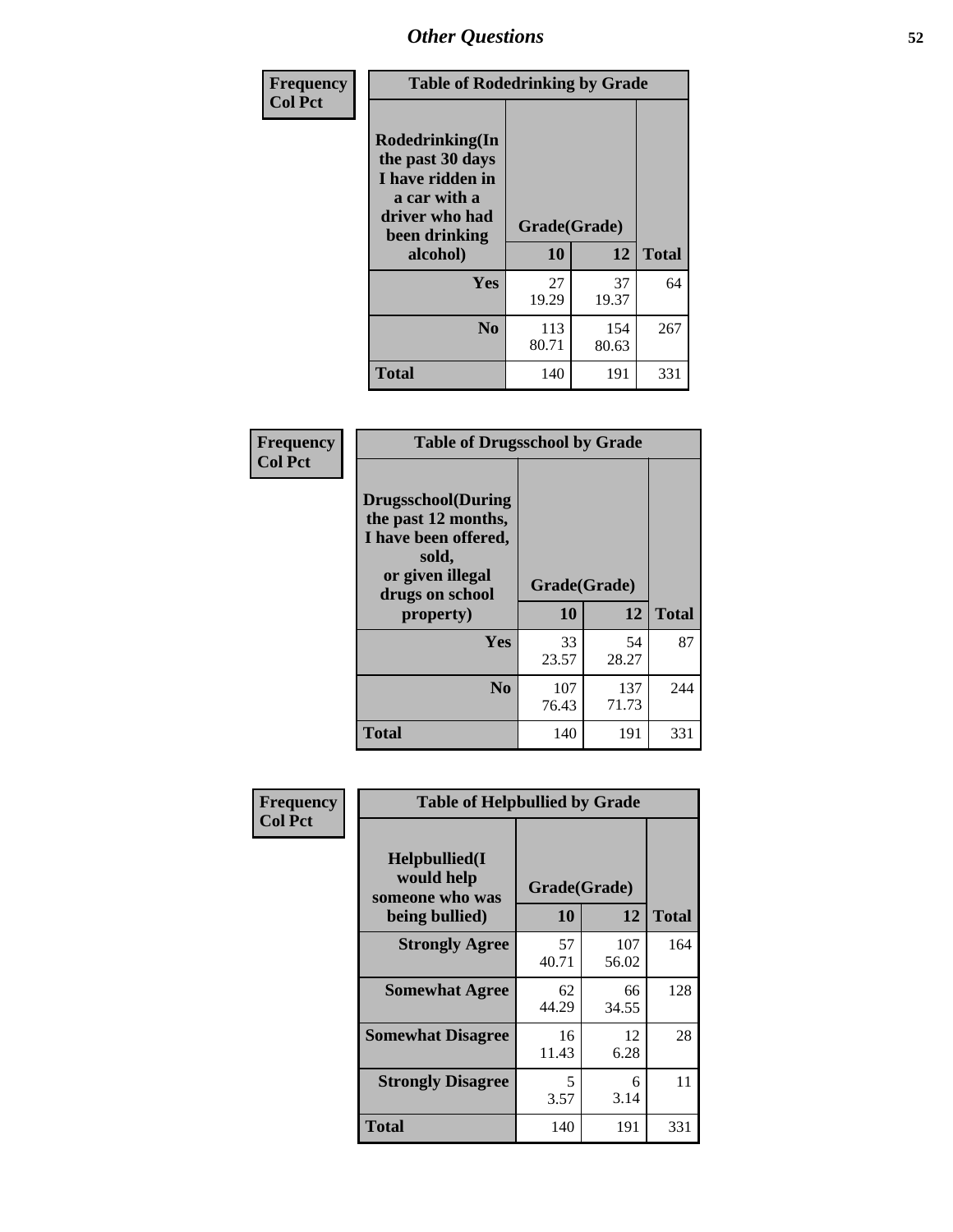| Frequency<br>Row Pct |
|----------------------|
|                      |

| <b>Table of Grade by Bingedrinking</b> |                            |                                                                                                         |                   |                   |                                           |                               |                   |              |  |
|----------------------------------------|----------------------------|---------------------------------------------------------------------------------------------------------|-------------------|-------------------|-------------------------------------------|-------------------------------|-------------------|--------------|--|
|                                        |                            | Bingedrinking(I have drunk five or more<br>drinks of alcohol at one sitting during the<br>last 30 days) |                   |                   |                                           |                               |                   |              |  |
| Grade(Grade)                           | $\mathbf 0$<br><b>Days</b> | 1 or<br>2<br>days                                                                                       | 3 to<br>5<br>days | 6 to<br>9<br>days | <b>10</b><br>t <sub>0</sub><br>19<br>days | <b>20</b><br>to<br>29<br>days | All<br>30<br>days | <b>Total</b> |  |
| 10                                     | 119<br>85.00               | 7<br>5.00                                                                                               | 4<br>2.86         | 0.71              | 3<br>2.14                                 | $\overline{2}$<br>1.43        | 4<br>2.86         | 140          |  |
| 12                                     | 114<br>59.69               | 22<br>11.52                                                                                             | 24<br>12.57       | 9<br>4.71         | 13<br>6.81                                | 4<br>2.09                     | 5<br>2.62         | 191          |  |
| <b>Total</b>                           | 233                        | 29                                                                                                      | 28                | 10                | 16                                        | 6                             | 9                 | 331          |  |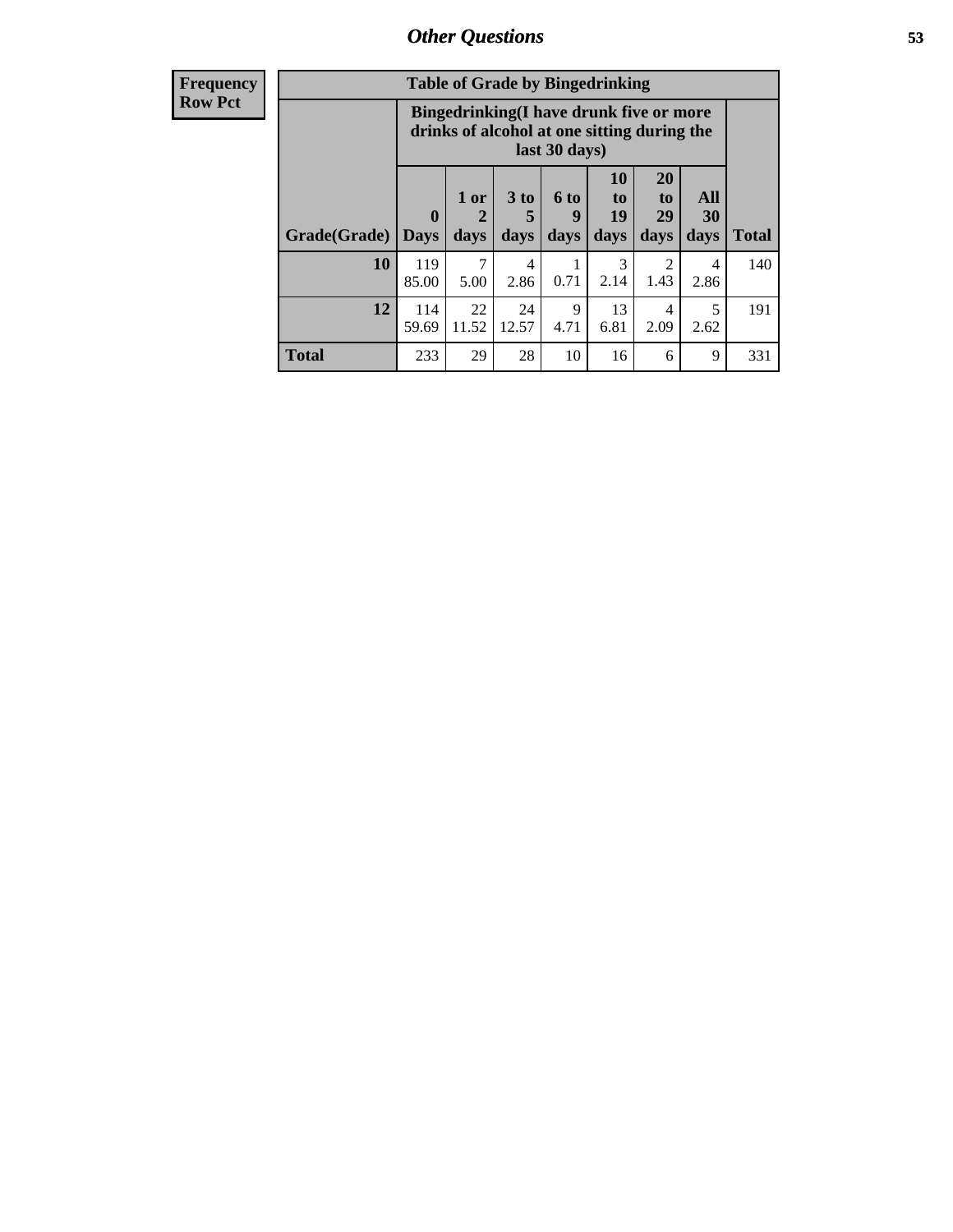## *Nutrition* **54**

| <b>Frequency</b><br>Row Pct |
|-----------------------------|
|                             |

| <b>Table of Grade by Dairy</b> |                          |                                                                 |                             |                                    |              |  |  |  |
|--------------------------------|--------------------------|-----------------------------------------------------------------|-----------------------------|------------------------------------|--------------|--|--|--|
|                                |                          | Dairy (I eat at least 3 servings of dairy<br>products each day) |                             |                                    |              |  |  |  |
| Grade(Grade)                   | <b>Strongly</b><br>Agree | <b>Somewhat</b><br>Agree                                        | <b>Somewhat</b><br>Disagree | <b>Strongly</b><br><b>Disagree</b> | <b>Total</b> |  |  |  |
| 10                             | 37<br>26.43              | 68<br>48.57                                                     | 23<br>16.43                 | 12<br>8.57                         | 140          |  |  |  |
| 12                             | 59<br>30.89              | 72<br>37.70                                                     | 36<br>18.85                 | 24<br>12.57                        | 191          |  |  |  |
| <b>Total</b>                   | 96                       | 140                                                             | 59                          | 36                                 | 331          |  |  |  |

| Frequency<br><b>Row Pct</b> |  |
|-----------------------------|--|
|                             |  |
|                             |  |

| <b>Table of Grade by Fruitveg</b>                                        |                          |                     |                             |                                    |              |  |  |
|--------------------------------------------------------------------------|--------------------------|---------------------|-----------------------------|------------------------------------|--------------|--|--|
| Fruitveg(I eat at least 5 servings of fruits<br>and vegetables each day) |                          |                     |                             |                                    |              |  |  |
| Grade(Grade)                                                             | <b>Strongly</b><br>Agree | Somewhat  <br>Agree | <b>Somewhat</b><br>Disagree | <b>Strongly</b><br><b>Disagree</b> | <b>Total</b> |  |  |
| 10                                                                       | 20<br>14.29              | 48<br>34.29         | 49<br>35.00                 | 23<br>16.43                        | 140          |  |  |
| 12                                                                       | 34<br>17.80              | 65<br>34.03         | 59<br>30.89                 | 33<br>17.28                        | 191          |  |  |
| <b>Total</b>                                                             | 54                       | 113                 | 108                         | 56                                 | 331          |  |  |

| Frequency      | <b>Table of Grade by Cafeteriahealthy</b> |                                                                       |             |                                      |                                    |              |  |  |
|----------------|-------------------------------------------|-----------------------------------------------------------------------|-------------|--------------------------------------|------------------------------------|--------------|--|--|
| <b>Row Pct</b> |                                           | Cafeteriahealthy (School meals in my<br>school cafeteria are healthy) |             |                                      |                                    |              |  |  |
|                | Grade(Grade)                              | <b>Strongly</b><br>Agree                                              | Agree       | Somewhat Somewhat<br><b>Disagree</b> | <b>Strongly</b><br><b>Disagree</b> | <b>Total</b> |  |  |
|                | 10                                        | 6<br>4.29                                                             | 29<br>20.71 | 44<br>31.43                          | 61<br>43.57                        | 140          |  |  |
|                | 12                                        | 9<br>4.71                                                             | 37<br>19.37 | 47<br>24.61                          | 98<br>51.31                        | 191          |  |  |
|                | <b>Total</b>                              | 15                                                                    | 66          | 91                                   | 159                                | 331          |  |  |

| <b>Frequency</b> |
|------------------|
| <b>Row Pct</b>   |

|                                                                                           |                          | <b>Table of Grade by Cafeterianutrition</b> |                             |                                    |              |  |
|-------------------------------------------------------------------------------------------|--------------------------|---------------------------------------------|-----------------------------|------------------------------------|--------------|--|
| <b>Cafeterianutrition</b> (Facts about nutrition<br>are available in my school cafeteria) |                          |                                             |                             |                                    |              |  |
| Grade(Grade)                                                                              | <b>Strongly</b><br>Agree | Somewhat<br>Agree                           | <b>Somewhat</b><br>Disagree | <b>Strongly</b><br><b>Disagree</b> | <b>Total</b> |  |
| 10                                                                                        | 21<br>15.00              | 47<br>33.57                                 | 35<br>25.00                 | 37<br>26.43                        | 140          |  |
| 12                                                                                        | 21<br>10.99              | 54<br>28.27                                 | 61<br>31.94                 | 55<br>28.80                        | 191          |  |
| <b>Total</b>                                                                              | 42                       | 101                                         | 96                          | 92                                 | 331          |  |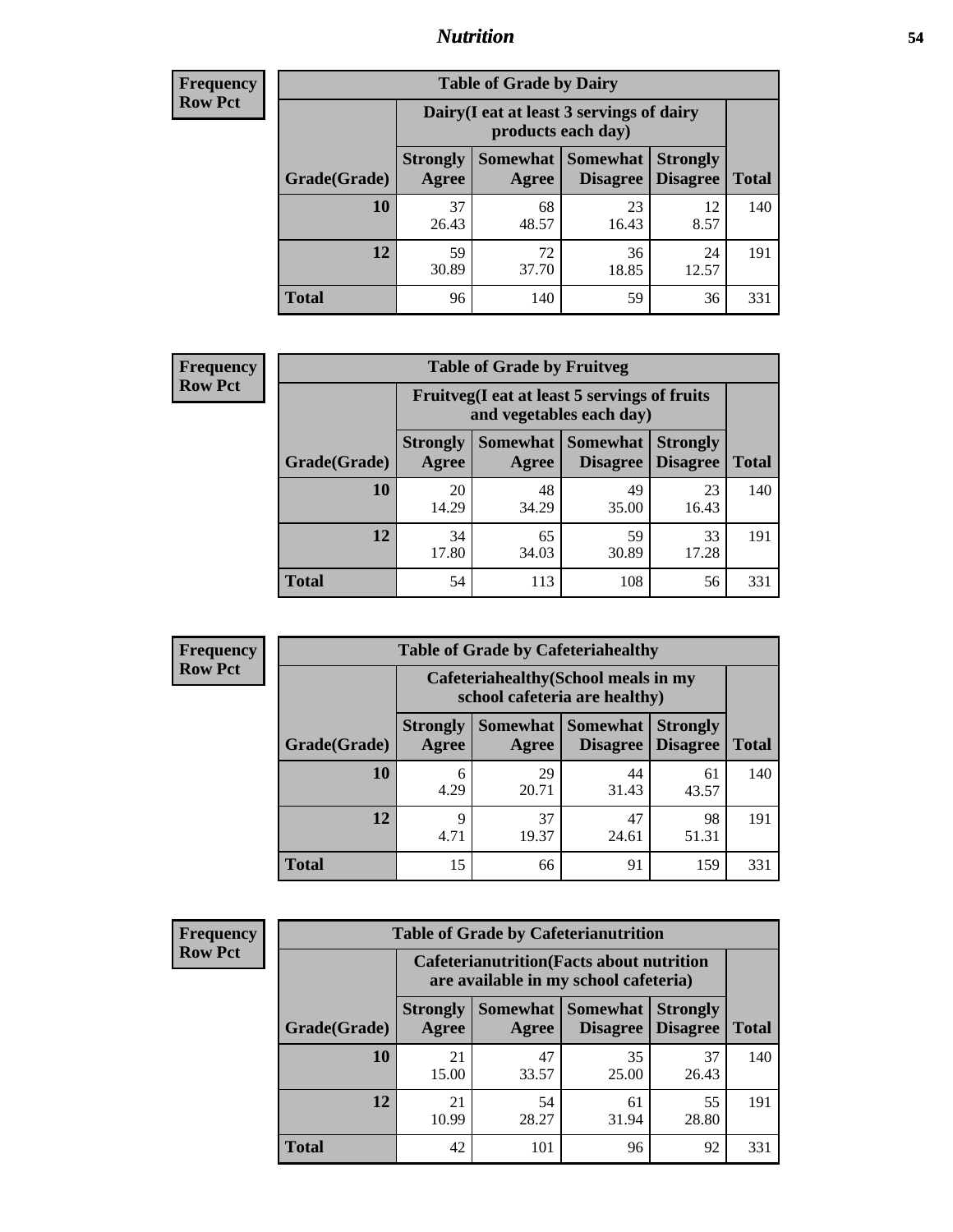## *Nutrition* **55**

| Frequency |
|-----------|
| Row Pct   |

| <b>Table of Grade by Schoollunch</b> |                          |                                                                 |                               |                                    |              |  |  |  |
|--------------------------------------|--------------------------|-----------------------------------------------------------------|-------------------------------|------------------------------------|--------------|--|--|--|
|                                      |                          | Schoollunch(I eat school lunch three or<br>more times per week) |                               |                                    |              |  |  |  |
| Grade(Grade)                         | <b>Strongly</b><br>Agree | Agree                                                           | Somewhat Somewhat<br>Disagree | <b>Strongly</b><br><b>Disagree</b> | <b>Total</b> |  |  |  |
| 10                                   | 77<br>55.00              | 25<br>17.86                                                     | 8<br>5.71                     | 30<br>21.43                        | 140          |  |  |  |
| 12                                   | 89<br>46.60              | 24<br>12.57                                                     | 19<br>9.95                    | 59<br>30.89                        | 191          |  |  |  |
| <b>Total</b>                         | 166                      | 49                                                              | 27                            | 89                                 | 331          |  |  |  |

| <b>Frequency</b> |  |
|------------------|--|
| <b>Row Pct</b>   |  |

| <b>Table of Grade by Foodchoices</b>                                       |                          |             |                                      |                                    |              |  |  |
|----------------------------------------------------------------------------|--------------------------|-------------|--------------------------------------|------------------------------------|--------------|--|--|
| <b>Foodchoices</b> (I make healthy food choices in<br>my school cafeteria) |                          |             |                                      |                                    |              |  |  |
| Grade(Grade)                                                               | <b>Strongly</b><br>Agree | Agree       | Somewhat Somewhat<br><b>Disagree</b> | <b>Strongly</b><br><b>Disagree</b> | <b>Total</b> |  |  |
| 10                                                                         | 19<br>13.57              | 48<br>34.29 | 40<br>28.57                          | 33<br>23.57                        | 140          |  |  |
| 12                                                                         | 29<br>15.18              | 59<br>30.89 | 48<br>25.13                          | 55<br>28.80                        | 191          |  |  |
| <b>Total</b>                                                               | 48                       | 107         | 88                                   | 88                                 | 331          |  |  |

| <b>Frequency</b> | <b>Table of Grade by Wholewheat</b> |                                                                                                             |             |                                        |                                    |              |
|------------------|-------------------------------------|-------------------------------------------------------------------------------------------------------------|-------------|----------------------------------------|------------------------------------|--------------|
| <b>Row Pct</b>   |                                     | Wholewheat (There are whole wheat and<br>multigrain breads and cereals available in<br>my school cafeteria) |             |                                        |                                    |              |
|                  | Grade(Grade)                        | <b>Strongly</b><br>Agree                                                                                    | Agree       | Somewhat   Somewhat<br><b>Disagree</b> | <b>Strongly</b><br><b>Disagree</b> | <b>Total</b> |
|                  | 10                                  | 18<br>12.86                                                                                                 | 45<br>32.14 | 34<br>24.29                            | 43<br>30.71                        | 140          |
|                  | 12                                  | 22<br>11.52                                                                                                 | 54<br>28.27 | 56<br>29.32                            | 59<br>30.89                        | 191          |
|                  | <b>Total</b>                        | 40                                                                                                          | 99          | 90                                     | 102                                | 331          |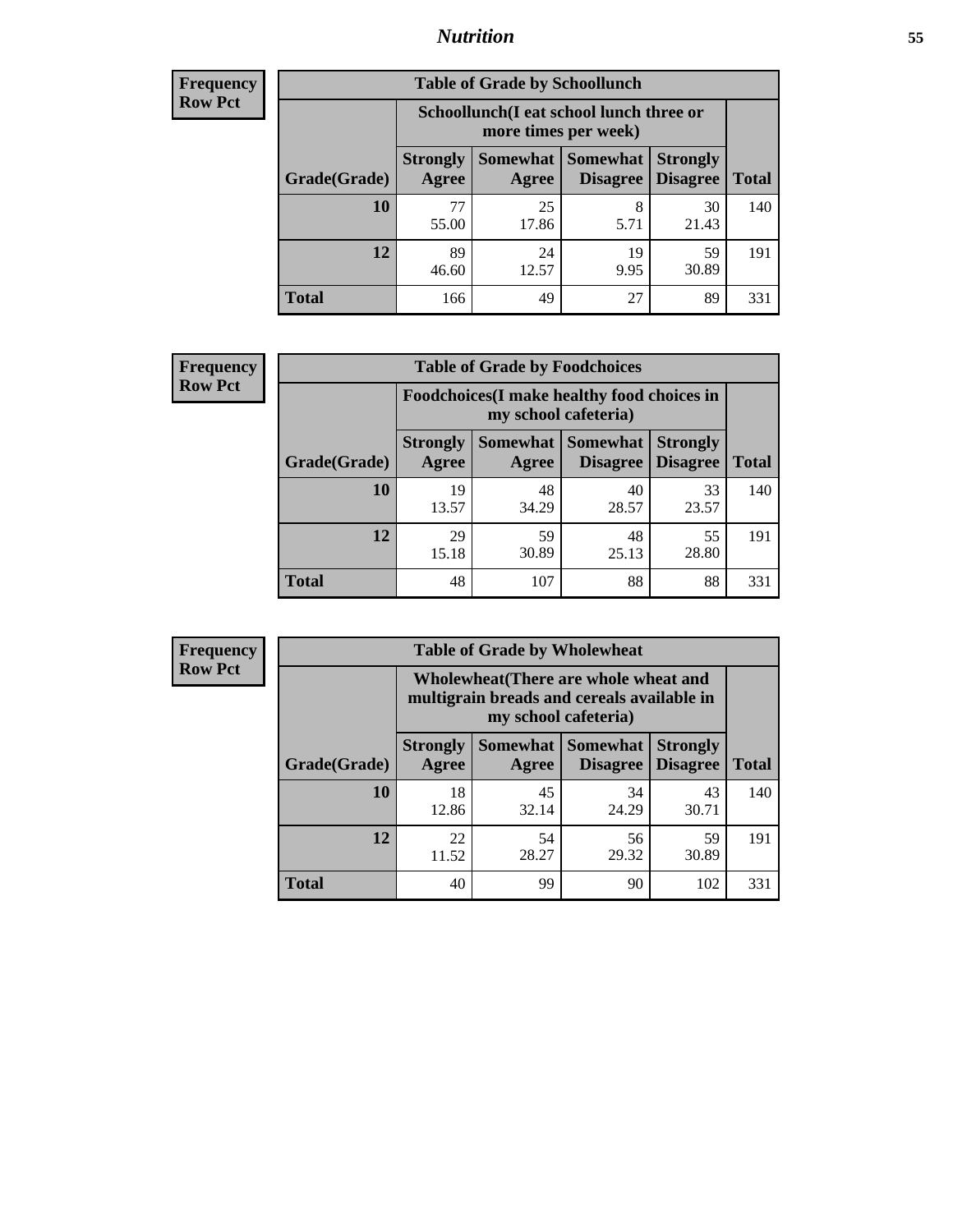## *Nutrition* **56**

**Frequency Row Pct**

| <b>Table of Grade by Healthyvending</b> |                                                                                                                                               |                          |                                    |                                    |              |  |
|-----------------------------------------|-----------------------------------------------------------------------------------------------------------------------------------------------|--------------------------|------------------------------------|------------------------------------|--------------|--|
|                                         | Healthyvending (If only healthy snacks and<br>beverages were available in the vending<br>machines during the school day,<br>I would buy them) |                          |                                    |                                    |              |  |
| Grade(Grade)                            | <b>Strongly</b><br>Agree                                                                                                                      | <b>Somewhat</b><br>Agree | <b>Somewhat</b><br><b>Disagree</b> | <b>Strongly</b><br><b>Disagree</b> | <b>Total</b> |  |
| 10                                      | 17<br>12.14                                                                                                                                   | 49<br>35.00              | 35<br>25.00                        | 39<br>27.86                        | 140          |  |
| 12                                      | 52<br>27.23                                                                                                                                   | 45<br>23.56              | 29<br>15.18                        | 65<br>34.03                        | 191          |  |
| Total                                   | 69                                                                                                                                            | 94                       | 64                                 | 104                                | 331          |  |

**Frequency Row Pct**

| <b>Table of Grade by Schoolbreakfast</b> |                                                                                                                                        |             |                     |                                        |              |  |  |
|------------------------------------------|----------------------------------------------------------------------------------------------------------------------------------------|-------------|---------------------|----------------------------------------|--------------|--|--|
|                                          | Schoolbreakfast(If breakfast were<br>available at school,<br>but outside the cafeteria,<br>I would eat breakfast at school more often) |             |                     |                                        |              |  |  |
| Grade(Grade)                             | <b>Strongly</b><br>Agree                                                                                                               | Agree       | Somewhat   Somewhat | <b>Strongly</b><br>Disagree   Disagree | <b>Total</b> |  |  |
| 10                                       | 36<br>25.71                                                                                                                            | 58<br>41.43 | 23<br>16.43         | 23<br>16.43                            | 140          |  |  |
| 12                                       | 61<br>31.94                                                                                                                            | 62<br>32.46 | 33<br>17.28         | 35<br>18.32                            | 191          |  |  |
| <b>Total</b>                             | 97                                                                                                                                     | 120         | 56                  | 58                                     | 331          |  |  |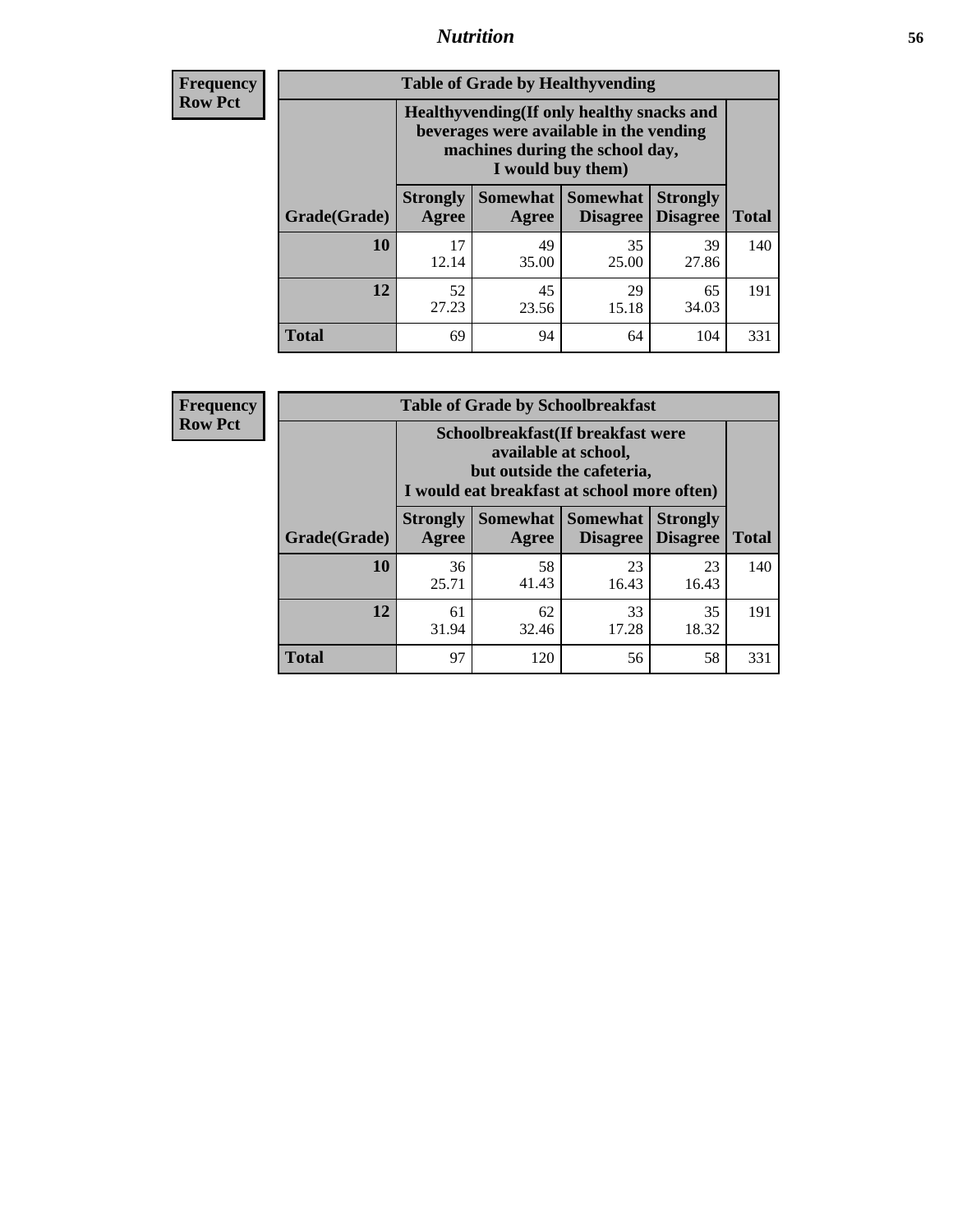| Frequency<br><b>Col Pct</b> | <b>Table of Educationaids by Grade</b>                                                                    |                    |              |              |
|-----------------------------|-----------------------------------------------------------------------------------------------------------|--------------------|--------------|--------------|
|                             | <b>Educationaids</b> (I<br>have been<br>taught about<br><b>HIV/AIDS</b> at<br>school in the<br>past year) | Grade(Grade)<br>10 | 12           | <b>Total</b> |
|                             | Yes                                                                                                       | 113<br>80.71       | 110<br>57.59 | 223          |
|                             | N <sub>0</sub>                                                                                            | 27<br>19.29        | 81<br>42.41  | 108          |
|                             | <b>Total</b>                                                                                              | 140                | 191          | 331          |

| Frequency      | <b>Table of Educationcharacter by Grade</b> |              |              |              |
|----------------|---------------------------------------------|--------------|--------------|--------------|
| <b>Col Pct</b> | Educationcharacter(I<br>have been taught    |              |              |              |
|                | about character<br>education in the past    | Grade(Grade) |              |              |
|                | year at school)                             | <b>10</b>    | 12           | <b>Total</b> |
|                | Yes                                         | 92<br>65.71  | 113<br>59.16 | 205          |
|                | N <sub>0</sub>                              | 48<br>34.29  | 78<br>40.84  | 126          |
|                | <b>Total</b>                                | 140          | 191          | 331          |

| Frequency      | <b>Table of Gradcoach1 by Grade</b>              |              |              |              |
|----------------|--------------------------------------------------|--------------|--------------|--------------|
| <b>Col Pct</b> | Gradcoach1(I<br>know who my<br><b>Graduation</b> | Grade(Grade) |              |              |
|                | Coach is)                                        | 10           | 12           | <b>Total</b> |
|                | <b>Yes</b>                                       | 8<br>5.71    | 21<br>10.99  | 29           |
|                | N <sub>0</sub>                                   | 132<br>94.29 | 170<br>89.01 | 302          |
|                | <b>Total</b>                                     | 140          | 191          | 331          |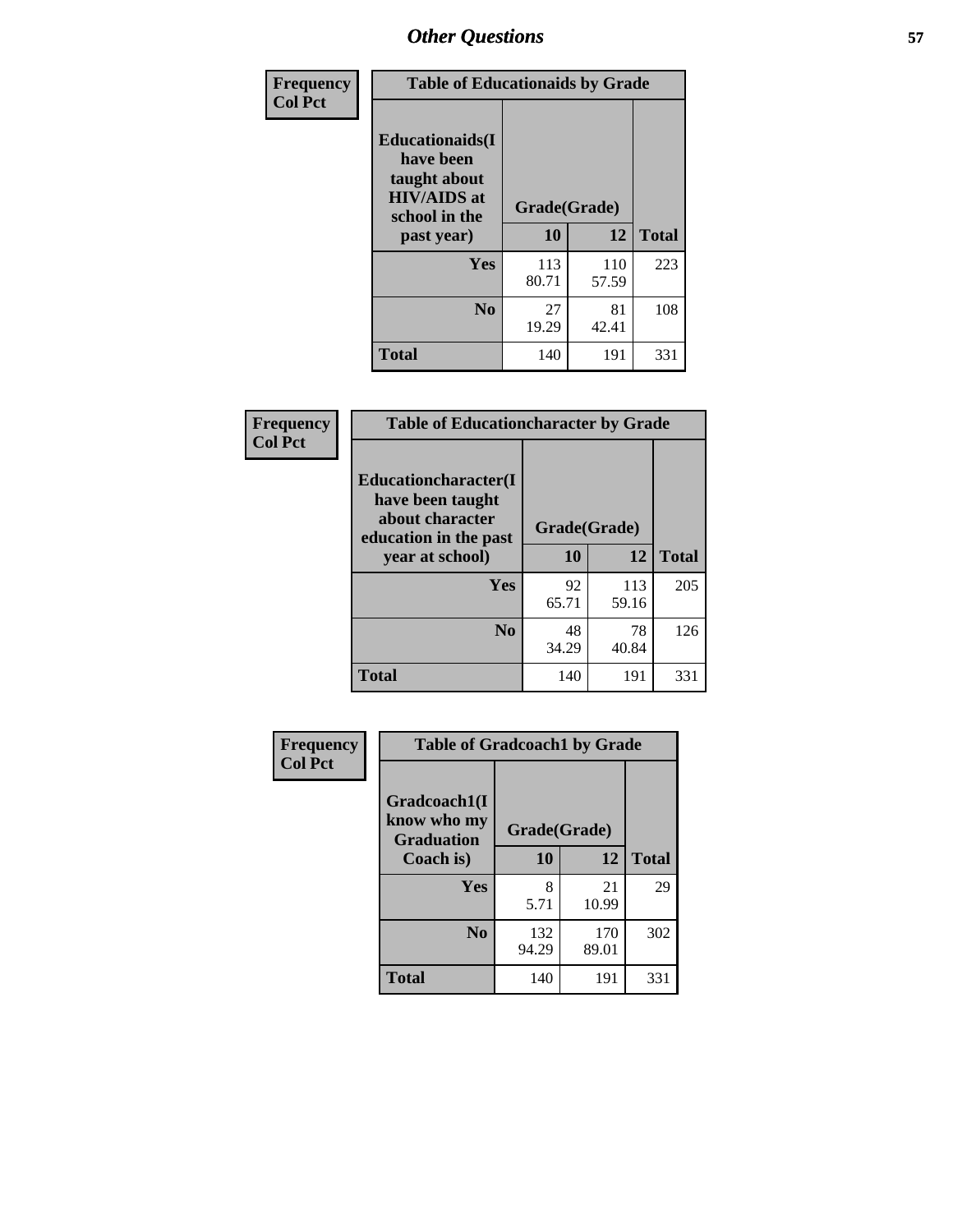| Frequency      | <b>Table of Gradcoach2 by Grade</b>       |              |              |              |
|----------------|-------------------------------------------|--------------|--------------|--------------|
| <b>Col Pct</b> |                                           |              |              |              |
|                | Gradcoach2(I                              |              |              |              |
|                | have<br>contacted my<br><b>Graduation</b> | Grade(Grade) |              |              |
|                | Coach)                                    | 10           | 12           | <b>Total</b> |
|                | Yes                                       | 4<br>2.86    | 14<br>7.33   | 18           |
|                | N <sub>0</sub>                            | 136<br>97.14 | 177<br>92.67 | 313          |
|                | <b>Total</b>                              | 140          | 191          | 331          |

| Frequency<br><b>Col Pct</b> | <b>Table of Gradcoach3 by Grade</b>                                         |              |              |              |
|-----------------------------|-----------------------------------------------------------------------------|--------------|--------------|--------------|
|                             | Gradcoach3(I<br>have received<br>assistance<br>from my<br><b>Graduation</b> | Grade(Grade) |              |              |
|                             | Coach)                                                                      | 10           | 12           | <b>Total</b> |
|                             | Yes                                                                         | 4<br>2.86    | 15<br>7.85   | 19           |
|                             | N <sub>0</sub>                                                              | 24<br>17.14  | 41<br>21.47  | 65           |
|                             | Don't know                                                                  | 112<br>80.00 | 135<br>70.68 | 247          |
|                             | <b>Total</b>                                                                | 140          | 191          | 331          |

| Frequency      | <b>Table of Selfharm by Grade</b>                                                                                                                                                      |                    |              |              |  |
|----------------|----------------------------------------------------------------------------------------------------------------------------------------------------------------------------------------|--------------------|--------------|--------------|--|
| <b>Col Pct</b> | <b>Selfharm</b> (During<br>the past 12<br>months,<br>I harmed myself<br>on purpose<br><b>Suicideconsider</b><br>During the past<br>12 months,<br>I seriously<br>considered<br>suicide) | Grade(Grade)<br>10 | 12           | <b>Total</b> |  |
|                | Yes                                                                                                                                                                                    | 10<br>7.14         | 18<br>9.42   | 28           |  |
|                | N <sub>0</sub>                                                                                                                                                                         | 130<br>92.86       | 173<br>90.58 | 303          |  |
|                | Total                                                                                                                                                                                  | 140                | 191          | 331          |  |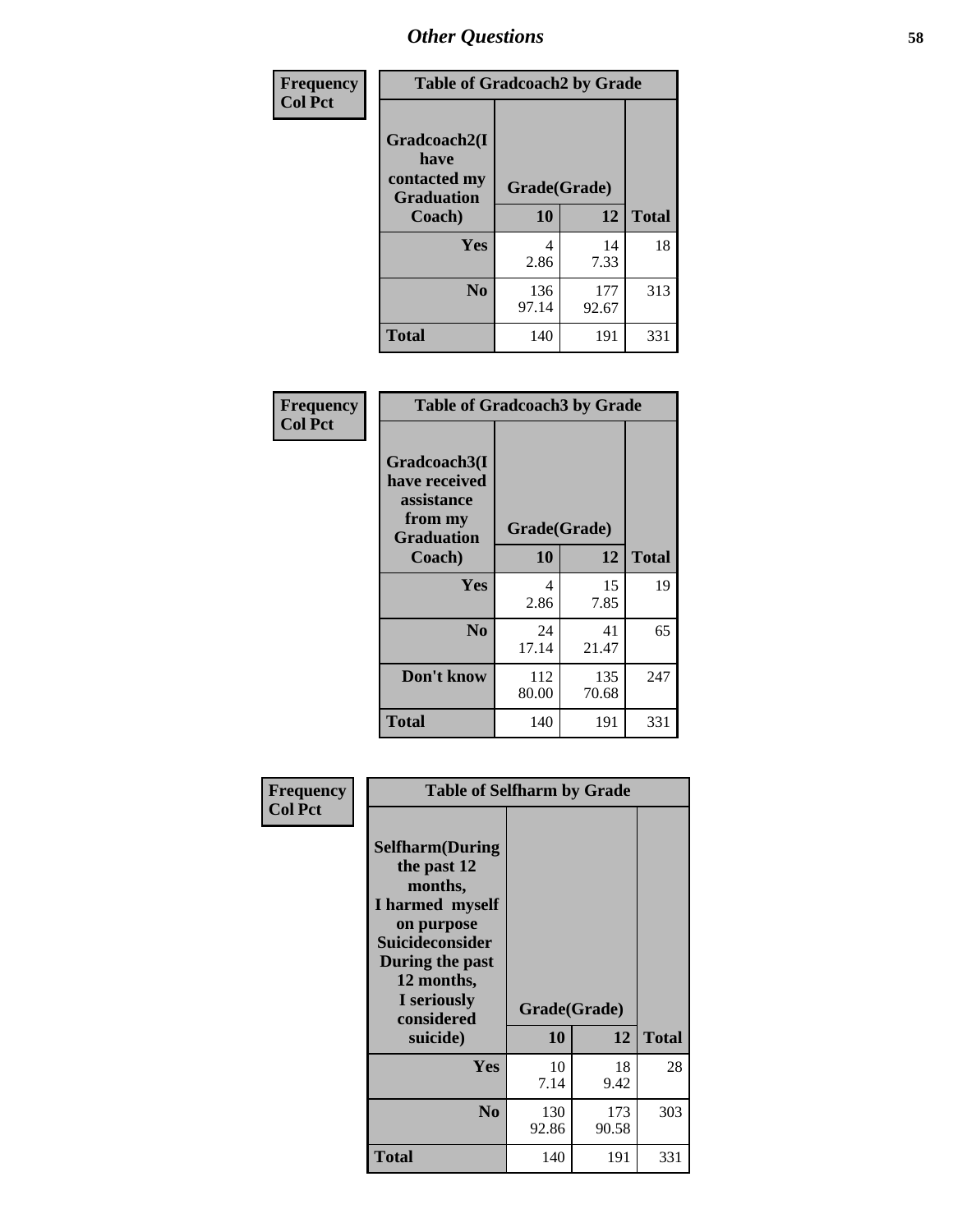| <b>Frequency</b> | <b>Table of Suicideconsider by Grade</b> |              |              |              |  |
|------------------|------------------------------------------|--------------|--------------|--------------|--|
| <b>Col Pct</b>   |                                          | Grade(Grade) |              |              |  |
|                  | Suicideconsider                          | <b>10</b>    | 12           | <b>Total</b> |  |
|                  | Yes                                      | 13<br>9.29   | 20<br>10.47  | 33           |  |
|                  | N <sub>0</sub>                           | 127<br>90.71 | 171<br>89.53 | 298          |  |
|                  | Total                                    | 140          | 191          | 331          |  |

| Frequency      | <b>Table of Suicideattempt by Grade</b>              |              |              |              |
|----------------|------------------------------------------------------|--------------|--------------|--------------|
| <b>Col Pct</b> | Suicideattempt(I<br>have attempted<br>suicide in the | Grade(Grade) |              |              |
|                | last year)                                           | 10           | 12           | <b>Total</b> |
|                | Yes                                                  | 6<br>4.29    | 11<br>5.76   | 17           |
|                | N <sub>0</sub>                                       | 134<br>95.71 | 180<br>94.24 | 314          |
|                | <b>Total</b>                                         | 140          | 191          | 331          |

| Frequency      | <b>Table of Instantmessaged by Grade</b>               |              |              |              |
|----------------|--------------------------------------------------------|--------------|--------------|--------------|
| <b>Col Pct</b> | Instantmessaged(I<br>have instant<br>messaged people I | Grade(Grade) |              |              |
|                | do not even know)                                      | 10           | 12           | <b>Total</b> |
|                | Yes                                                    | 58<br>41.43  | 58<br>30.37  | 116          |
|                | N <sub>0</sub>                                         | 82<br>58.57  | 133<br>69.63 | 215          |
|                | <b>Total</b>                                           | 140          | 191          | 331          |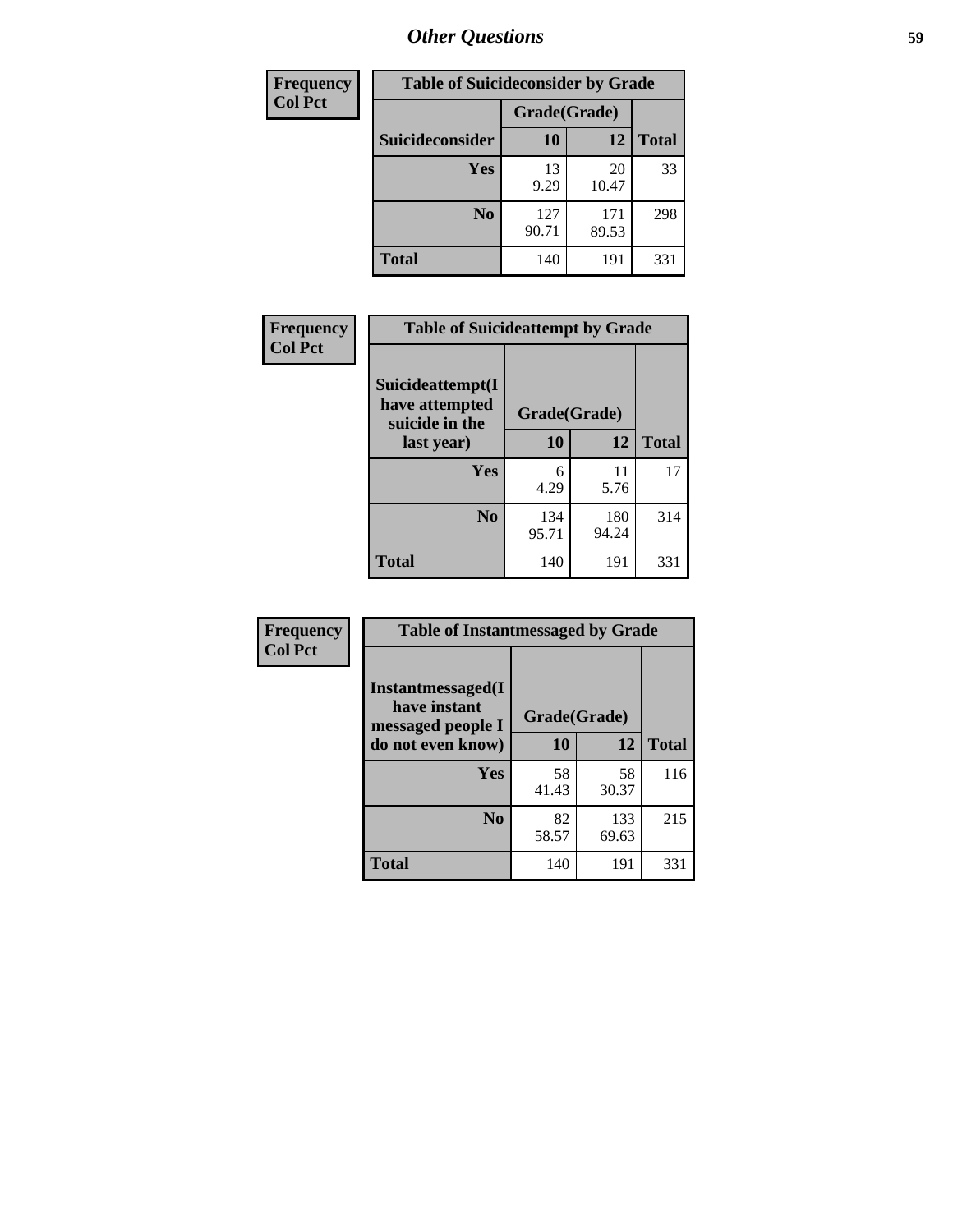| Frequency      | <b>Table of Getsalong by Grade</b>                          |                                     |              |              |  |  |  |
|----------------|-------------------------------------------------------------|-------------------------------------|--------------|--------------|--|--|--|
| <b>Col Pct</b> | <b>Getsalong</b> (I get<br>along with other<br>students and | Grade(Grade)                        |              |              |  |  |  |
|                | adults)                                                     | 10                                  | 12           | <b>Total</b> |  |  |  |
|                | <b>Strongly Agree</b>                                       | 78<br>55.71                         | 129<br>67.54 | 207          |  |  |  |
|                | <b>Somewhat Agree</b>                                       | 57<br>40.71                         | 49<br>25.65  | 106          |  |  |  |
|                | <b>Somewhat Disagree</b>                                    | 3<br>2.14                           | 4<br>2.09    | 7            |  |  |  |
|                | <b>Strongly Disagree</b>                                    | $\mathcal{D}_{\mathcal{L}}$<br>1.43 | 9<br>4.71    | 11           |  |  |  |
|                | <b>Total</b>                                                | 140                                 | 191          | 331          |  |  |  |

| Frequency      |                                  |                           | <b>Table of Safehome by Grade</b> |              |  |  |  |
|----------------|----------------------------------|---------------------------|-----------------------------------|--------------|--|--|--|
| <b>Col Pct</b> | Safehome(I feel<br>safe at home) | Grade(Grade)<br><b>10</b> | 12                                | <b>Total</b> |  |  |  |
|                | <b>Strongly Agree</b>            | 102<br>72.86              | 145<br>75.92                      | 247          |  |  |  |
|                | <b>Somewhat Agree</b>            | 26<br>18.57               | 32<br>16.75                       | 58           |  |  |  |
|                | <b>Somewhat Disagree</b>         | 8<br>5.71                 | 10<br>5.24                        | 18           |  |  |  |
|                | <b>Strongly Disagree</b>         | 4<br>2.86                 | 4<br>2.09                         | 8            |  |  |  |
|                | <b>Total</b>                     | 140                       | 191                               | 331          |  |  |  |

| Frequency      |                                                                                      | <b>Table of Adulttalk by Grade</b> |              |              |
|----------------|--------------------------------------------------------------------------------------|------------------------------------|--------------|--------------|
| <b>Col Pct</b> | <b>Adulttalk</b> (I<br>know an<br>adult at<br>school that<br>I can talk<br>with if I | Grade(Grade)                       |              |              |
|                | need help)                                                                           | 10                                 | 12           | <b>Total</b> |
|                | <b>Yes</b>                                                                           | 92<br>65.71                        | 141<br>73.82 | 233          |
|                | N <sub>0</sub>                                                                       | 48<br>34.29                        | 50<br>26.18  | 98           |
|                | <b>Total</b>                                                                         | 140                                | 191          | 331          |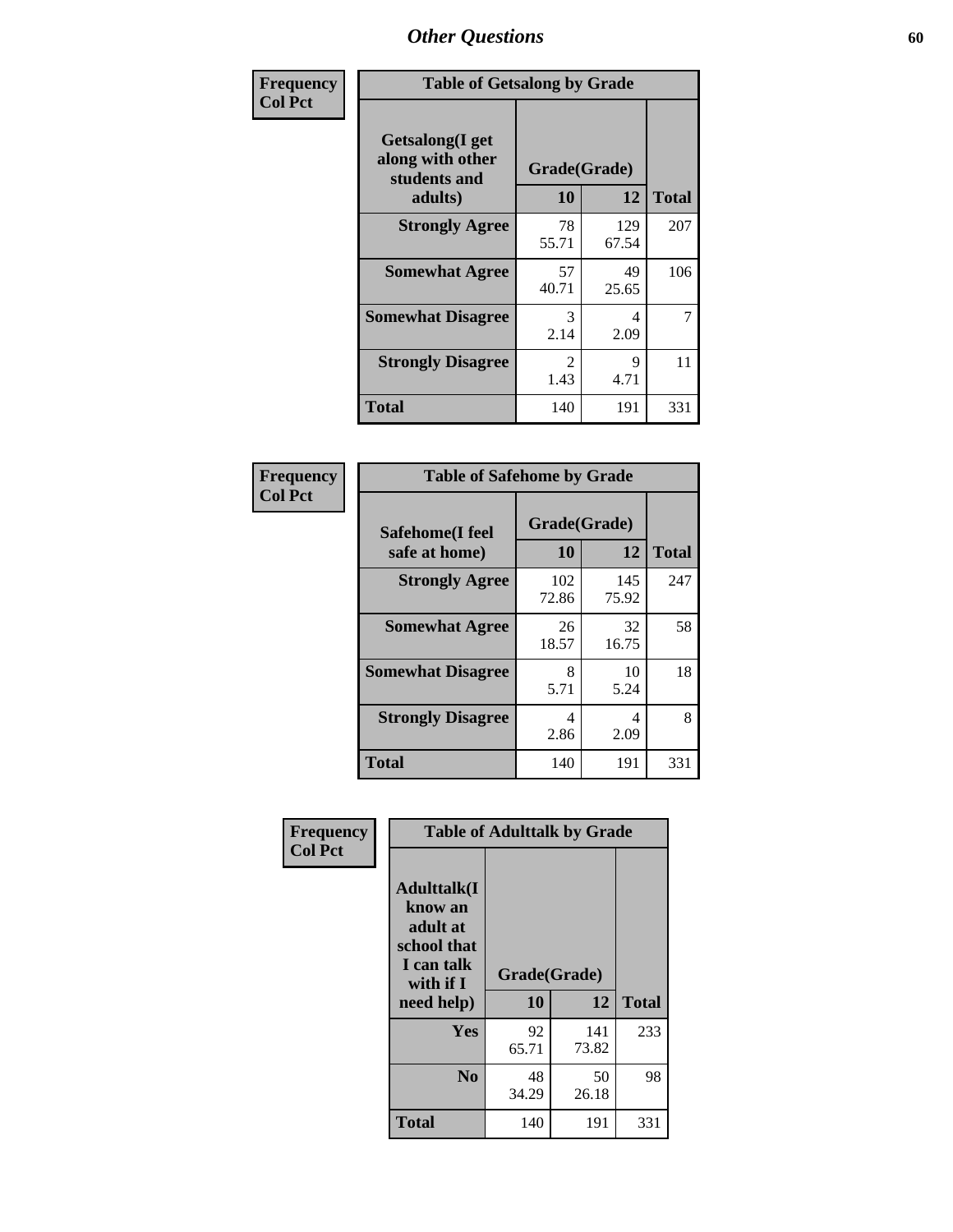**Frequency Row Pct**

| <b>Table of Grade by Tytime</b> |             |                                                                                        |             |             |            |           |              |  |  |  |
|---------------------------------|-------------|----------------------------------------------------------------------------------------|-------------|-------------|------------|-----------|--------------|--|--|--|
|                                 |             | Tvtime(On an average school day,<br>how much unsupervised time do I spend watching TV) |             |             |            |           |              |  |  |  |
|                                 |             | <b>Less that</b>                                                                       |             | $2 - 3$     | $4 - 5$    | $6+$      |              |  |  |  |
| Grade(Grade)                    | None        | hour/day                                                                               | hour/day    | hours/day   | hours/day  | hours/day | <b>Total</b> |  |  |  |
| 10                              | 13<br>9.29  | 35<br>25.00                                                                            | 37<br>26.43 | 44<br>31.43 | 4<br>2.86  | 5.00      | 140          |  |  |  |
| 12                              | 26<br>13.61 | 48<br>25.13                                                                            | 47<br>24.61 | 47<br>24.61 | 16<br>8.38 | 3.66      | 191          |  |  |  |
| <b>Total</b>                    | 39          | 83                                                                                     | 84          | 91          | 20         | 14        | 331          |  |  |  |

**Frequency Row Pct**

| <b>Table of Grade by Computertime</b> |            |                                                                                                   |             |             |             |           |              |  |  |  |
|---------------------------------------|------------|---------------------------------------------------------------------------------------------------|-------------|-------------|-------------|-----------|--------------|--|--|--|
|                                       |            | Computertime (On an average school day,<br>how much unsupervised time do I spend on the computer) |             |             |             |           |              |  |  |  |
|                                       |            | <b>Less that</b>                                                                                  |             | $2 - 3$     | $4 - 5$     | $6+$      |              |  |  |  |
| Grade(Grade)                          | None       | hour/day                                                                                          | hour/day    | hours/day   | hours/day   | hours/day | <b>Total</b> |  |  |  |
| 10                                    | 3<br>2.14  | 38<br>27.14                                                                                       | 45<br>32.14 | 35<br>25.00 | 14<br>10.00 | 3.57      | 140          |  |  |  |
| 12                                    | 15<br>7.85 | 48<br>59<br>46<br>12<br>24.08<br>30.89<br>5.76<br>6.28<br>25.13                                   |             |             |             |           |              |  |  |  |
| <b>Total</b>                          | 18         | 84                                                                                                | 93          | 94          | 26          | 16        | 331          |  |  |  |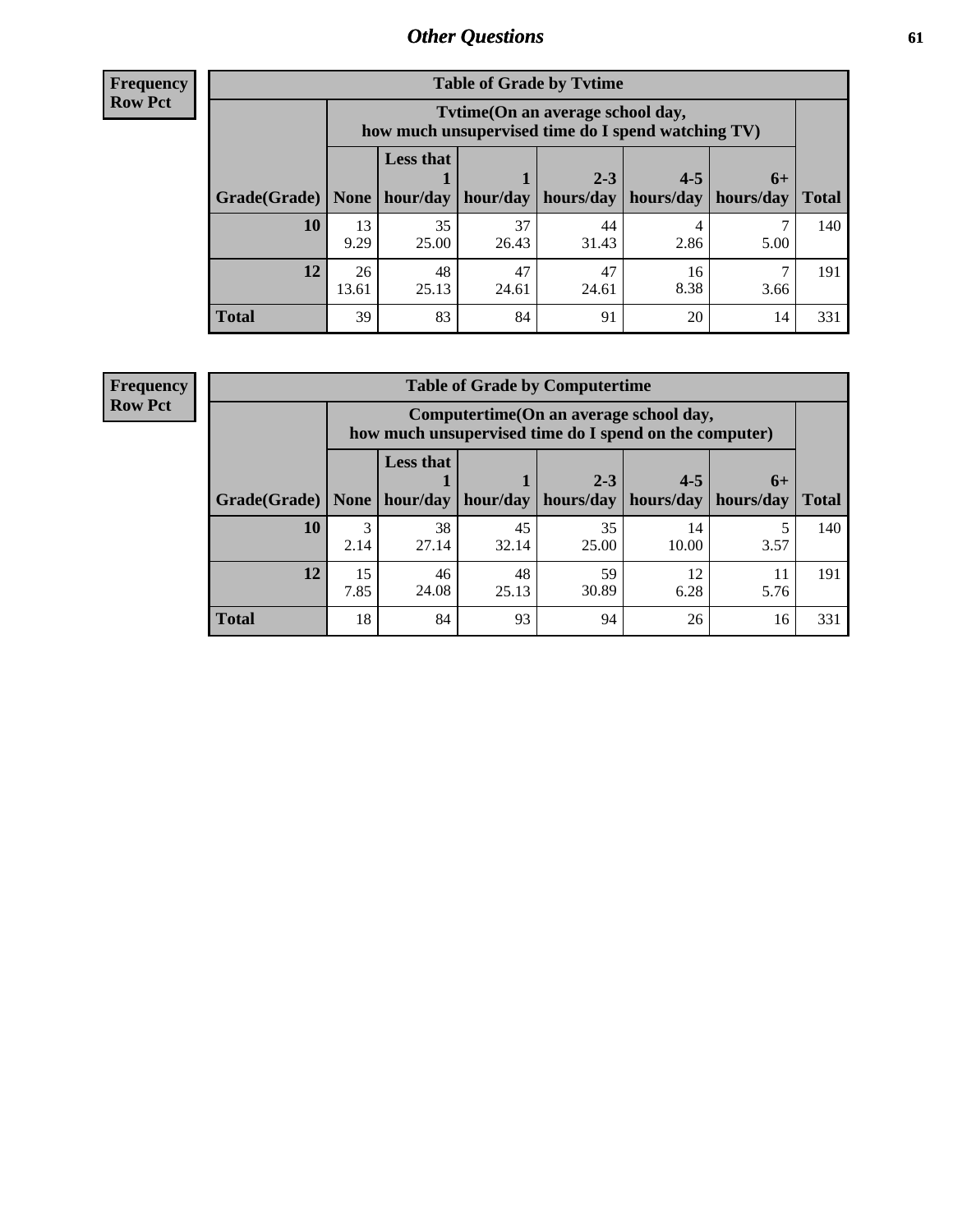#### *Questions about Driving Laws* **62** *Driving Questions were asked only of high school students.*

| <b>Frequency</b> |
|------------------|
| <b>Row Pct</b>   |

| <b>Table of Grade by License1</b> |                                                                                  |                                                                                                                                           |                |           |               |              |  |  |  |
|-----------------------------------|----------------------------------------------------------------------------------|-------------------------------------------------------------------------------------------------------------------------------------------|----------------|-----------|---------------|--------------|--|--|--|
|                                   |                                                                                  | License1(During the first 6 months of driving<br>with a provisional license,<br>the only passengers who can ride with the<br>driver are:) |                |           |               |              |  |  |  |
| Grade(Grade)                      | <b>Parent or</b><br>Guardian                                                     | Family<br><b>Members</b>                                                                                                                  | <b>Friends</b> | Anyone    | Don't<br>Know | <b>Total</b> |  |  |  |
| 10                                | 25<br>17.86                                                                      | 93<br>66.43                                                                                                                               | 0.71           | 7<br>5.00 | 14<br>10.00   | 140          |  |  |  |
| 12                                | 30<br>$\overline{c}$<br>137<br>16<br>6<br>71.73<br>8.38<br>3.14<br>15.71<br>1.05 |                                                                                                                                           |                |           |               |              |  |  |  |
| <b>Total</b>                      | 55                                                                               | 230                                                                                                                                       | 3              | 13        | 30            | 331          |  |  |  |

| <b>Frequency</b> |              | <b>Table of Grade by License2</b> |                                                                                                          |                                     |                                                      |               |              |  |  |
|------------------|--------------|-----------------------------------|----------------------------------------------------------------------------------------------------------|-------------------------------------|------------------------------------------------------|---------------|--------------|--|--|
| <b>Row Pct</b>   |              |                                   | License2(17 yr old drivers with a<br>provisional driver's license cannot<br>drive between the hours of:) |                                     |                                                      |               |              |  |  |
|                  | Grade(Grade) | <b>Midnight</b><br>to 6am         | 1am<br>to<br>5am                                                                                         | 1am<br>t <sub>0</sub><br><b>6am</b> | N <sub>0</sub><br>curfew<br>for $17$<br>vear<br>olds | Don't<br>Know | <b>Total</b> |  |  |
|                  | 10           | 90<br>64.29                       | 10<br>7.14                                                                                               | 9<br>6.43                           | 8<br>5.71                                            | 23<br>16.43   | 140          |  |  |
|                  | 12           | 162<br>84.82                      | 5<br>2.62                                                                                                | 11<br>5.76                          | 4<br>2.09                                            | 9<br>4.71     | 191          |  |  |
|                  | <b>Total</b> | 252                               | 15                                                                                                       | 20                                  | 12                                                   | 32            | 331          |  |  |

| Frequency      |              | <b>Table of Grade by License3</b>     |                                     |              |                       |            |               |              |  |
|----------------|--------------|---------------------------------------|-------------------------------------|--------------|-----------------------|------------|---------------|--------------|--|
| <b>Row Pct</b> |              | License3(For drivers under the age of | what level of alcohol is considered | 21,<br>DUI?) |                       |            |               |              |  |
|                | Grade(Grade) | Any<br><b>Amount</b>                  | 0.02                                | $\vert$ 0.04 | 0.06                  | 0.08       | Don't<br>know | <b>Total</b> |  |
|                | 10           | 14<br>10.00                           | 73<br>52.14                         | 12<br>8.57   | $\mathcal{R}$<br>2.14 | 12<br>8.57 | 26<br>18.57   | 140          |  |
|                | 12           | 32<br>16.75                           | 114<br>59.69                        | 8<br>4.19    | 5<br>2.62             | 16<br>8.38 | 16<br>8.38    | 191          |  |
|                | <b>Total</b> | 46                                    | 187                                 | 20           | 8                     | 28         | 42            | 331          |  |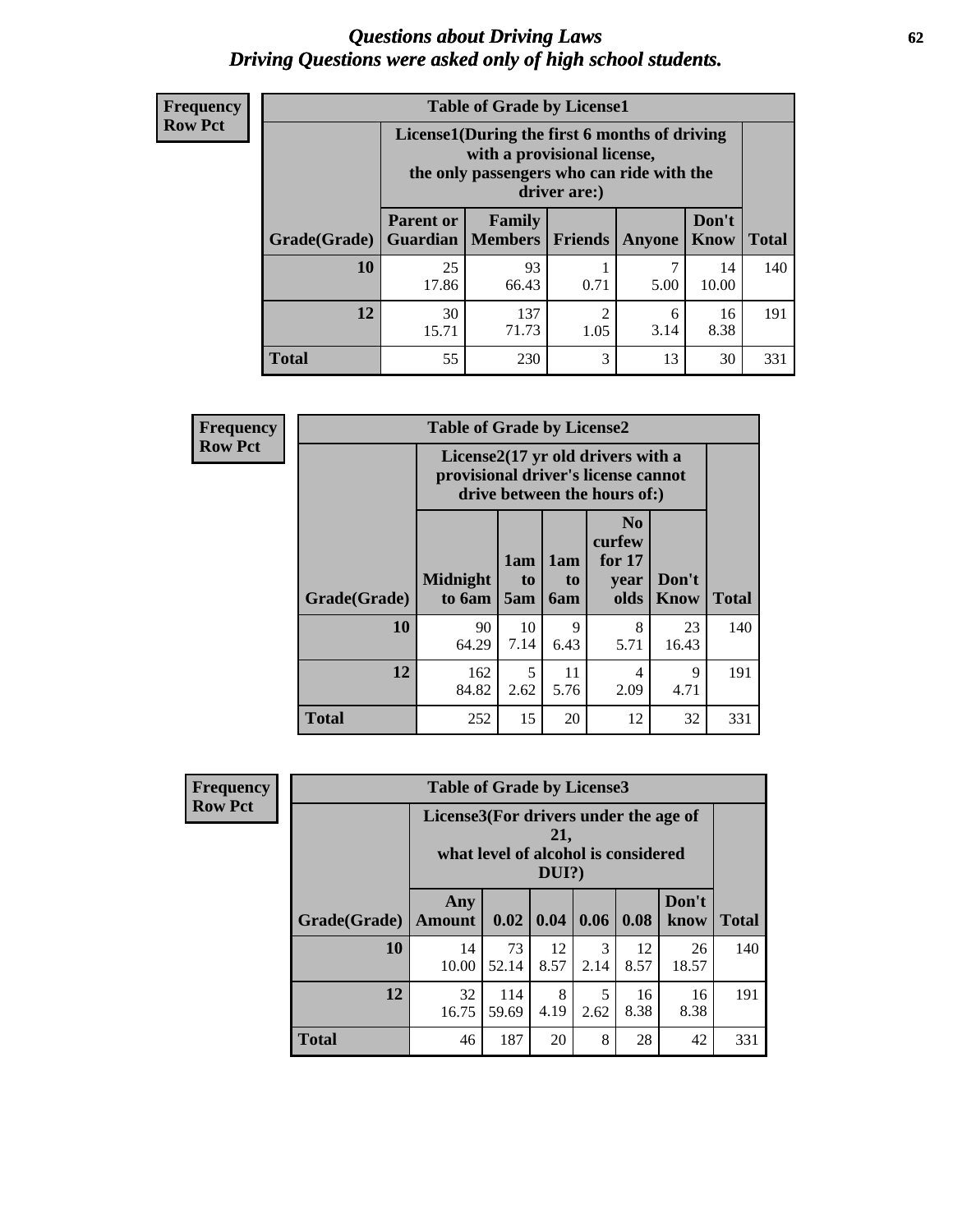#### *Questions about Driving Laws* **63** *Driving Questions were asked only of high school students.*

**Frequency Row Pct**

| <b>Table of Grade by License4</b> |             |                                                                                                                                                                                                                                                                                |             |            |            |             |     |  |  |
|-----------------------------------|-------------|--------------------------------------------------------------------------------------------------------------------------------------------------------------------------------------------------------------------------------------------------------------------------------|-------------|------------|------------|-------------|-----|--|--|
|                                   |             | License4(A driver under 21 automatically<br>loses his/her license if caught exceeding the<br>posted speet limit by:)<br>Can't<br>lose<br><b>Depends</b><br>license<br>$15+$<br>$25+$<br>$35+$<br>Don't<br>for<br>on<br><b>Total</b><br>mph<br>speeding<br>know<br>mph<br>judge |             |            |            |             |     |  |  |
| Grade(Grade)                      | mph         |                                                                                                                                                                                                                                                                                |             |            |            |             |     |  |  |
| 10                                | 14<br>10.00 | 27<br>19.29                                                                                                                                                                                                                                                                    | 15<br>10.71 | 11<br>7.86 | 13<br>9.29 | 60<br>42.86 | 140 |  |  |
| 12                                | 23<br>12.04 | 79<br>19<br>35<br>9<br>26<br>4.71<br>41.36<br>18.32<br>9.95<br>13.61                                                                                                                                                                                                           |             |            |            |             |     |  |  |
| <b>Total</b>                      | 37          | 106                                                                                                                                                                                                                                                                            | 50          | 30         | 22         | 86          | 331 |  |  |

| Frequency      | <b>Table of Grade by License5</b> |             |                                                                                                                                      |                     |              |
|----------------|-----------------------------------|-------------|--------------------------------------------------------------------------------------------------------------------------------------|---------------------|--------------|
| <b>Row Pct</b> |                                   |             | License5(A)<br>Georgia teenager<br>with family<br>connections or a<br>good lawyer can<br>break a teen<br>driving law and<br>license) | keep their driver's |              |
|                | Grade(Grade)                      | <b>Yes</b>  | N <sub>0</sub>                                                                                                                       | Don't<br>know       | <b>Total</b> |
|                | 10                                | 28<br>20.00 | 76<br>54.29                                                                                                                          | 36<br>25.71         | 140          |
|                | 12                                | 78<br>40.84 | 75<br>39.27                                                                                                                          | 38<br>19.90         | 191          |
|                | Total                             | 106         | 151                                                                                                                                  | 74                  | 331          |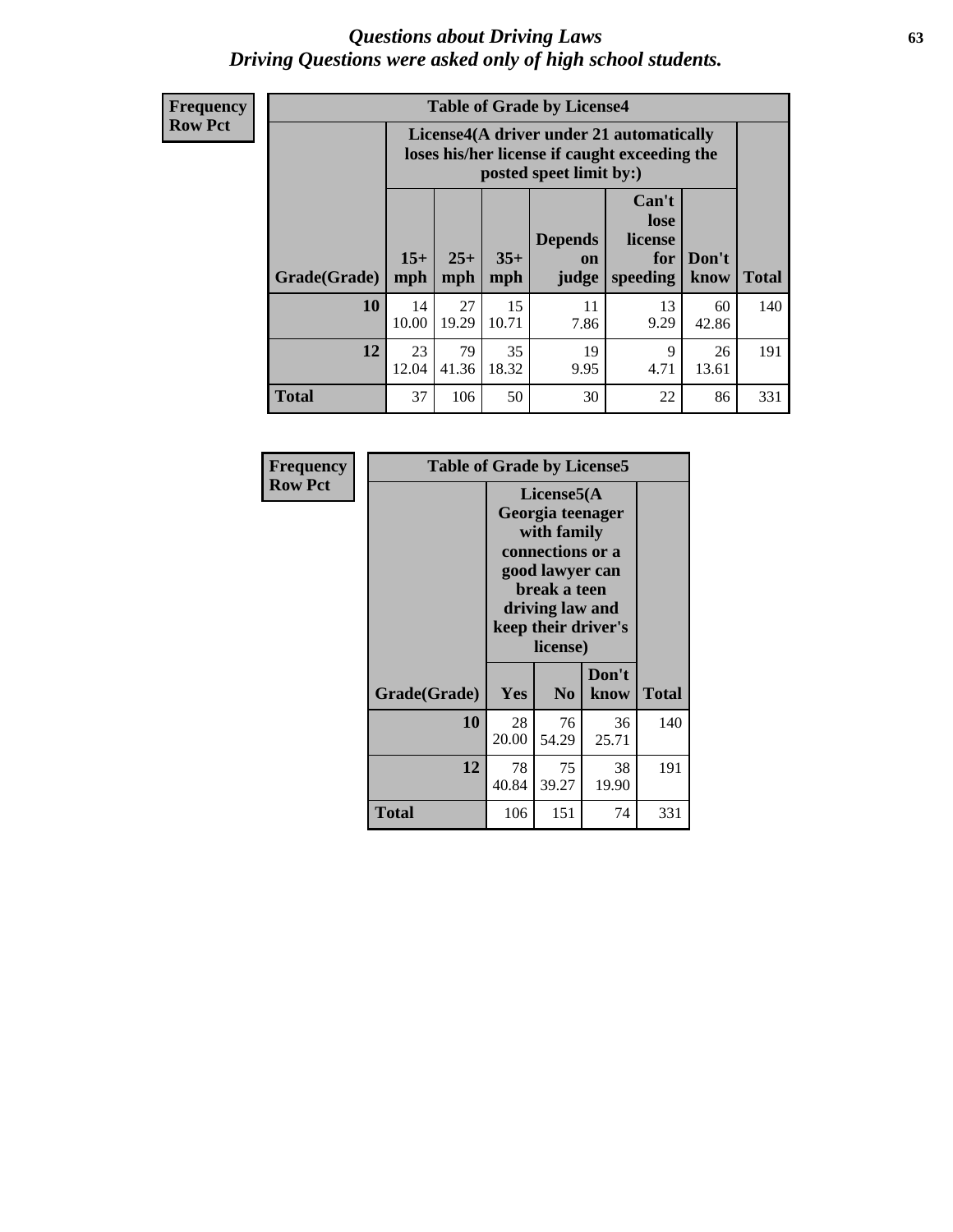#### *Questions about Driving Laws* **64** *Driving Questions were asked only of high school students.*

| <b>Frequency</b> | <b>Table of Grade by License6</b> |                                                                                                                                                 |                |               |              |
|------------------|-----------------------------------|-------------------------------------------------------------------------------------------------------------------------------------------------|----------------|---------------|--------------|
| <b>Row Pct</b>   |                                   | License <sub>6</sub> (I know a<br>friend or<br>classmate that<br>broke a teen<br>driving law,<br>but was allowed to<br>keep his/her<br>license) |                |               |              |
|                  | Grade(Grade)                      | <b>Yes</b>                                                                                                                                      | N <sub>0</sub> | Don't<br>know | <b>Total</b> |
|                  | 10                                | 38<br>27.14                                                                                                                                     | 62<br>44.29    | 40<br>28.57   | 140          |
|                  | 12                                | 104<br>54.45                                                                                                                                    | 51<br>26.70    | 36<br>18.85   | 191          |
|                  | Total                             | 142                                                                                                                                             | 113            | 76            | 331          |

| Frequency      |              |                                                                             | <b>Table of Grade by License7</b>                                                             |                                                   |                        |              |  |
|----------------|--------------|-----------------------------------------------------------------------------|-----------------------------------------------------------------------------------------------|---------------------------------------------------|------------------------|--------------|--|
| <b>Row Pct</b> |              |                                                                             | License7(A student under the age of 18 cam loser<br>his/her driving privileges if he or she:) |                                                   |                        |              |  |
|                | Grade(Grade) | <b>Have</b><br>more than<br>10<br>unexcused<br>absences<br>per school<br>yr | Drop out<br>without  <br>graduating                                                           | <b>Bring</b><br>alcohol/drugs/weapon<br>to school | All of<br>the<br>above | <b>Total</b> |  |
|                | 10           | 12<br>8.57                                                                  | 6<br>4.29                                                                                     | 5.00                                              | 115<br>82.14           | 140          |  |
|                | 12           | 16<br>8.38                                                                  | 6<br>3.14                                                                                     | 10<br>5.24                                        | 159<br>83.25           | 191          |  |
|                | <b>Total</b> | 28                                                                          | 12                                                                                            | 17                                                | 274                    | 331          |  |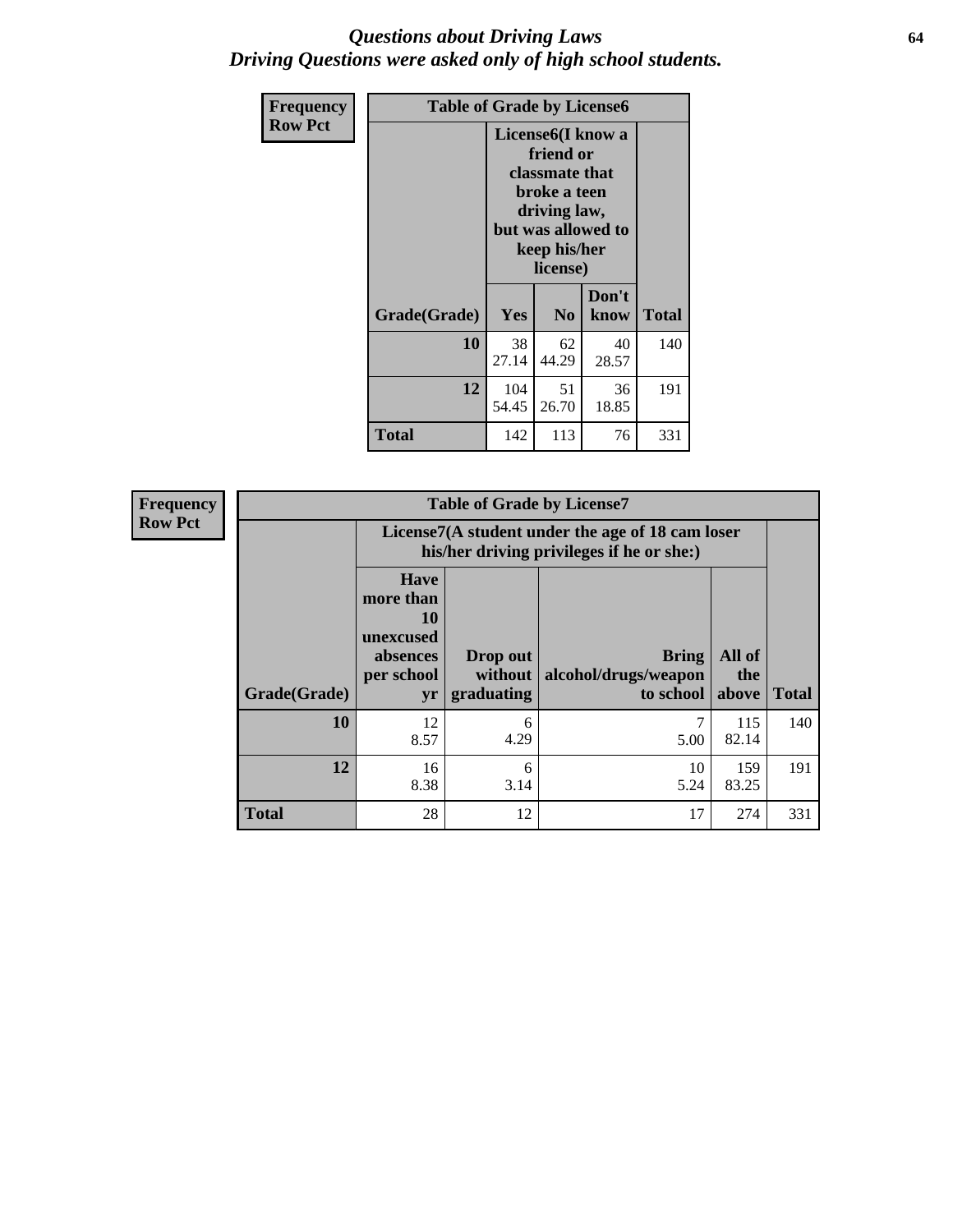# *Select Results by Gender* **65**

| Frequency      | <b>Table of SchoolClimate2 by Gender</b>          |                                 |             |              |
|----------------|---------------------------------------------------|---------------------------------|-------------|--------------|
| <b>Col Pct</b> | SchoolClimate2(I<br>feel successful at<br>school) | Gender(Gender)<br><b>Female</b> | <b>Male</b> | <b>Total</b> |
|                | <b>Strongly Agree</b>                             | 43<br>25.90                     | 40<br>24.24 | 83           |
|                | <b>Somewhat Agree</b>                             | 101<br>60.84                    | 96<br>58.18 | 197          |
|                | <b>Somewhat Disagree</b>                          | 16<br>9.64                      | 17<br>10.30 | 33           |
|                | <b>Strongly Disagree</b>                          | 6<br>3.61                       | 12<br>7.27  | 18           |
|                | <b>Total</b>                                      | 166                             | 165         | 331          |

| <b>Frequency</b> | <b>Table of SchoolClimate6 by Gender</b>                 |                                 |             |              |
|------------------|----------------------------------------------------------|---------------------------------|-------------|--------------|
| <b>Col Pct</b>   | <b>SchoolClimate6(Teachers</b><br>treat me with respect) | Gender(Gender)<br><b>Female</b> | <b>Male</b> | <b>Total</b> |
|                  | <b>Strongly Agree</b>                                    | 46<br>27.71                     | 40<br>24.24 | 86           |
|                  | <b>Somewhat Agree</b>                                    | 81<br>48.80                     | 65<br>39.39 | 146          |
|                  | <b>Somewhat Disagree</b>                                 | 27<br>16.27                     | 36<br>21.82 | 63           |
|                  | <b>Strongly Disagree</b>                                 | 12<br>7.23                      | 24<br>14.55 | 36           |
|                  | <b>Total</b>                                             | 166                             | 165         | 331          |

| <b>Frequency</b> | <b>Table of SchoolClimate8 by Gender</b>                                             |                                 |             |              |
|------------------|--------------------------------------------------------------------------------------|---------------------------------|-------------|--------------|
| <b>Col Pct</b>   | <b>SchoolClimate8(Students</b><br>are frequently<br>recognized for good<br>behavior) | Gender(Gender)<br><b>Female</b> | <b>Male</b> | <b>Total</b> |
|                  | <b>Strongly Agree</b>                                                                | 21<br>12.65                     | 11<br>6.67  | 32           |
|                  | <b>Somewhat Agree</b>                                                                | 59<br>35.54                     | 64<br>38.79 | 123          |
|                  | <b>Somewhat Disagree</b>                                                             | 59<br>35.54                     | 58<br>35.15 | 117          |
|                  | <b>Strongly Disagree</b>                                                             | 27<br>16.27                     | 32<br>19.39 | 59           |
|                  | Total                                                                                | 166                             | 165         | 331          |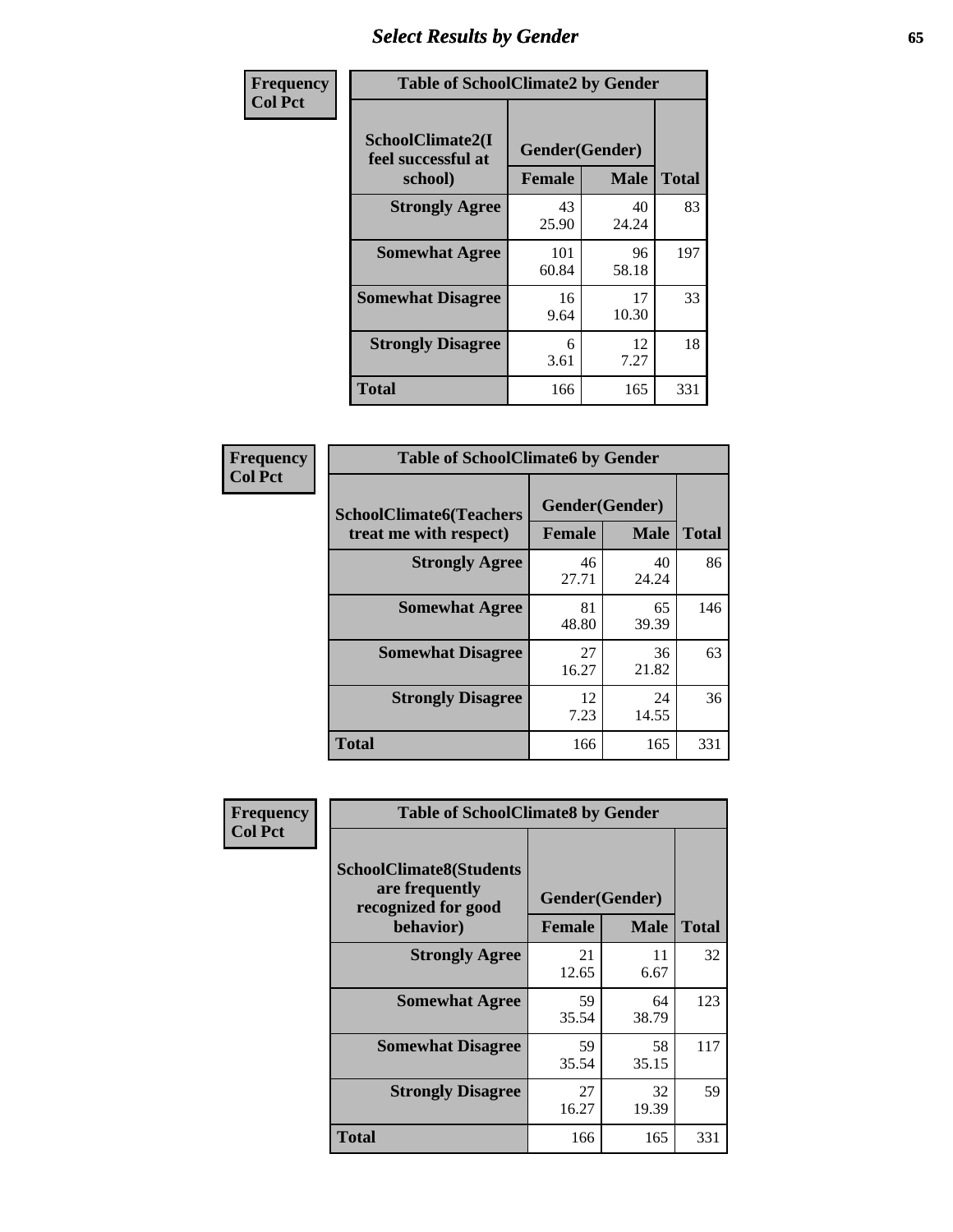# *Select Results by Gender* **66**

| <b>Frequency</b> | <b>Table of Gender by Dropout</b> |                                                                        |              |              |
|------------------|-----------------------------------|------------------------------------------------------------------------|--------------|--------------|
| <b>Row Pct</b>   |                                   | Dropout(I<br>have<br>thought<br>about<br>dropping<br>out of<br>school) |              |              |
|                  | Gender(Gender)                    | Yes                                                                    | No           | <b>Total</b> |
|                  | <b>Female</b>                     | 34<br>20.48                                                            | 132<br>79.52 | 166          |
|                  | <b>Male</b>                       | 33<br>20.00                                                            | 132<br>80.00 | 165          |
|                  | <b>Total</b>                      | 67                                                                     | 264          | 331          |

| <b>Frequency</b> | <b>Table of Gender by Dropoutreason</b> |                                                                    |              |                                 |                                |              |              |
|------------------|-----------------------------------------|--------------------------------------------------------------------|--------------|---------------------------------|--------------------------------|--------------|--------------|
| <b>Row Pct</b>   |                                         | Dropoutreason(If I dropped out the<br>reason would most likely be) |              |                                 |                                |              |              |
|                  | Gender(Gender)                          | Won't<br><b>Drop</b><br>out                                        | <b>Bored</b> | <b>Family</b><br><b>Reasons</b> | <b>Being</b><br><b>Bullied</b> | <b>Other</b> | <b>Total</b> |
|                  | <b>Female</b>                           | 106<br>63.86                                                       | 28<br>16.87  | 8<br>4.82                       | 1.81                           | 21<br>12.65  | 166          |
|                  | <b>Male</b>                             | 104<br>63.03                                                       | 28<br>16.97  | 5<br>3.03                       | 3<br>1.82                      | 25<br>15.15  | 165          |
|                  | <b>Total</b>                            | 210                                                                | 56           | 13                              | 6                              | 46           | 331          |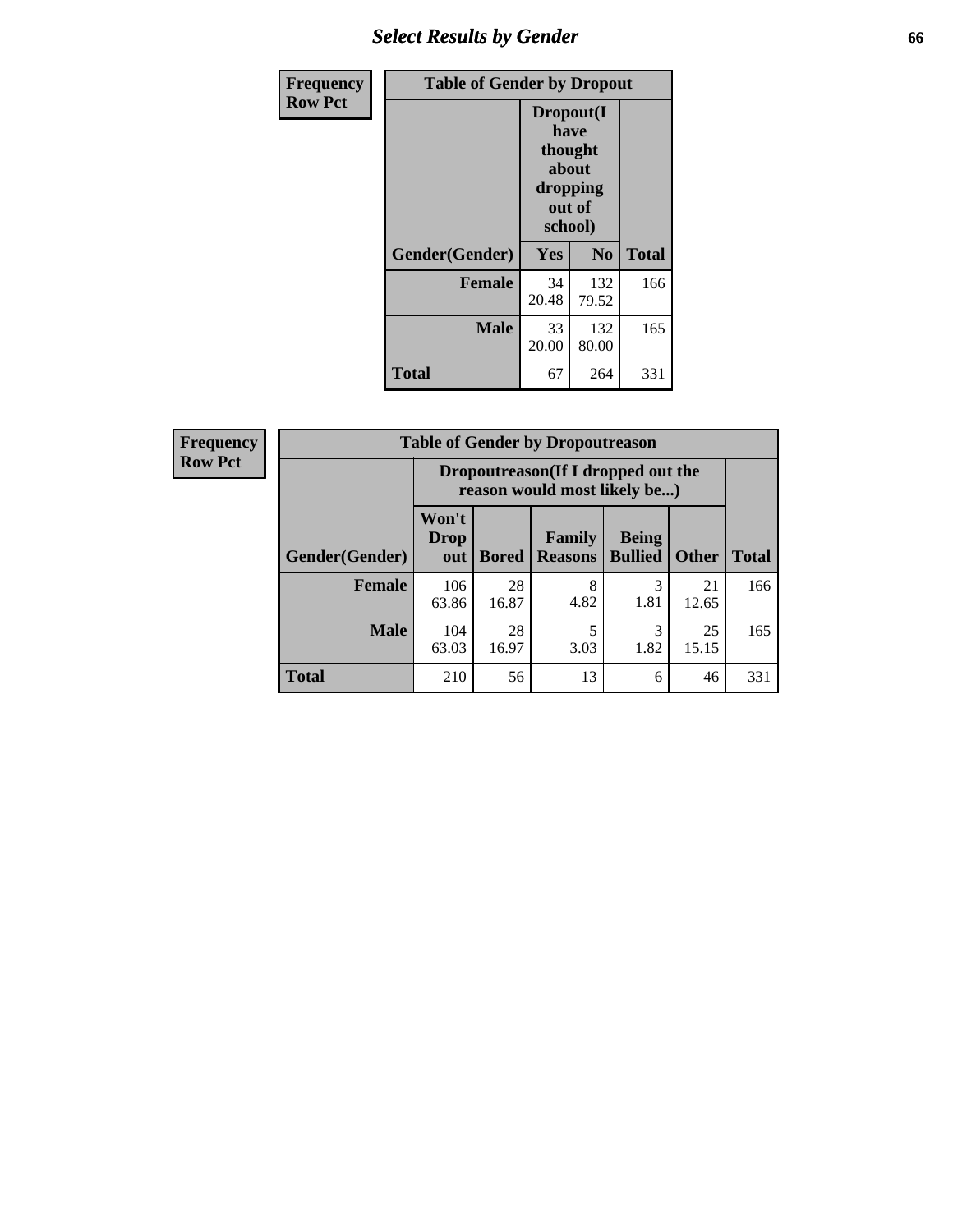*School Safety* **67**

| Frequency      | <b>Table of Gender by Bullied2</b> |                 |                |              |
|----------------|------------------------------------|-----------------|----------------|--------------|
| <b>Row Pct</b> |                                    | <b>Bullied2</b> |                |              |
|                | Gender(Gender)                     | Yes             | N <sub>0</sub> | <b>Total</b> |
|                | <b>Female</b>                      | 20<br>12.05     | 146<br>87.95   | 166          |
|                | <b>Male</b>                        | 21<br>12.73     | 144<br>87.27   | 165          |
|                | <b>Total</b>                       | 41              | 290            | 331          |

| Frequency      | <b>Table of Gender by Bulliedothers2</b> |                       |                |              |
|----------------|------------------------------------------|-----------------------|----------------|--------------|
| <b>Row Pct</b> |                                          | <b>Bulliedothers2</b> |                |              |
|                | Gender(Gender)                           | Yes                   | N <sub>0</sub> | <b>Total</b> |
|                | <b>Female</b>                            | 13<br>7.83            | 153<br>92.17   | 166          |
|                | Male                                     | 29<br>17.58           | 136<br>82.42   | 165          |
|                | <b>Total</b>                             | 42                    | 289            | 331          |

| <b>Frequency</b> | <b>Table of Gender by Weaponschool2</b> |               |                |              |
|------------------|-----------------------------------------|---------------|----------------|--------------|
| <b>Row Pct</b>   |                                         | Weaponschool2 |                |              |
|                  | Gender(Gender)                          | Yes           | N <sub>0</sub> | <b>Total</b> |
|                  | <b>Female</b>                           | 5<br>3.01     | 161<br>96.99   | 166          |
|                  | <b>Male</b>                             | 16<br>9.70    | 149<br>90.30   | 165          |
|                  | <b>Total</b>                            | 21            | 310            | 331          |

| Frequency      | <b>Table of Gender by Absentunsafe2</b> |               |                |              |
|----------------|-----------------------------------------|---------------|----------------|--------------|
| <b>Row Pct</b> |                                         | Absentunsafe2 |                |              |
|                | Gender(Gender)                          | Yes           | N <sub>0</sub> | <b>Total</b> |
|                | <b>Female</b>                           | 6<br>3.61     | 160<br>96.39   | 166          |
|                | <b>Male</b>                             | 4.85          | 157<br>95.15   | 165          |
|                | <b>Total</b>                            | 14            | 317            | 331          |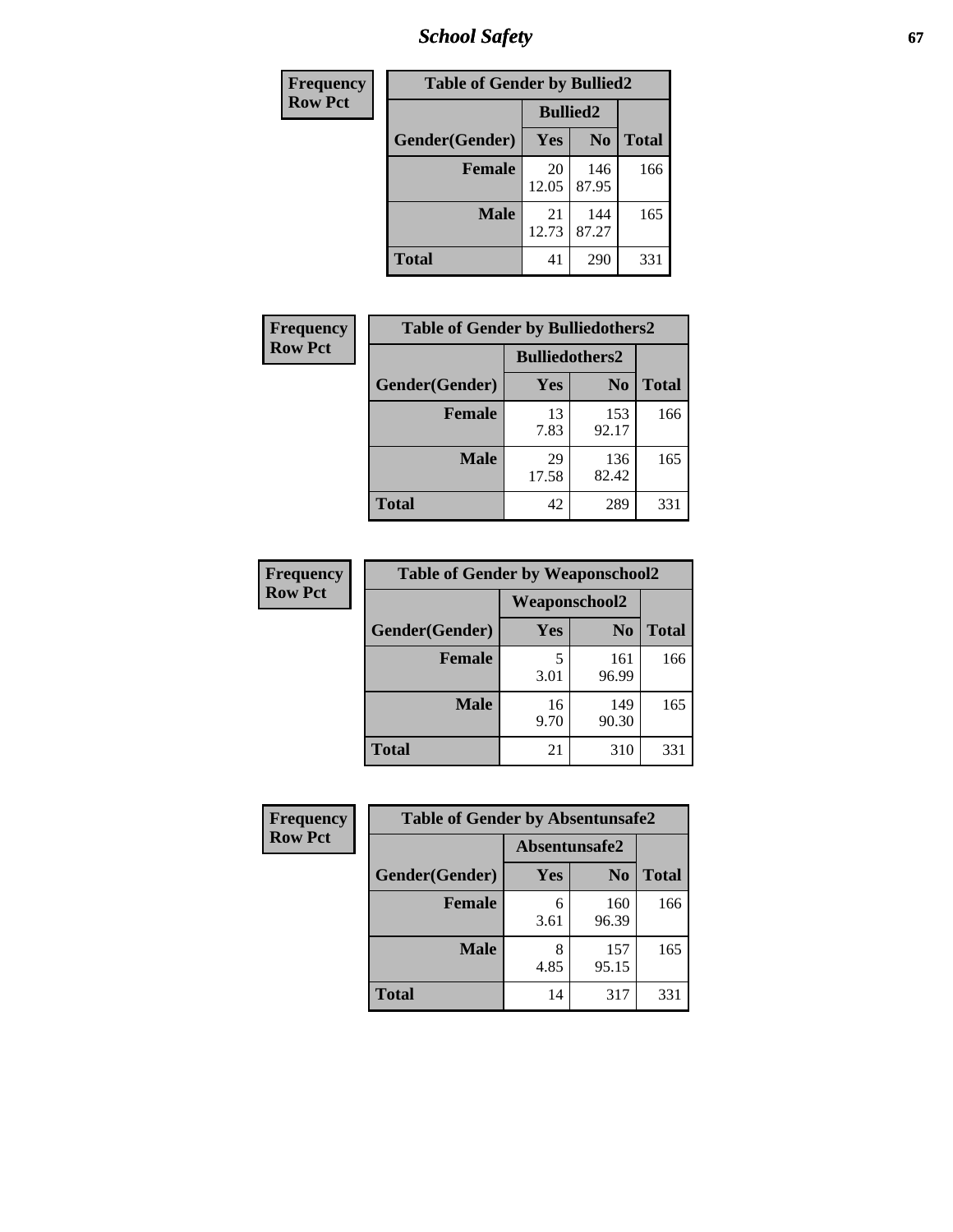*School Safety* **68**

| Frequency      | <b>Table of Gender by Gangself</b> |                                                                                                |              |              |  |
|----------------|------------------------------------|------------------------------------------------------------------------------------------------|--------------|--------------|--|
| <b>Row Pct</b> |                                    | Gangself(I<br>have<br>participated<br>in illegal gang<br>activities in<br>the past 30<br>days) |              |              |  |
|                | Gender(Gender)                     | Yes                                                                                            | No           | <b>Total</b> |  |
|                | <b>Female</b>                      | 8<br>4.82                                                                                      | 158<br>95.18 | 166          |  |
|                | <b>Male</b>                        | 13<br>7.88                                                                                     | 152<br>92.12 | 165          |  |
|                | <b>Total</b>                       | 21                                                                                             | 310          | 331          |  |

| Frequency      | <b>Table of Gender by Gangpeers</b> |                                                                                                                             |                |              |
|----------------|-------------------------------------|-----------------------------------------------------------------------------------------------------------------------------|----------------|--------------|
| <b>Row Pct</b> |                                     | <b>Gangpeers</b> (I<br>have friends<br>who have<br>participated<br>in illegal gang<br>activities in<br>the past 30<br>days) |                |              |
|                | Gender(Gender)                      | Yes                                                                                                                         | N <sub>0</sub> | <b>Total</b> |
|                | <b>Female</b>                       | 29<br>17.47                                                                                                                 | 137<br>82.53   | 166          |
|                | <b>Male</b>                         | 35<br>21.21                                                                                                                 | 130<br>78.79   | 165          |
|                | Total                               | 64                                                                                                                          | 267            | 331          |

| Frequency      | <b>Table of Gender by Pickedon2</b> |             |                |              |  |
|----------------|-------------------------------------|-------------|----------------|--------------|--|
| <b>Row Pct</b> |                                     | Pickedon2   |                |              |  |
|                | Gender(Gender)                      | <b>Yes</b>  | N <sub>0</sub> | <b>Total</b> |  |
|                | Female                              | 32<br>19.28 | 134<br>80.72   | 166          |  |
|                | <b>Male</b>                         | 39<br>23.64 | 126<br>76.36   | 165          |  |
|                | <b>Total</b>                        | 71          | 260            | 331          |  |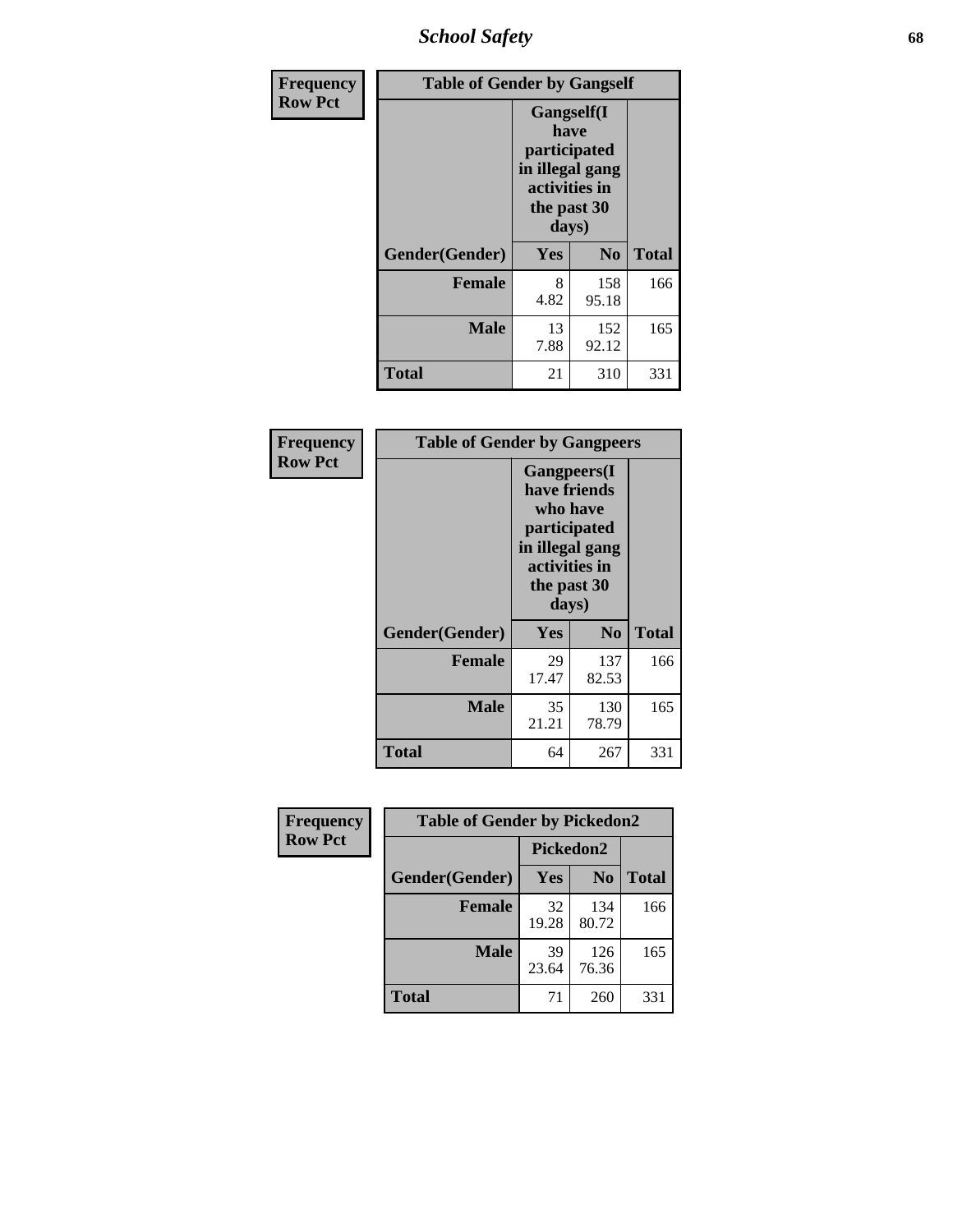*School Safety* **69**

| Frequency      | <b>Table of Gender by Safeschool2</b> |              |                |              |
|----------------|---------------------------------------|--------------|----------------|--------------|
| <b>Row Pct</b> |                                       | Safeschool2  |                |              |
|                | Gender(Gender)                        | Yes          | N <sub>0</sub> | <b>Total</b> |
|                | <b>Female</b>                         | 134<br>80.72 | 32<br>19.28    | 166          |
|                | <b>Male</b>                           | 127<br>76.97 | 38<br>23.03    | 165          |
|                | <b>Total</b>                          | 261          | 70             | 331          |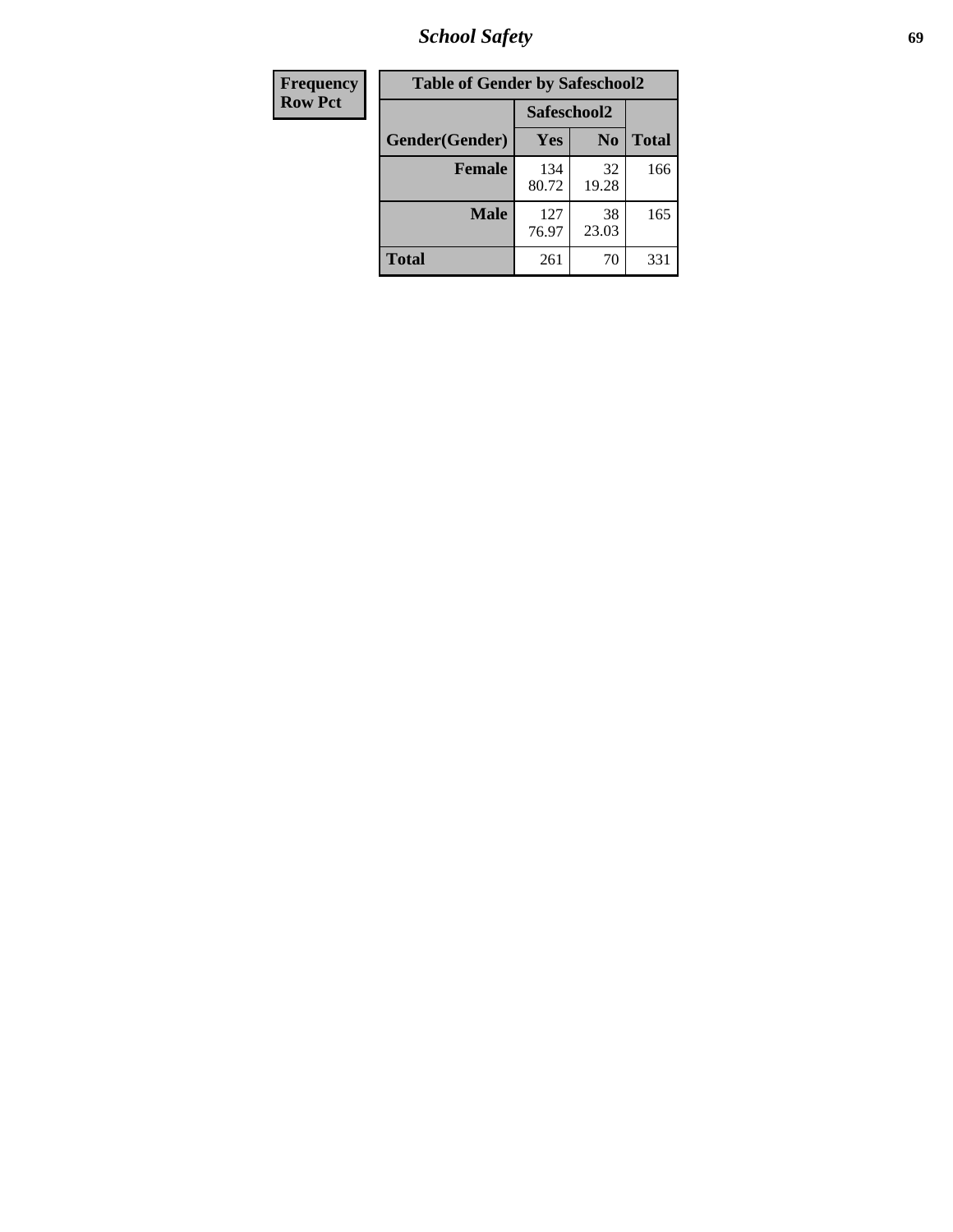# *Incidence of Drug Use* **70**

| <b>Frequency</b> |                | <b>Table of Gender by AlcoholAlt</b>     |                |              |
|------------------|----------------|------------------------------------------|----------------|--------------|
| <b>Row Pct</b>   |                | AlcoholAlt(Alcohol<br>use, past 30 days) |                |              |
|                  | Gender(Gender) | Yes                                      | N <sub>0</sub> | <b>Total</b> |
|                  | <b>Female</b>  | 61<br>36.75                              | 105<br>63.25   | 166          |
|                  | <b>Male</b>    | 60<br>36.36                              | 105<br>63.64   | 165          |
|                  | <b>Total</b>   | 121                                      | 210            | 331          |

| Frequency      | <b>Table of Gender by TobaccoAny</b> |                                          |                |              |  |
|----------------|--------------------------------------|------------------------------------------|----------------|--------------|--|
| <b>Row Pct</b> |                                      | TobaccoAny(Tobacco<br>use, past 30 days) |                |              |  |
|                | Gender(Gender)                       | Yes                                      | N <sub>0</sub> | <b>Total</b> |  |
|                | <b>Female</b>                        | 35<br>21.08                              | 131<br>78.92   | 166          |  |
|                | <b>Male</b>                          | 59<br>35.76                              | 106<br>64.24   | 165          |  |
|                | <b>Total</b>                         | 94                                       | 237            | 331          |  |

| <b>Frequency</b> | <b>Table of Gender by MarijuanaAlt</b> |                    |                        |              |
|------------------|----------------------------------------|--------------------|------------------------|--------------|
| <b>Row Pct</b>   |                                        | use, past 30 days) | MarijuanaAlt(Marijuana |              |
|                  | Gender(Gender)                         | <b>Yes</b>         | N <sub>0</sub>         | <b>Total</b> |
|                  | Female                                 | 25<br>15.06        | 141<br>84.94           | 166          |
|                  | <b>Male</b>                            | 43<br>26.06        | 122<br>73.94           | 165          |
|                  | <b>Total</b>                           | 68                 | 263                    | 331          |

| <b>Frequency</b> | <b>Table of Gender by OtherDrugAny</b> |                                               |                |              |
|------------------|----------------------------------------|-----------------------------------------------|----------------|--------------|
| <b>Row Pct</b>   |                                        | OtherDrugAny(Other<br>drug use, past 30 days) |                |              |
|                  | Gender(Gender)                         | <b>Yes</b>                                    | N <sub>0</sub> | <b>Total</b> |
|                  | <b>Female</b>                          | 19<br>11.45                                   | 147<br>88.55   | 166          |
|                  | <b>Male</b>                            | 27<br>16.36                                   | 138<br>83.64   | 165          |
|                  | <b>Total</b>                           | 46                                            | 285            | 331          |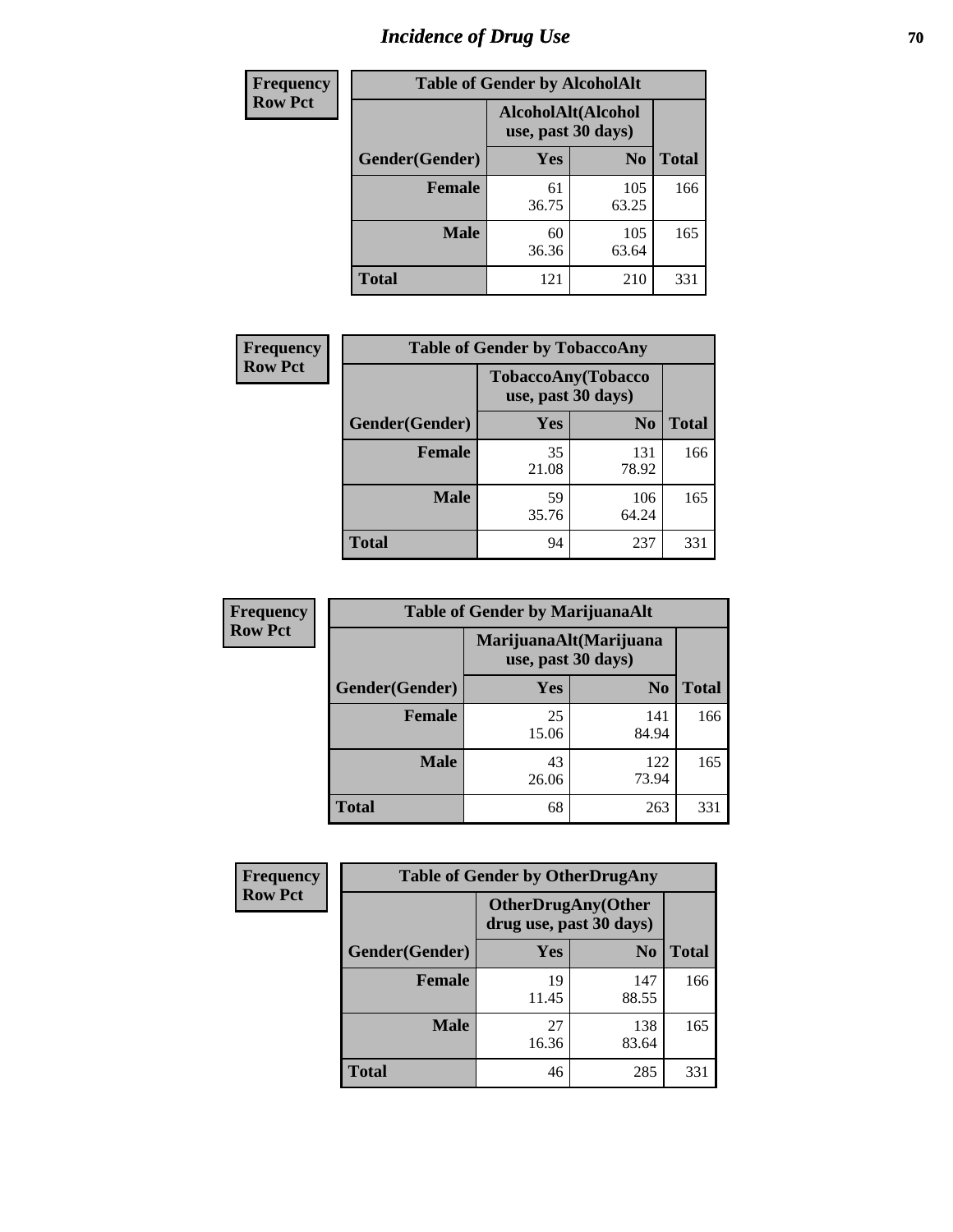### *Average Age at Onset of Use* **71** *Results for "Average Age at Onset of Use" questions exclude students who said they did not use that substance*

#### **Gender=Female**

| <b>Variable</b>    | Label                                                              | <b>Mean</b> |
|--------------------|--------------------------------------------------------------------|-------------|
| Alcoholinit2       | I started using alcohol when I was                                 | 13.96       |
| Cigarettesinit2    | I started smoking tobacco when I was                               | 14.19       |
| Smokelessinit2     | I started chewing tobacco when I was                               | 13.33       |
| Marijuanainit2     | I started using marijuana when I was                               | 14.42       |
| Cocaineinit2       | I started using cocaine when I was                                 | 14.56       |
| Inhalantsinit2     | I started using inhalants when I was                               | 10.40       |
| Steroidsinit2      | I started using steroids when I was                                | 10.50       |
| Ecstasyinit2       | I started using ecstasy when I was                                 | 15.00       |
| Methinit2          | I started using methamphetamines when I was                        | 12.80       |
| Hallucinogensinit2 | I started using hallucinogens when I was                           | 13.43       |
| Prescription in t2 | I started using prescription drugs not prescribed to me when I was | 13.95       |

#### **Gender=Male**

| <b>Variable</b>                 | Label                                                              | <b>Mean</b> |
|---------------------------------|--------------------------------------------------------------------|-------------|
| Alcoholinit2                    | I started using alcohol when I was                                 | 14.12       |
| Cigarettesinit2                 | I started smoking tobacco when I was                               | 14.14       |
| Smokelessinit2                  | I started chewing tobacco when I was                               | 14.16       |
| Marijuanainit2                  | I started using marijuana when I was                               | 14.12       |
| Cocaineinit2                    | I started using cocaine when I was                                 | 14.31       |
| Inhalantsinit2                  | I started using inhalants when I was                               | 12.00       |
| Steroidsinit2                   | I started using steroids when I was                                | 11.14       |
| Ecstasyinit2                    | I started using ecstasy when I was                                 | 13.94       |
| Methinit2                       | I started using methamphetamines when I was                        | 10.38       |
| Hallucinogensinit2              | I started using hallucinogens when I was                           | 14.43       |
| Prescription in it <sub>2</sub> | I started using prescription drugs not prescribed to me when I was | 13.79       |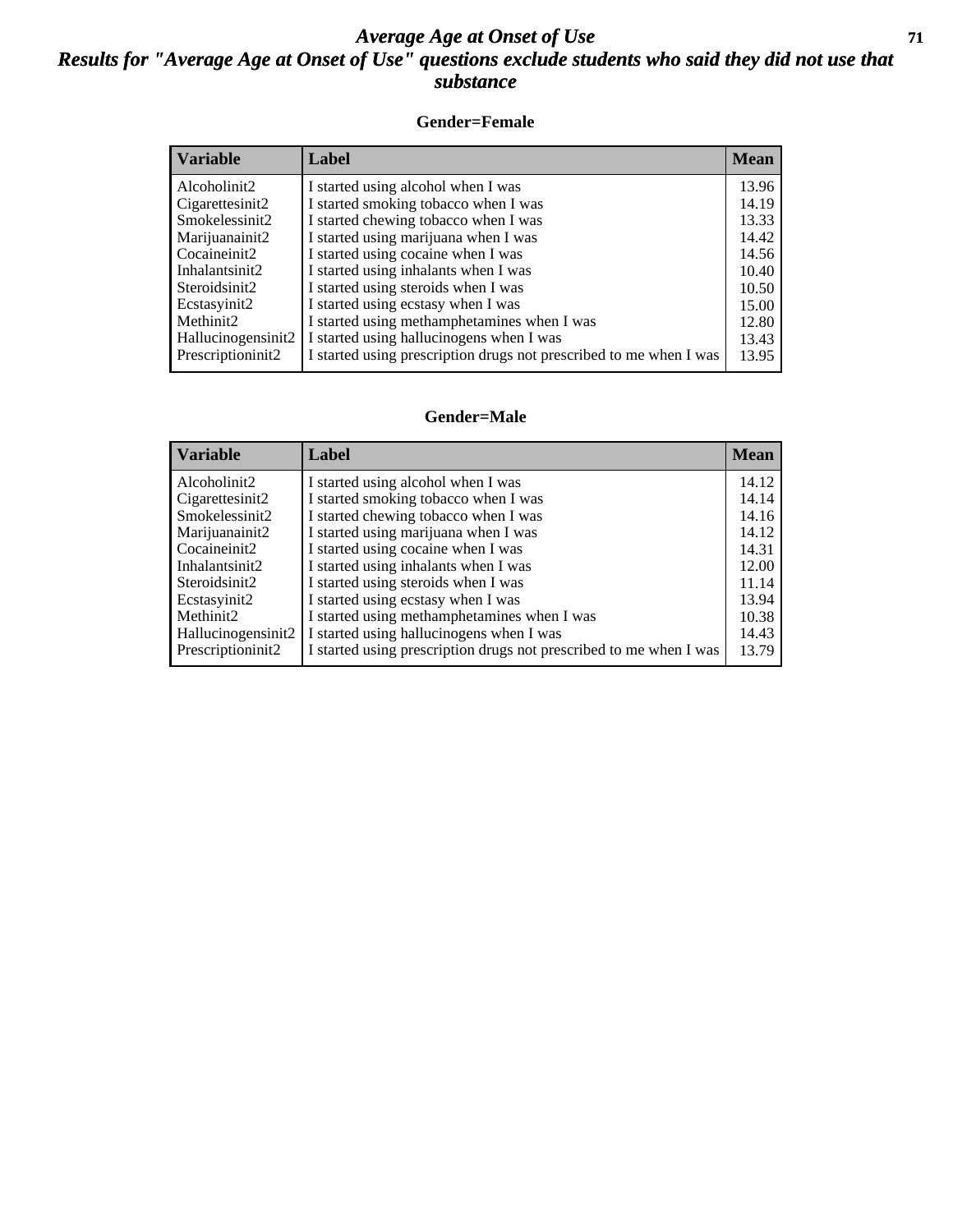# *I Think These Drugs are Harmful* **72**

| <b>Frequency</b> | <b>Table of Gender by Alcoholharmdich</b> |                                                   |                |              |
|------------------|-------------------------------------------|---------------------------------------------------|----------------|--------------|
| <b>Row Pct</b>   |                                           | Alcoholharmdich(I<br>think alcohol is<br>harmful) |                |              |
|                  | Gender(Gender)                            | <b>Yes</b>                                        | N <sub>0</sub> | <b>Total</b> |
|                  | <b>Female</b>                             | 115<br>69.28                                      | 51<br>30.72    | 166          |
|                  | <b>Male</b>                               | 106<br>64.24                                      | 59<br>35.76    | 165          |
|                  | Total                                     | 221                                               | 110            | 331          |

| Frequency      | <b>Table of Gender by Tobaccoharmdich</b> |                  |                               |              |
|----------------|-------------------------------------------|------------------|-------------------------------|--------------|
| <b>Row Pct</b> |                                           | think tobacco is | Tobaccoharmdich(I<br>harmful) |              |
|                | Gender(Gender)                            | Yes              | N <sub>0</sub>                | <b>Total</b> |
|                | <b>Female</b>                             | 161<br>96.99     | 5<br>3.01                     | 166          |
|                | <b>Male</b>                               | 154<br>93.33     | 11<br>6.67                    | 165          |
|                | <b>Total</b>                              | 315              | 16                            | 331          |

| Frequency      | <b>Table of Gender by Marijuanaharmdich</b> |                                                       |                |              |  |
|----------------|---------------------------------------------|-------------------------------------------------------|----------------|--------------|--|
| <b>Row Pct</b> |                                             | Marijuanaharmdich(I<br>think marijuana is<br>harmful) |                |              |  |
|                | Gender(Gender)                              | <b>Yes</b>                                            | N <sub>0</sub> | <b>Total</b> |  |
|                | <b>Female</b>                               | 106<br>63.86                                          | 60<br>36.14    | 166          |  |
|                | <b>Male</b>                                 | 73<br>44.24                                           | 92<br>55.76    | 165          |  |
|                | <b>Total</b>                                | 179                                                   | 152            | 331          |  |

| Frequency      | <b>Table of Gender by Otherdrugharmdich</b> |                                                          |                |              |  |
|----------------|---------------------------------------------|----------------------------------------------------------|----------------|--------------|--|
| <b>Row Pct</b> |                                             | Otherdrugharmdich(I<br>think other drugs are<br>harmful) |                |              |  |
|                | Gender(Gender)                              | <b>Yes</b>                                               | N <sub>0</sub> | <b>Total</b> |  |
|                | <b>Female</b>                               | 161<br>96.99                                             | 5<br>3.01      | 166          |  |
|                | <b>Male</b>                                 | 160<br>96.97                                             | 5<br>3.03      | 165          |  |
|                | <b>Total</b>                                | 321                                                      | 10             | 331          |  |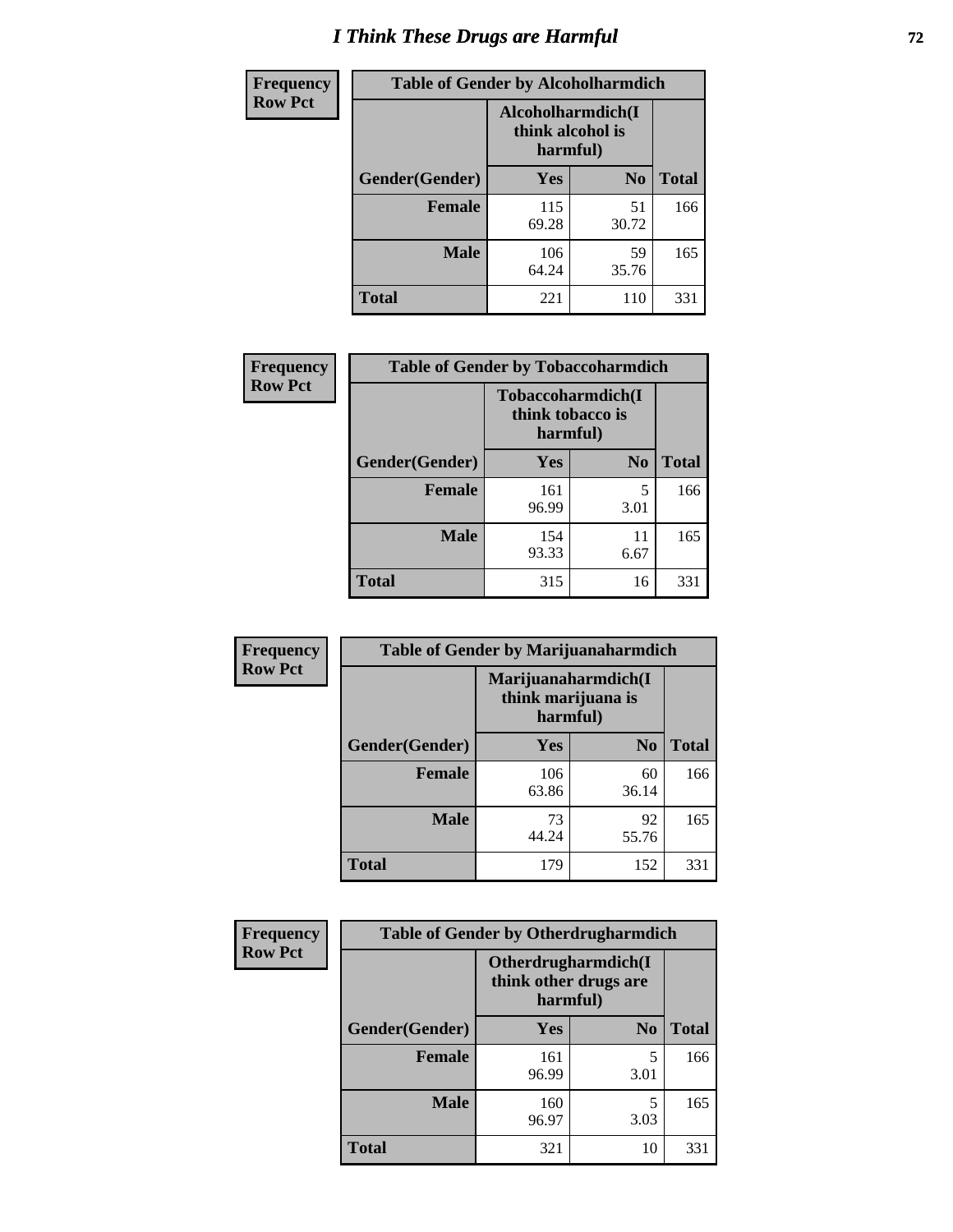| <b>Frequency</b> | <b>Table of Gender by Alcohollocation1</b> |                                                               |             |              |
|------------------|--------------------------------------------|---------------------------------------------------------------|-------------|--------------|
| <b>Row Pct</b>   |                                            | <b>Alcohollocation1(Places</b><br><b>Friends Use Alcohol)</b> |             |              |
|                  | Gender(Gender)                             |                                                               | Do Not Use  | <b>Total</b> |
|                  | <b>Female</b>                              | 123<br>74.10                                                  | 43<br>25.90 | 166          |
|                  | <b>Male</b>                                | 112<br>67.88                                                  | 53<br>32.12 | 165          |
|                  | <b>Total</b>                               | 235                                                           | 96          | 331          |

| <b>Frequency</b> | <b>Table of Gender by Alcohollocation2</b> |                                                               |             |              |
|------------------|--------------------------------------------|---------------------------------------------------------------|-------------|--------------|
| <b>Row Pct</b>   |                                            | <b>Alcohollocation2(Places</b><br><b>Friends Use Alcohol)</b> |             |              |
|                  | Gender(Gender)                             |                                                               | Home        | <b>Total</b> |
|                  | Female                                     | 76<br>45.78                                                   | 90<br>54.22 | 166          |
|                  | <b>Male</b>                                | 71<br>43.03                                                   | 94<br>56.97 | 165          |
|                  | <b>Total</b>                               | 147                                                           | 184         | 331          |

| Frequency      | <b>Table of Gender by Alcohollocation3</b> |                                                               |               |              |
|----------------|--------------------------------------------|---------------------------------------------------------------|---------------|--------------|
| <b>Row Pct</b> |                                            | <b>Alcohollocation3(Places</b><br><b>Friends Use Alcohol)</b> |               |              |
|                | Gender(Gender)                             |                                                               | <b>School</b> | <b>Total</b> |
|                | <b>Female</b>                              | 142<br>85.54                                                  | 24<br>14.46   | 166          |
|                | <b>Male</b>                                | 151<br>91.52                                                  | 14<br>8.48    | 165          |
|                | <b>Total</b>                               | 293                                                           | 38            | 331          |

| Frequency      | <b>Table of Gender by Alcohollocation4</b> |                                                               |             |              |
|----------------|--------------------------------------------|---------------------------------------------------------------|-------------|--------------|
| <b>Row Pct</b> |                                            | <b>Alcohollocation4(Places</b><br><b>Friends Use Alcohol)</b> |             |              |
|                | Gender(Gender)                             |                                                               | Car         | <b>Total</b> |
|                | Female                                     | 137<br>82.53                                                  | 29<br>17.47 | 166          |
|                | <b>Male</b>                                | 132<br>80.00                                                  | 33<br>20.00 | 165          |
|                | <b>Total</b>                               | 269                                                           | 62          | 331          |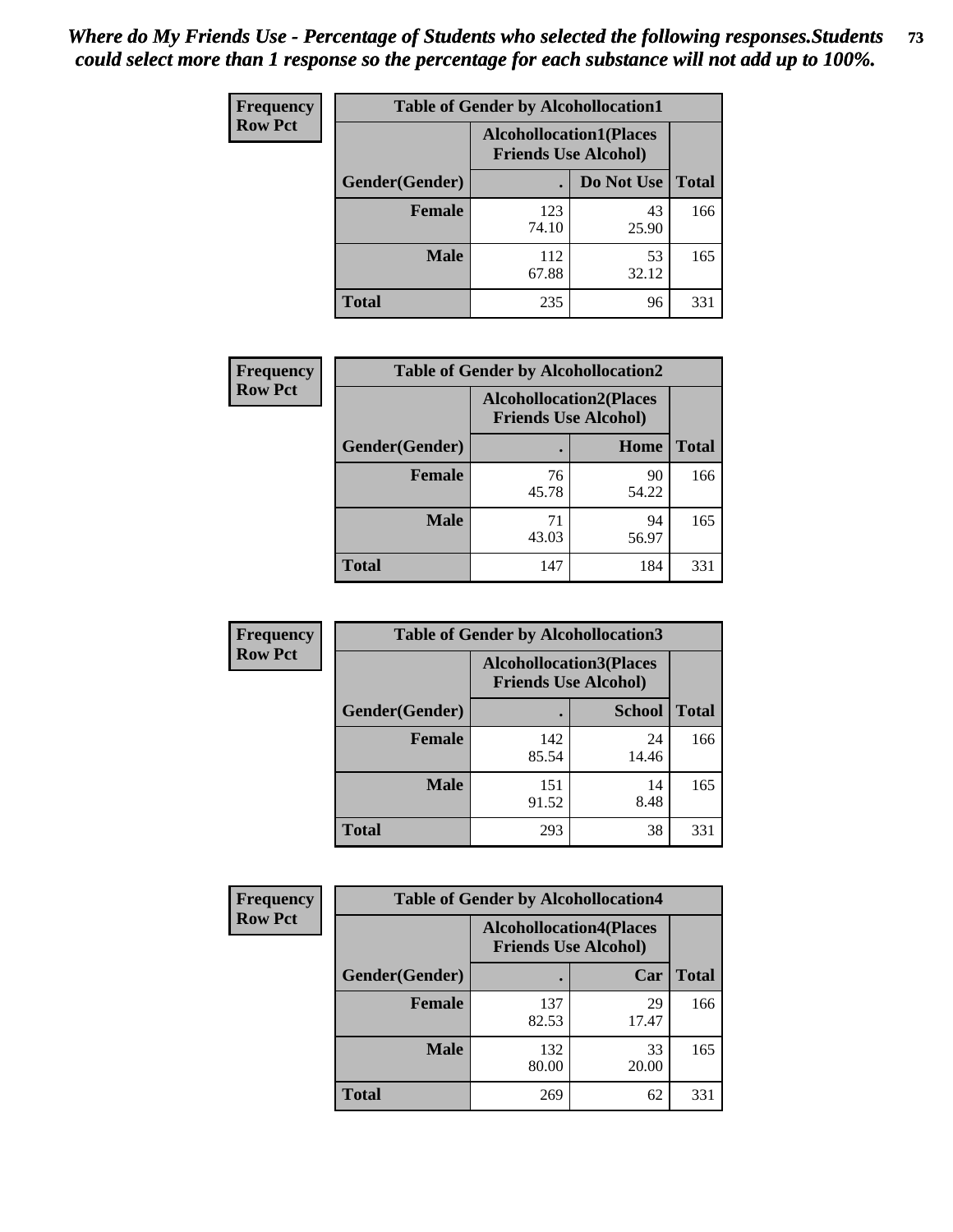| <b>Frequency</b> | <b>Table of Gender by Alcohollocation5</b> |             |                                                               |              |
|------------------|--------------------------------------------|-------------|---------------------------------------------------------------|--------------|
| <b>Row Pct</b>   |                                            |             | <b>Alcohollocation5(Places</b><br><b>Friends Use Alcohol)</b> |              |
|                  | Gender(Gender)                             | $\bullet$   | <b>Friend's</b><br><b>House</b>                               | <b>Total</b> |
|                  | <b>Female</b>                              | 41<br>24.70 | 125<br>75.30                                                  | 166          |
|                  | <b>Male</b>                                | 61<br>36.97 | 104<br>63.03                                                  | 165          |
|                  | <b>Total</b>                               | 102         | 229                                                           | 331          |

| Frequency      | <b>Table of Gender by Alcohollocation6</b> |                                                               |              |              |  |
|----------------|--------------------------------------------|---------------------------------------------------------------|--------------|--------------|--|
| <b>Row Pct</b> |                                            | <b>Alcohollocation6(Places</b><br><b>Friends Use Alcohol)</b> |              |              |  |
|                | <b>Gender</b> (Gender)                     |                                                               | <b>Other</b> | <b>Total</b> |  |
|                | <b>Female</b>                              | 112<br>67.47                                                  | 54<br>32.53  | 166          |  |
|                | <b>Male</b>                                | 106<br>64.24                                                  | 59<br>35.76  | 165          |  |
|                | <b>Total</b>                               | 218                                                           | 113          | 331          |  |

| Frequency      | <b>Table of Gender by Tobaccolocation1</b> |                                                               |             |              |  |
|----------------|--------------------------------------------|---------------------------------------------------------------|-------------|--------------|--|
| <b>Row Pct</b> |                                            | <b>Tobaccolocation1(Places</b><br><b>Friends Use Tobacco)</b> |             |              |  |
|                | Gender(Gender)                             |                                                               | Do Not Use  | <b>Total</b> |  |
|                | <b>Female</b>                              | 91<br>54.82                                                   | 75<br>45.18 | 166          |  |
|                | <b>Male</b>                                | 111<br>67.27                                                  | 54<br>32.73 | 165          |  |
|                | <b>Total</b>                               | 202                                                           | 129         | 331          |  |

| <b>Frequency</b> | <b>Table of Gender by Tobaccolocation2</b> |                                                               |             |              |
|------------------|--------------------------------------------|---------------------------------------------------------------|-------------|--------------|
| <b>Row Pct</b>   |                                            | <b>Tobaccolocation2(Places</b><br><b>Friends Use Tobacco)</b> |             |              |
|                  | Gender(Gender)                             |                                                               | Home        | <b>Total</b> |
|                  | Female                                     | 97<br>58.43                                                   | 69<br>41.57 | 166          |
|                  | <b>Male</b>                                | 68<br>41.21                                                   | 97<br>58.79 | 165          |
|                  | <b>Total</b>                               | 165                                                           | 166         | 331          |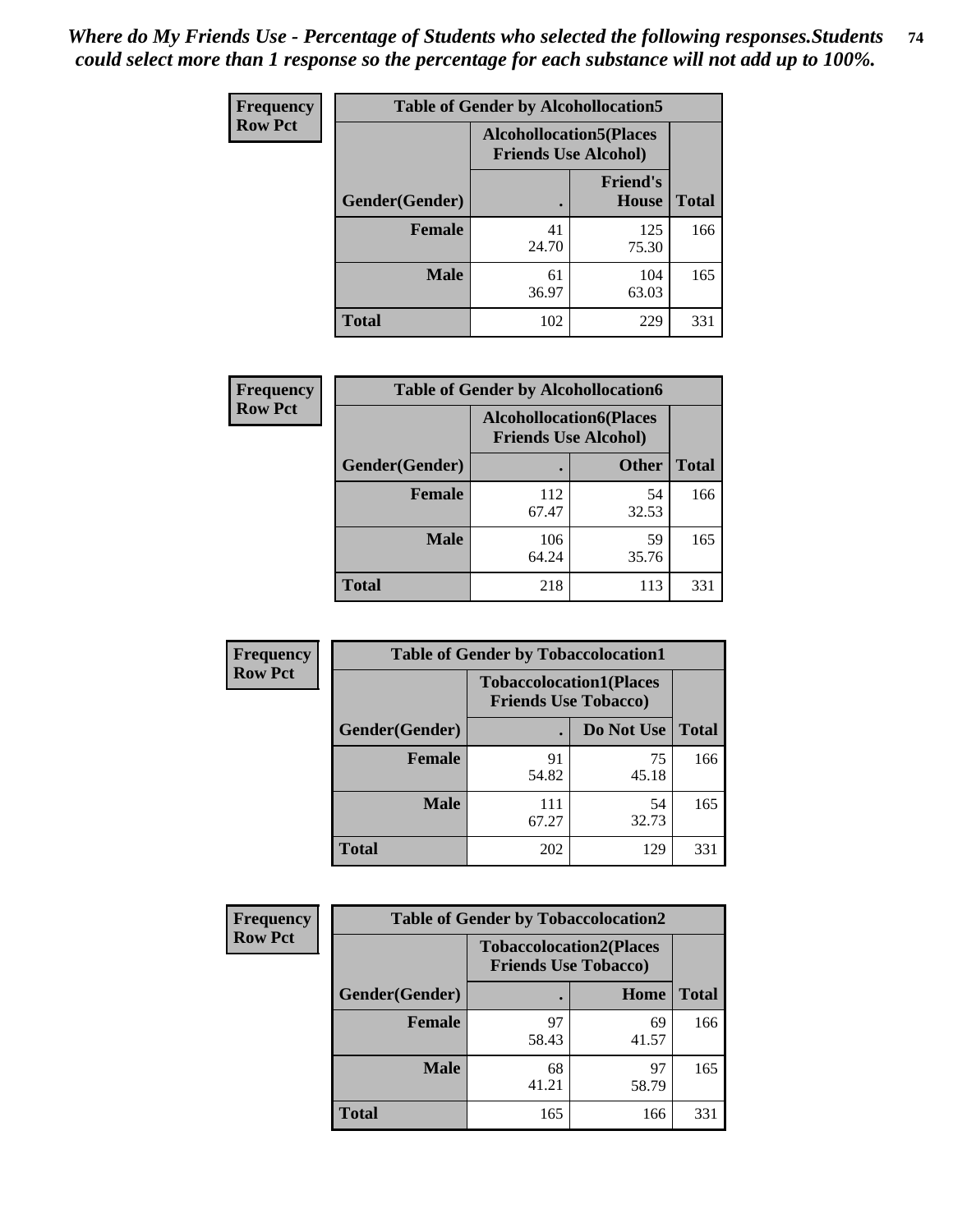| <b>Frequency</b> | <b>Table of Gender by Tobaccolocation3</b> |              |                                                               |              |
|------------------|--------------------------------------------|--------------|---------------------------------------------------------------|--------------|
| <b>Row Pct</b>   |                                            |              | <b>Tobaccolocation3(Places</b><br><b>Friends Use Tobacco)</b> |              |
|                  | Gender(Gender)                             |              | <b>School</b>                                                 | <b>Total</b> |
|                  | Female                                     | 132<br>79.52 | 34<br>20.48                                                   | 166          |
|                  | <b>Male</b>                                | 114<br>69.09 | 51<br>30.91                                                   | 165          |
|                  | <b>Total</b>                               | 246          | 85                                                            | 331          |

| <b>Frequency</b> | <b>Table of Gender by Tobaccolocation4</b> |                             |                                |              |
|------------------|--------------------------------------------|-----------------------------|--------------------------------|--------------|
| <b>Row Pct</b>   |                                            | <b>Friends Use Tobacco)</b> | <b>Tobaccolocation4(Places</b> |              |
|                  | Gender(Gender)                             |                             | Car                            | <b>Total</b> |
|                  | <b>Female</b>                              | 95<br>57.23                 | 71<br>42.77                    | 166          |
|                  | <b>Male</b>                                | 81<br>49.09                 | 84<br>50.91                    | 165          |
|                  | <b>Total</b>                               | 176                         | 155                            | 331          |

| <b>Frequency</b> | <b>Table of Gender by Tobaccolocation5</b> |                                                               |                                 |              |
|------------------|--------------------------------------------|---------------------------------------------------------------|---------------------------------|--------------|
| <b>Row Pct</b>   |                                            | <b>Tobaccolocation5(Places</b><br><b>Friends Use Tobacco)</b> |                                 |              |
|                  | Gender(Gender)                             |                                                               | <b>Friend's</b><br><b>House</b> | <b>Total</b> |
|                  | <b>Female</b>                              | 79<br>47.59                                                   | 87<br>52.41                     | 166          |
|                  | <b>Male</b>                                | 69<br>41.82                                                   | 96<br>58.18                     | 165          |
|                  | <b>Total</b>                               | 148                                                           | 183                             | 331          |

| <b>Frequency</b> | <b>Table of Gender by Tobaccolocation6</b> |                                                               |              |              |
|------------------|--------------------------------------------|---------------------------------------------------------------|--------------|--------------|
| <b>Row Pct</b>   |                                            | <b>Tobaccolocation6(Places</b><br><b>Friends Use Tobacco)</b> |              |              |
|                  | Gender(Gender)                             |                                                               | <b>Other</b> | <b>Total</b> |
|                  | Female                                     | 112<br>67.47                                                  | 54<br>32.53  | 166          |
|                  | <b>Male</b>                                | 86<br>52.12                                                   | 79<br>47.88  | 165          |
|                  | <b>Total</b>                               | 198                                                           | 133          | 331          |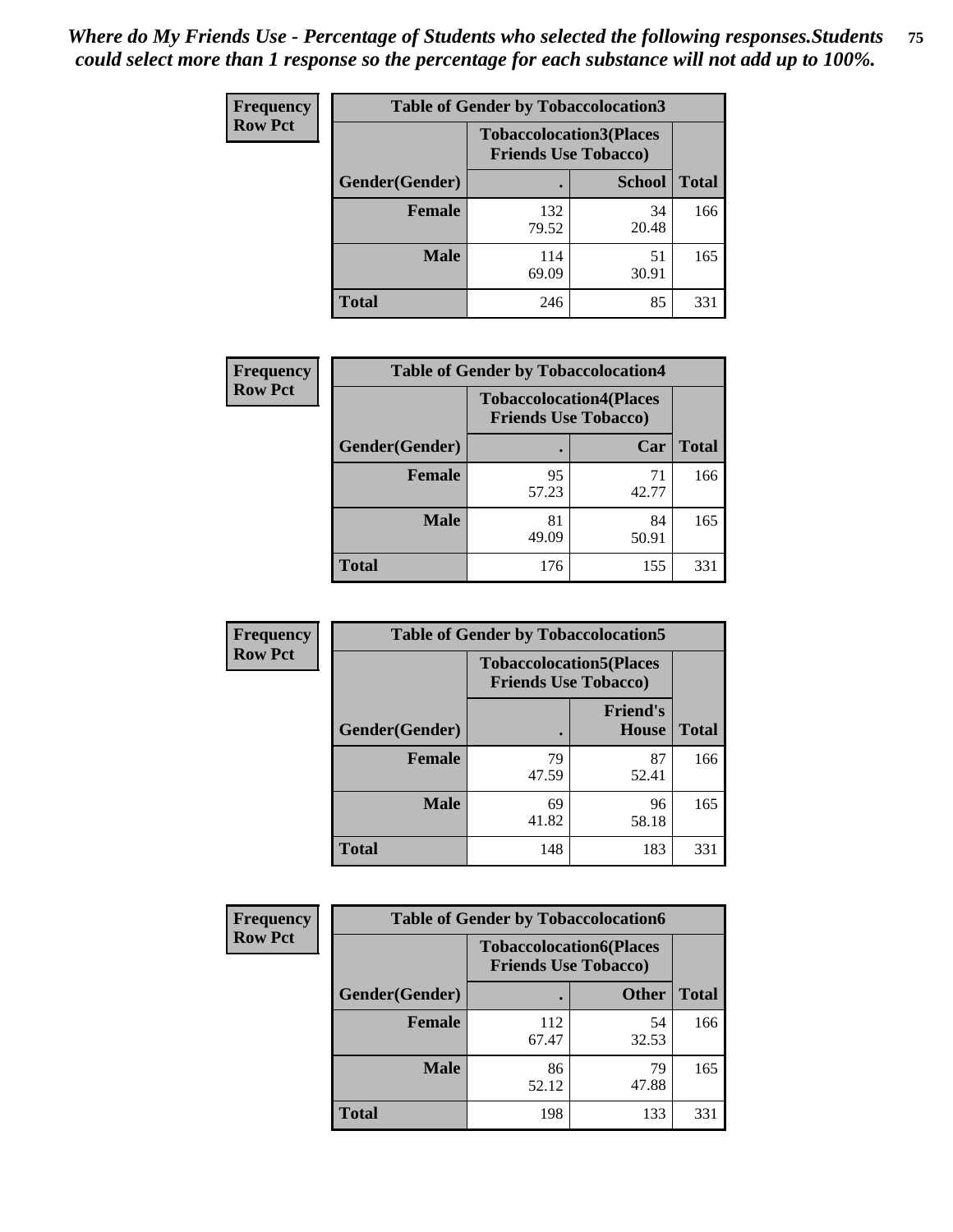| <b>Frequency</b> | <b>Table of Gender by Marijuanalocation1</b> |                                |                                  |              |
|------------------|----------------------------------------------|--------------------------------|----------------------------------|--------------|
| <b>Row Pct</b>   |                                              | <b>Friends Use Marijuana</b> ) | <b>Marijuanalocation1(Places</b> |              |
|                  | <b>Gender</b> (Gender)                       |                                | Do Not Use                       | <b>Total</b> |
|                  | <b>Female</b>                                | 99<br>59.64                    | 67<br>40.36                      | 166          |
|                  | <b>Male</b>                                  | 105<br>63.64                   | 60<br>36.36                      | 165          |
|                  | <b>Total</b>                                 | 204                            | 127                              | 331          |

| <b>Frequency</b> | <b>Table of Gender by Marijuanalocation2</b> |                                                                    |             |              |  |
|------------------|----------------------------------------------|--------------------------------------------------------------------|-------------|--------------|--|
| <b>Row Pct</b>   |                                              | <b>Marijuanalocation2(Places</b><br><b>Friends Use Marijuana</b> ) |             |              |  |
|                  | Gender(Gender)                               |                                                                    | Home        | <b>Total</b> |  |
|                  | <b>Female</b>                                | 94<br>56.63                                                        | 72<br>43.37 | 166          |  |
|                  | <b>Male</b>                                  | 77<br>46.67                                                        | 88<br>53.33 | 165          |  |
|                  | <b>Total</b>                                 | 171                                                                | 160         | 331          |  |

| <b>Frequency</b> | <b>Table of Gender by Marijuanalocation3</b> |                                                                    |               |              |
|------------------|----------------------------------------------|--------------------------------------------------------------------|---------------|--------------|
| <b>Row Pct</b>   |                                              | <b>Marijuanalocation3(Places</b><br><b>Friends Use Marijuana</b> ) |               |              |
|                  | Gender(Gender)                               |                                                                    | <b>School</b> | <b>Total</b> |
|                  | Female                                       | 131<br>78.92                                                       | 35<br>21.08   | 166          |
|                  | <b>Male</b>                                  | 133<br>80.61                                                       | 32<br>19.39   | 165          |
|                  | <b>Total</b>                                 | 264                                                                | 67            | 331          |

| <b>Frequency</b> | <b>Table of Gender by Marijuanalocation4</b> |                                |                                  |              |
|------------------|----------------------------------------------|--------------------------------|----------------------------------|--------------|
| <b>Row Pct</b>   |                                              | <b>Friends Use Marijuana</b> ) | <b>Marijuanalocation4(Places</b> |              |
|                  | Gender(Gender)                               |                                | Car                              | <b>Total</b> |
|                  | <b>Female</b>                                | 100<br>60.24                   | 66<br>39.76                      | 166          |
|                  | <b>Male</b>                                  | 103<br>62.42                   | 62<br>37.58                      | 165          |
|                  | <b>Total</b>                                 | 203                            | 128                              | 331          |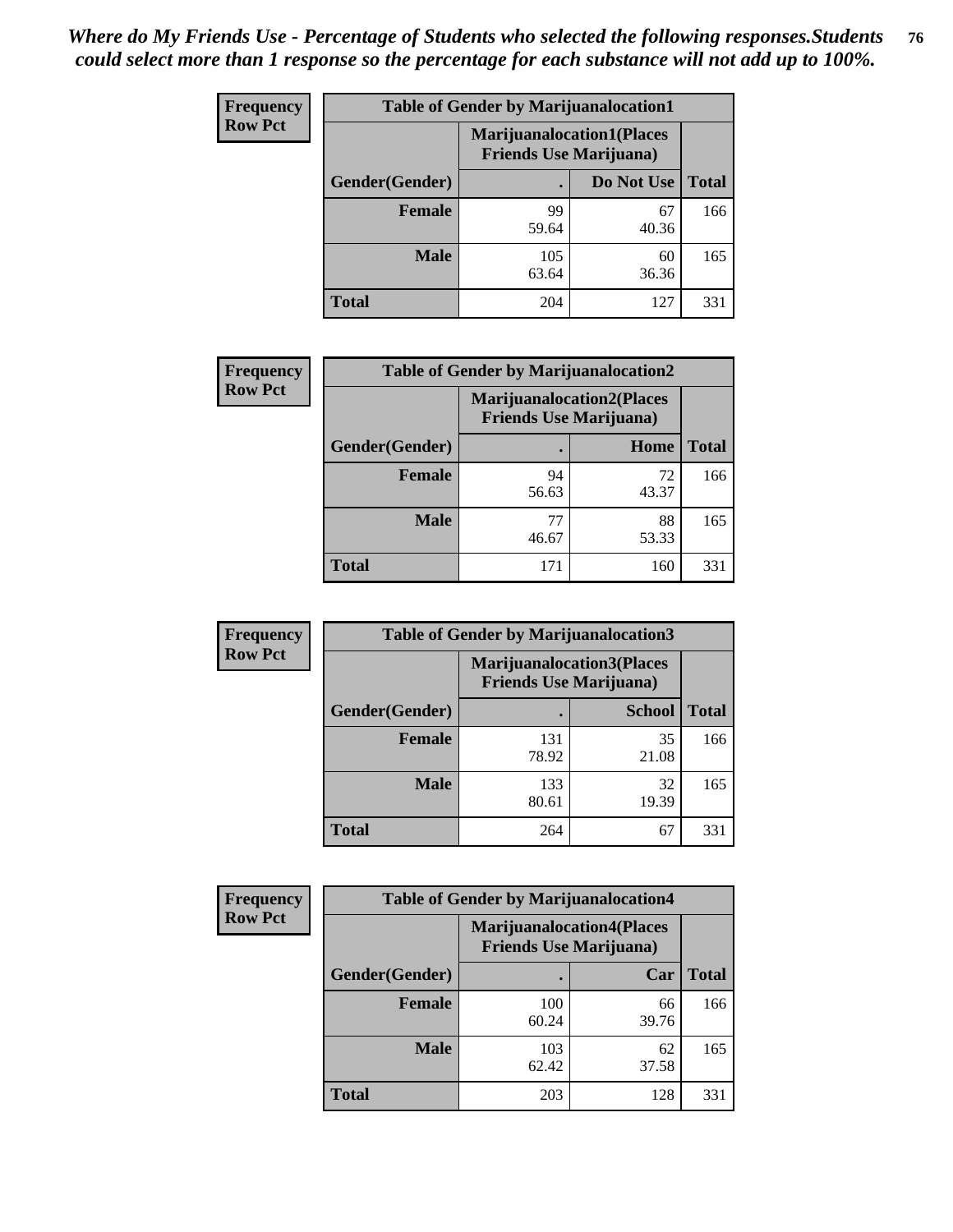| <b>Frequency</b> | <b>Table of Gender by Marijuanalocation5</b> |                                                                    |                          |              |
|------------------|----------------------------------------------|--------------------------------------------------------------------|--------------------------|--------------|
| <b>Row Pct</b>   |                                              | <b>Marijuanalocation5(Places</b><br><b>Friends Use Marijuana</b> ) |                          |              |
|                  | <b>Gender</b> (Gender)                       |                                                                    | <b>Friend's</b><br>House | <b>Total</b> |
|                  | <b>Female</b>                                | 76<br>45.78                                                        | 90<br>54.22              | 166          |
|                  | <b>Male</b>                                  | 70<br>42.42                                                        | 95<br>57.58              | 165          |
|                  | <b>Total</b>                                 | 146                                                                | 185                      | 331          |

| <b>Frequency</b> | <b>Table of Gender by Marijuanalocation6</b> |                                                                    |              |              |
|------------------|----------------------------------------------|--------------------------------------------------------------------|--------------|--------------|
| <b>Row Pct</b>   |                                              | <b>Marijuanalocation6(Places</b><br><b>Friends Use Marijuana</b> ) |              |              |
|                  | <b>Gender</b> (Gender)                       |                                                                    | <b>Other</b> | <b>Total</b> |
|                  | Female                                       | 113<br>68.07                                                       | 53<br>31.93  | 166          |
|                  | <b>Male</b>                                  | 98<br>59.39                                                        | 67<br>40.61  | 165          |
|                  | Total                                        | 211                                                                | 120          | 331          |

| Frequency      | <b>Table of Gender by Otherdruglocation1</b> |                                                                                |              |              |
|----------------|----------------------------------------------|--------------------------------------------------------------------------------|--------------|--------------|
| <b>Row Pct</b> |                                              | <b>Otherdruglocation1(Places</b><br><b>Friends Use Other Illegal</b><br>Drugs) |              |              |
|                | Gender(Gender)                               |                                                                                | Do Not Use   | <b>Total</b> |
|                | <b>Female</b>                                | 61<br>36.75                                                                    | 105<br>63.25 | 166          |
|                | <b>Male</b>                                  | 68<br>41.21                                                                    | 97<br>58.79  | 165          |
|                | <b>Total</b>                                 | 129                                                                            | 202          | 331          |

| <b>Frequency</b> | <b>Table of Gender by Otherdruglocation2</b> |                                            |                                  |              |
|------------------|----------------------------------------------|--------------------------------------------|----------------------------------|--------------|
| <b>Row Pct</b>   |                                              | <b>Friends Use Other Illegal</b><br>Drugs) | <b>Otherdruglocation2(Places</b> |              |
|                  | Gender(Gender)                               |                                            | Home                             | <b>Total</b> |
|                  | <b>Female</b>                                | 125<br>75.30                               | 41<br>24.70                      | 166          |
|                  | <b>Male</b>                                  | 107<br>64.85                               | 58<br>35.15                      | 165          |
|                  | <b>Total</b>                                 | 232                                        | 99                               | 331          |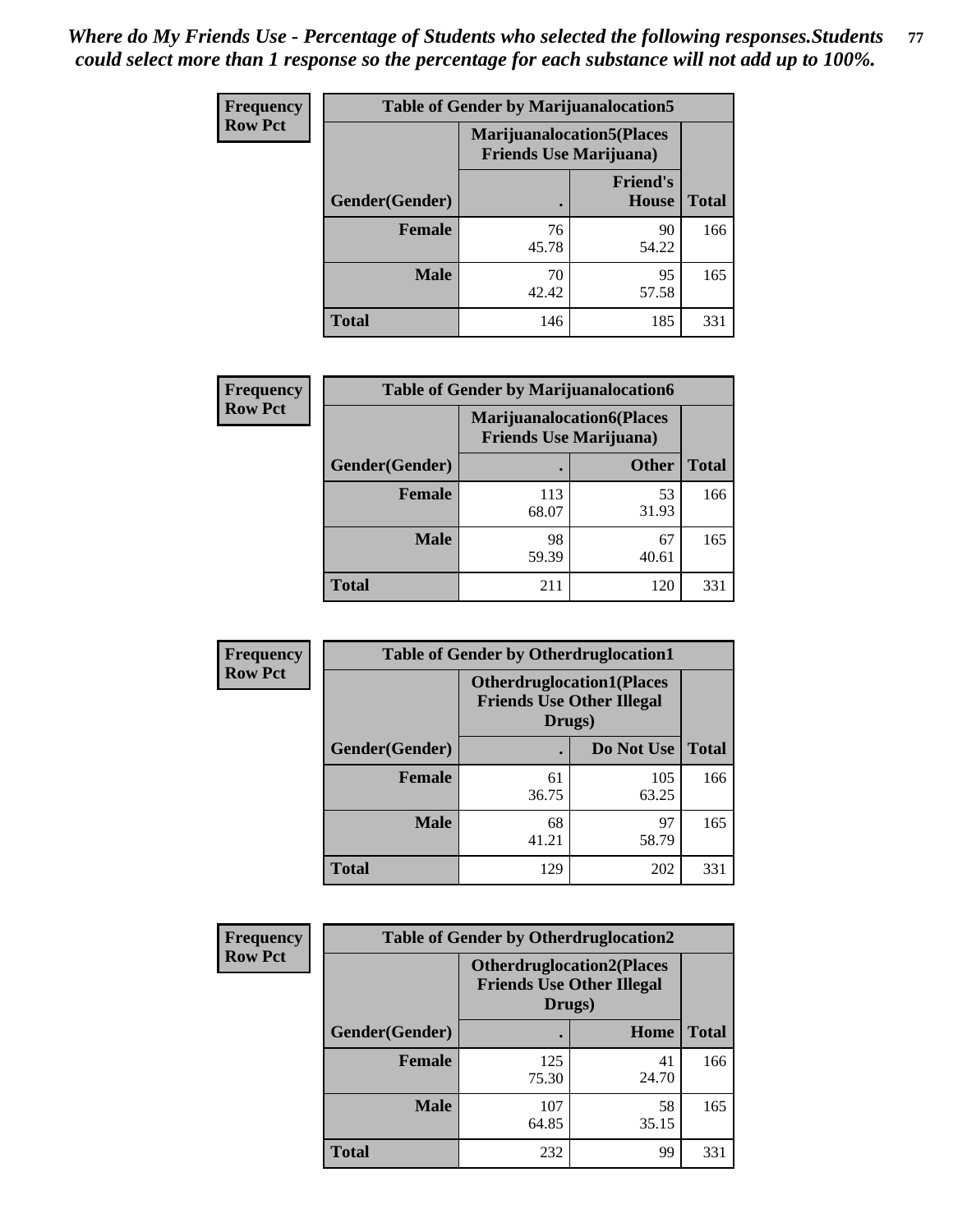| Frequency      | <b>Table of Gender by Otherdruglocation3</b> |                                                                                |               |              |
|----------------|----------------------------------------------|--------------------------------------------------------------------------------|---------------|--------------|
| <b>Row Pct</b> |                                              | <b>Otherdruglocation3(Places</b><br><b>Friends Use Other Illegal</b><br>Drugs) |               |              |
|                | Gender(Gender)                               |                                                                                | <b>School</b> | <b>Total</b> |
|                | Female                                       | 144<br>86.75                                                                   | 22<br>13.25   | 166          |
|                | <b>Male</b>                                  | 139<br>84.24                                                                   | 26<br>15.76   | 165          |
|                | <b>Total</b>                                 | 283                                                                            | 48            | 331          |

| Frequency      | <b>Table of Gender by Otherdruglocation4</b> |                                                                                |             |              |
|----------------|----------------------------------------------|--------------------------------------------------------------------------------|-------------|--------------|
| <b>Row Pct</b> |                                              | <b>Otherdruglocation4(Places</b><br><b>Friends Use Other Illegal</b><br>Drugs) |             |              |
|                | Gender(Gender)                               |                                                                                | Car         | <b>Total</b> |
|                | Female                                       | 133<br>80.12                                                                   | 33<br>19.88 | 166          |
|                | <b>Male</b>                                  | 125<br>75.76                                                                   | 40<br>24.24 | 165          |
|                | <b>Total</b>                                 | 258                                                                            | 73          | 331          |

| <b>Frequency</b> | <b>Table of Gender by Otherdruglocation5</b> |                                                                                |                                 |              |
|------------------|----------------------------------------------|--------------------------------------------------------------------------------|---------------------------------|--------------|
| <b>Row Pct</b>   |                                              | <b>Otherdruglocation5(Places</b><br><b>Friends Use Other Illegal</b><br>Drugs) |                                 |              |
|                  | Gender(Gender)                               |                                                                                | <b>Friend's</b><br><b>House</b> | <b>Total</b> |
|                  | <b>Female</b>                                | 109<br>65.66                                                                   | 57<br>34.34                     | 166          |
|                  | <b>Male</b>                                  | 100<br>60.61                                                                   | 65<br>39.39                     | 165          |
|                  | <b>Total</b>                                 | 209                                                                            | 122                             | 331          |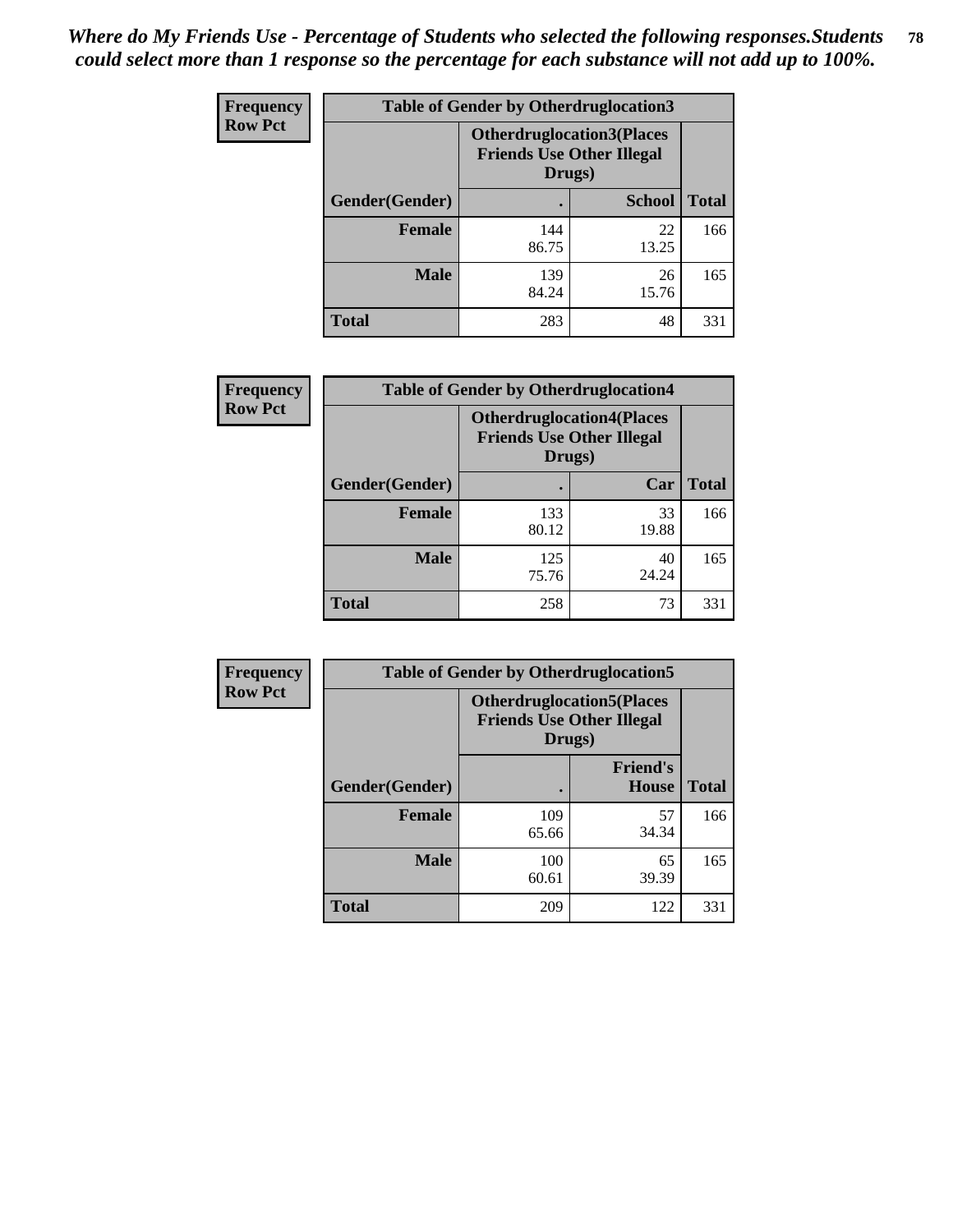| <b>Frequency</b> | <b>Table of Gender by Otherdruglocation6</b> |              |                                                                       |              |
|------------------|----------------------------------------------|--------------|-----------------------------------------------------------------------|--------------|
| <b>Row Pct</b>   |                                              | Drugs)       | <b>Otherdruglocation6(Places)</b><br><b>Friends Use Other Illegal</b> |              |
|                  | Gender(Gender)                               |              | <b>Other</b>                                                          | <b>Total</b> |
|                  | <b>Female</b>                                | 130<br>78.31 | 36<br>21.69                                                           | 166          |
|                  | <b>Male</b>                                  | 121<br>73.33 | 44<br>26.67                                                           | 165          |
|                  | <b>Total</b>                                 | 251          | 80                                                                    | 331          |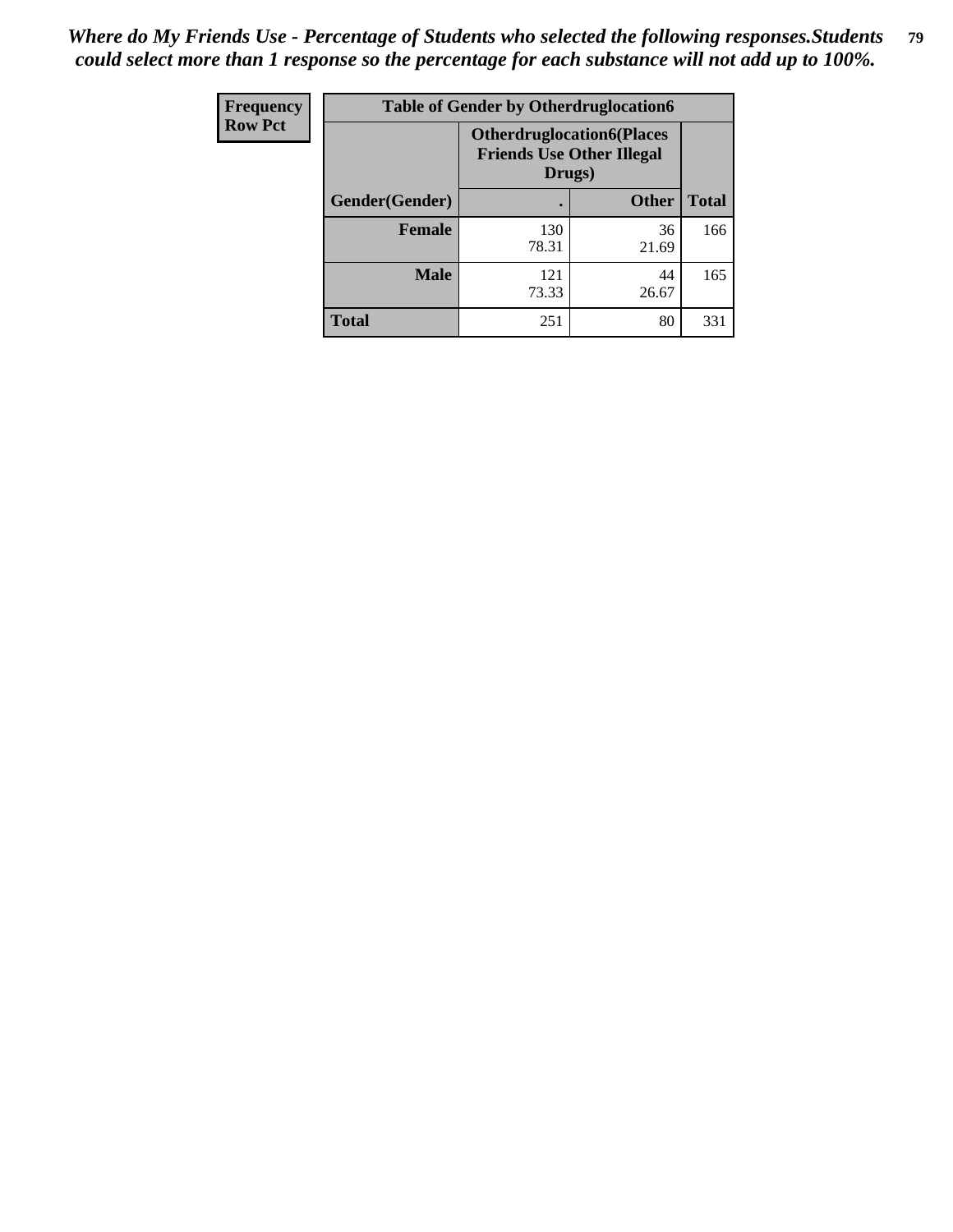| <b>Frequency</b> | <b>Table of Gender by Alcoholtime1</b> |                                                          |                      |              |
|------------------|----------------------------------------|----------------------------------------------------------|----------------------|--------------|
| <b>Row Pct</b>   |                                        | <b>Alcoholtime1(Times</b><br><b>Friends Use Alcohol)</b> |                      |              |
|                  | Gender(Gender)                         | ٠                                                        | Do Not<br><b>Use</b> | <b>Total</b> |
|                  | <b>Female</b>                          | 119<br>71.69                                             | 47<br>28.31          | 166          |
|                  | <b>Male</b>                            | 112<br>67.88                                             | 53<br>32.12          | 165          |
|                  | <b>Total</b>                           | 231                                                      | 100                  | 331          |

| <b>Frequency</b> | <b>Table of Gender by Alcoholtime2</b> |                                                          |                            |              |
|------------------|----------------------------------------|----------------------------------------------------------|----------------------------|--------------|
| <b>Row Pct</b>   |                                        | <b>Alcoholtime2(Times</b><br><b>Friends Use Alcohol)</b> |                            |              |
|                  | Gender(Gender)                         |                                                          | <b>On Way</b><br>to School | <b>Total</b> |
|                  | <b>Female</b>                          | 154<br>92.77                                             | 12<br>7.23                 | 166          |
|                  | <b>Male</b>                            | 150<br>90.91                                             | 15<br>9.09                 | 165          |
|                  | Total                                  | 304                                                      | 27                         | 331          |

| <b>Frequency</b> | <b>Table of Gender by Alcoholtime3</b> |                                                          |                                |              |
|------------------|----------------------------------------|----------------------------------------------------------|--------------------------------|--------------|
| <b>Row Pct</b>   |                                        | <b>Alcoholtime3(Times</b><br><b>Friends Use Alcohol)</b> |                                |              |
|                  | Gender(Gender)                         |                                                          | <b>During</b><br><b>School</b> | <b>Total</b> |
|                  | Female                                 | 145<br>87.35                                             | 21<br>12.65                    | 166          |
|                  | <b>Male</b>                            | 152<br>92.12                                             | 13<br>7.88                     | 165          |
|                  | <b>Total</b>                           | 297                                                      | 34                             | 331          |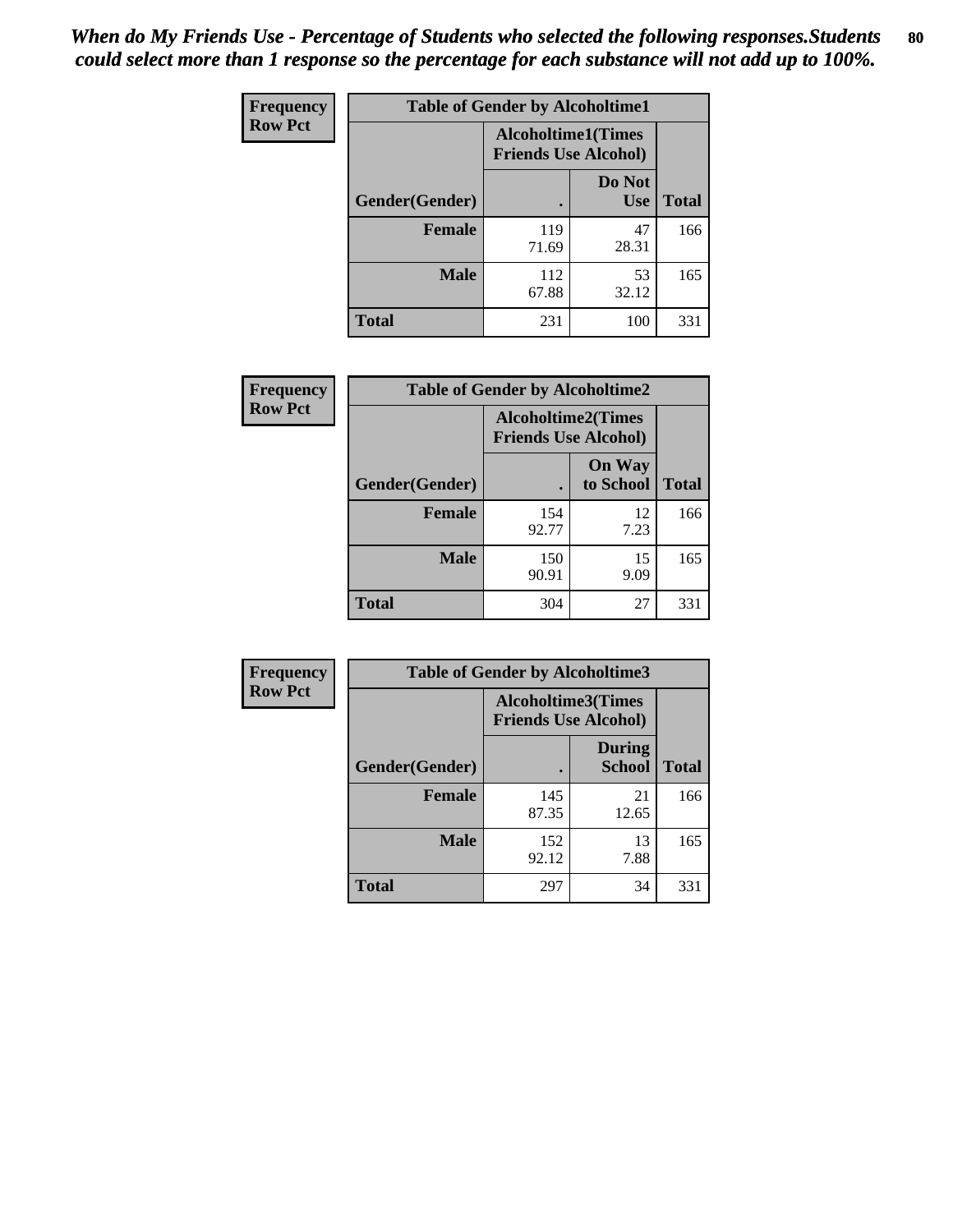*When do My Friends Use - Percentage of Students who selected the following responses.Students could select more than 1 response so the percentage for each substance will not add up to 100%.* **81**

| <b>Frequency</b> | <b>Table of Gender by Alcoholtime4</b> |                                                          |                                                |              |
|------------------|----------------------------------------|----------------------------------------------------------|------------------------------------------------|--------------|
| <b>Row Pct</b>   |                                        | <b>Alcoholtime4(Times</b><br><b>Friends Use Alcohol)</b> |                                                |              |
|                  | Gender(Gender)                         |                                                          | <b>On Way</b><br>Home<br>From<br><b>School</b> | <b>Total</b> |
|                  | <b>Female</b>                          | 146<br>87.95                                             | 20<br>12.05                                    | 166          |
|                  | <b>Male</b>                            | 152<br>92.12                                             | 13<br>7.88                                     | 165          |
|                  | <b>Total</b>                           | 298                                                      | 33                                             | 331          |

| <b>Frequency</b> | <b>Table of Gender by Alcoholtime5</b> |                                                           |             |              |
|------------------|----------------------------------------|-----------------------------------------------------------|-------------|--------------|
| <b>Row Pct</b>   |                                        | <b>Alcoholtime5</b> (Times<br><b>Friends Use Alcohol)</b> |             |              |
|                  | Gender(Gender)                         |                                                           | Weeknights  | <b>Total</b> |
|                  | <b>Female</b>                          | 119<br>71.69                                              | 47<br>28.31 | 166          |
|                  | <b>Male</b>                            | 117<br>70.91                                              | 48<br>29.09 | 165          |
|                  | <b>Total</b>                           | 236                                                       | 95          | 331          |

| <b>Frequency</b> | <b>Table of Gender by Alcoholtime6</b> |             |                                                           |              |  |
|------------------|----------------------------------------|-------------|-----------------------------------------------------------|--------------|--|
| <b>Row Pct</b>   |                                        |             | <b>Alcoholtime6</b> (Times<br><b>Friends Use Alcohol)</b> |              |  |
|                  | Gender(Gender)                         |             | Weekends                                                  | <b>Total</b> |  |
|                  | Female                                 | 37<br>22.29 | 129<br>77.71                                              | 166          |  |
|                  | <b>Male</b>                            | 45<br>27.27 | 120<br>72.73                                              | 165          |  |
|                  | <b>Total</b>                           | 82          | 249                                                       | 331          |  |

| Frequency      | <b>Table of Gender by Tobaccotime1</b> |                                                          |                      |              |
|----------------|----------------------------------------|----------------------------------------------------------|----------------------|--------------|
| <b>Row Pct</b> |                                        | <b>Tobaccotime1(Times</b><br><b>Friends Use Tobacco)</b> |                      |              |
|                | Gender(Gender)                         |                                                          | Do Not<br><b>Use</b> | <b>Total</b> |
|                | Female                                 | 91<br>54.82                                              | 75<br>45.18          | 166          |
|                | <b>Male</b>                            | 111<br>67.27                                             | 54<br>32.73          | 165          |
|                | <b>Total</b>                           | 202                                                      | 129                  | 331          |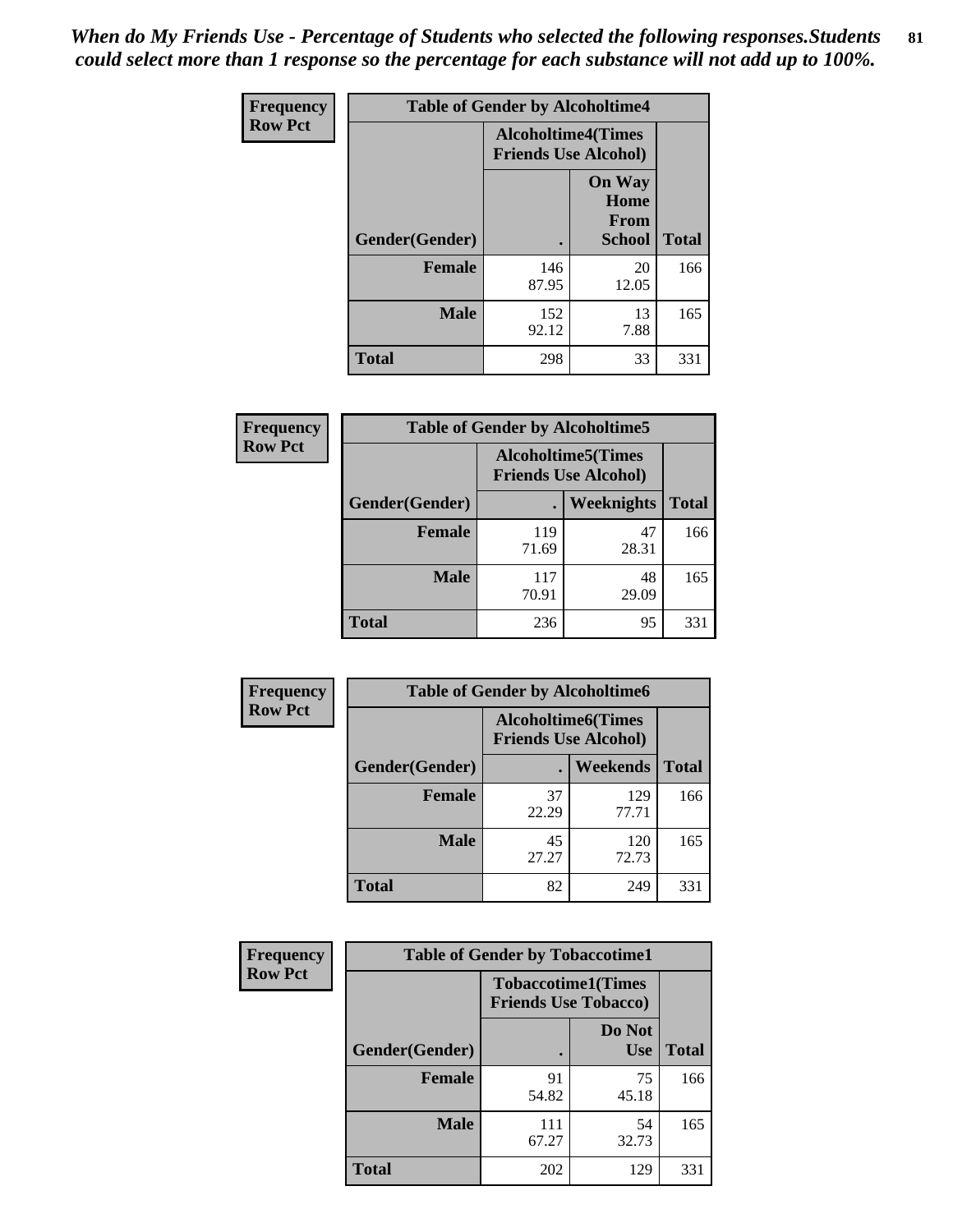| <b>Frequency</b> | <b>Table of Gender by Tobaccotime2</b> |                                                          |                            |              |
|------------------|----------------------------------------|----------------------------------------------------------|----------------------------|--------------|
| <b>Row Pct</b>   |                                        | <b>Tobaccotime2(Times</b><br><b>Friends Use Tobacco)</b> |                            |              |
|                  | Gender(Gender)                         |                                                          | <b>On Way</b><br>to School | <b>Total</b> |
|                  | <b>Female</b>                          | 109<br>65.66                                             | 57<br>34.34                | 166          |
|                  | <b>Male</b>                            | 95<br>57.58                                              | 70<br>42.42                | 165          |
|                  | <b>Total</b>                           | 204                                                      | 127                        | 331          |

| Frequency      | <b>Table of Gender by Tobaccotime3</b> |                                                          |                                |              |
|----------------|----------------------------------------|----------------------------------------------------------|--------------------------------|--------------|
| <b>Row Pct</b> |                                        | <b>Tobaccotime3(Times</b><br><b>Friends Use Tobacco)</b> |                                |              |
|                | Gender(Gender)                         |                                                          | <b>During</b><br><b>School</b> | <b>Total</b> |
|                | <b>Female</b>                          | 133<br>80.12                                             | 33<br>19.88                    | 166          |
|                | <b>Male</b>                            | 117<br>70.91                                             | 48<br>29.09                    | 165          |
|                | <b>Total</b>                           | 250                                                      | 81                             | 331          |

| Frequency      | <b>Table of Gender by Tobaccotime4</b> |                                                          |                                                       |              |
|----------------|----------------------------------------|----------------------------------------------------------|-------------------------------------------------------|--------------|
| <b>Row Pct</b> |                                        | <b>Tobaccotime4(Times</b><br><b>Friends Use Tobacco)</b> |                                                       |              |
|                | Gender(Gender)                         |                                                          | <b>On Way</b><br>Home<br><b>From</b><br><b>School</b> | <b>Total</b> |
|                | <b>Female</b>                          | 146<br>87.95                                             | 20<br>12.05                                           | 166          |
|                | <b>Male</b>                            | 152<br>92.12                                             | 13<br>7.88                                            | 165          |
|                | <b>Total</b>                           | 298                                                      | 33                                                    | 331          |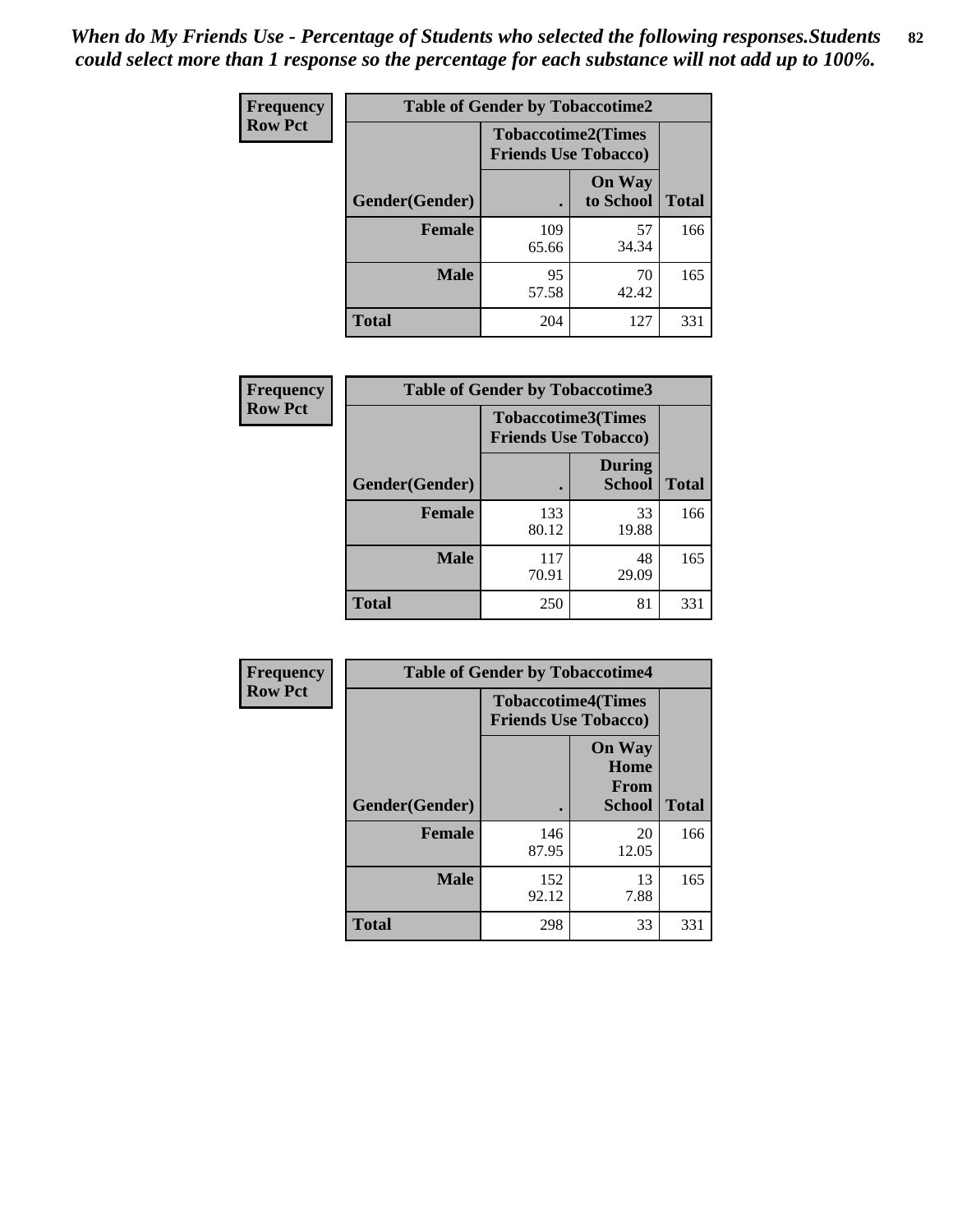| <b>Frequency</b> | <b>Table of Gender by Tobaccotime5</b> |             |                                                           |              |
|------------------|----------------------------------------|-------------|-----------------------------------------------------------|--------------|
| <b>Row Pct</b>   |                                        |             | <b>Tobaccotime5</b> (Times<br><b>Friends Use Tobacco)</b> |              |
|                  | Gender(Gender)                         |             | <b>Weeknights</b>                                         | <b>Total</b> |
|                  | <b>Female</b>                          | 87<br>52.41 | 79<br>47.59                                               | 166          |
|                  | <b>Male</b>                            | 69<br>41.82 | 96<br>58.18                                               | 165          |
|                  | <b>Total</b>                           | 156         | 175                                                       | 331          |

| Frequency      | <b>Table of Gender by Tobaccotime6</b> |                                                          |              |              |
|----------------|----------------------------------------|----------------------------------------------------------|--------------|--------------|
| <b>Row Pct</b> |                                        | <b>Tobaccotime6(Times</b><br><b>Friends Use Tobacco)</b> |              |              |
|                | Gender(Gender)                         |                                                          | Weekends     | <b>Total</b> |
|                | Female                                 | 76<br>45.78                                              | 90<br>54.22  | 166          |
|                | <b>Male</b>                            | 52<br>31.52                                              | 113<br>68.48 | 165          |
|                | <b>Total</b>                           | 128                                                      | 203          | 331          |

| <b>Frequency</b> | <b>Table of Gender by Marijuanatime1</b> |                                |                             |              |
|------------------|------------------------------------------|--------------------------------|-----------------------------|--------------|
| <b>Row Pct</b>   |                                          | <b>Friends Use Marijuana</b> ) | <b>Marijuanatime1(Times</b> |              |
|                  | Gender(Gender)                           |                                | Do Not Use                  | <b>Total</b> |
|                  | <b>Female</b>                            | 94<br>56.63                    | 72<br>43.37                 | 166          |
|                  | <b>Male</b>                              | 106<br>64.24                   | 59<br>35.76                 | 165          |
|                  | <b>Total</b>                             | 200                            | 131                         | 331          |

| <b>Frequency</b> | <b>Table of Gender by Marijuanatime2</b> |                                                               |                            |              |
|------------------|------------------------------------------|---------------------------------------------------------------|----------------------------|--------------|
| <b>Row Pct</b>   |                                          | <b>Marijuanatime2(Times</b><br><b>Friends Use Marijuana</b> ) |                            |              |
|                  | Gender(Gender)                           |                                                               | On Way to<br><b>School</b> | <b>Total</b> |
|                  | <b>Female</b>                            | 121<br>72.89                                                  | 45<br>27.11                | 166          |
|                  | <b>Male</b>                              | 111<br>67.27                                                  | 54<br>32.73                | 165          |
|                  | <b>Total</b>                             | 232                                                           | 99                         | 331          |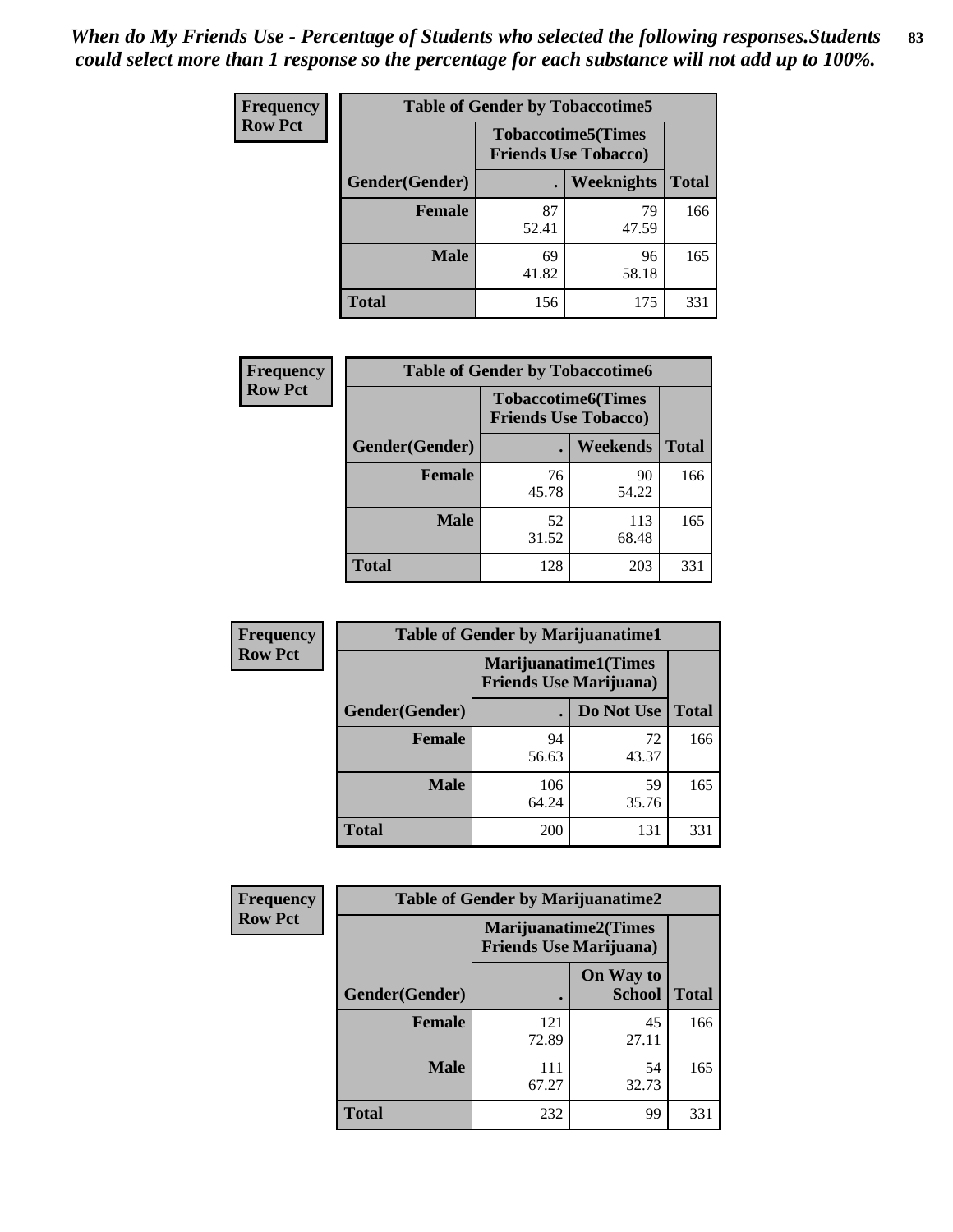*When do My Friends Use - Percentage of Students who selected the following responses.Students could select more than 1 response so the percentage for each substance will not add up to 100%.* **84**

| <b>Frequency</b> | Table of Gender by Marijuanatime3 |                                                        |                                |              |
|------------------|-----------------------------------|--------------------------------------------------------|--------------------------------|--------------|
| <b>Row Pct</b>   |                                   | Marijuanatime3(Times<br><b>Friends Use Marijuana</b> ) |                                |              |
|                  | Gender(Gender)                    |                                                        | <b>During</b><br><b>School</b> | <b>Total</b> |
|                  | <b>Female</b>                     | 137<br>82.53                                           | 29<br>17.47                    | 166          |
|                  | <b>Male</b>                       | 138<br>83.64                                           | 27<br>16.36                    | 165          |
|                  | <b>Total</b>                      | 275                                                    | 56                             | 331          |

| Frequency      | <b>Table of Gender by Marijuanatime4</b> |                                |                                                       |              |
|----------------|------------------------------------------|--------------------------------|-------------------------------------------------------|--------------|
| <b>Row Pct</b> |                                          | <b>Friends Use Marijuana</b> ) | <b>Marijuanatime4</b> (Times                          |              |
|                | Gender(Gender)                           |                                | <b>On Way</b><br>Home<br><b>From</b><br><b>School</b> | <b>Total</b> |
|                | <b>Female</b>                            | 119<br>71.69                   | 47<br>28.31                                           | 166          |
|                | <b>Male</b>                              | 117<br>70.91                   | 48<br>29.09                                           | 165          |
|                | <b>Total</b>                             | 236                            | 95                                                    | 331          |

| Frequency      |                | <b>Table of Gender by Marijuanatime5</b> |                                                                |              |  |
|----------------|----------------|------------------------------------------|----------------------------------------------------------------|--------------|--|
| <b>Row Pct</b> |                |                                          | <b>Marijuanatime5</b> (Times<br><b>Friends Use Marijuana</b> ) |              |  |
|                | Gender(Gender) |                                          | Weeknights                                                     | <b>Total</b> |  |
|                | <b>Female</b>  | 95<br>57.23                              | 71<br>42.77                                                    | 166          |  |
|                | <b>Male</b>    | 80<br>48.48                              | 85<br>51.52                                                    | 165          |  |
|                | <b>Total</b>   | 175                                      | 156                                                            | 331          |  |

| <b>Frequency</b> | <b>Table of Gender by Marijuanatime6</b> |                                                               |                 |              |
|------------------|------------------------------------------|---------------------------------------------------------------|-----------------|--------------|
| <b>Row Pct</b>   |                                          | <b>Marijuanatime6(Times</b><br><b>Friends Use Marijuana</b> ) |                 |              |
|                  | Gender(Gender)                           |                                                               | <b>Weekends</b> | <b>Total</b> |
|                  | <b>Female</b>                            | 65<br>39.16                                                   | 101<br>60.84    | 166          |
|                  | <b>Male</b>                              | 54<br>32.73                                                   | 111<br>67.27    | 165          |
|                  | <b>Total</b>                             | 119                                                           | 212             | 331          |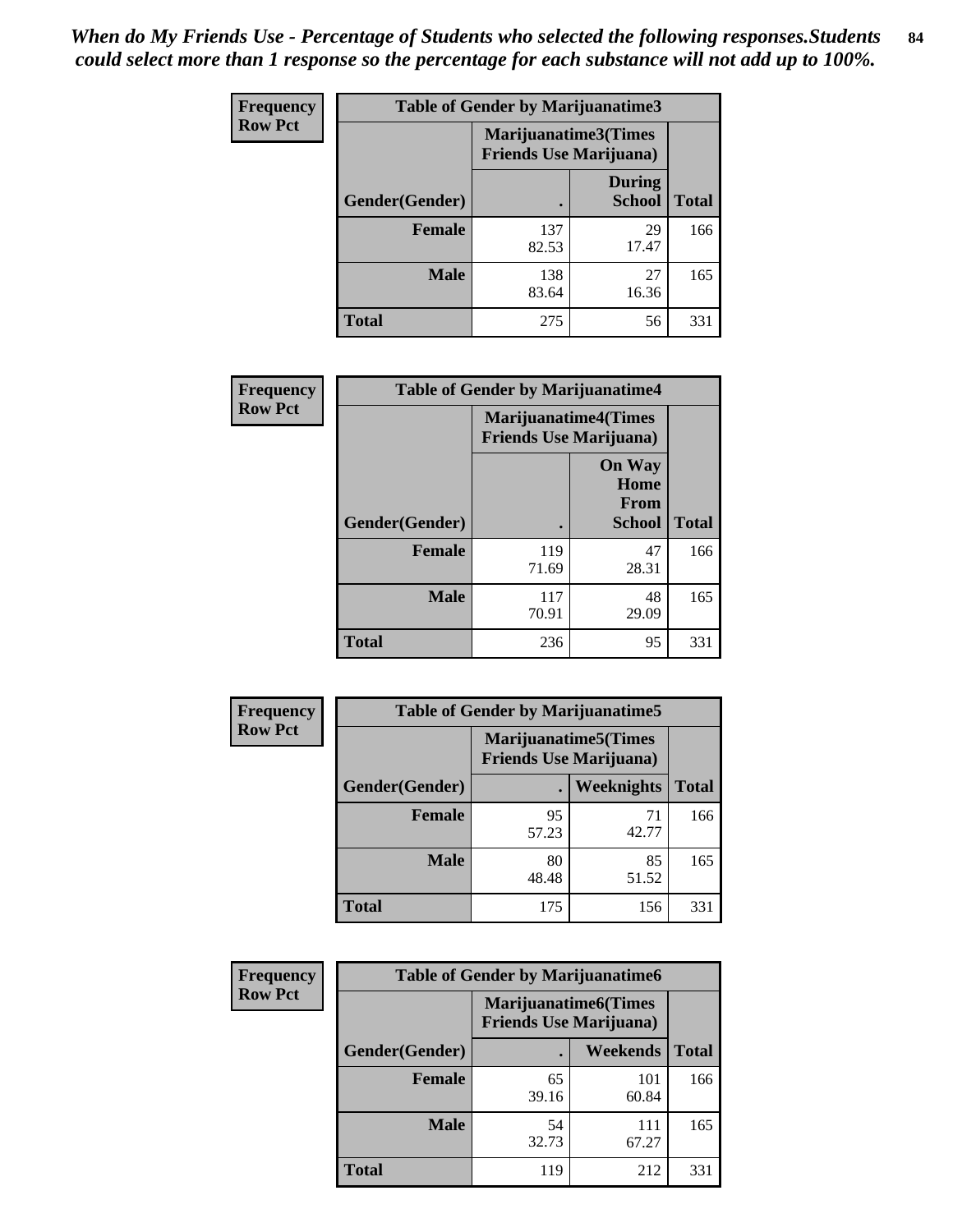*When do My Friends Use - Percentage of Students who selected the following responses.Students could select more than 1 response so the percentage for each substance will not add up to 100%.* **85**

| <b>Frequency</b> | <b>Table of Gender by Otherdrugtime1</b> |                                                    |                              |              |
|------------------|------------------------------------------|----------------------------------------------------|------------------------------|--------------|
| <b>Row Pct</b>   |                                          | <b>Friends Use Other</b><br><b>Illegal Drugs</b> ) | <b>Otherdrugtime1</b> (Times |              |
|                  | Gender(Gender)                           |                                                    | Do Not Use                   | <b>Total</b> |
|                  | <b>Female</b>                            | 52<br>31.33                                        | 114<br>68.67                 | 166          |
|                  | <b>Male</b>                              | 63<br>38.18                                        | 102<br>61.82                 | 165          |
|                  | <b>Total</b>                             | 115                                                | 216                          | 331          |

| Frequency      | <b>Table of Gender by Otherdrugtime2</b> |                                                                                   |                            |              |
|----------------|------------------------------------------|-----------------------------------------------------------------------------------|----------------------------|--------------|
| <b>Row Pct</b> |                                          | <b>Otherdrugtime2(Times</b><br><b>Friends Use Other</b><br><b>Illegal Drugs</b> ) |                            |              |
|                | Gender(Gender)                           |                                                                                   | On Way to<br><b>School</b> | <b>Total</b> |
|                | <b>Female</b>                            | 147<br>88.55                                                                      | 19<br>11.45                | 166          |
|                | <b>Male</b>                              | 141<br>85.45                                                                      | 24<br>14.55                | 165          |
|                | <b>Total</b>                             | 288                                                                               | 43                         | 331          |

| Frequency      | <b>Table of Gender by Otherdrugtime3</b> |                        |                                                         |              |
|----------------|------------------------------------------|------------------------|---------------------------------------------------------|--------------|
| <b>Row Pct</b> |                                          | <b>Illegal Drugs</b> ) | <b>Otherdrugtime3(Times</b><br><b>Friends Use Other</b> |              |
|                | Gender(Gender)                           |                        | <b>During</b><br><b>School</b>                          | <b>Total</b> |
|                | <b>Female</b>                            | 147<br>88.55           | 19<br>11.45                                             | 166          |
|                | <b>Male</b>                              | 146<br>88.48           | 19<br>11.52                                             | 165          |
|                | <b>Total</b>                             | 293                    | 38                                                      | 331          |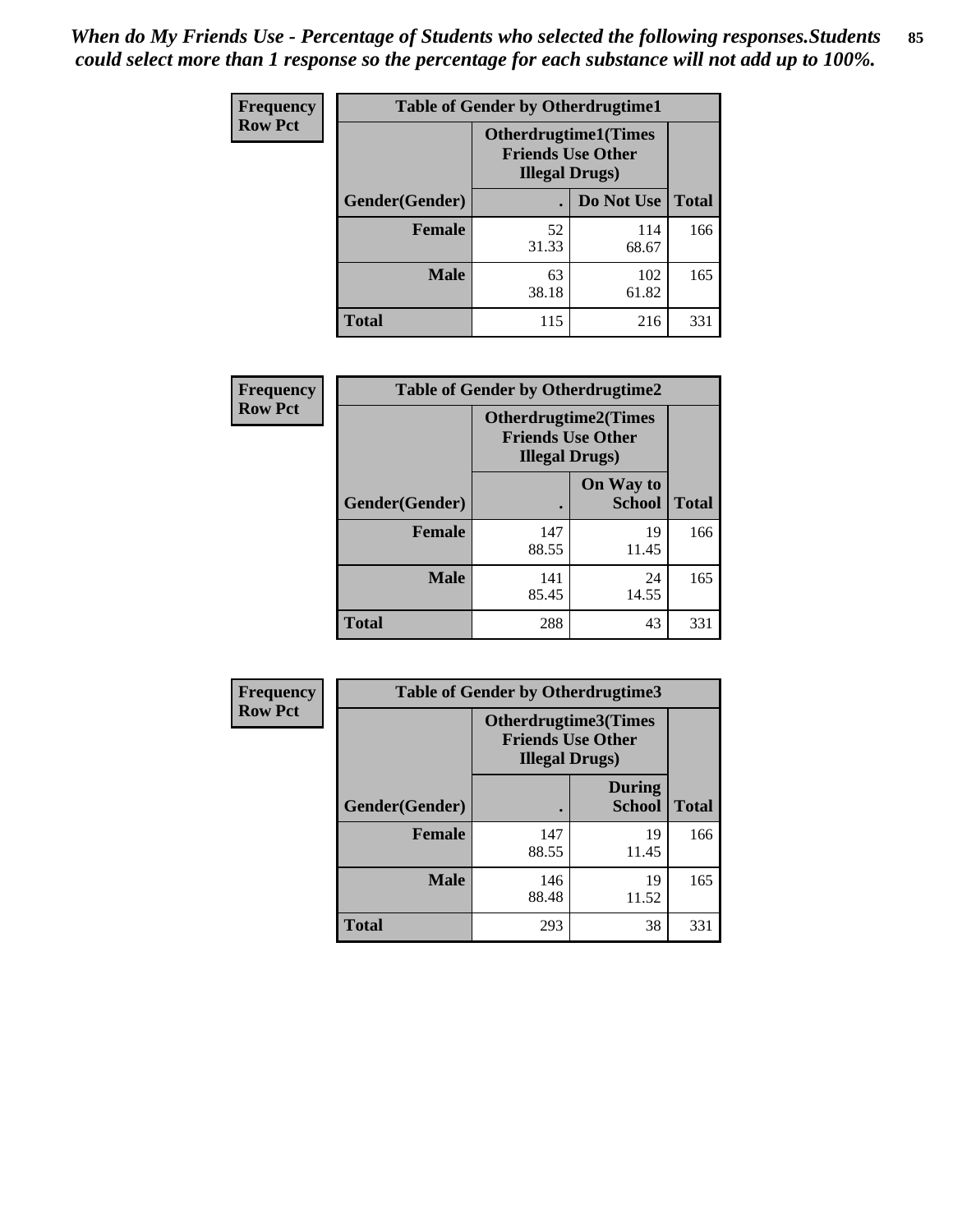*When do My Friends Use - Percentage of Students who selected the following responses.Students could select more than 1 response so the percentage for each substance will not add up to 100%.* **86**

| <b>Frequency</b> | <b>Table of Gender by Otherdrugtime4</b> |                                                    |                                                |              |
|------------------|------------------------------------------|----------------------------------------------------|------------------------------------------------|--------------|
| <b>Row Pct</b>   |                                          | <b>Friends Use Other</b><br><b>Illegal Drugs</b> ) | <b>Otherdrugtime4(Times</b>                    |              |
|                  | Gender(Gender)                           |                                                    | <b>On Way</b><br>Home<br>From<br><b>School</b> | <b>Total</b> |
|                  | <b>Female</b>                            | 145<br>87.35                                       | 21<br>12.65                                    | 166          |
|                  | <b>Male</b>                              | 142<br>86.06                                       | 23<br>13.94                                    | 165          |
|                  | <b>Total</b>                             | 287                                                | 44                                             | 331          |

| Frequency      | <b>Table of Gender by Otherdrugtime5</b> |                                                                                    |                   |              |
|----------------|------------------------------------------|------------------------------------------------------------------------------------|-------------------|--------------|
| <b>Row Pct</b> |                                          | <b>Otherdrugtime5</b> (Times<br><b>Friends Use Other</b><br><b>Illegal Drugs</b> ) |                   |              |
|                | Gender(Gender)                           |                                                                                    | <b>Weeknights</b> | <b>Total</b> |
|                | <b>Female</b>                            | 131<br>78.92                                                                       | 35<br>21.08       | 166          |
|                | <b>Male</b>                              | 120<br>72.73                                                                       | 45<br>27.27       | 165          |
|                | <b>Total</b>                             | 251                                                                                | 80                | 331          |

| Frequency      | <b>Table of Gender by Otherdrugtime6</b> |                                                                                   |             |              |
|----------------|------------------------------------------|-----------------------------------------------------------------------------------|-------------|--------------|
| <b>Row Pct</b> |                                          | <b>Otherdrugtime6(Times</b><br><b>Friends Use Other</b><br><b>Illegal Drugs</b> ) |             |              |
|                | Gender(Gender)                           |                                                                                   | Weekends    | <b>Total</b> |
|                | <b>Female</b>                            | 110<br>66.27                                                                      | 56<br>33.73 | 166          |
|                | <b>Male</b>                              | 96<br>58.18                                                                       | 69<br>41.82 | 165          |
|                | <b>Total</b>                             | 206                                                                               | 125         | 331          |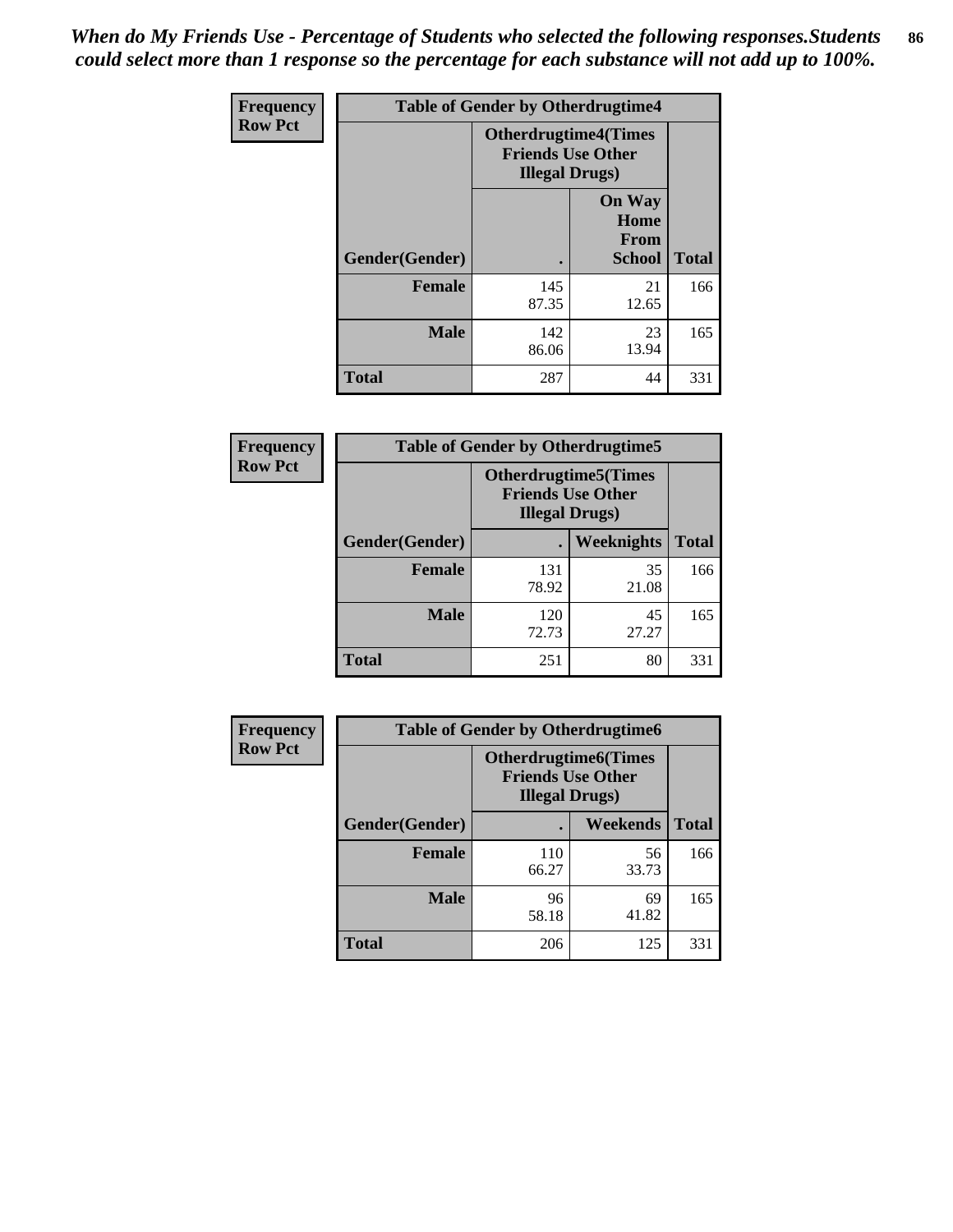# *Other Questions* **87**

| <b>Frequency</b> | <b>Table of Gender by Educationalcohol</b> |                                                                                                                                       |                |              |
|------------------|--------------------------------------------|---------------------------------------------------------------------------------------------------------------------------------------|----------------|--------------|
| <b>Row Pct</b>   |                                            | <b>Educationalcohol</b> (I<br>have been taught<br>about alcohol,<br>tobacco,<br>and other drugs<br>within the last year<br>at school) |                |              |
|                  | Gender(Gender)                             | <b>Yes</b>                                                                                                                            | N <sub>0</sub> | <b>Total</b> |
|                  | <b>Female</b>                              | 124<br>74.70                                                                                                                          | 42<br>25.30    | 166          |
|                  | <b>Male</b>                                | 117<br>70.91                                                                                                                          | 48<br>29.09    | 165          |
|                  | <b>Total</b>                               | 241                                                                                                                                   | 90             | 331          |

| Frequency      | <b>Table of Gender by Rodedrinking</b> |                                                                                                                     |                |              |  |
|----------------|----------------------------------------|---------------------------------------------------------------------------------------------------------------------|----------------|--------------|--|
| <b>Row Pct</b> |                                        | Rodedrinking(In<br>the past 30 days I<br>have ridden in a<br>car with a driver<br>who had been<br>drinking alcohol) |                |              |  |
|                | Gender(Gender)                         | Yes                                                                                                                 | N <sub>0</sub> | <b>Total</b> |  |
|                | <b>Female</b>                          | 35<br>21.08                                                                                                         | 131<br>78.92   | 166          |  |
|                | <b>Male</b>                            | 29<br>17.58                                                                                                         | 136<br>82.42   | 165          |  |
|                | <b>Total</b>                           | 64                                                                                                                  | 267            | 331          |  |

| Frequency      | <b>Table of Gender by Drugsschool</b> |                                                                                                                                     |                |              |  |
|----------------|---------------------------------------|-------------------------------------------------------------------------------------------------------------------------------------|----------------|--------------|--|
| <b>Row Pct</b> |                                       | <b>Drugsschool</b> (During<br>the past 12 months,<br>I have been offered,<br>sold,<br>or given illegal drugs<br>on school property) |                |              |  |
|                | Gender(Gender)                        | Yes                                                                                                                                 | N <sub>0</sub> | <b>Total</b> |  |
|                | <b>Female</b>                         | 38<br>22.89                                                                                                                         | 128<br>77.11   | 166          |  |
|                | <b>Male</b>                           | 49<br>29.70                                                                                                                         | 116<br>70.30   | 165          |  |
|                | <b>Total</b>                          | 87                                                                                                                                  | 244            | 331          |  |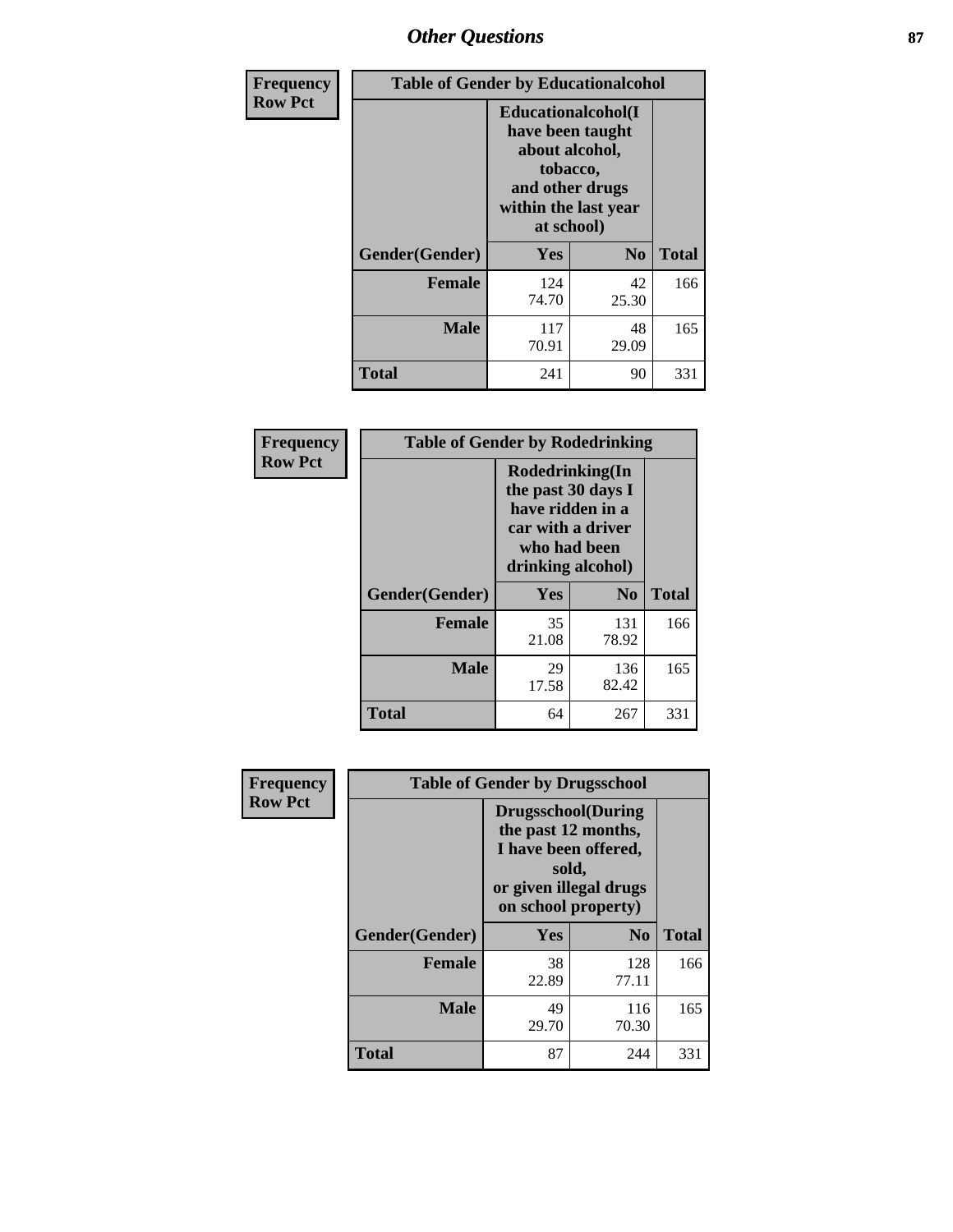## *Other Questions* **88**

**Frequency Row Pct**

| <b>Table of Gender by Bingedrinking</b> |                             |                                                                                                         |                   |                   |                               |                               |           |              |
|-----------------------------------------|-----------------------------|---------------------------------------------------------------------------------------------------------|-------------------|-------------------|-------------------------------|-------------------------------|-----------|--------------|
|                                         |                             | Bingedrinking(I have drunk five or more<br>drinks of alcohol at one sitting during the<br>last 30 days) |                   |                   |                               |                               |           |              |
| <b>Gender</b> (Gender)                  | $\mathbf{0}$<br><b>Days</b> | 1 or<br>2<br>days                                                                                       | 3 to<br>5<br>days | 6 to<br>q<br>days | <b>10</b><br>to<br>19<br>days | <b>20</b><br>to<br>29<br>days | All<br>30 |              |
|                                         |                             |                                                                                                         |                   |                   |                               |                               | days      | <b>Total</b> |
| <b>Female</b>                           | 122<br>73.49                | 11<br>6.63                                                                                              | 14<br>8.43        | 4<br>2.41         | 8<br>4.82                     | 4<br>2.41                     | 3<br>1.81 | 166          |
| <b>Male</b>                             | 111<br>67.27                | 18<br>10.91                                                                                             | 14<br>8.48        | 6<br>3.64         | 8<br>4.85                     | 2<br>1.21                     | 6<br>3.64 | 165          |

| Frequency      | <b>Table of Gender by Educationaids</b> |                                                                                                 |                |              |  |
|----------------|-----------------------------------------|-------------------------------------------------------------------------------------------------|----------------|--------------|--|
| <b>Row Pct</b> |                                         | <b>Educationaids</b> (I<br>have been taught<br>about HIV/AIDS<br>at school in the<br>past year) |                |              |  |
|                | Gender(Gender)                          | Yes                                                                                             | N <sub>0</sub> | <b>Total</b> |  |
|                | <b>Female</b>                           | 113<br>68.07                                                                                    | 53<br>31.93    | 166          |  |
|                | <b>Male</b>                             | 110<br>66.67                                                                                    | 55<br>33.33    | 165          |  |
|                | <b>Total</b>                            | 223                                                                                             | 108            | 331          |  |

| <b>Frequency</b> | <b>Table of Gender by Suicideconsider</b> |                 |                |              |  |
|------------------|-------------------------------------------|-----------------|----------------|--------------|--|
| <b>Row Pct</b>   |                                           | Suicideconsider |                |              |  |
|                  | Gender(Gender)                            | <b>Yes</b>      | N <sub>0</sub> | <b>Total</b> |  |
|                  | <b>Female</b>                             | 14<br>8.43      | 152<br>91.57   | 166          |  |
|                  | <b>Male</b>                               | 19<br>11.52     | 146<br>88.48   | 165          |  |
|                  | Total                                     | 33              | 298            | 331          |  |